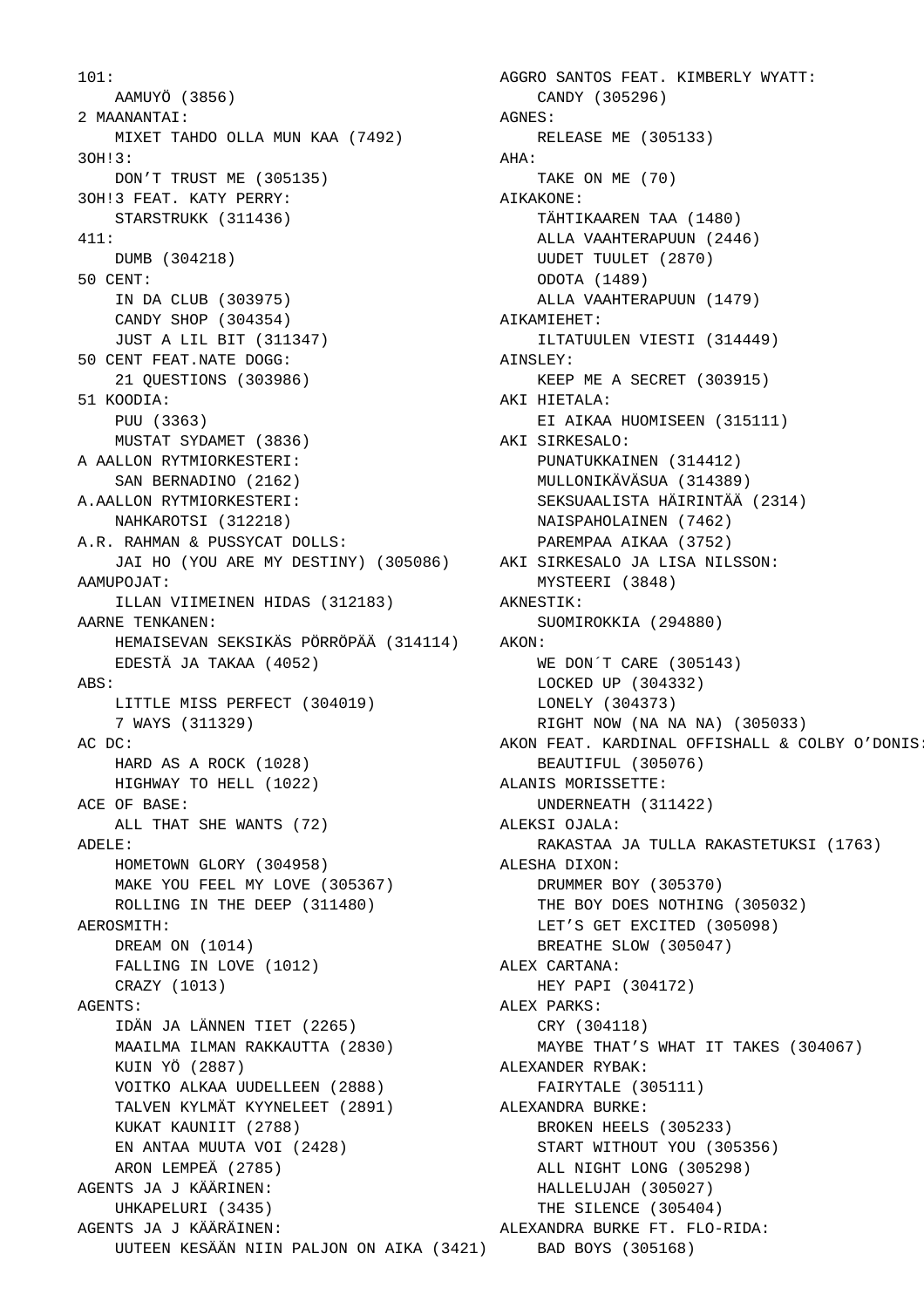ALEXIS JORDAN: HAPPINESS (305396) ALICE COOPER: SCHOOLS OUT (1029) POISON (1020) ALICE IN CHAINS: YOUR DECISION (311450) CHECK MY BRAIN (305184) ALICIA KEYS: KARMA (304328) EMPIRE STATE OF MIND (PART 2) (311444) SUPERWOMAN (304970) UN-THINKABLE (I'M READY) (305332) YOU DON'T KNOW MY NAME (304073) DOESN'T MEAN ANYTHING (305225) IF I AIN'T GOT YOU (304140) TRY SLEEPING WITH A BROKEN HEART (305304) ALISTER GRIFFIN: YOU AND ME TONIGHT (304137) ALPHABEAT: 10,000 NIGHTS (311419) BOYFRIEND (304959) ALPHAVILLE: BIG IN JAPAN (4106) ALWARI TUOHITORVI: SINUN LAULUSI (3892) ÄLÄ ISKE TUIJAA (312193) ROKATAAN VAAN (312232) ALWIN STARDUST: MY COO CA CHOO (15) AMERIE: ONE THING (311338) AMI ASPELUND: APINAMIES (2854) NUORUUTENI OHI ON (3817) AMY MACDONALD: POISON PRINCE (311418) DON'T TELL ME THAT IT'S OVER (305273) AMY STUDT: UNDER THE THUMB (304029) MISFIT (303985) ALL I WANNA DO (304101) ANA JOHNSSON: WE ARE (304214) ANASTACIA: WELCOME TO MY TRUTH (304256) SICK & TIRED (304195) HEAVY ON MY HEART (34) LEFT OUTSIDE ALONE (304158) HEAVY ON MY HEART (304310) LEFT OUTSIDE ALONE (85) ANEKA: JAPANESE BOY (4120) ANETTE TUOMINEN: KENEN SYY (314477) TROIKKA (314494) ANITA HIRVONEN: ET USKO KUINKA KOSKEEKAAN (314474) IHANAA ELÄMÄÄ (2652)

 AURINKOON (4335) VILLITSEE MUN (4357) SYDÄN RAKASTAA (2758) ÄLÄ TULE MYÖHÄÄN (1525) ANITA KUUSI JA KARJAPOJAT: SEITSEMÄN PÄIVÄÄ (3909) ANITA PAJUNEN: TULIVUORI (4080) ANJA NISKANEN: KAIPUU (3844) ANJA PIIPPONEN: HAAREMIN RUUSUUUSU (3431) ANKI: PAHA TYTTÖ (312224) KAUNEIN UNI (312359) ANKI JA CUMULUS: PUUVILLAPELLOT (3731) LÄNSITUULI (2198) SÄKKIJÄRVEN POLKKA (2174) SYYSLAULU (2383) ANKI LINDQVIST: JOS NYT MENET POIS (4340) PÄIVÄN VAIN (4351) ANNA ABREU: BANDANA (315152) HYSTERIA (7484) MUSIC EVERYWHERE (1864) ANNA ERIKSSON: KAIKISTA KASVOISTA (2936) POHJOISEN LILJA (3655) ILTA YÖHÖN KULJETTAA (2247) KUN KATSOIT MINUUN (1515) SEURATAAN JOHTAJAA (2731) RAKKAUTTA TÄÄ ON VAIN (2331) SUMUJEN SILTA (2640) JULIET JA JOONATAN (1661) JOS MULLA OLISI SYDÄN (314170) EI SE MENNYT NIIN (3272) KAIKISTA KASVOISTA (1478) KESÄLLÄ KERRAN (3712) EI SE MENNYT NIIN (1650) ODOTA MUA (2421) ORJANTAPPURAN RUUSUT (314370) KUN KATSOIT MINUUN (2555) JULIET JA JONATHAN (2116) OOT VOIMANI MUN (2305) JOS MULLA OLISI SYDÄN (312267) HENKI KULKEE (4228) OLEN KAUNIS (3360) KEVÄTYÖ (2623) SUN LUOKSES IKÄVÄ ON (2786) VIIMEISEN KERRAN (312265) KESÄ YHDESSÄ (2273) TIEN SELVEMMIN NÄÄN (2778) RAKKAUDEN SAARI (2531) MITÄ JÄÄ (3567) SITÄKÖ TÄÄ ON (1724) HUOJUVA TALO (3631) VIERAAT HUONEET (2529)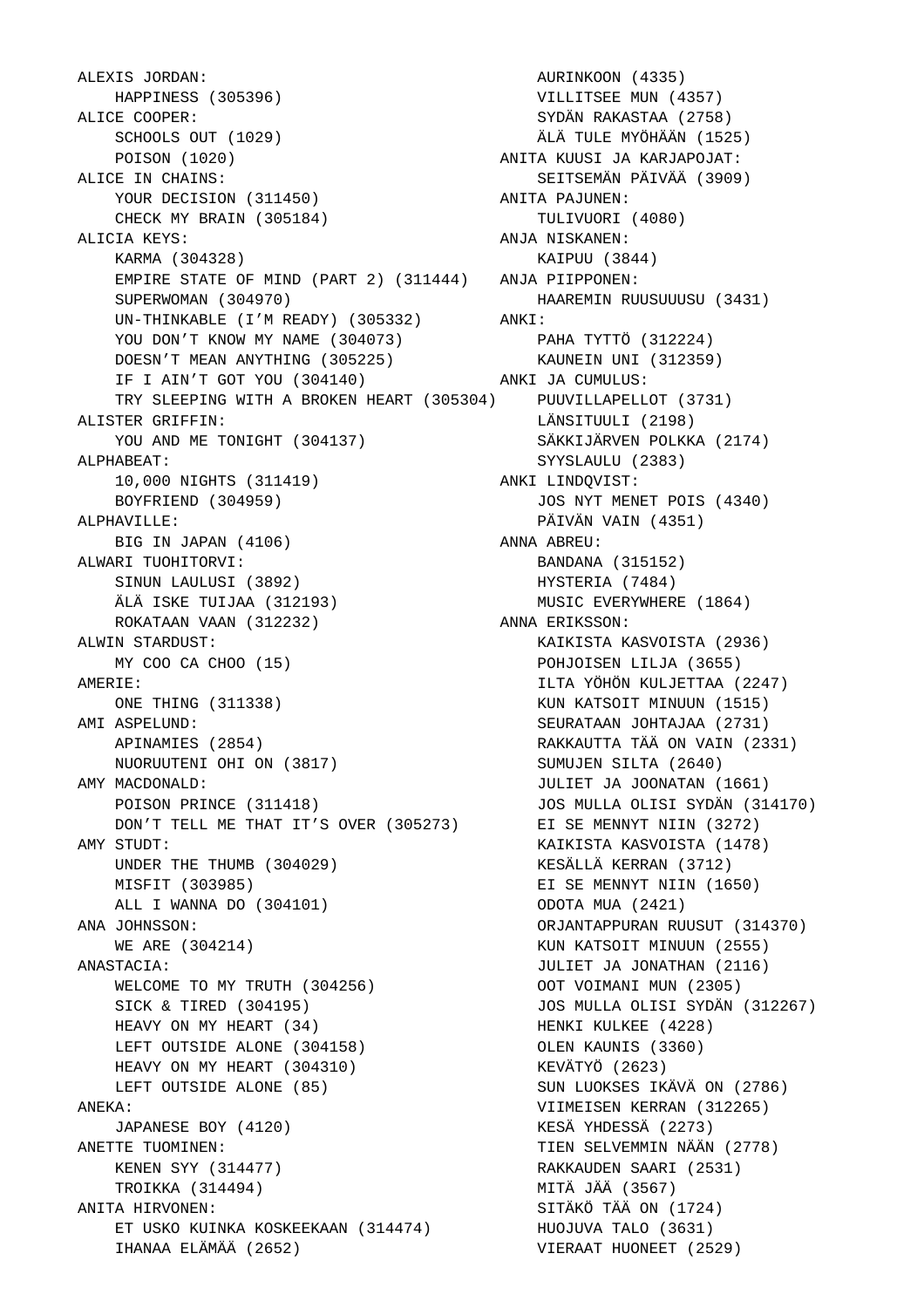TANSSIN VAAN (2886) KEVÄTYÖ (1660) VIE SE POIS (2974) LINTU (3340) TAHDON POIS (2878) JÄÄ (3432) ANNA HANSKI: SINÄ OLET KAUNIS (2455) MELODIAA (2456) KOTIVIINI (1619) KOTIVIINI (2388) LAMBADA (2187) MINÄ TAHDON SINUT (2303) ANNA JÄRVINEN & OLAVI UUSIVIRTA: ANNELI PASANEN: NUORI JA KAUNIS (293776) ANNA JÄRVINEN JA OLAVI UUSIVIRTA: NUORI JA KAUNIS (293726) ANNA PUU: NUORI LOIRI (314055) MELANKOLIAN RIEMUT (1847) ANTAUDUN (314353) OTA MINUT TÄLLAISENA KUIN OON (315146) ANNELI SARI: LINNUTON PUU (3822) SINÄ OLET MINÄ (293786) KAUNIS PÄIVÄ (1845) RIKO MINUT (3915) KOLME PIENTÄ SANAA (314029) CEST LA VIE (1822) LINNUTON PUU (1838) CEST LA VIE (3773) SÄÄNNÖT RAKKAUDELLE (314033) SINÄ OLET MINÄ (7501) KOLME VUODENAIKAA (1823) ANNA PUUSTJÄRVI: PIENI JA HENTO OTE (1775) ANNE LINNET: TUSIND STYKKER (314162) ANNE MATTILA: ASVALTTIVIIDAKKO (1514) KAIPUUNI ON USKOMATON (3451) PERUTAAN HÄÄT (1617) VALOKUVA (2729) KATSEES KUIN TULTA (3653) TAIVAAN KARTTA (3295) PIENEN HETKEN (2682) SÄRKYNYTSYDÄN JA PALAVARAKKAUS (3279) LENNETÄÄN (314483) TYYNYYN JÄLJET JÄÄ (3625) EI KERRO TUULI (2980) VIILENEE (3796) UNIHIEKKAA (1628) ENKELEITÄ ONKO HEITÄ (2964) VOIMA RAKKAUDEN (3896) KAIKKI MUU VOI MENNÄ (3858) RUMMUT SOI (2947) ASFALTTIVIIDAKKO (2694) UNIHIEKKAA (3215) NYT VOIMME JATKAA (3666) ANNE MATTILA JA JANNE TULKKI:

 SIELU SALAMOI (3255) ANNELI MATTILA: TANSSIN PÄIVÄT TANSSIN YÖT (3242) LUOTTAA HUOMISEEN (3543) TULIVUORI SISÄLLÄIN (3225) RAKKAUDEN MUISTOMERKKI (3339) NE NA NA NA (3700) MIKÄ SUN NIMI ON (314484) SUOJAAN (3262) ETHÄN MEE (3270) OON JUURILLAIN (3704) PERUTAAN HÄÄT (3257) HEI PIANOMIES (4062) RAKASTAN JOKAISTA PÄIVÄÄ (2244) ANNELI SAARISTO: JOS JOSKUS (2478) LUMPEENKUKKA (2780) KATKENNUT HELMINAUHA (2735) TÄMÄ YÖ (2313) EVAKON LAULU (3747) MENIN RAITEILTAIN (2549) KIELLETYT LEIKIT (2588) VALKOAKAASIAT (314470) OSANANI OVAT KYYNELEET (2550) ANNIE: CHEWING GUM (304237) ANNIE LENNOX: PUT A LITTLE LOVE IN YOUR HEART (32) ANNIKA EKLUND: VALONARKAA (1821) SINUSSA ON JOTAIN (1682) SHANGHAIN VALOT (1663) JULIA JÄI HENKIIN (1819) OLE HILJAA JA SUUTELE MUA (1721) SINUSSA ON JOTAIN (293853) SHANGHAIN VALOT (312279) ANNIKKA EKLUND: ON AIVAN SAMA MITEN KAUAS MEET (2949) ANNIKKI TÄHTI: MUISTATKO MONREPOSN (2852) MUSTALAISVIULU (2220) VILLIT RUUSUT (2112) ANSSI KELA: AAMU (1833) MIKAN FAIJAN BMW (2457) JENNIFER ANISTON (3274) MITEN SYDÄMET TOIMII (314040) LEVOTON TYTTÖ (314024) MILLA (1583) MILLA (2591) NOSTALGIAA (315129) RAKKAUS ON MURHAA (3349) KARHUSAARI (1626) MAITOHAPOILLA (314044) NUMMELA (2458) ÄLÄ MENE POIS (293812) JENNIFER ANISTON (1632)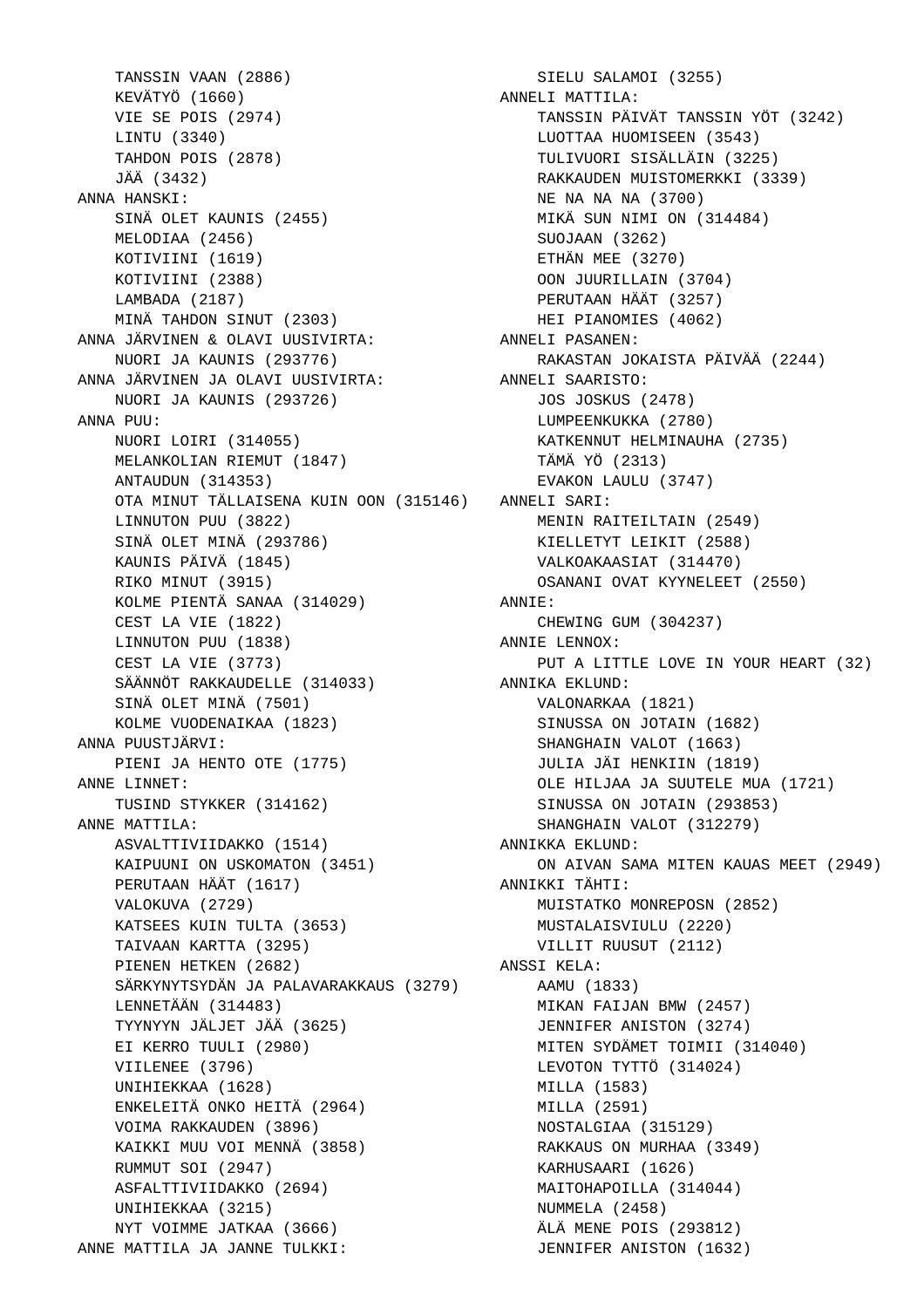PUISTOSSA (2519) 1972 (2889) 1972 (1496) AAMU (3803) KAKSI SISARUSTA (2520) ANTIQUE: DIE FOR YOU (7401) ANTTI HUOVILA: MUUTTOLINNUT (2231) FENIX-LINTU (2261) MUTSI JA FAIJA (3352) VASKIKELLOT (2347) ONKO SIELLÄKIN YÖ (3541) REVONTULIHÄÄT (3545) TUNTEMATON (2482) SATA KITARAA (2521) ANTTI RAILIO: HALLA JA ETELÄTUULI (314653) RUOSTUNUT ANKKURI (314416) SULAVA JÄÄ (314037) ANTTI RAISKI: LÄHDÖN HETKI (2439) MAKEAA (2948) ANGELLE (2593) ANTTI TUISKU: EN HALUA TIETÄÄ (3088) TYHJÄ HUONE (1607) BLAABLAA (EN KUULE SANAAKAAN) (315144) ENSIMMÄINEN KERTA (3547) YKSINÄINEN (293727) TYHJÄ HUONE (3259) HYÖKYAALTO (4076) JÄÄ TAI MEE (314417) ATLANTTI (293824) RUKOUS (312830) KAHDESTAAN (3207) RAKKAUS ON (314380) APPLETON: DON'T WORRY (303912) APULANTA: ZOMBEJA (314138) PAHA IHMINEN (4067) HIEKKAA (2802) SYÖPÄ (4389) MAANANTAI (293854) ILONA (3882) ANNA MULLE PIISKAA (3211) VASTEN MUN KASVOJANI (1567) YKSI TOISENSA JÄLKEEN (3062) POLTETTU KARMA (314429) ANNA MULLE PIISKAA (1565) ARMO (3206) SUN KOHDALLA (315134) KONEESEEN KADONNUT (3525) KAIVO (3663) ARCTIC MONKEYS: CRYING LIGHTNING (305145) ARJA HAVAKKA: MERI (2784)

 LOKKI (2568) MUSTAT ENKELIT (2556) USKO PUOLET MITÄ NÄET (2633) NOVGORODIN RUUSU (2241) SUN LAIVAS RANTAAN JÄÄDÄ TÄYTYI (2881) ARJA KORISEVA: MUISTA MINUA (293702) NAURAN JA RAKASTAN (2951) ENKELIN SILMIN (3144) HIENOHELMA (314475) NIIN (3569) KULTASET KORVARENKAAT (2583) KUN MINUUN KOSKETAT (2364) ERON HETKI ON KAUNIS (293687) YÖ SAARISTOSSA (3594) KUIN HÄKKILINTU (3362) RANNALLA TANGO (2757) KUNINGASKOBRA (314480) AVARUUS (3777) ARJA SAIJONMAA: TÄNÄÄN EN VOI LUOKSES TULLA (3126) URALIN PIHLAJA (2397) SYDÄNTEN SILTA (2355) SATUMAA (2382) YSTÄVÄN LAULU (294894) ELÄMÄÄ JUOKSUHAUDOISSA (3142) ARMI AAVIKKO: ILTALOMA (293817) ARMI JA DANNY: TAHDON OLLA SULLE HYVIN HELLÄ (2754) ARTO SORTAVALA: EI MAITOA TÄNÄÄN (312194) ARTO SOTAVALTA: KAUNIS SUNNUNTAI (2309) PÄIVÄT KUIN UNTA (3301) ARTO TAMMINEN: UTOPIAA (2134) NELJÄN RUUHKA (2995) NELJÄN RUUHKA (1709) ARTTU SUUNTALA: JUOMARIN LAULU (2301) LAPSUUDEN PIHAPUU (2266) ARTTU WISKARI: SORATEIDEN SANKARIT (312843) TUNTEMATON POTILAS (312282) TUNTEMATON POTILAS (312357) KUN ME DISKOSSA SUUDELTIIN (314856) AVAIMET KÄTEEN (314662) MÖKKITIE (4078) KAHVIMAITO (315140) MÖKKITIE (312356) SORATEIDEN SANKARI (314191) IKUISESTI KAHDESTAAN (314357) ARTTU WISKARI FEAT. ULPU: SIRPA (314827) ARVIN LIND: HYVIÄ UUTISIA (2719) ASH: STAR CROSSED (304194)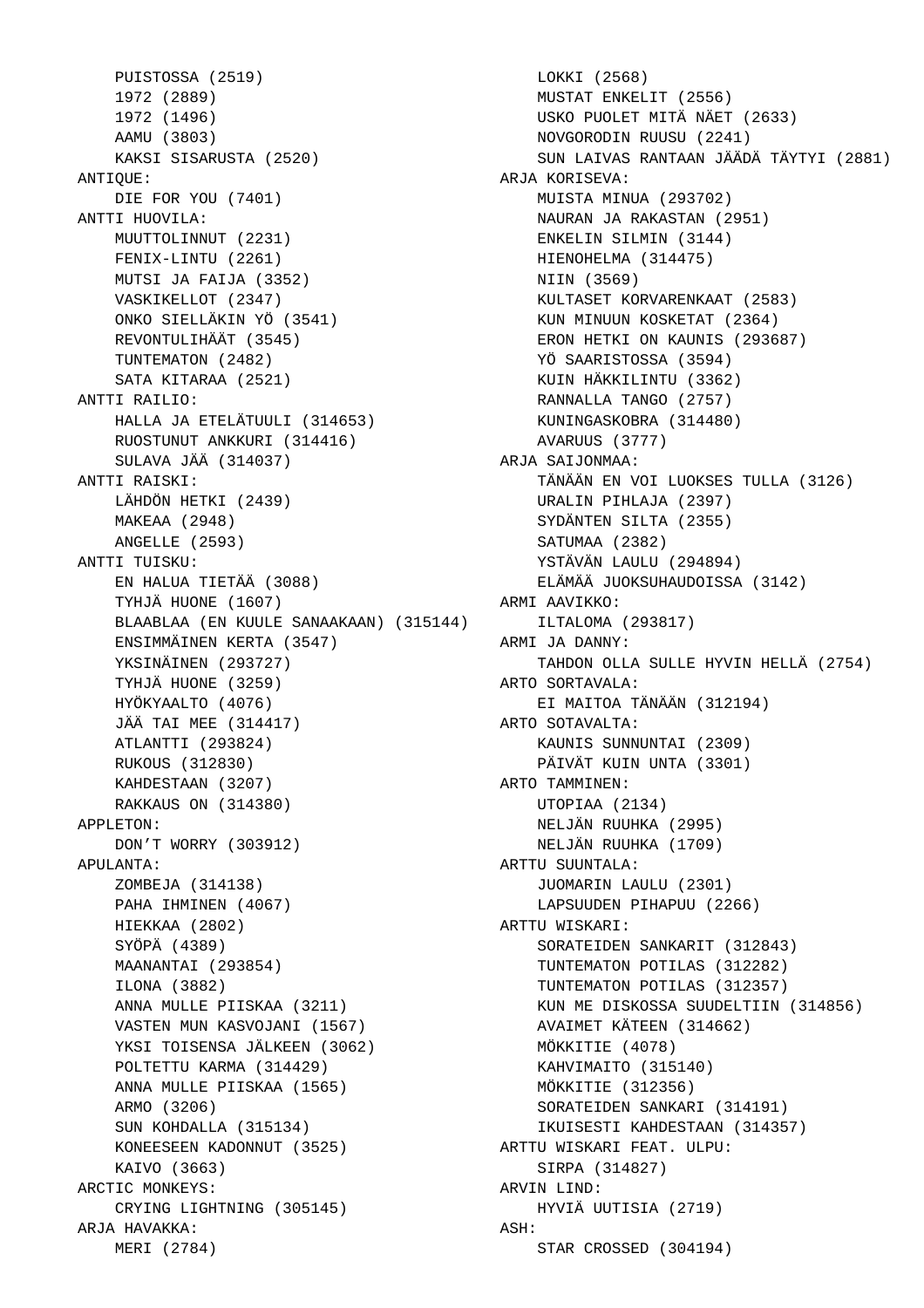ASHANTI: DON'T LET THEM (311340) ONLY U (304316) ASHLEE SIMPSON: LALA (304307) ASTE: NORMIPÄIVÄ (7463) YHDET SILLE (314839) ATHLETE: HALF LIGHT (304368) WIRES (304323) ATOMIC KITTEN: SOMEONE LIKE ME (304138) LOVE DOESN'T HAVE TO HURT (303926) CRADLE (304313) IF YOU COME TO ME (311322) LADIES NIGHT (304081) ATOMIROTTA: HIMA TAAS (315265) AURINKOON (314828) AURORA: SE SOI (314821) EILISEN AURINKO (314655) AVENTURA: DILE AL AMOR (305278) AVRIL LAVIGNE: SK8ER BOI (303889) MY HAPPY ENDING (304203) ALICE (305295) HE WASN'T (304334) KNOCKIN' ON HEAVEN'S DOOR (303966) I'M WITH YOU (303927) NOBODY'S HOME (304260) LOSING GRIP (303969) DON'T TELL ME (304146) B KOIVUNEN JA FOUR CATS: KUURAPARTA (4270) B.O.B FEATURING BRUNO MARS: NOTHIN' ON YOU (305282) B.O.B. FEAT. HAYLEY WILLIAMS: AIRPLANES (311469) BABLO: TAIVAS SINIVALKOINEN (2415) KAUAS VUORTEN TAA (2323) BACKSTREET BOYS: QUIT PLAYING GAMES WITH MY HEART (74) ILL NEVER BREAK YOUR HEART (66) INCOMPLETE (304390) GET DOWN (84) BADDING: IKKUNAPRINSESSA (315079) BADDING ROCKERS: ROCK'N ROLL KEIJUKAINEN (312230) BAMBOLEROS: TULE KANSSANI KYLPYYN (2372) BAND AID 2: DO THEY KNOW IT'S CHRISTMAS (304270) BANGLES: WALK LIKE AN EGYPTIAN (63)

 BASSHUNTER: ANGEL IN THE NIGHT (305008) ALL I EVER WANTED (304943) BEE GEES: MASSACHUSETTS (86) TO LOVE SOMEBODY (73) BEN ADAMS: SORRY (311349) BEN MOODY FEAT. ANASTACIA: EVERYTHING BURNS (304392) BEN TÖRNROOS: KÄY MUUMILAAKSOON (1070) BERIT: HELLI MUA HILJAA (3334) PREERIAN KELTAINEN RUUSU (2336) SINÄ OLET HÄN (2295) ODESSA (3506) KATULYHDYT (2693) SATTUMA KULJETTAA (2289) KENPÄ TIETÄIS SEN (312147) BEVERLEY KNIGHT: KEEP THIS FIRE BURNING (304343) BEYONCE: HALO (305067) VIDEO PHONE (305223) SINGLE LADIES (PUT A RING ON IT) (305045) BROKEN HEARTED GIRL (311429) IF I WERE A BOY (305022) BEYONCÉ: ME MYSELF & I (304097) CRAZY IN LOVE (303983) NAUGHTY GIRL (304132) BIG BROVAZ: BABY BOY (304015) O.K (303904) WE WANNA THANK YOU (304150) BILLY CURRINGTON: THAT'S HOW COUNTRY BOYS ROLL (305274) BILLY IDOL: WHITE WEDDING (77) HOT IN THE CITY (76) SWEET SIXTEEN (20) BING CROSBY: VALKEA JOULU (4294) BJÖRN AFZELIUS: SÅNG TILL FRIHETEN (314160) BJÖRN ROSENSTRÖM: RAGGARROCK (7411) BLACK: WONDERFUL LIFE (67) BLACK EYED PEAS: HEY MAMA (304099) ROCK THAT BODY (305235) DON'T PHUNK WITH MY HEART (311336) IMMA BE (305268) BOOM BOOM POW (305101) SHUT UP (304063) WHERE IS THE LOVE (304030) MEET ME HALFWAY (305194)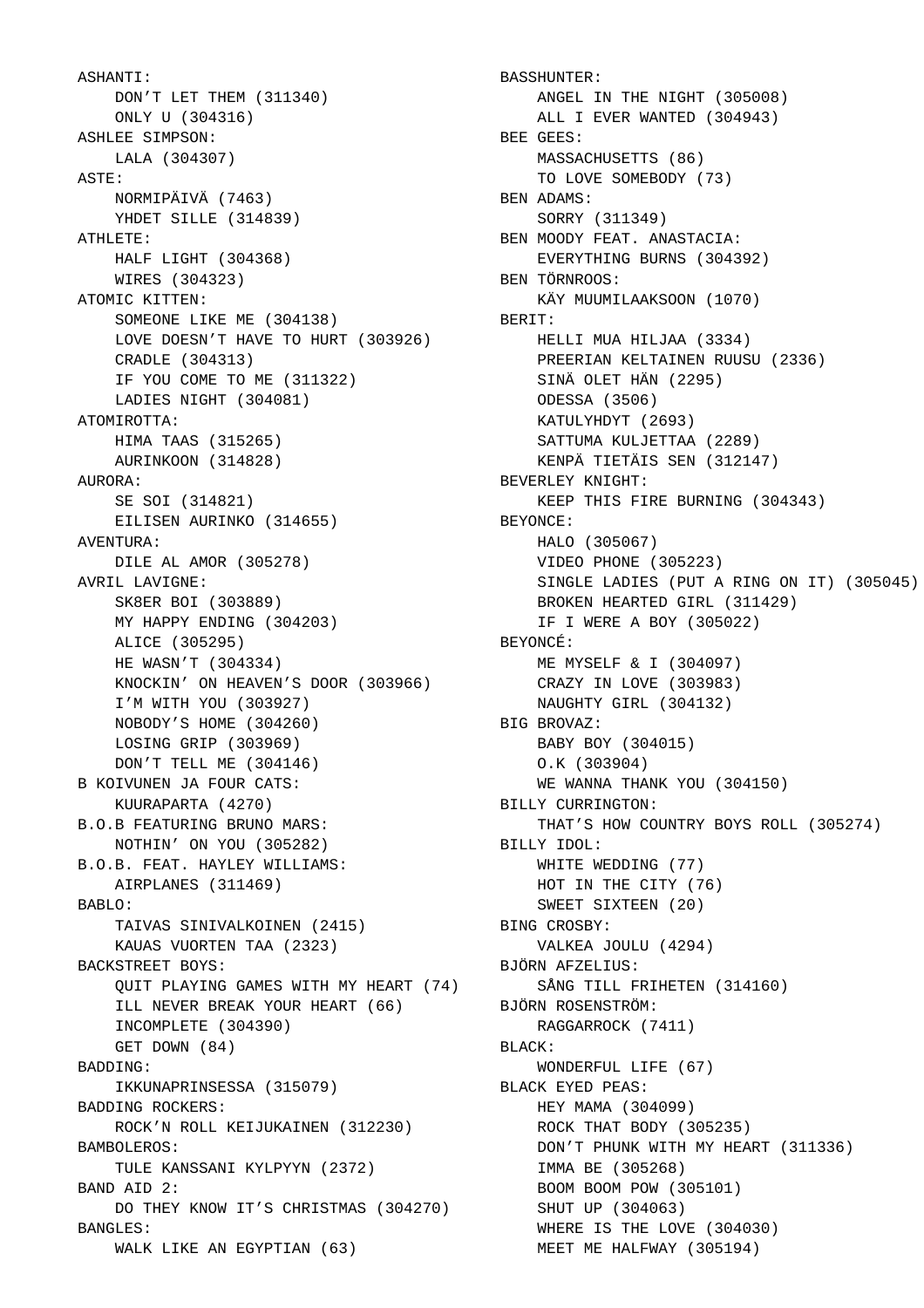BLACK KIDS: I'M NOT GONNA TEACH YOUR BOYFRIEND (304913) DEMONS (311341) BLACK SABBATH: PARANOID (1033) BLAZIN' SQUAD: HERE 4 ONE (304104) CHILDREN OF THE REVOLUTION (304198) FLIP REVERSE (311328) WE JUST BE DREAMIN' (303990) REMINISCE (303910) BLINK 182: ALWAYS (304293) BLONDIE: HEART OF GLASS (65) MARIA (4115) BLU CANTRELL: MAKE ME WANNA SCREAM (304070) BLU CANTRELL FEAT. SEAN PAUL: BREATHE (304004) BLUE: GUILTY (304033) BUBBLIN' (304186) BREATHE EASY (304131) U MAKE ME WANNA (303919) CURTAIN FALLS (304276) BLUE FEAT. KOOL & THE GANG & L'IL KIM: GET DOWN ON IT (304308) BLUE FEAT. STEVIE WONDER: SIGNED, SEALED, DELIVERED I'M YOURS (30409@ROLLE: BLUR: OUT OF TIME (303955) BOMFUNK MC'S: FREESTYLER (314061) BON JOVI: IT´S MY LIFE (64) YOU GIVE LOVE A BAD NAME (1021) LIVING ON A PRAYER (1019) ALWAYS (78) BONEY M: BELFAST (87) BOSSE JA ROBERT: NELLYN PALMIKKO (2188) BOWLING FOR SOUP: 1985 (304247) BOYZONE: GAVE IT ALL AWAY (311454) LOVE YOU ANYWAY (304992) BRAD PAISLEY: WATER (305337) BRANDON FLOWERS: CROSSFIRE (305364) BRANDY: AFRODISIAC (304253) TALK ABOUT OUR LOVE (304183) BREAKING BENJAMIN: I WILL NOT BOW (305220) BRIAN HYLAND: SEALED WITH A KISS (29) BRIAN MCFADDEN:

 IRISH SON (304272) REAL TO ME (304229) BRITA KOIVUNEN: SUKIYAKI (3074) KASAKKAPARTIO (2511) MUA LEMMITKÖ VIELÄ OI KUSTAA (2510) SAKU SAMMAKKO (2338) KUN JOULUPUKKI SUUKON SAI (4293) SUCU SUCU (2311) SUKLAASYDÄN (2860) NEITI SIEVÄNEN JA MINÄ (2602) LOHIKÄÄRME PUFF (1065) BRITNEY SPEARS: TOXIC (304115) WOMANIZER (305013) LUCKY (4099) CIRCUS (305044) EVERYTIME (304175) DO SOMETHIN' (304306) YOU DRIVE ME CRAZY (4100) MY PREROGATIVE (304263) 3 (THREE) (305192) IF YOU SEEK AMY (305102) BRITNEY SPEARS FEAT. MADONNA: ME AGAINST THE MUSIC (311334) BROADCAST: YOU BREAK MY HEART (314506) DET ÄR HON (7409) BRUCE SPRINGSTEEN: BORN IN THE USA (19) BRUNO MARS: GRENADE (311487) JUST THE WAY YOU ARE (AMAZING) (305363) BRYAN ADAMS: BACK TO YOU (83) BRÄDI FEAT. ILLI: HAPPEE (314026) BUDDY HOLLY: EVERYDAY (33) BUSTA RHYMES & MARIAH CAREY: I KNOW WHAT YOU WANT (303971) BUSTED: SLEEPING WITH THE LIGHT ON (304001) CRASHED THE WEDDING (311321) WHO'S DAVID (304113) SHE WANTS TO BE ME (304295) YOU SAID NO (303960) AIR HOSTESS (304128) THUNDERBIRDS ARE GO (304196) YEAR 3000 (303917) CAGE THE ELEPHANT: AIN'T NO REST FOR THE WICKED (304940) CALVIN HARRIS: READY FOR THE WEEKEND (305166) I'M NOT ALONE (305090) FLASHBACK (311434) CAMILLA KERSLAKE: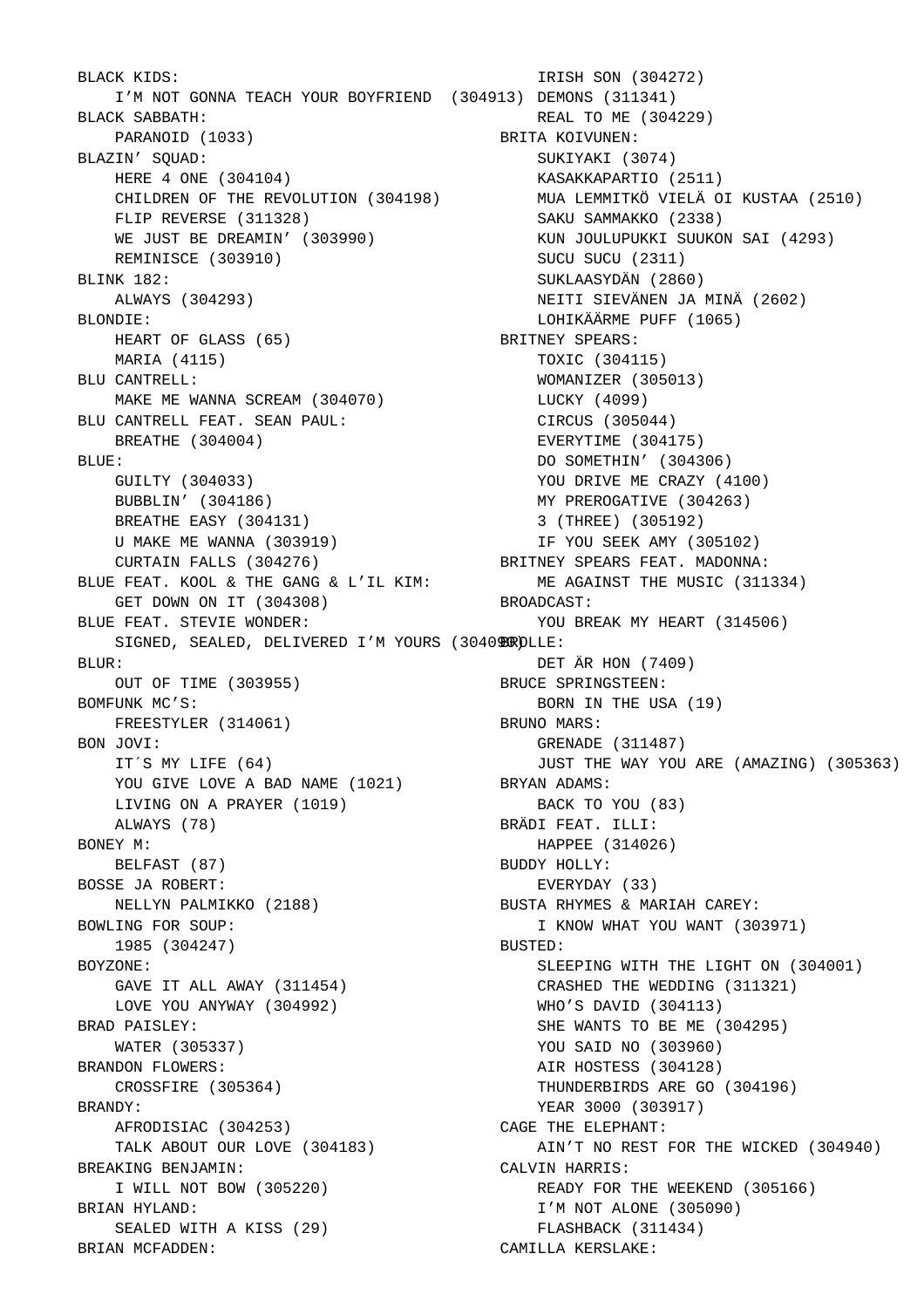SHE MOVED THROUGH THE FAIR (311437) CANDICE: HELLO (304233) CAROLA: RAKASTAN SAAVUTHAN (2337) FRÄMLING (7405) RAKKAUDEN JÄLKEEN (2490) KIELLETYT LEIKIT (1887) ARMONAIKAA (2676) HERROJEN KANSSA PELLON LAIDASSA (2445) PENKKI PUU JA PUISTOTIE (1667) MAAILMAIN (2794) CAROLA JA THE BOYS: JO RIITTÄÄ (3530) CARRAPICHO: TIC TIC TAC (4111) CARRIE UNDERWOOD: TEMPORARY HOME (305291) CARS: DRIVE (68) CASCADA: EVACUATE THE DANCEFLOOR (305136) CAT CAT: BYE BYE BABY (7488) YKSIN SATEESEEN (293814) CAT STEVENS: MORNING HAS BROKEN (21) CATCAT: AURINKOTANSSIJA (293821) CCR: HEY TONIGHT (69) CECILIA VENNERSTEN: DET VACKRASTE (314142) CEE LO GREEN: FORGET YOU (CLEAN) (305375) IT'S OK (311481) CELINE DION: MY HEART WILL GO ON (4107) CHANNEL FOUR: VUOSIEN JÄLKEEN (312161) CHARLES PLOGMAN: OLISITPA TÄÄLLÄ (3903) IKUISESTI (3428) UNELMOIN (3449) LANKA JO PALAA (3685) KAUAN ODOTIN (3657) NÄILLÄ KADUILLA (293835) AINA AINA (3542) PIENTÄ UNELMAA (3691) CHARLIES: VANHA RIIMU (2237) KUINKA SINUA MÄ KAIPAAN (7460) KUINKA SINUA MÄ KAIPAAN (2245) MATKALLA KOTIIN (7453) RUSKEAT SILMÄT (2327) CHARLOTTE CHURCH: CRAZY CHICK (311345) CHEEK: GIVING UP! (314299)

 LIIKU (3914) ÄÄRIRAJOILLE (314811) KUKA MUU MUKA (314070) JIPPIKAYJEI (293728) TUHLAAJAPOIKA (3762) TINAKENKÄTYTTÖ (314303) JOS MÄ OISIN SÄ (1884) TIMANTIT ON IKUISIA (314043) SOKKA IRTI (312829) CHEEK FEAT. JONNE AARON: ANNA MÄ MEEN (314030) CHEEK FEAT. JUKKA POIKA: JOSSU (314054) CHEEK FEAT. KALLE KINOS: VIHAAJAT VIHAA (314652) CHEEK FEAT. SAMULI EDELMAN: PAREMPI MIES (314686) CHEEK FEAT. SANNI & VILLEGALLE: FLEXAA (315137) CHEEK FEAT. YASMINE YAMAJAKO: SYYPÄÄ SUN HYMYYN (312177) CHER: STRONG ENOUGH (79) CHERYL COLE: PROMISE THIS (305377) PARACHUTE (311448) FIGHT FOR THIS LOVE (305188) THE FLOOD (311477) CHERYL COLE FEAT. WILL.I.AM: 3 WORDS (305222) CHIPMUNK: OOPSY DAISY (305190) DIAMOND RINGS (305141) CHIPMUNK FEAT. ESMEE DENTERS: UNTIL YOU WERE GONE (305305) CHIPMUNK FEAT. TALAY RILEY: LOOK FOR ME (305234) CHISU: TIE (312334) KULKURI VELJENI JAN (293778) KRIISIT (312346) KOHTALON OMA (312337) KOHTALON OMA (293800) SABOTAGE (293768) KOLMAS PYÖRÄ (312178) VENERETKI (312348) MINÄ JA MUN PÄÄ (312840) IHANA (315256) FRANKENSTEIN (314139) SAMA NAINEN (3864) LÄHTÖ (314690) KOLMAS PYÖRÄ (314172) SAALIIT (1888) TIE (312828) MIEHISTÄ VIIS (1829) BADEN BADEN (1869) ETSIJÄT (314355) SABOTAGE (293798) MUN KOTI EI OLE TÄÄLLÄ (1785)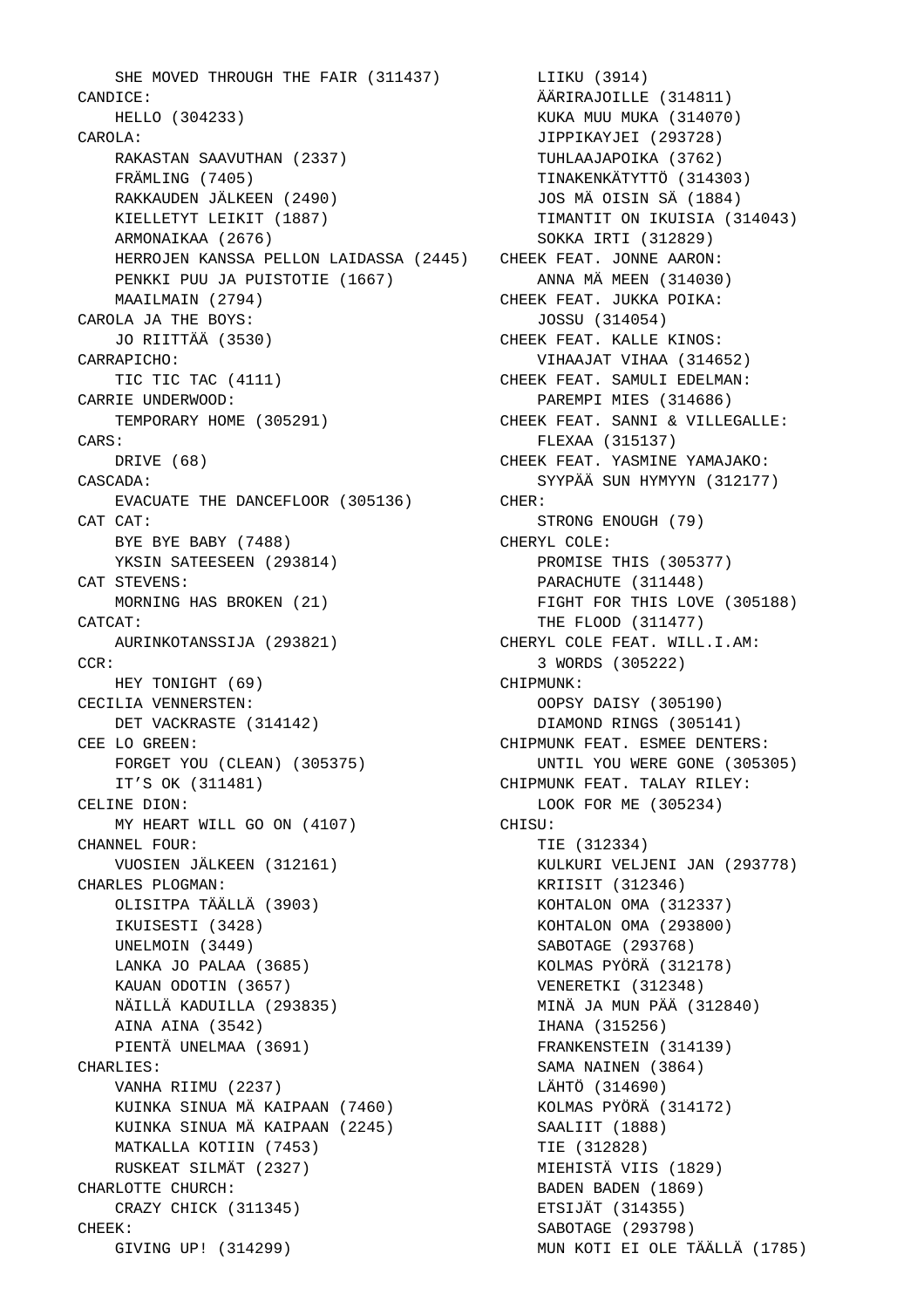VANHA JO NUORENA (314870) SAMA NAINEN (1876) BADEN BADEN (3837) VAPAA JA YKSIN (293837) MIEHISTÄ VIIS (314409) KERRASTA POIKKI (1846) YKSINÄISEN KEIJUN TARINA (314137) MUN KOTI EI OO TÄÄLLÄ (3687) KERRASTA POIKKI (3899) KERRASIA FOIRRI (2022)<br>YKSINÄISEN KEIJUN TARINA (293779) MINÄ JA MUN PÄÄ (312341) CHRIS BROWN: FOREVER (304942) CHRIS BROWN FEAT. KERI HILSON: SUPERHUMAN (305019) CHRIS REA: ON THE BEACH (4116) CHRISTINA AGUILERA: BEAUTIFUL (303914) FIGHTER (303951) CAN'T HOLD US DOWN (304016) NOT MYSELF TONIGHT (305280) THE VOICE WITHIN (304069) KEEPS GETTING BETTER (305023) CHRISTINA AGUILERA FEAT. MISSY ELLIOTT: CAR WASH (304268) CHRISTINA MILIAN: WHATEVER YOU WANT (304246) DIP IT LOW (304167) CHUBBY CHECKER: LIMBO ROCK (82) CIARA FEAT. JUSTIN TIMBERLAKE: LOVE, SEX, MAGIC (305100) CIARA FEAT. MISSY ELLIOTT: 1, 2 STEP (304349) CIARA FEAT. PETEY PABLO: GOODIES (304337) CINDY LAUPER: GIRLS JUST WANNA HAVE FUN (4098) TIME AFTER TIME (75)  $CIF.A:$  STUCK IN THE MIDDLE (304125) CLIFF RICHARD: THANK YOU FOR A LIFETIME (305010) CLIFTERS: LIHAKOUKKU (3014) HULLUNROHKEE (2816) PURKKAA (3006) JANOINEN SUU (3025) ANGELIKA (3017) PLIIS VIIS KALJAA (3026) KUN SUOMI OLI KAUNIIMPI (3012) LEIKKIKALU (2175) PEACE LOVE (3024) KENKÄÄ (3027) KASARITRENDEJÄ (3000) MUA FILMATAAN (3019) MÄ POLVISTUN (3008) KREIVI (3011)

 SEXI ON IN (3028) ELEKIELTÄ (2997) MAKUUVAUNUSSA (3021) OON SUN AUTOS (3001) TUIJA TAVALLINEN (3004) VEGAS (3013) GO GO KAKE (3030) MISS Q (3002) SIRKKA JA RAMI (3016) OU LENITA (3022) OI LOLA (3010) PIRUN KAUNIS NAINEN (3029) HANOI ROCKS (2999) IHMEIDEN MADONNA (3020) PARONI (3007) BYE BYE (3023) ONNELLINEN ELÄMÄ (3009) HEI PEPE (3015) YEAH MÄ SUN TYRKKYS OON (2998) HYVÄ BORE (3005) MUT MURHAA (3018) HALLELUJAA (3003) CLUB FOR FIVE: OI HERRA LUOKSENI JÄÄ (4232) COLBIE CAILLAT: FALLIN' FOR YOU (305178) COLDPLAY: VIOLET HILL (311415) LOST (305025) GOD PUT A SMILE UPON YOUR FACE (303989) SPEED OF SOUND (304364) VIVA LA VIDA (304933) COMIC RELIEF: (BARRY) ISLANDS IN THE STREAM (305089) COUNTING CROWS: BIG YELLOW TAXI (303949) CRAIG DAVID: SPANISH (303998) YOU DON'T MISS YOUR WATER (304082) WORLD FILLED WITH LOVE (304044) HIDDEN AGENDA (303892) CRAIG DAVID FEAT. STING: RISE & FALL (303942) CREAM: WHITE ROOM (81) CREED: WITH ARMS WIDE OPEN (1030) CUMULUS: MARSEILLEN POIKA (2619) D J SAMMY: BOYS OF SUMMER (303918)  $D-12$ : HOW COME (304211) MY BAND (304159) D-SIDE: REAL WORLD (304091) INVISIBLE (303999) SPEECHLESS (303961) DAISY DARES YOU FEAT. CHIPMUNK: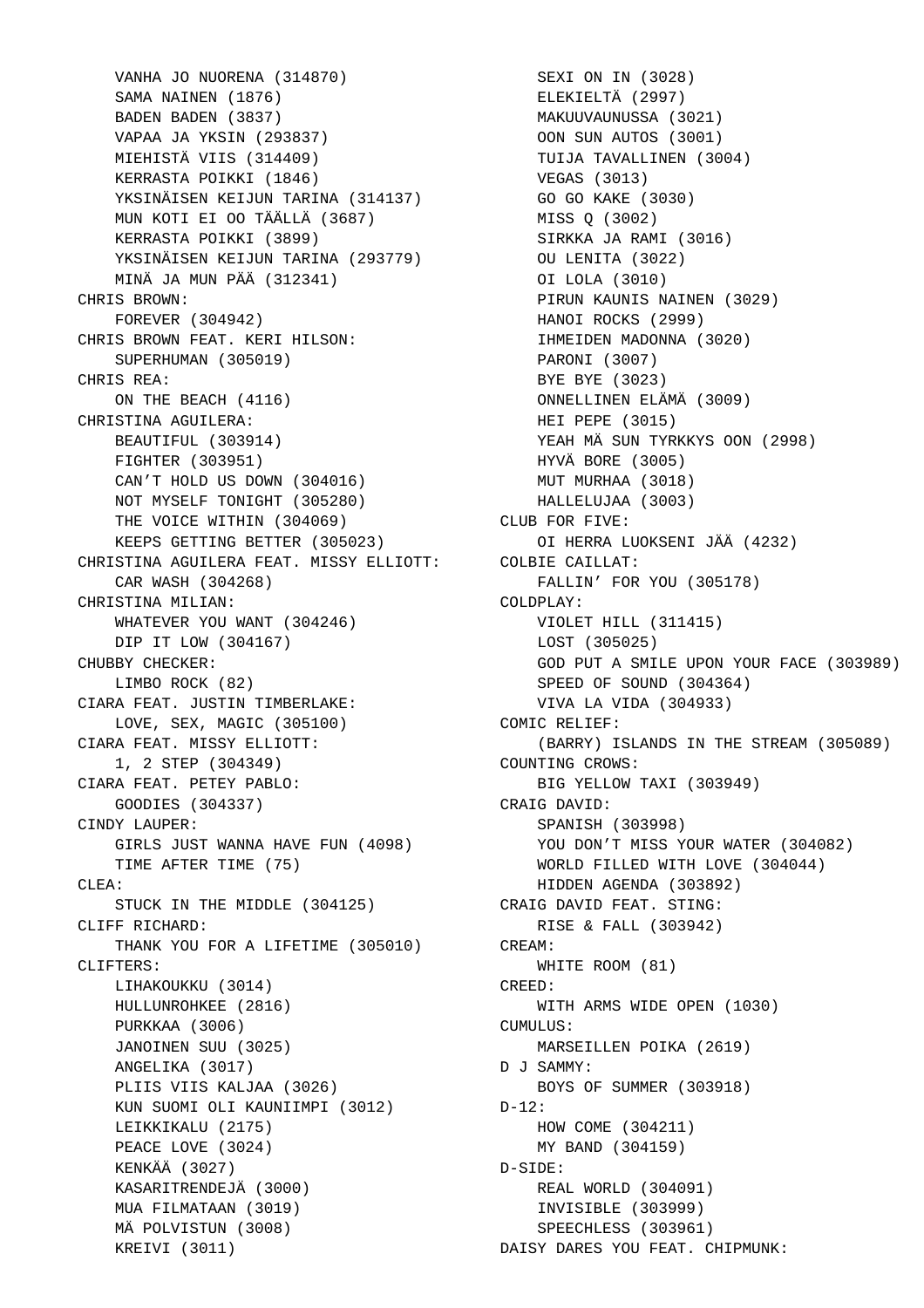NUMBER ONE ENEMY (305277) DANIEL BEDINGFIELD: I CAN'T READ YOU (303939) NOTHING HURTS LIKE LOVE (304255) FRIDAY (304045) NEVER GONNA LEAVE YOUR SIDE (304002) THE WAY (304374) WRAP MY WORDS AROUND YOU (304318) DANIEL MERRIWEATHER: RED (305113) DANIEL MERRIWEATHER FEAT. WALE: CHANGE (305070) DANIEL POWTER: BAD DAY (304404) NEXT PLANE HOME (304977) DANNII MINOGUE: I BEGIN T O WONDER (303929) DANNY: VAIN KAKSI NAUHAA (2370) KUUSAMO (2841) HYVÄ MUN ON NIIN (2179) MAANTIELTÄ TALOON (294870) TUULIVIIRI (1603) HILJAINEN KITARA (294860) KUULUMME NUORIIN (2181) KAUAN (2853) KESÄKATU (1608) VAAKSA VAARAA VAIN (312241) YKSINÄINEN ILTA (2798) ISÄ (3336) TEOT IHMISEN (3840) AMARILLO (2123) TUULEN SUOJAAN (3606) MAANTIELTÄ TALOON (1588) TUULENSUOJAAN (315082) HÄN ON LADY (315059) ANGELIKA (2796) TUULENSUOJAAN (1599) JUDY JUDY (2820) TUULIVIIRI (294884) DANNY JA AIKAMIEHET: TÄMÄ TAIVAS TÄMÄ MAA (3397) DANNY JA THE RENEGADES: SALATTU SURU (2848) DARIUS: LIVE TWICE (304282) GIRL IN THE MOON (303980) INCREDIBLE (303925) DAUGHTRY: WHAT ABOUT NOW (305191) DAVE LINDHOLM: ANNAN KITARAN LAULAA VAAN (2350) TUPAKKA VIINA JA VILLIT NAISET (3231) PIENI JA HENTO OTE (3659) DAVID BOWIE: LIFE ON MARS (4110) ASHES TO ASHES (71) DAVID CASSIDY: ROCK ME BABY (80)

 DAVID GUETTA & CHRISS WILLIS FEAT. FERGIE: GETTIN' OVER YOU (311472) DAVID GUETTA FEAT. AKON: SEXY BITCH (305164) DAVID GUETTA FEAT. KELLY ROWLAND: WHEN LOVE TAKES OVER (305126) DAVID LEE ROTH: YANKEE ROSE (1031) DAVID SNEDDON: DON'T LET GO (303956) STOP LIVING A LIE (303900) DEEP PURPLE: SMOKE ON THE WATER (89) DEF LEPPARD: ROCK OF AGES (1034) HYSTERIA (1032) DELPHIC: DOUBT (305243) DELTA GOODREM: MISTAKEN IDENTITY (304340) BORN TO TRY (303946) OUT OF THE BLUE (304265) LITTLE TOO LATE (304399) LOST WITHOUT YOU (303997) INNOCENT EYES (304046) DELTA GOODREM & BRIAN MCFADDEN: ALMOST HERE (304300) DEMI LOVATO: LA LA LAND (305120) DESTINY'S CHILD: SOLDIER (304305) GIRL (304366) CARTER 2 U (304400) LOSE MY BREATH (304262) DIANA VICKERS: ONCE (305294) MY WICKED HEART (305381) THE BOY WHO MURDERED LOVE (311466) DIANDRA: PAHA POIKA (314815) OUTTA MY HEAD (312185) ONNI ON (314862) PRINSESSALLE (314124) DIANDRA FLORES: ONKO MARSISSA LUNTA (312278) DICK DYNAMITE & HIS HOT LIPS: OLI KUU, OLI ILTA (312223) DIDO: WHITE FLAG (304028) DON'T LEAVE HOME (304148) SAND IN MY SHOES (304213) LIFE FOR RENT (304064) DIERKS BENTLEY: I WANNA MAKE YOU CLOSE YOUR EYES (305238) DIMITRI: ISÄSI SUN (2120) DINGO: LEVOTON TUHKIMO (1761) KUNNIANKENTÄT (1762)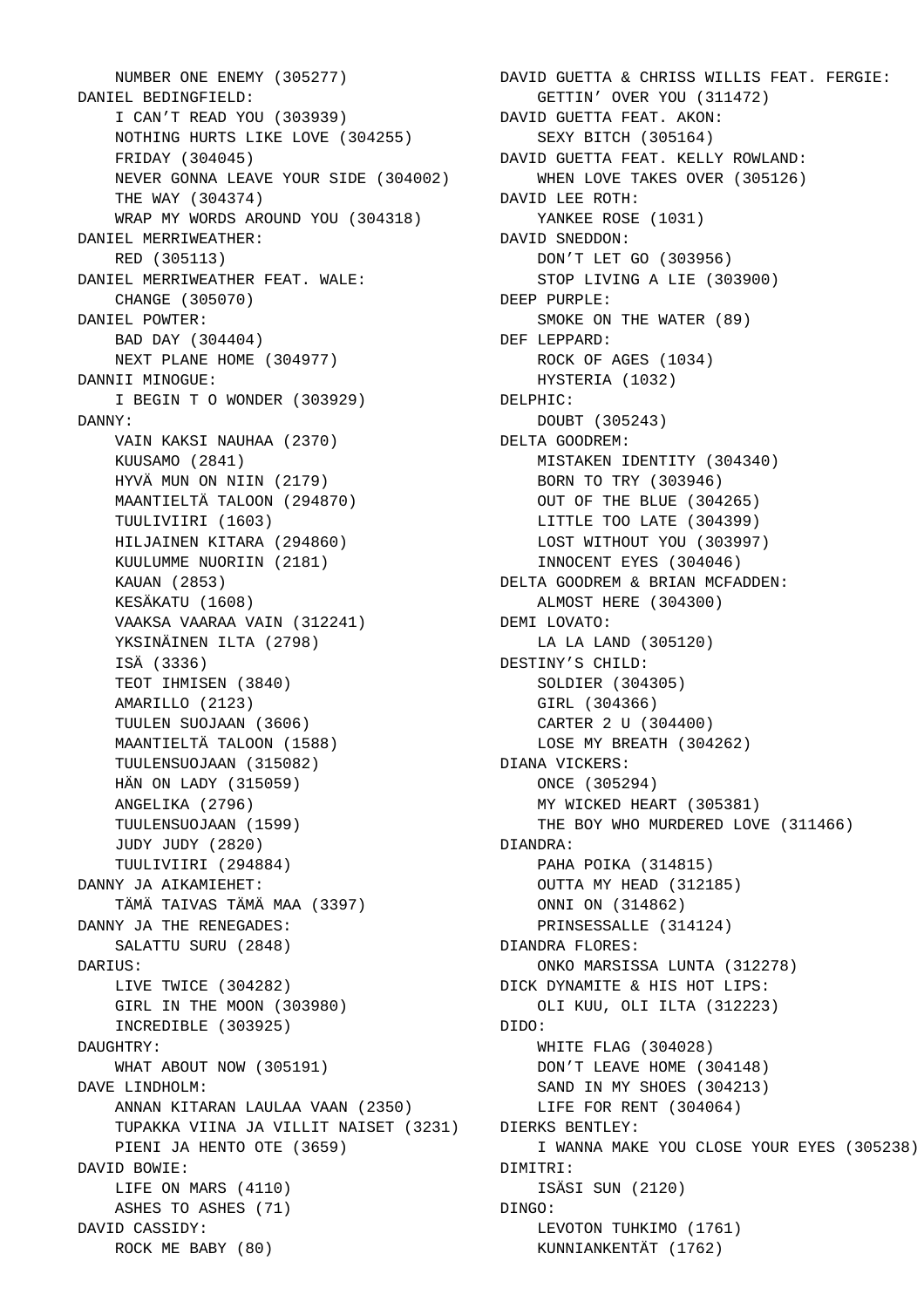HUUMEITA JAPANIIN (1739) HÄMÄHÄKKIMIES (3442) AUTIOTALO (2479) SINÄ JA MINÄ (2474) SINÄ JA MINÄ (1754) AINO (3053) NIMENI ON DINGO (1752) NIMENI ON DINGO (3047) LAKATUT VARPAANKYNNET (1738) KIRJOITAN (1743) KERJÄLÄISTEN VALTAKUNTA (1745) NAHKATAKKINEN TYTTÖ (1756) KAIKKI KAUNIS KATOAA (3906) ELÄMÄNI SANKARIT (1746) MUSTA LESKI (1612) AINO (1737) LÄHETYSSAARNAAJA (1755) AUTIOTALO (1546) NAHKATAKKINEN TYTTÖ (2204) PERJANTAI (2226) ADIOS ROSARIO (314110) LEVOTON TUHKIMO (2573) MUSTA LESKI (3284) RIO OHOI! (1759) SATA ROHKEAA LAIVAA (312264) DION: THE WANDERER (4103) DISCO: TOISEEN SUUNTAAN (2969) LEVOTTOMAT TUULET (2795) ILKEITÄ ASIOITA (2715) AURINKO LASKI (1690) DISTURBED: ANOTHER WAY TO DIE (305360) DIZZEE RASCAL: DIRTEE CASH (305186) DIRTEE DISCO (311463) HOLIDAY (305161) BONKERS (305118) DIZZEE RASCAL & JAMES CORDEN: SHOUT FOR ENGLAND (311460) DIZZEE RASCAL FEAT. CALVIN HARRIS & CHROME: DANCE WIV ME (304948) DJ SAMMY: SUNLIGHT (303976) DJ SPOONY: ALL TOGETHER NOW (304176) DOLLY PARTON: I WILL ALWAYS LOVE YOU (30) JOLENE (25) DON HUONOT: HYRRÄ (7464) HYVÄÄ YÖTÄ JA HUOMENTA (7465) RIIDANKYLVÄJÄ (1572) SYDÄNPUU (1576) HYVÄÄYÖTÄ JA HUOMENTA (1550) DONNY OLKKOLA: URHEILU ON IHANAA (312844) DOORS:

 LIGHT MY FIRE (94) DORIS DAY: SECRET LOVE (103) DRÄNGARNA: KUNG ÖVER ÄNGARNA (314152) DUFFY: WELL, WELL, WELL (305385) RAIN ON YOUR PARADE (305015) SERIOUS (304957) WARWICK AVENUE (311420) DUNCAN JAMES & KEEDIE: I BELIEVE MY HEART (304257) DURAN DURAN: REACH UP FOR THE SUNRISE (304228) WHAT HAPPENS TOMORROW (304284) HUNGRY LIKE THE WOLF (97) DUSTY SPRINGFIELD: WISHIN AND HOPIN (14) I ONLY WANT TO BE WITH YOU (4113) E PIIRTO: KIRJEEN SULLE KIRJOITAN (3098) EAGLES: DESPERADO (4108) EAMON: I LOVE THEM HO'S (304200) F\*\*K IT (I DON'T WANT YOU BACK) (304147) EBBA GRÖN: DIE MAUER (7412) EDDY: PAPPA JOE (2433) KUN TYTTÖJÄ KATSELEN (2371) EDU KETTUNEN: ME LÄHDEMME VIELÄ (293855) LENTÄJÄN POIKA (314351) LENTÄJÄN POIKA (1790) ROOMA (3698) IHANAT AJAT (2813) RETKI MEREN RANTAAN (312361) EDWARD MAYA & VIKA JIGULINA: STEREO LOVE (305308) EERIKA AHO: MAGDALENA (1062) EERO AVEN: ELÄMÄNTOVERI (312138) YKSINÄINEN MIES (2477) SIRPALEET (312160) UNELMAVALSSI (2343) HOPEARUUSU (314448) EERO JA JUSSI & THE BOYS: KAUNIS NAINEN (312201) LIISAN KOIRA (312209) TAHDON SAAREN (312238) EERO KAARNA: ROSVOLAULU (1060) EERO RAITTINEN: UNTA EN SAA (2437) VANHA HOLVIKIRKKO (2399) OLEN YKSIN (2365) EERO SINIKANNEL: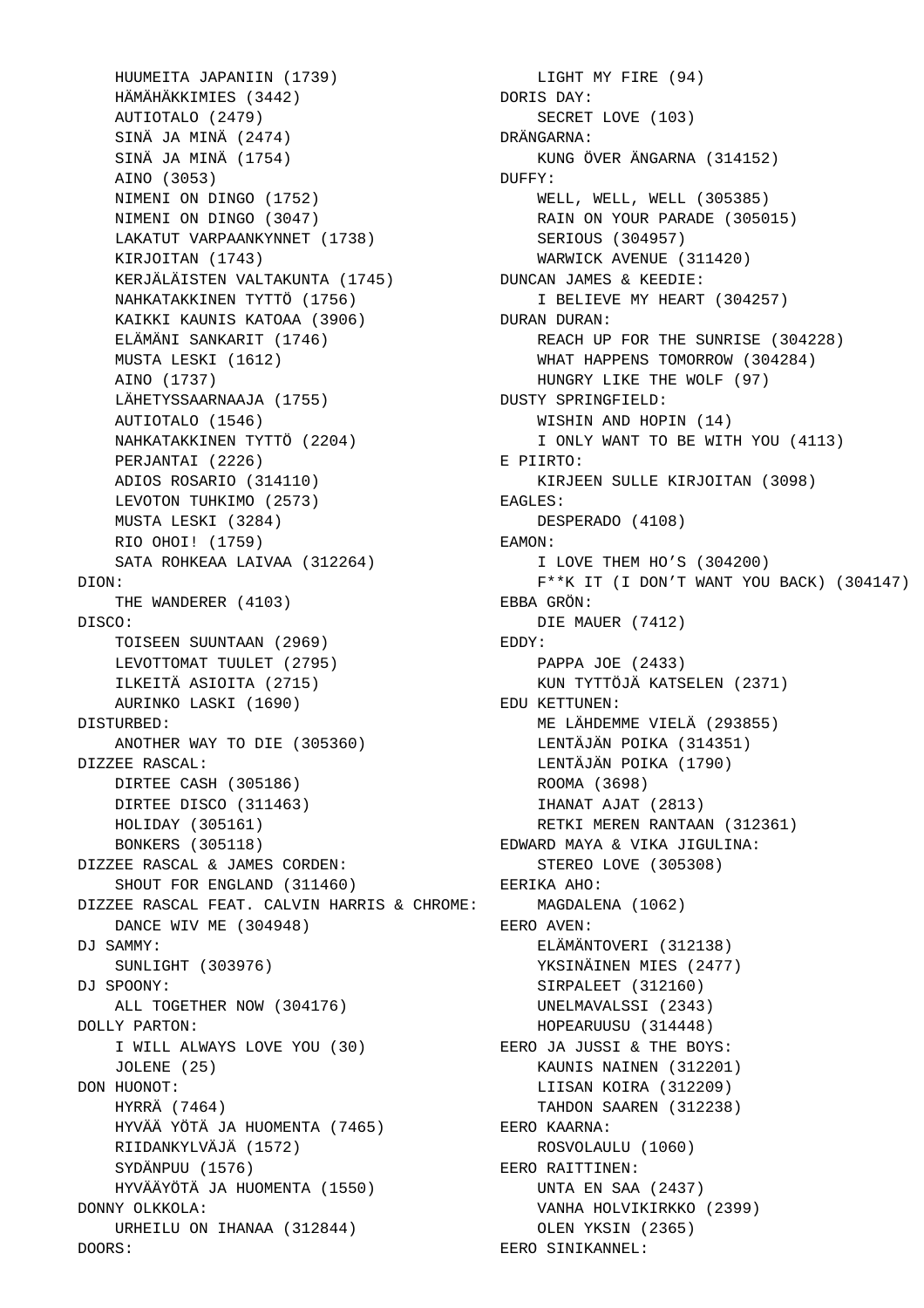OI MUISTATKO VIELÄ SEN VIRREN (4225) TAMMERKOSKI (3501) EEVA-LEENA SARIOLA: IHME JA KUMMA (1071) EGOTRIPPI: NÄMÄ AJAT EIVÄT OLE MEITÄ VARTE (1674) NOPEIMMAT JUNAT (314651) KOIVUNIEMEN HERRA (3040) MESTARIPIIRROS (314408) MATKUSTAJA (1537) UNIHIEKKAA (293729) MUISTUTUS (293781) ÄLÄ KOSKAAN IKINÄ (1491) MATKUSTAJA (2996) KAIKENLAISTA HARMIA (1832) ASFALTIN PINTA (3356) ÄLÄ KOSKAAN IKINÄ (2866) EIJA KANTOLA: YÖN KUNINGATAR (3736) ENKELIKELLO (4295) VANHA SWINGI (312275) PUOLET MINUA (2962) TANSSI POIKA TANSSI (315120) YÖN HILJAISUUS (315123) KYLMÄ KUUMA JA KAUNIS (2481) SATA SUUDELMAA (2129) KIIRUHDA HILJAA (3707) LOUIE (3749) OLE SE JOTA HAIN (2734) KÄÄRMENTANSSI (3702) EIJA MERILÄ: LUVANNUT EN RUUSUTARHAA (1504) TIIKERIHAI (314491) MÄ MEIDÄN MAALLE TAHDON TAKAISIN (2169) EIJA SINIKKA: KANSSASI SUN (2984) YSTÄVÄKSI JÄÄ (3468) TUNTURISATU (3128) KAIKKI MUUTTUU (2407) LAPIN KULTAA (3504) EILA PELLINEN: PAKOON PAKOON (314872) LUOKSENI JÄÄTHÄN (3919) SAIT MULTA KUKKASET TOUKOKUUN (3559) EILA PIENIMÄKI: TULENLIEKKI (293722) EINI: MONTA MONTA YÖTÄ (3441) PIDÄ MUA KAUAN (3458) OLEN NEITSYT (3434) SUA LIIKAA RAKASTAN (2334) KESÄ JA YÖ (3276) AAMUTÄHDEN AIKAAN (315108) VIE VIE VIE (2684) MÄ JÄÄN (293850) XANADU (2691) ME KAKSI MATKALLA TUKHOLMAAN (3454) ELTON JOHN: YES SIR ALKAA POLTTAA (3323) EINO GRÖN: SEINILLÄ ON KORVAT (293710)

 SUUDELMIN SULJETUT KIRJEET (294881) MYRSKYLUODON MAIJA (312363) ELÄMÄNI NAINEN (2279) ILTA SAIMAALLA (312141) KOHTALON TANGO (293696) KYYNELEET-LA CRIME (293697) HELKKÄÄ PIENET TIUUT (4304) VAARALLISTA ONNEA (3715) SOI MAININKI HILJAINEN (293713) SÄ KUULUT PÄIVÄÄN JOKAISEEN (293714) KIELON JÄÄHYVÄISET (312148) LEILA (314461) SABINA (293707) TANGO D AMORE (293716) TAMMERKOSKI (3395) EINO VALTANEN: NO JUSTIINSA JUU (315084) ELASTINEN: SUPER (315136) JARRUTA (3792) ETEEN JA YLÖS (315125) NAURAVA KULKURI (314826) ELECTRIC SIX: DANGER HIGH VOLTAGE (303916) GAY BAR (303978) ELINA SALO: LÄHDETÄÄN KORKEASAAREEN (1074) TÄTI MONIKA (1081) ELINA VETTENRANTA: SYDÄNTEN YÖ (3521) ELÄMÄNTANSSI (3584) ENSI YÖNÄ (3540) TÄHDENLENTO (3572) ELIZA DOOLITTLE: PACK UP (305330) ELLIE GOULDING: STARRY EYED (305266) YOUR SONG (305405) ELLINOORA: SELLAINEN MIES (314406) ELO: ROLL OVEL BEETHOVEN (4105) TELEPHONE LINE (4102) ELOKUU: SOUTAA HUOPAA (312338) TÄNÄÄN LÄHTEE (314049) SAATILLA (312835) SOUTAA HUOPAA (312827) SAATILLA (314176) ELONKERJUU: SURUN JA ILON KAUPUNKI (314131) VIISTÄKÖÖN SIIPENI MAATA (314136) TANSSI POIS PAHA (314816) TUNNETTA PALJON (314867) CANDLE IN THE WIND (18) ALL THAT I'M ALLOWED I'M THANKFUL (304266) ARE YOU READY FOR LOVE (304008)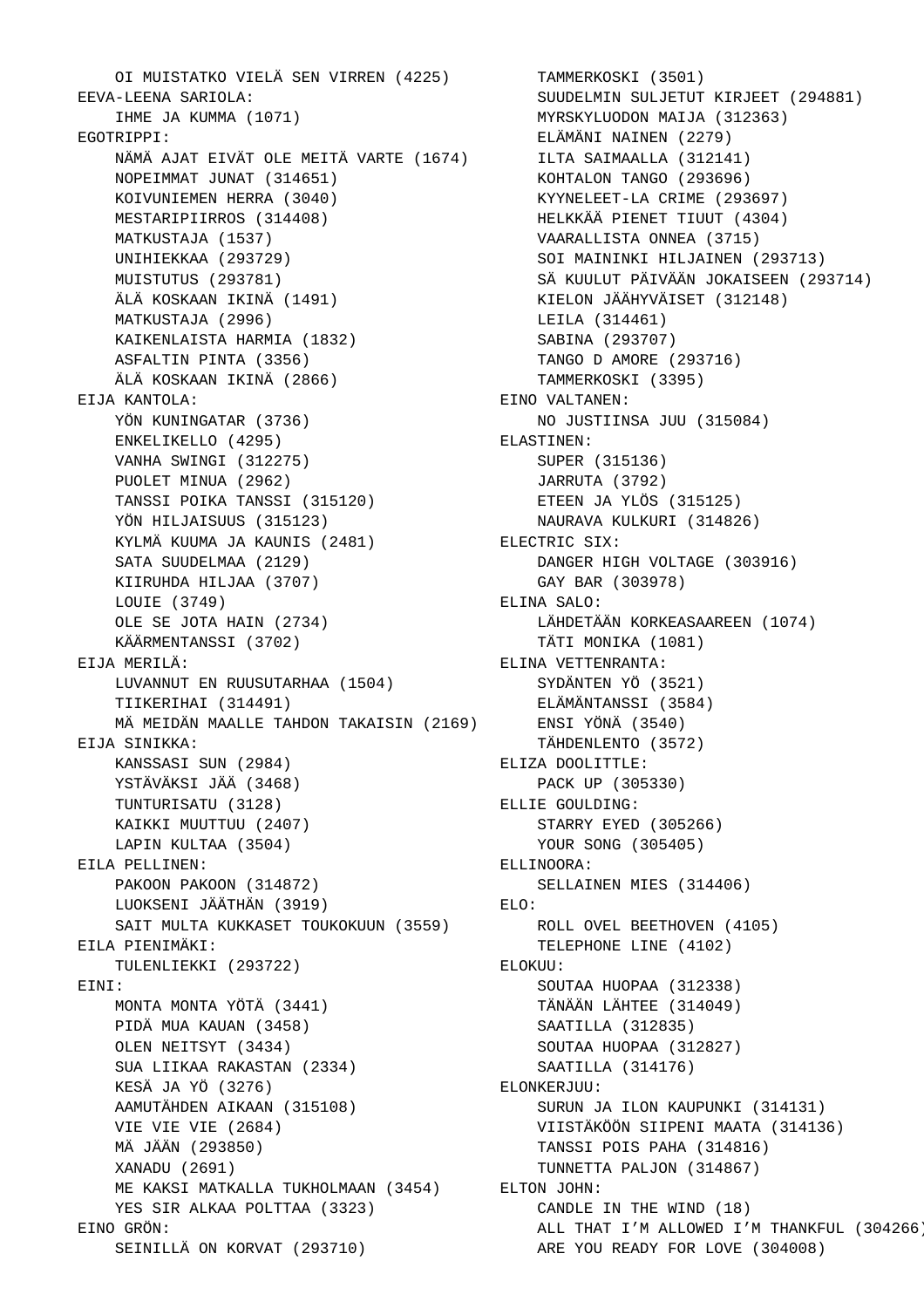ELVIS PRESLEY: VIS PRESLEY:<br>IN THE GHETTO (312309)<br>ALL SHOOK UP (312284) ALL SHOOK UP (312284) MEMORIES (315185) HIS LATEST FLAME (312300) RETURN TO SENDER (315191) MYSTERY TRAIN (315187) MARGUERITA (312313) HARD HEADED WOMAN (315169) I'LL REMEMBER YOU (312329) SOLITAIRE (312321) TREAT ME NICE (315198) ANGEL (312328) PLEDGING MY LOVE (312318) KING CREOLE (312291) I WANT YOU, I NEED YOU, I LOVE YOU (312307) SHE'S NOT YOU (312320) YOU DON'T HAVE TO SAY YOU LOVE ME (315202) KISS ME QUICK (315177) HOUND DOG (315170) MY BABY LEFT ME (315186) IF I CAN DREAM (312308) WOODEN HEART (312319) AMAZING GRACE (312327) IT'S EASY FOR YOU (312311) SUSPICION (315195) DON'T LEAVE ME NOW (312296) BOSSA NOVA BABY (315161) SEE SEE RIDER (315192) PLEASE DON'T STOP LOVING ME (312317) CAN'T HELP FALLING IN LOVE (315162) TOO MUCH (315197) GUITAR MAN (315168) BURNING LOVE (312293) BLUE SUEDE SHOES (312286) DON'T (315164) DEVIL IN DISGUISE (312289) IT'S OVER (315175) FLAMING STAR (312297) WE CAN MAKE THE MORNING (312333) IT'S A MATTER OF TIME (312310) FOR THE GOOD TIMES (312303) FOLLOW THAT DREAM (312298) FEVER (315165) STUCK ON YOU (312323) AS LONG AS I HAVE YOU (315159)<br>KISSING COUSINS (315178) KISSING COUSINS (315178) SPANISH EYES (315193) SUSPICIOUS MINDS (312324) LOVE LETTERS (315181) I GOT STUNG (312306) ASK ME (315160) JAILHOUSE ROCK (312287) YOUNG AND BEAUTIFUL (315203) LOVE ME TENDER (312312) PARTY (315190) HEARTBREAK HOTEL (312299) DON'T CRY DADDY (312295) I CAN'T STOP LOVING YOU (315171) THE GIRL OF MY BEST FRIEND (312325) EMPIRE OF THE SUN:

 MEAN WOMAN BLUES (315184) A BIG HUNK OF LOVE (315155) A FOOL SUCH AS I (315156) WORDS (315201) LOWDY, MISS CLOUDY (315179) YOU GAVE ME A MOUNTAIN (312331) ALWAYS ON MY MIND (312302) A MESS OF BLUES (315158) DON'T BE CRUEL (312294) TROUBLE (312332) ACAPULCO (312288) BLUE MOON OF KENTUCKY (312285) SURRENDER (315194) THE WONDER OF YOU (312330) MOONLIGHT SWIM (312316) I GOT LUCKY (312305) THAT'S ALRIGHT MAMA (312292) MOODY BLUE (312314) YOU'RE SO SQUARE (315204) I'M YOURS (315173) FOOL (315166) VIVA LAS VEGAS (315200) NO MORE (315188) KENTUCKY RAIN (315176) WEAR MY RING AROUND YOUR NECK (315199) LOVE ME (315182) A LITTLE LESS CONVERSATION (315157) LOVING YOU (315183) ARE YOU LONESOME TONIGHT (312315) THE WALLS HAVE EARS (315196) TEDDY BEAR (312326) I GOT A FEELING IN MY BODY (312304) LONELY MAN (315180) CINDY CINDY (315163) IT'S NOW OR NEVER (312290) IT'S IMPOSSIBLE (315174) ONE NIGHT (315189) I WANNA BE FREE (315172) LITTLE SISTER (312301) GOOD LUCK CHARM (315167) I NEED YOU SO (312322) EMBRACE: LOOKING AS YOU ARE (304336) ASHES (304299) EMINEM: JUST LOSE IT (304274) MOCKING BIRD (304362) BUSINESS (303984) LIKE TOY SOLDIERS (304327) EMMA: FREE ME (303972) EMMA BUNTON: MAYBE (304037) EMMA SALOKOSKI: VEDEN ALLA (293730) EMMA'S IMAGINATION: THIS DAY (305373)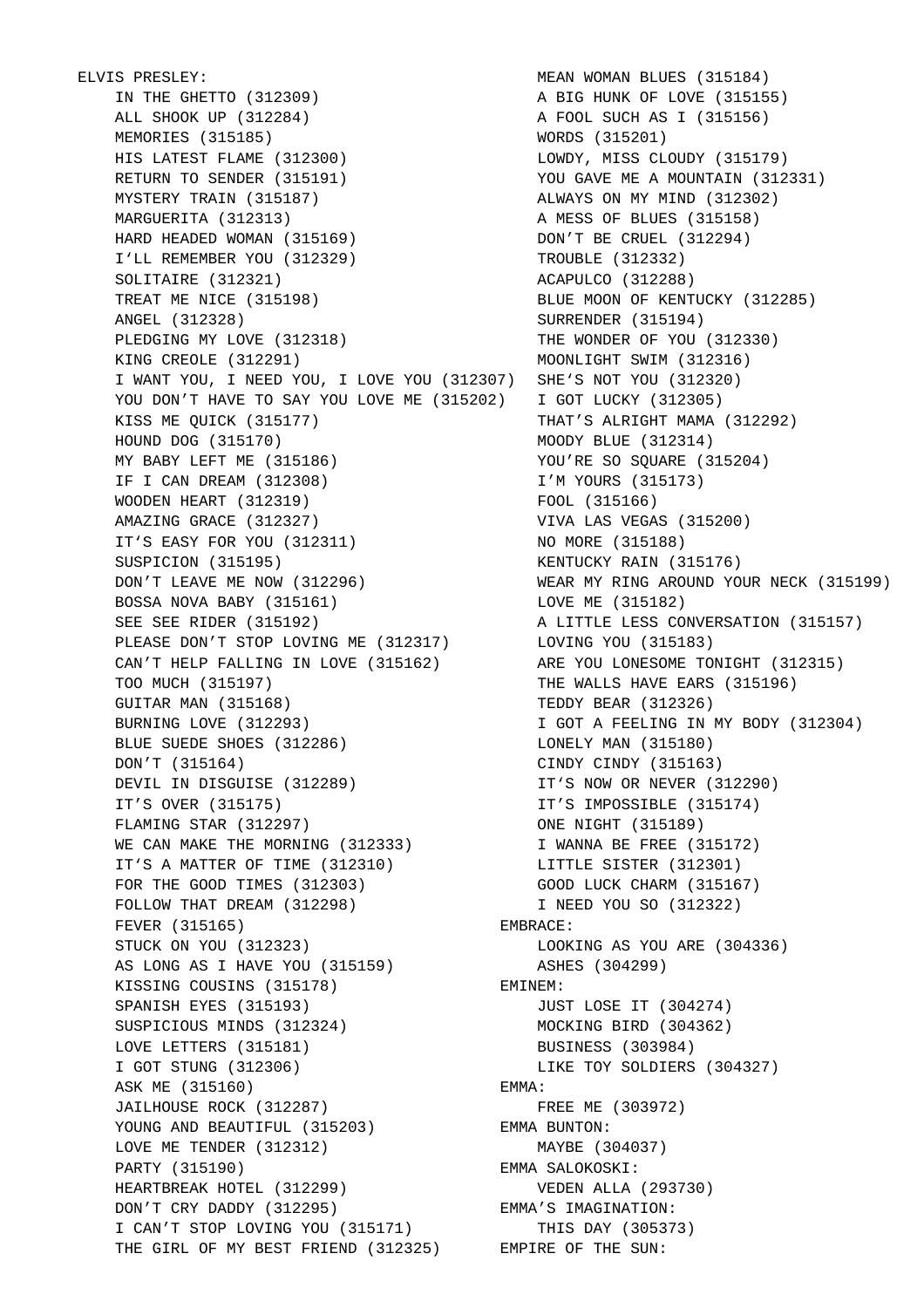WALKING ON A DREAM (305087) WE ARE THE PEOPLE (305099) ENGELBERT HUMPERDINCK: ILMONDO (13) THE LAST WALTZ (35) ENINEM: SING FOR THE MOMENT (303923) ENRIQUE IGLESIAS: ADDICTED (304086) ENRIQUE IGLESIUS: I LIKE IT (305327) ENTER SHIKARI: JUGGERNAUTS (305129) EPPU NORMAALI: KITARA TAIVAS JA TÄHDET (1534) NYT REPPUNI JUPISET RIIMISI RUPISET (1532) ÄÄNISEN AALLOT (312137) TAHROJA PAPERILLA (1536) POLIISI PAMPUTTAA TAAS (2624) KITARA, TAIVAS JA TÄHDET (294866) KOTISEUTU POHJOLASSA (312150) NJET NJET (315037) MURHEELLISTEN LAULUJEN MAA (3414) TAHROJA PAPERILLA (294888) BAARIKÄRPÄNEN (3310) VOI KUINKA ME SINUA KAIVATAAN (2410) EI SANKARIAINESTA (1581) SUOMI-ILMIÖ (314684) TAHDON SUT (7494) SUOLAISTA SADETTA (3104) SUOLAISTA SADETTA (1579) NÄIN KULUTAN AIKAA (314698) VUONNA '85 (312169) VIHREÄN JOEN RANNALLA KAUAN SITTEN (4397) MITÄ TARKOITTAA RAKAS (3220) JOKA PÄIVÄ JA JOKA IKINEN YÖ (2376) ERASURE: BREATHE (304312) ALWAYS (88) ERIC CLAPTON: I SHOT THE SHERIFF (90) ERIN: POPEDA (293731) POPEDA (275751)<br>VASTEN AURINGON SILTAA (314294) VANHA NAINEN HUNNINGOLLA (293818) VAPAA (314293) EI TAIDA TIETÄÄ TYTTÖ (314347) ÄLÄ TULE HYVÄ TYTTÖ (314677) MITÄ TÄNNE JÄÄ (314301) VANHA SYDÄN (293813) VANHA NAINEN HUNNINGOLLA (293766) NAHKATAKKINEN TYTTÖ (314290) VANHA SYDÄN (314180) POPEDA (293771) KOKEILE MUA (314117) ON ELÄMÄ LAINA (293777) ON ELÄMÄ LAINA (312280) TOISET MIMMIT (314440) ERKKI JUNKKARINEN: LAPPEENRANTAAN (3478) SINUN KANSSASI TÄHTISILMÄ (293712) PIENI HETKI (3489)

 IMATRAN INKERI (4087) KEINUMORSIAN (314454) KOSTER-VALSSI (314466) KEINUMORSIAN (2681) RUUSUJA HOPEAMALJASSA (3611) KAPPALE KAUNEINTA SUOMEA (3461) PYYNIKKI-VALSSI (314465) ERNOS: KESÄAIKAAN (315056) ESA PAKARINEN: ROKKI ON POIKAA (312233) SUHMURAN SANTRA (2361) ESITTAJA: 0 DVD KAPPALE (113) ESKO RAHKONEN: RITVA (293705) PIKKU SYNTINEN (314464) MUISTOJA KARPAATEILTA (312153) KERRO KULTAINEN KUU (3390) EROTTAMATTOMAT (3714) SYVÄ KUIN MERI (3739) KESKIYÖN TANGO (293694) HILJAINEN KYLÄTIE (293689) KUKKANI LUMEN ALLA (2677) ESMEE DENTERS: OUTTA HERE (305162) ESMEE DENTERS FEAT. JUSTIN TIMBERLAKE: LOVE DEALER (305335) ESSI WUORELA: NAIMISIIN (3312) PALA TAIVASTA (3091) EUGEN MALMSTEN: SELLAINEN OL VIIPURI (3499) EUROOPPA KOLME: ÄLÄ UNOHDA MINUA (7461) EUROPE: THE FINAL COUNTDOWN (108) EURYTHMICS: THE MIRACLE OF LOVE (4118) THERE MUST BE AN ANGEL (101) THORN IN MY SIDE (4104) EVA & MANU: CINNAMON HEARTS (314837) EVA DAHLGREN: ÄNGELN I RUMMET (314154) EVANESCENCE: EVERYBODY'S FOOL (304164) EVELIINA POKELA: LENNÄ LENNÄ LEPPÄKERTTU (1083) EVERLY BROTHERS: LET IT BE ME (105) FAR EAST MOVEMENT: LIKE A G6 (305395) FAST FOOD ROCKERS: THE FAST FOOD SONG (303970) FBI BEAT: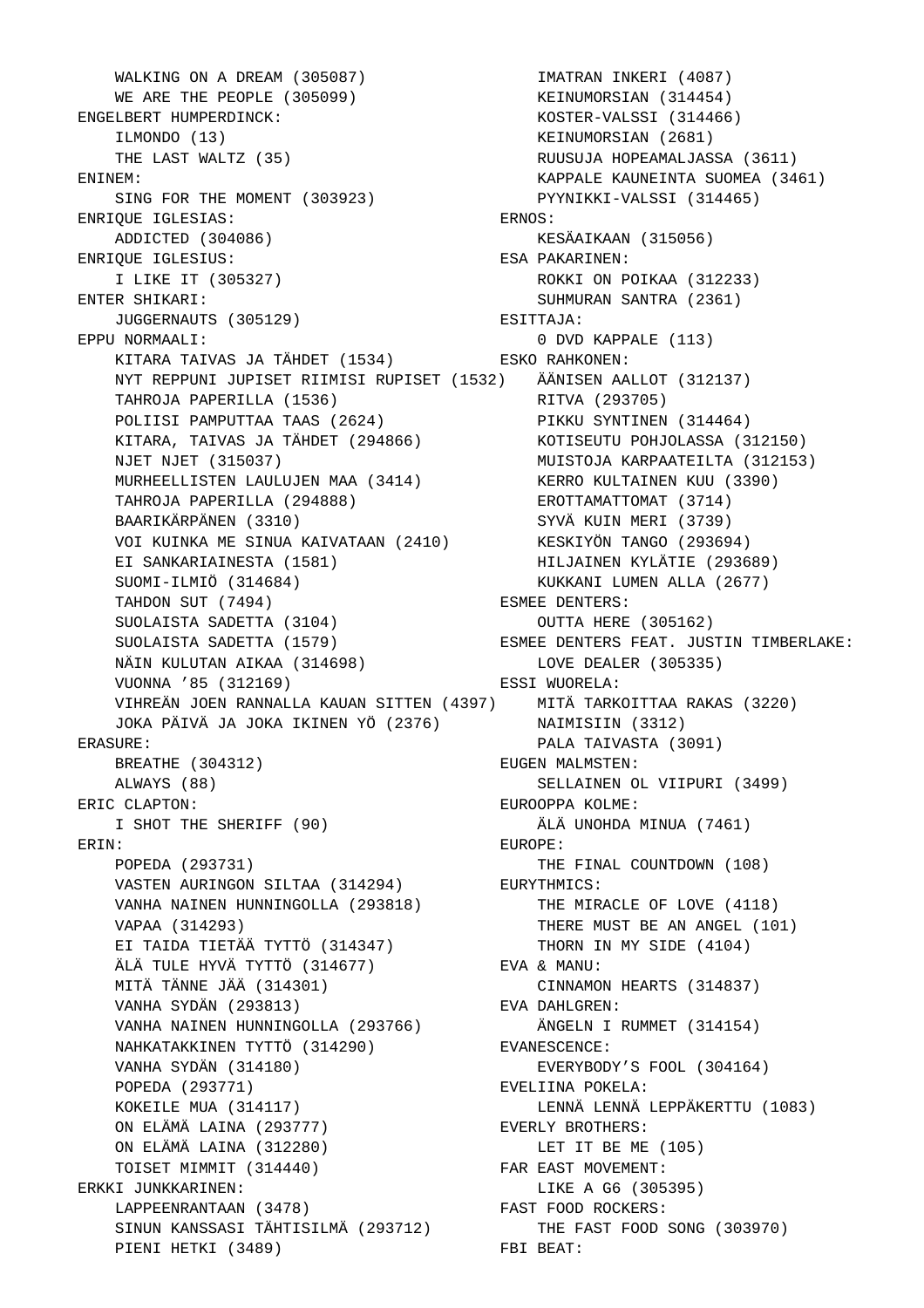POHJOISTEN TUULIEN MAA (3246) FEFE DOBSON: EVERYTHING (304155) FINLANDERS: OIKEESTI (1872) BUM BUM BUM (315109) HUMPPAMIES (3492) ENEMMÄN KUIN MILLOINKAAN (2985) MITÄ SULLE KUULUU (1765) YKSIN (2979) TAAS TÄSSÄ KÄVI NÄIN (3660) HILJAA VAIN OLLAAN (3741) MITÄ SULLE KUULUU (3532) OIKEESTI (3365) SELLAISTA RAKKAUS ON (3514) SINUN VUOKSESI (1857) SEIKKAILIJA (3247) SADETANSSI (2281) KORTIT JOTKA SAIN (3650) FINNTRIO: LOUNATUULEN LAULU (314365) TONTTU (4292) JOULUN KELLOT (4274) FINTELLIGENS: MIKÄ BOOGIE (293733) EI TEKOSYITÄ (293732) MIKÄ BOOGIE (1886) FLO RIDA & DAVID GUETTA: CLUB CAN'T HANDLE ME (305344) FLO RIDA FEAT. KESHA: RIGHT ROUND (305074) FLOBOTS: HANDLEBARS (305002) FLORENCE & DIZZEE: YOU GOT THE DIRTEE LOVE (305272) FLORENCE & THE MACHINE: YOU'VE GOT THE LOVE (305247) FLORENCE AND THE MACHINE: RABBIT HEART (RAISE IT UP) (305138) FOO FIGHTERS: BEST OF YOU (311343) WHEELS (305193) FOOLS GARDEN: LEMON TREE (107) FOUNTAINS OF WAYNE: STACY'S MOM (304134) FOUR CATS: SUURET SETELIT (2751) FRANK SINATRA: WINNERS (4172) THAT'S LIFE (4183) FLY ME TO THE MOON (4164) LUCK BE A LADY (4160) AS TIMES GOES BY (4156) THE WORLD WE KNEW (4181) TALK TO ME (4176) SUMMER WIND (4161) MOONLIGHT SERENADE (4162) I'VE GOT YOU UNDER MY SKIN (4157)

 I'LL NEVER SMILE AGAIN (4147) LOVE ME OR LEAVE ME (4168) MY WAY (4190) LET ME TRY AGAIN (4188) FOR ONCE IN MY LIFE (4153) I GET A KICK OUT OF YOU (4184) SOMEWHERE OVER THE RAINBOW (4155) BEGIN THE BEGUINE (4174) SWINGING ON A STAR (4180) NICE N EASY (4178) LOVE AND MARRIAGE (4195) ALL OF ME (4173) THE HOUSE I LIVE IN (4170) HOW INSENSITIVE (4163) THE LADY IS A TRAMP (4167) CHICAGO (4191) I LEFT MY HEART IN SAN FRANCISCO (4159) IT WAS A VERY GOOD YEAR (4152) NEW YORK NEW YORK (4192) NIGHT AND DAY (4193) STRANGERS IN THE NIGHT (4196) ON THE SUNNY SIDE OF THE STREET (4185) COME DANCE WITH ME (4189) THERE'S A SMALL HOTEL (4175) TIME AFTER TIME (4194) THE GIRL FROM IPANEMA (4186) STORMY WEATHER (4182) YOU MAKE ME FEEL SO YOUNG (4165) LOVE'S BEEN GOOD TO ME (4150) ALL THE WAY (4187) ME AND MY SHADOW (4171) THAT OLD BLACK MAGIC (4166) SOUTH OF THE BORDER (4169) I LOVE PARIS (4177) WAVE (4154) COME FLY WITH ME (4148) CAN I STEAL A LITTLE LOVE (4149) YOUNG AT HEART (4158) FLOWERS MEAN FORGIVENESS (4151) WHAT ARE YOU DOING THE REST OF YOUR (4179) FRANKEE: F.U.R.B (F\*\*K YOU RIGHT BACK) (304174) FRANKMUSIK: CONFUSION GIRL (305146) FRANZ FERDINAND: NO YOU GIRLS (305084) CAN'T STOP FEELING (305147) MICHAEL (304220) ULYSSES (305043) MATINEE (304165) FREDDIE MERCURY: THE GREAT PRETENDER (37) FREDERIK: STENKA RASIN (2375) KUMIMIES (3697) VOLGA (1622) GRAN CANARIA (314423) KOLMEKYMPPINEN (1633) KAUKANA KATJUSHA ON (3842)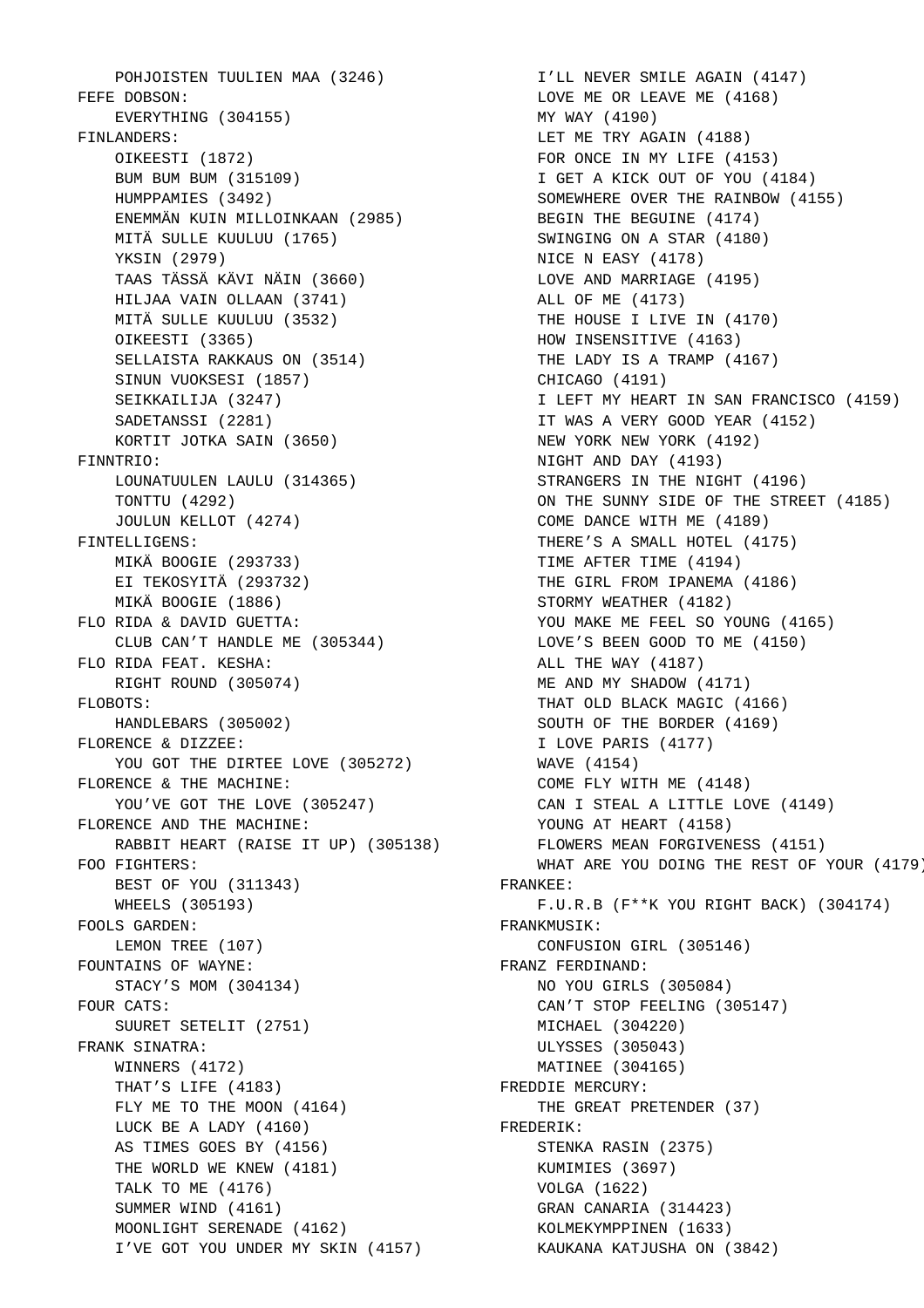SEKSIPOMMI (7454) TAKA TAKATA (1629) NAKURANTAAN (1635) TITANIC (1637) TSINGIS KHAN (1634) RIO (3865) JOS JOTAIN YRITTÄÄ (294873) KOLMEKYMPPINEN (2491) KOTIINPÄIN ÄITI (2981) HAFANANA (1625) TSINGIS KHAN (3135) TAKA-TAKATA (2097) TYTTÖ KUIN TIIKERI (2354) TITANIC (3331) NAKURANTAAN (3125) KUNG FU TAISTELEE (1644) SHEIKKI ALI HASSAN (1627) KASAKKAPARTIO (7455) LINDA LINDA (1641) KOSTAJA (2341) EERO EROS (2989) JOS JOTAIN YRITTÄÄ (1620) MIESSTRIPPARI (1638) SHEIKKI ALI HASSAN (3131) FREDI: MUUKALAINEN (2152) VIPPAA MULLE VIITONEN (2770) MILLOINKAAN EN LÖYDÄ SAMANLAISTA (314099) SAIRAS KARHUNPOIKA (1080) ISÄ KULJE HITAAMMIN (2943) RAKKAUSLAULU (314105) SE PÄIVÄ TULEE KERRAN (314097) AVAA SYDÄMESI MULLE (314096) PUHU HILJAA RAKKAUDESTA (314103) TUULI VAPAUTTA SOI (3774) PUMP PUMP (314104) PIENI NUKKE (314102) NIIN PALJON KUULUU RAKKAUTEEN (314100) KOLMATTA LINJAA (2753) LIIAN MYÖHÄÄN (314098) ELÄÄ MÄ SAIN (315063) RAKKAUSTARINA (314106) YKSIN OON TIETENKIN (314107) OTA JA OMISTA (314101) FREE: ALL RIGHT NOW (1026) FREEMAN: AJETAAN TANDEMILLA (3384) KAKSI LENSI YLI KÄENPESÄN (3322) MITÄ SINULLE KUULUU (312171) MATTOLAITURI (312243) AJETAAN TANDEMILLA (1535) OSUUSKAUPAN JANE (2359) FREESTYLE: VILL HA DEJ (7410) FREUD MARX ENGELS AND JUNG: SÄRKYNYTSYDÄMISET (294883) FRIDA: DUNKA MIG GUL OCH BLÅ (7406) FRÖBELIN PALIKAT:

 SUTSI SATSI (1075) HUUGI GUUGI (1078) FYFE DANGERFIELD: SHE'S ALWAYS A WOMAN (305310) GABRIELLA CILMI: SWEET ABOUT ME (311416) SAVE THE LIES (GOOD TO ME) (304952) GABRIELLE: STAY THE SAME (304170) TEN YEARS TIME (304215) GARBO: VIINIÄ JA RUUSUJA (2193) LADY HUHTIKUU (2088) PYSÄKKI (2831) POIKA JULMAN MAAN (2773) SUOMALAINEN UNELMA (2736) GARETH GATES: SAY IT ISN'T SO (304066) SUNSHINE (304013) SPIRIT IN THE SKY (303934) GARY GLITTER: HELLO HELLO IM BACK AGAIN (4097) GEORG MALMSTEN: SAARISTON SIRKKA (312158) HEILI KARJALASTA (3467) LIISA PIEN-LILI MARLENE (2425) ILTA SKANSSISSA (3306) JÄNÖJUSSIN MÄENLASKU (1079) KATARIINAN KAMARISSA (3498) NIKKELIMARKKA (2122) GEORG OTS: SAARENMAAN VALSSI (3413) KALASTAJAN LAULU (2117) VENEZUELA (2146) MUSTANMEREN VALSSI (3107) KYLLIKKI (314459) KUOLLEET LEHDET (2406) UNOHTUMATON ILTA (2396) MOSKOVAN VALOT (2402) GEORGE MICHAEL: FLAWLESS (GO TO THE CITY) (304193) ROUND HERE (304267) AMAZING (304117) DECEMBER SONG (311442) GERALDINE MCQUEEN: THE WINNER'S SONG (305000) GERI HALLIWELL: RIDE IT (304277) GG CARAVAN: ON SE HIENOO (312834) GIMMEL: JOKOTAI (2864) ETSIT MUIJAA SEURAAVAA (1468) ETSIT MUIJAA SEURAAVAA (2782) SYDÄN PLIIS SÄRKEKÄÄ (2953) HARMAATA LUNTA (3092) ROVIOLLA (1483) ROVIOLLA (2821)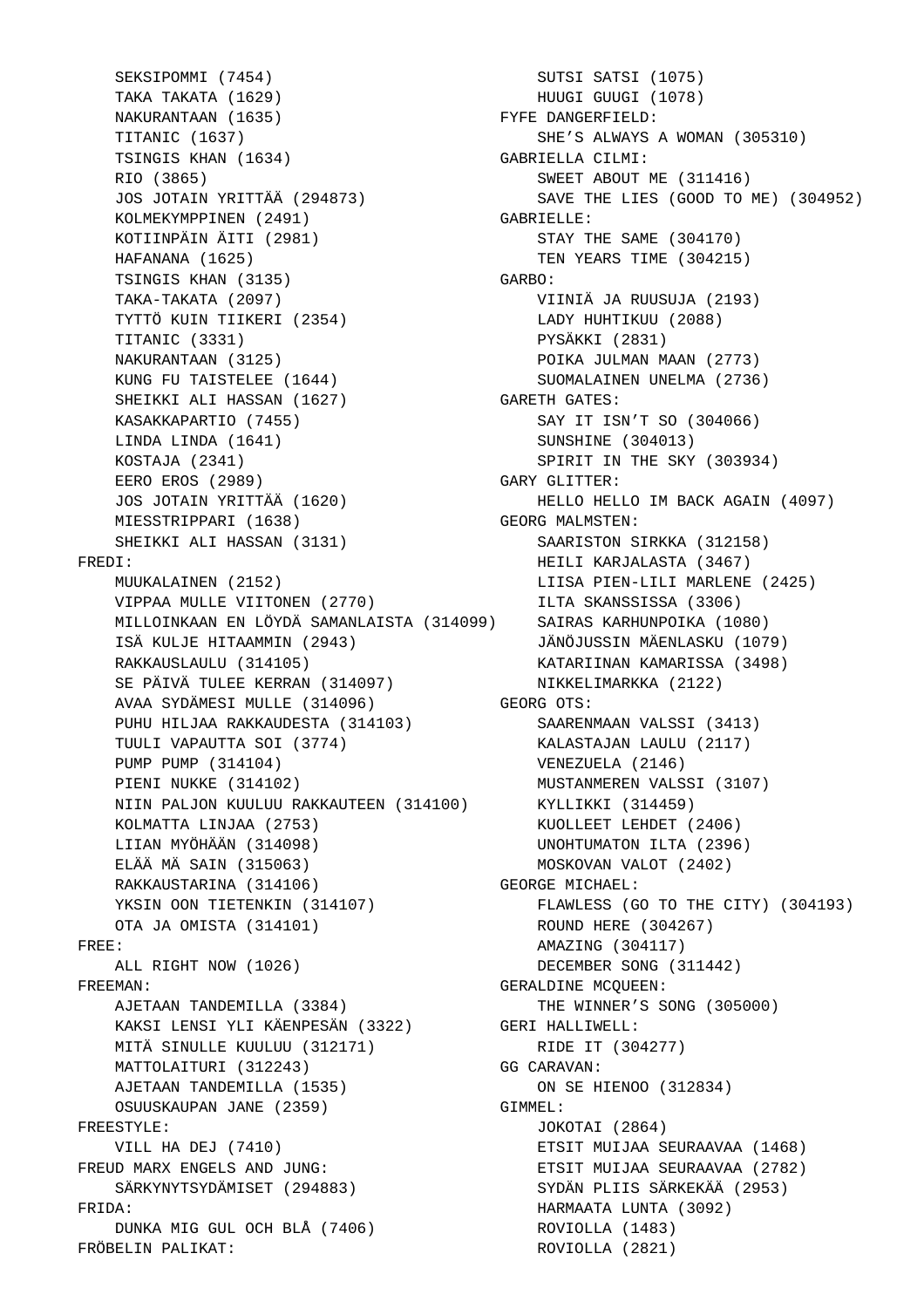GIPSY KINGS: BAMBOLEO (16) GIRLS ALOUD: LOVE MACHINE (304223) WAKE ME UP (304301) SOUND OF THE UNDERGROUND (303887) JUMP (FOR MY LOVE) (311323) SOME KIND OF MIRACLE (303991) STAY ANOTHER DAY (303901) THE SHOW (304192) I'LL STAND BY YOU (304273) LIFE GOT COLD (304006) THE PROMISE (304988) UNTOUCHABLE (305092) THE LOVING KIND (305049) NO GOOD ADVICE (303936) GLASVEGAS: DADDY'S GONE (304974) FLOWERS AND FOOTBALL TOPS (305083) GLEE CAST: DON'T STOP BELIEVING (311451) GOLDFRAPP: ROCKET (311457) HAPPINESS (304917) CARAVAN GIRL (304936) GOLDIE LOOKIN CHAIN: GUNS DON'T KILL PEOPLE RAPPERS DO (304227) VILLIHEVOSIA (3136) YOUR MOTHER'S GOT A PENIS (304248) HANNA PAKARINEN: GOOD CHARLOTTE: GIRLS & BOYS (303962) GOOD SIZE: THE PINEAPPLE SONG (304264) GORILLAZ: FEEL GOOD INC (304370) DARE (304402) STYLO (311455) GREEN DAY: HOLIDAY (304320) KNOW YOUR ENEMY (305103) BOULEVARD OF BROKEN DREAMS (4119) HANNE: 21 GUNS (305142) BOULEVARD OF BROKEN DREAMS (304294) WAKE ME UP WHEN SEPTEMBER ENDS (311339) 21ST CENTURY BREAKDOWN (305218) GUILLEMOTS: FALLING OUT OF REACH (311423) GUNS N ROSES: PATIENCE (1010) SWEET CHILD OF MINE (1018) LIVE AND LET DIE (1027) GWEN STEFANI: HOLLABACK GIRL (304372) WHAT YOU WAITING FOR (304259) GWEN STEFANI FEAT. EVE: RICH GIRL (304319) GYLLENE TIDER: SOMMARTIDER (314149) SOMMARTIDER (7413) GYM CLASS HEROES:

 COOKIE JAR (305003) HALOO HELSINKI: VAPAUS KÄTEEN JÄÄ (314021) BEIBI (314846) RAKKAUS (314442) LÄHTÖVALMIINA (314665) CARPE DIEM (314428) HUUDA! (314027) JOS MUN POKKA PETTÄÄ (312343) JOS MUN POKKA PETTÄÄ (312826) MAAILMA ON TEHTY MEITÄ VARTEN (314048) SYVÄLLE SILMIIN (314664) MAAILMAN TOISELLA PUOLEN (4059) VIERI VESI VIERI (314421) KUULE MINUA (293803) HALOO HELSINKI (3678) VIHAAN KYLLÄSTYNYT (314847) HALOO HELSINKI MOKOMA: KUU SAA VALTANSA AURINGOLTA (314402) HALOO HELSINKI!: KUUSSA TUULEE (315150) VIERI VESI VIERI (1787) MAAILMAN TOISELTA PUOLEN (293767) PULP FICTION (315267) KIITOS EI OLE KIROSANA (315151) HANNA EKOLA: MAAILMAN IHANIN MIES (312269) FEARLESS (1566) JOKAPÄIVÄINEN (314359) OLIPA KERRAN ELÄMÄ (314683) SE YKSI AINOA (4056) MIEHET (293774) PAPERIMIEHEN TYTÄR (4048) PAPERIMIEHEN TYTÄR (1889) TULIN VOITTAMAAN (1568) HANNA TALIKAINEN: TAHDON VIELÄ YRITTÄÄ (7442) HÄN ON MUN (3330) HANOI ROCKS: DON'T YOU EVER LEAVE ME (293799) HANSON: LOST WITHOUT EACH OTHER (304352) PENNY AND ME (304311) HAPPORADIO: CHE GUEVARA (314413) SINÄ JA HÄN (314073) PUHU ÄÄNELLÄ JONKA KUULEN (1817) TAVIKSET (3372) PUHU ÄÄNELLÄ JONKA KUULEN (293807) PELASTAJA (315271) VAKAVA NAINEN (314822) HARPO: MOVIE STAR (26) HARRI SAKSALA: PIENET SAMMAKOT (1061) HASSISEN KONE: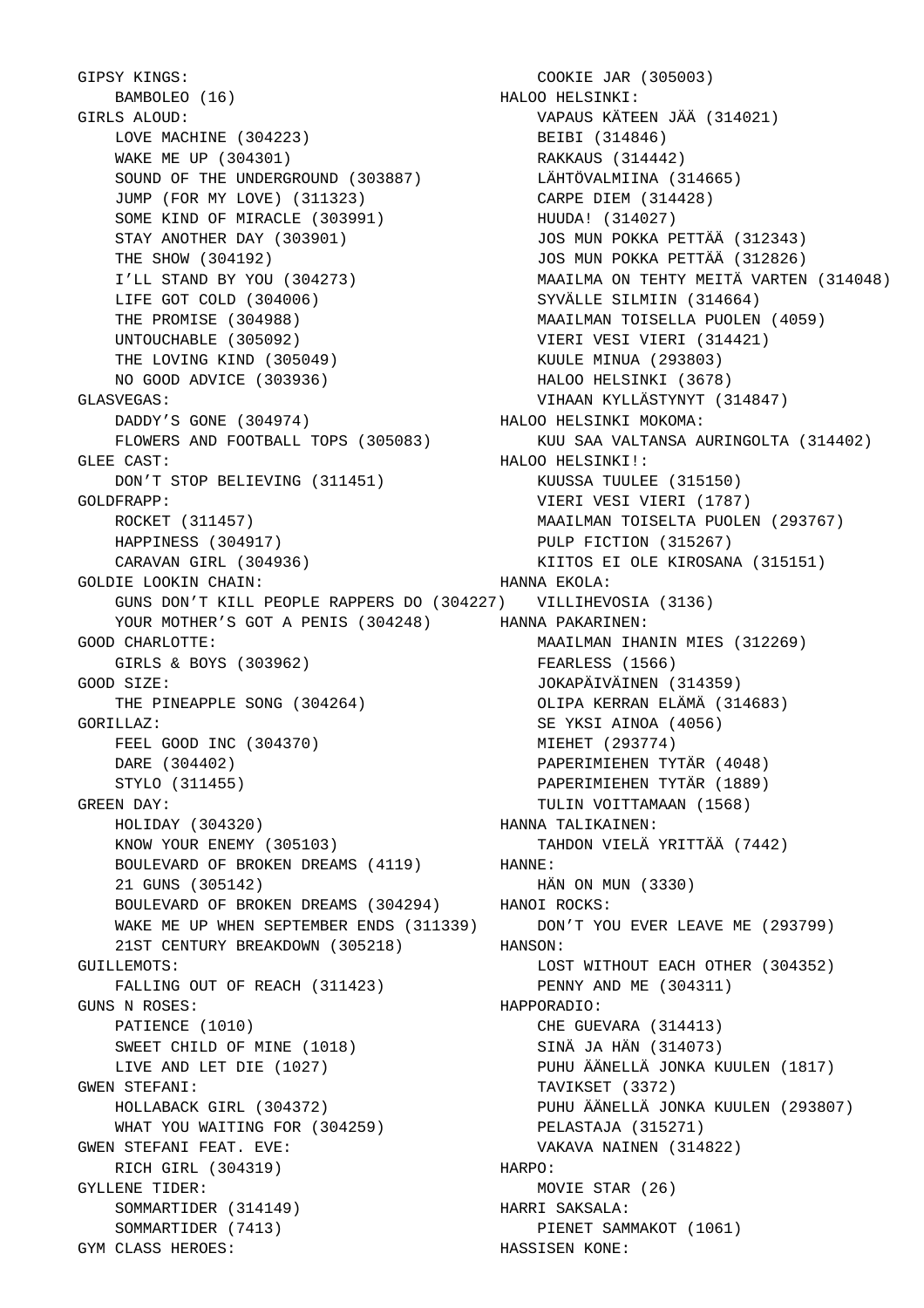RAPPIOLLA (2191) RAPPIOLLA (1540) OIKEUS ON VOITTANUT TAAS (3778) HAULI BROS: MITÄÄN EI SAA PITÄÄ (312165) HAUSMYLLY: KEHÄRAAKKEJA JA KUNINKAITA (293734) JOS (294863) IKÄVÄ LOKAKUU (3048) SE OIS JO LIIKAA (3240) HECTOR: LAPSUUDEN LOPPU (1715) MANDOLIINIMIES (1731) OLISIHAN SE HIENOO (1574) KUUNNELLAAN VAAN TAIVASTA (3072) JÄÄVALSSI (2352) TAKATAAN ROOS (312239) NOSTALGIA (2293) AKE, MAKE, PERA JA MÄ (312192) NOSTALGIA OSA1 (1720) OON HAUTAUSMAA (2115) TÄÄ ON SE AAMU (1571) MULLA EI OO RAHAA (4378) PALKKASOTURI (315038) SUOMI-NEITO (315040) LASIKEVÄT/SURULLINEN LIISA (315042) HANNIKAISEN BAARI (2419) ASVALTTIPRINSSI (1726) JOS SÄ TAHDOT NIIN (2312) ASFALTTIPRINSSI (315039) KUINKA VOIT VÄITTÄÄ (2242) YHTENÄ ILTANA (1714) LUMI TEKI ENKELIN ETEISEEN (1578) OLEN HAUTAUSMAA (1732) LOLA (315085) JUODAAN VIINAA (1716) SUSANNE (2468) OMASSA KOTONA (3256) SUDENKORENTO (2994) KAIKKI TAHTOO RAKASTAA (1561) LÄHES ONNELLINEN MIES (1564) LUMI TEKI ENKELIN ETEISEEN (2497) JUODAAN VIINAA (2843) HEINÄPELLOLLA (315043) TUULISINA ÖINÄ (1725) LAPSUUDEN LOPPU (315041) SEISOVAA ILMAA (3236) AKE,MAKE,PERA JA MÄ (1712) YHTENÄ ILTANA (3426) MONOFILHARMOONIKKO (3208) KUN RAKKAUS SAAPUU KAUPUNKIIN (1723) KUUNNELLAAN VAAN TAIVASTA (1586) MANDOLIINIMIES (2328) HECTOR JA SUSANNA HAAVISTO: KANSSASI ON NIIN HYVÄ OLLA (3244) HEIDI KORPINEN: TAO TAO (1076) HEIDI KYRÖ: PÄIVÄNVALOON (2180)

 TUUT MUA RAKASTAMAAN (315122) IRTIOTTO (3556) HEIDI LAIVONEN JA NEKUT: ENKELINÄ TOISILLEMME (4253) HEIKKI HELA: TÄHTISILMÄ (3843) HILLITÖN HOPEINEN KUU (3550) HEIKKI KINNUNEN: LAULU DNJEPRILLE (314403) HEINÄSIRKKA: RANSKALAINEN YÖ (2721) HELENA KURKI: SÄ OSAAT SILLÄLAILLA PEPPUA VEMPU (293846) HELENA SILTALA: PIKKU MIDINETTI (2087) RANSKALAISET KOROT (2763) HELENA SJÖHOLM: GABRIELLAS SÅNG (314164) HELENE SJÖHOLM: DU ÄR MIN MAN (7404) HELI KAJO: ELÄMÄSI SULOISIN VIRHE (314121) ELÄMÄSI SULOISIN VIRHE (314175) JOS MÄ KUOLEN NUORENA (314171) HELI KEINONEN: AJETHINA ZIGANAISETH (2525) RUSGIE NEITSYT VALGIE NEITSYT (2434) HELI RUOTSALAINEN: KRISTIAN (3571) HELISMAA: SORSANMETSÄSTYS (314419) HELPING HAITI: EVERYBODY HURTS (311459) HENRI STENROTH: ENSI KERRAN (3686) HENRY THEEL: ON ARMAS MULLE AALLON TIE (314462) SEISKARIN KAUNIS SIIRI (314467) KULTAINEN NUORUUS (314457) HEP STARS: I NATT JAG DRÖMDE (314158) HERMANS HERMITS: NO MILK TODAY (22) HERRA YLPPÖ JA IHMISET: POJAT EI TANSSI (7466) HILARY DUFF: SO YESTERDAY (311332) HIM: THE FUNERAL OF HEARTS (1563) HISKI SALOMAA: TISKARIN POLKKA (314381) HOCKEY: TOO FAKE (305081) HOLLIES: HE AINT HEAVY HES MY BROTHER (36) HOLLY VALANCE: STATE OF MIND (304032) HOOBASTANK: THE REASON (304184)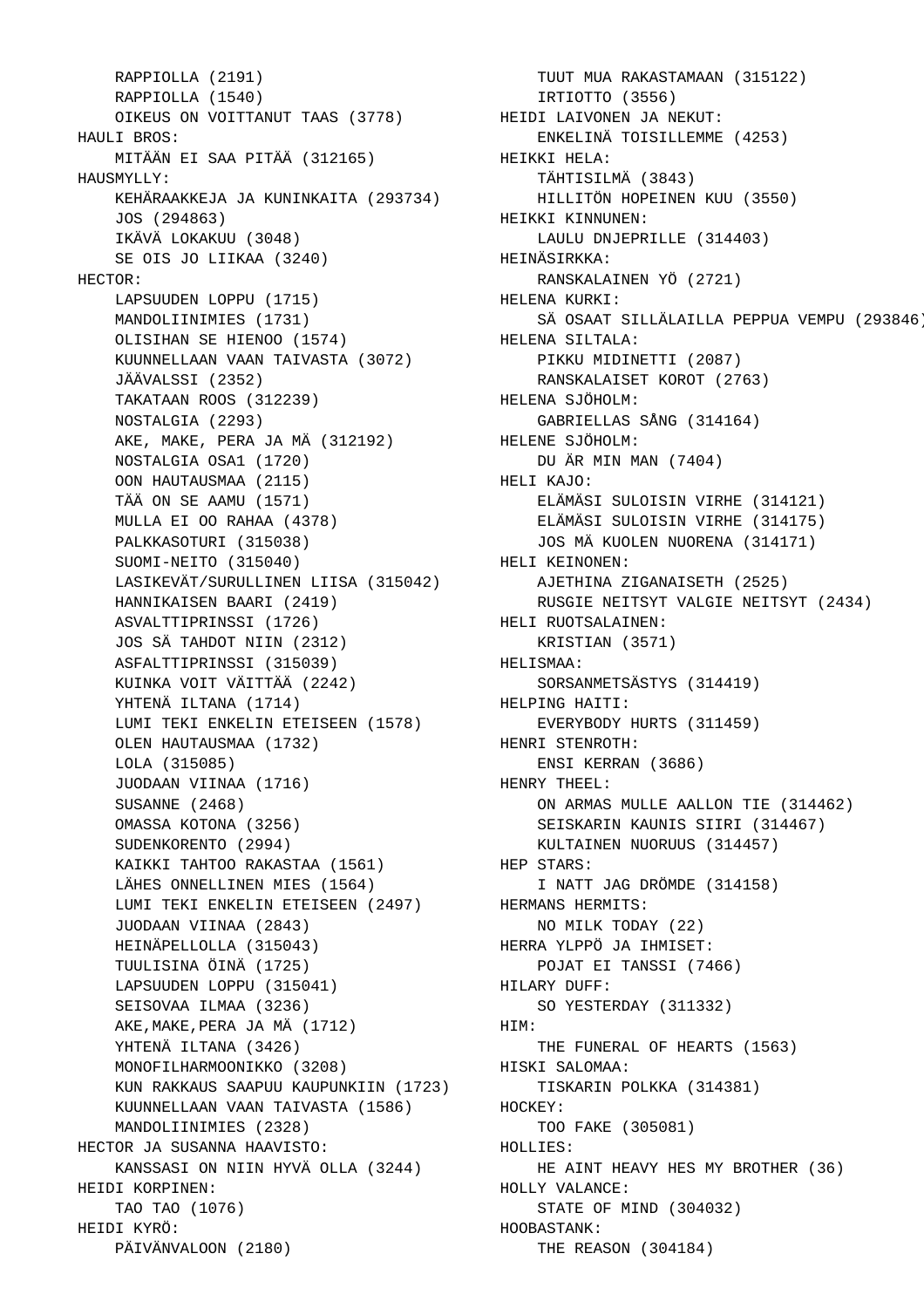HOOTENANNY SINGERS: GABRIELLE (2389) HOOTENANNY TRIO: ESPLANADI (2197) HORTTO KAALO: EI KENENKÄÄN LÄHIMMÄINEN (2264) JÄLLEEN KUN OLET VAPAA (2991) HOT CHOCOLATE: YOU SEXY THING (4117) IBELIEVE (27) EMMA (31) PUT YOUR LOVE IN ME (4101) HOW MANY SISTERS: PUTTEPOSSUN NIMIPÄIVÄT (1084) HUEY LEWIS AND THE NEWS: POWER OF LOVE (102) HULLUJUSSI: FRIDUNA SKIKUNA (312196) TYTTÖ LILLA NAKKIKIOSKILLA (315080) HUMAN LEAGUE: DONT YOU WANT ME (17) HUMPPAVEIKOT: PIENI POLKU (3488) KUUSAMOON (3494) SULAMITH (3482) KATINKA (3474) TULIPUNARUUSUT (3497) URALIIN (3485) PIHAPIHLAJA (3502) PUUSEPPÄ (3477) YÖ ALTAILLA (3466) ALASKA (3495) POHJOLA (3462) PIGALLE (3473) ROMANTIIKKAA RUUSUTARHASSA (3460) SILMÄT TUMMAT KUIN YÖ (3464) HURRIGANES: TALLAHASSEE LASSIE (4208) RIDIN RIDIN (4204) GET ON (4203) I WILL STAY (1551) TOO MANY HOURS (4212) MY ONLY ONE (2085) SAY MAMA (4206) WALKIN THE DOG (4200) TRUE FINE MAMA (4215) MOON IS RISING (4199) RUBY BABE (4205) TIGER (4211) GOOD MORNING LITTLE SCHOOLGIRL (4197) ROADRUNNER (4202) CANT COME HOME (4201) WILD IN THE STREET (4209) DO YOU WANNA DANCE (4214) UNTIL I SETTLE DOWN (4207) KEEP ON KNOCKING (4216) IM READY (4198) BLUE SUEDE SHOES (4213) AN AWFUL CRIME (2195)

 I WILL STAY (4210) I DEES: TIME (1569) IAN CAREY PROJECT: GET SHAKY (305152) IDA MARIA: I LIKE YOU SO MUCH BETTER WHEN YOU' (3049! OH MY GOD (305054) IDOLS: TUULET PUHALTAA (2941) HAAVEESTA TOTTA (3283) IGGY POP: PASSENGER (1024) IGLU & HARTLY: IN THIS CITY (304985) IINA KANGASHARJU: LINTU (MAAILMAAN AVARAAN) (293847) ILE MERIVAARA: HOTTENTOTTILAULU (1068) ILKKA ALANKO: NEITO JA YLIOPPILAS (314667) ILKKA JÄÄSKELÄINEN: UNOHDA EN (3296) ILKKA VAINIO: SIIVOUSSANKARI (4053) ILPO KAIKKONEN: KLEINBUS (314188) TERVEISET SINNE TAIVAASEEN (314378) INDICA: IKUINEN VIRTA (1630) IN PASSING (1890) VALOISSA (1891) PIDÄ KÄDESTÄ (1666) INNA: AMAZING (305343) HOT (305288) INXS: NEED YOU TONIGHT (106) IRINA: JUULIAN TOTUUDET (1665) POKKA (3520) HILJAISUUS (3883) KOKO KUVA (314028) HILJAISUUS (1655) KATUJEN KUNINGATAR (1623) SEINÄT (4387) ET HUOMAA (3814) ÄLÄ SANO MITÄÄN (1676) KYMMENEN KIROSANAA (1647) KYMMENEN KIROSANAA (7459) JULIAN TOTUUDET (2774) VASTAUKSET (1509) ÄLÄ SANO MITÄÄN (3282) POKKA (1718) VAHVA (3036) VAHVA (1511) IRMELI MÄKELÄ: IWAN IWANOWITCH (3373) VIRRAN VIEMÄÄ (2299)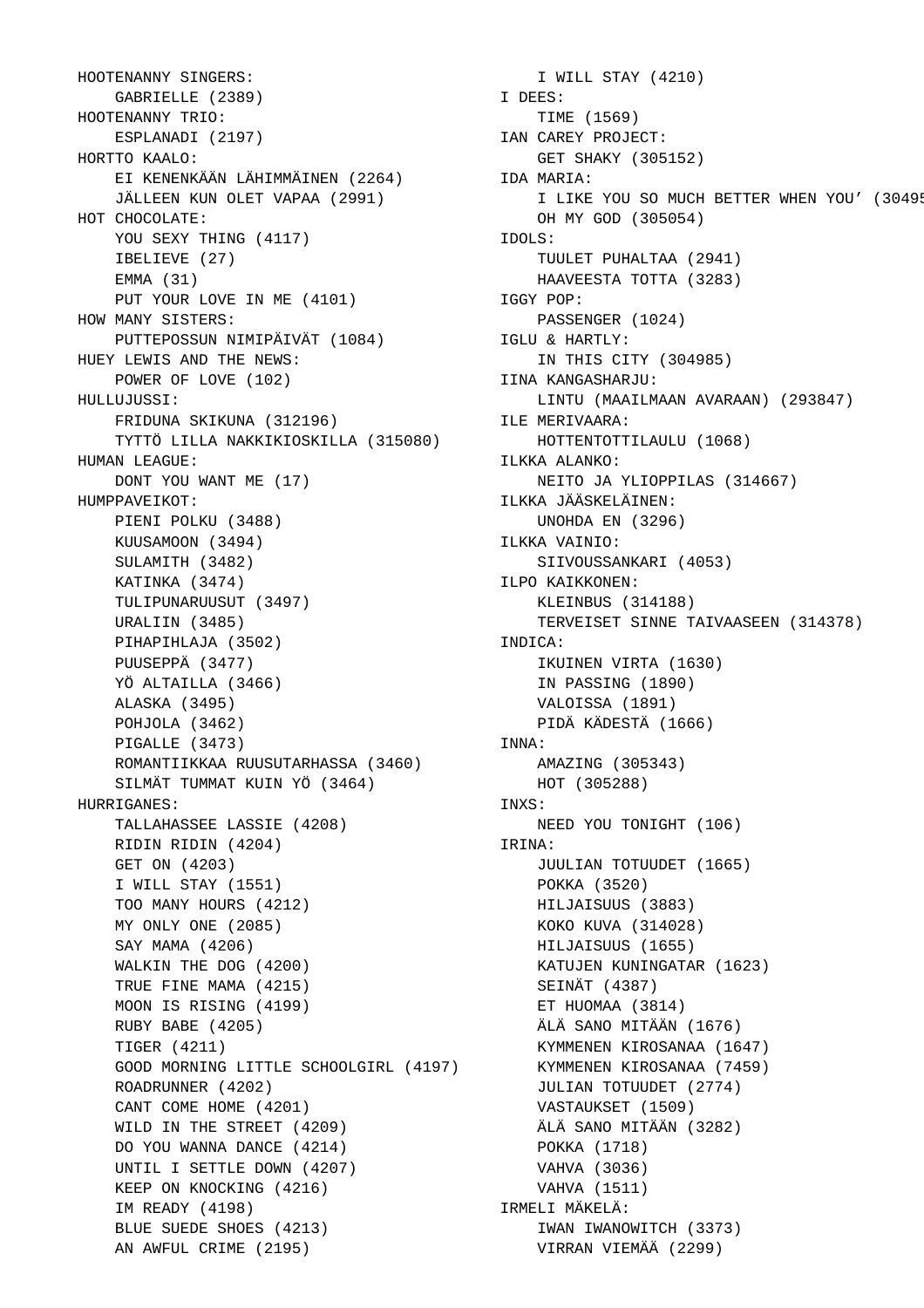IRON MAIDEN: INFINITE DREAMS (1025) BE QUICK OR BE DEAD (1023) IRWIN: SI SI SI (2607) MIKÄ LAULAEN TULEE (2360) LIEVESTUOREEN LIISA (2488) RETEESTI VAAN (2373) RENTUN RUUSU (2771) IRWIN GOODMAN: KALTERITANGO (314688) TOSITARKOITUKSIIN (1900) MAAILMA ON KAUNIS (4051) EI TIPPA TAPA (1892) HÄIRIKKÖ (1894) POING, POING, POING (315058) HAISTAKAA PASKA KOKO VALTIOVALTA (4050) VAIN ELÄMÄÄ (1505) OLI SIMMARIT, SAMMARIT, KUMMARIT JA (31508I). KARJALAINEN: LAS PALMAS (2584) TYTTÖ TULI (314868) VIUHAHDUS (1902) ALKO PISTÄÄ PULLOON (314671) LAS PALMAS (1592) RIEMU JA RATTO (314880) RAHA RATKAISEE (2452) SILIRIMPSIS (314675) HÄRMÄLÄINEN PERUSJUNTTI (3859) VIELÄ YHDET (1901) MUTAKUONO JA LAKUPELLE (1896) VAIN ELÄMÄÄ (294890) OLI SIMMARIT KUMMAARIT JA PIPO (1897) RENTUN RUUSU (1899) HÄRMÄLÄINEN PERUSJUNTTI (1895) OSTOSKESKUS JA KROUVI (1898) ST PAULI JA REEPERBAHN (1502) ST. PAULI JA REEPERBAHN (315057) VIIMEINEN LAULU (3832) POING POING (1503) TERVEISIÄ PERSEESTÄ (3893) RYYSYRANTA (294875) ISMO ALANKO: RAKKAUS ON RUMA SANA (3066) EXTAASIIN (3070) NOKIAN TAKANA (2992) TAITEILIJAELÄMÄÄ (3058) PÄÄSTÄNKÖ IRTI (3854) PULU (3035) ISMO ALANKO SÄÄTIÖ: VITTU KUN VITUTTAA (3768) ISOKYNÄ LINDHOLM: ROCK-KUKKO (315069) ISTO HILTUNEN: EMMANUELLE (2629) SAAVATKO HE JOSKUS TOISENSA (2548) SAARA JA RON (3526) ALLA PINNAN (2572) VAAHTERANLEHTI (3503) TUHKAAN HAUTAUTUI POMPEIA (3529)

 TÄÄLTÄ IKUISUUTEEN (3241) MÄ VIELÄ LUOKSES TUUN (2322) IYAZ: SOLO (305303) SO BIG (305365) REPLAY (305221) J KARJALAINEN: VILLEJÄ LUPIINEJA (2712) MISSÄ SE VÄINÖ ON (2722) SANKARIT (3302) MYRSKYPÄÄSKY (3528) DORIS (3407) J KARJALAINEN JA MUSTAT LASIT: APINAORKESTERI (1072) J. KARJALAINEN: KEHRÄÄJÄ (312353) VIIMEINEN LAULU (315263) KOLME COWBOYTA (294867) KEIHÄÄNKÄRKI (314695) SEKAISIN (294877) RIISINJYVÄ (314649) SYDÄNLUPAUS (314679) LAURA HÄKKISEN SILMÄT (314693) SANKARIT (1549) HÄN (312170) MÄ KÄÄNNYN HILJAA POIS (314499) MERIPIHKAHUONE (314644) DORIS (1527) MENNYT MIES (314650) JA RULE FEAT. ASHANTI: MESMERIZE (303930) JAAKKO LÖYTTY: TILKKUTÄKKI (4260) JAAKKO TEPPO: ERONUT POIKAMIESLESKI (3693) HILMA JA ONNI (3591) PAMELA (2707) JAANA JA TIINA: MUSTAN KISSAN TANGO (1069) JACK WHITE & ALICIA KEYS: ANOTHER WAY TO DIE (304996) JAIMESON: COMPLETE (304009) JAMELIA: THANK YOU (304114) SUPERSTAR (304042) SEE IT IN A BOYS EYES (304197) DJ (304243) JAMES BLUNT: YOU'RE BEAUTIFUL (304403) LOVE LOVE LOVE (305039) JAMES MORRISON: YOU MAKE IT REAL (304976) PLEASE DON'T STOP THE RAIN (305096) JAMES MORRISON FEAT. NELLY FURTADO: BROKEN STRINGS (305030) JAMIE T: STICKS 'N' STONES (305140)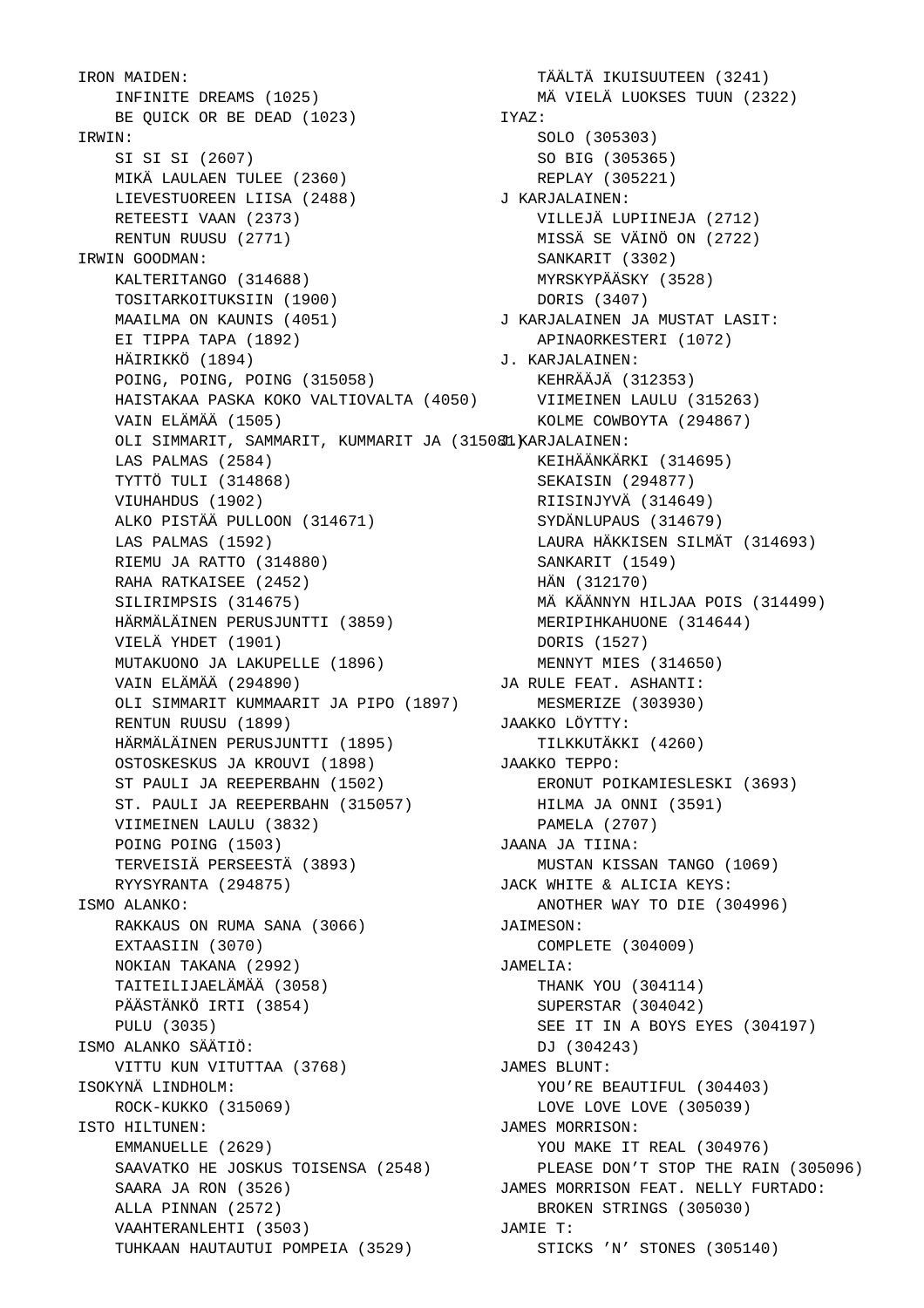JAMIROQUAI: FEELS JUST LIKE IT SHOULD (304395) JAMPPA TUOMINEN: JÄÄ HYVÄSTI (3261) AAMU TOI ILTA VEI (3396) MUUTTOLINNUN TIE (3877) MARJA (3239) EI KUKAAN KUULE (314394) YÖN SYLIIN (2160) YRITETÄÄN YHDESSÄ VIELÄ (2176) KERRO KUISKATEN TUNTEESI (3861) KEVÄÄN ENSI KUKKANEN (3258) JOS YSTÄVÄÄN SÄ LUOTTAA VOIT (2161) JANE RAAPANA: JENKKIKASSI (3857) JANET JACKSON: JUST A LITTLE WHILE (304141) JANI JA JETSETTERS: VAIN TYPERYKSET RAKASTUU (3531) TULVII JOKI (3424) LIIAN TYLY (3890) MUSTA SULHANEN (3544) LENNÄ POIS (3831) JANI JALKANEN: MATKA JATKUU (312251) JANI WICHOLM: SUOMEN NEITO (1642) JANI WICKHOLM: KUU (3724) HOPEASYDÄN (3536) AIVAN ERI MIES (293829) KUU (1736) ALUMIINITÄHDET (1646) KAIKKI MUUTTUU (3217) HUKUN (3085) KAIKKI MUUTTUU (1570) SUOMEN NEITO (3277) HUKUN (1577) JANNA: TYTÖT LÄHTEE TANSSIMAAN (314825) LÄPINÄKYVÄ (314656) SÄ ET OLE HULLU (314063) JANNE HURME: POSTIKORTTI (2304) NEIDONRYÖSTÖ (2345) TINASORMUS (4049) IKÄVÄ (3783) KOHTALO (315259) KUIN YÖ (2319) KIRJE (2834) SUUTTUMAAN (3845) JANNE RAAPPANA: EI YKSINÄINEN UNTA SAA (3713) ODOTA MUA (3668) JOS VAIN VOISIN (312266) KAKSI ONNELLISTA (312255) JANNE TULKKI: TULVII POHJANMAA (2163) SINISEN TAIVAAN SATEENKAARI (2709) JASON DERULO:

 KAHDEN HENGEN NUOTIO (2215) KIVESTÄ VEISTETTY SYDÄN (3082) TOISILLEEN LUODUT (2210) SISÄLTÄ KULTAA (2282) KULKURIN KUU (2196) VALKEA MAA (2257) YKSINÄINEN PITKÄ TIE (2540) LUMIKENTTIEN KUTSU (2267) UNTEN ERÄMAA (2718) JANNIKA B: SEURAAVAAN ELÄMÄÄN (314022) ITSENI HERRA (314657) SIVA (314834) JANOS VALMONEN: BUSSIPYSÄKILLÄ (314391) JARE VILLEGALLE: HÄISSÄ (293735) JARI HUHTASALO: ÄIDEISTÄ PARHAIN (2183) LAPIN ÄIDIN KEHTOLAULU (2192) JARI LAPPALAINEN: KAIKEN KAUNIIN RINNALLA (3329) KAIKEN KAUNIIN RINNALLA (314452) JARI SILLANPÄÄ: ONNEN ETSIJÄ (2563) OLEN LUONASI AINA (2366) MALAGAAN (314878) OON KUKA OON (3745) SINÄ JA MINÄ (314292) NUORUUS ON SEIKKAILU (314306) TUNTEMATON (3695) AURINGONNOUSU (3510) PIDÄ MINUSTA KII (2202) VIE TÄÄLTÄ POIS (2867) SINÄ ANSAITSET KULTAA (314841) OOT TÄYDELLINEN (3315) AURINGONLAPSET (2155) SATULINNA (1526) KADUILLA TUULEE (2850) TANSSII KUIN JOHN TRAVOLTA (314842) VALKEAA UNELMAA (2081) KAUNIS IKÄVÄ (2959) PARIISI-HELSINKI (2079) JEALOUS SKY (314300) LIEKEISSÄ (314295) KUULEEKO EERO (2199) SATULINNA (2833) RUUSUNOKSA JA KYYHKYNEN (314128) VIILENNEEN (3291) EN SE OLLA SAA (293849) SHOW MUST GO ON (2268) BUM BUM BUM (2136) JARKKO JA LAURA: KUIN PIENI TYHMÄ (2554) JASKA MÄKYNEN: JENISEI (3475) JASON DE RULO: WATCHA SAY (311435)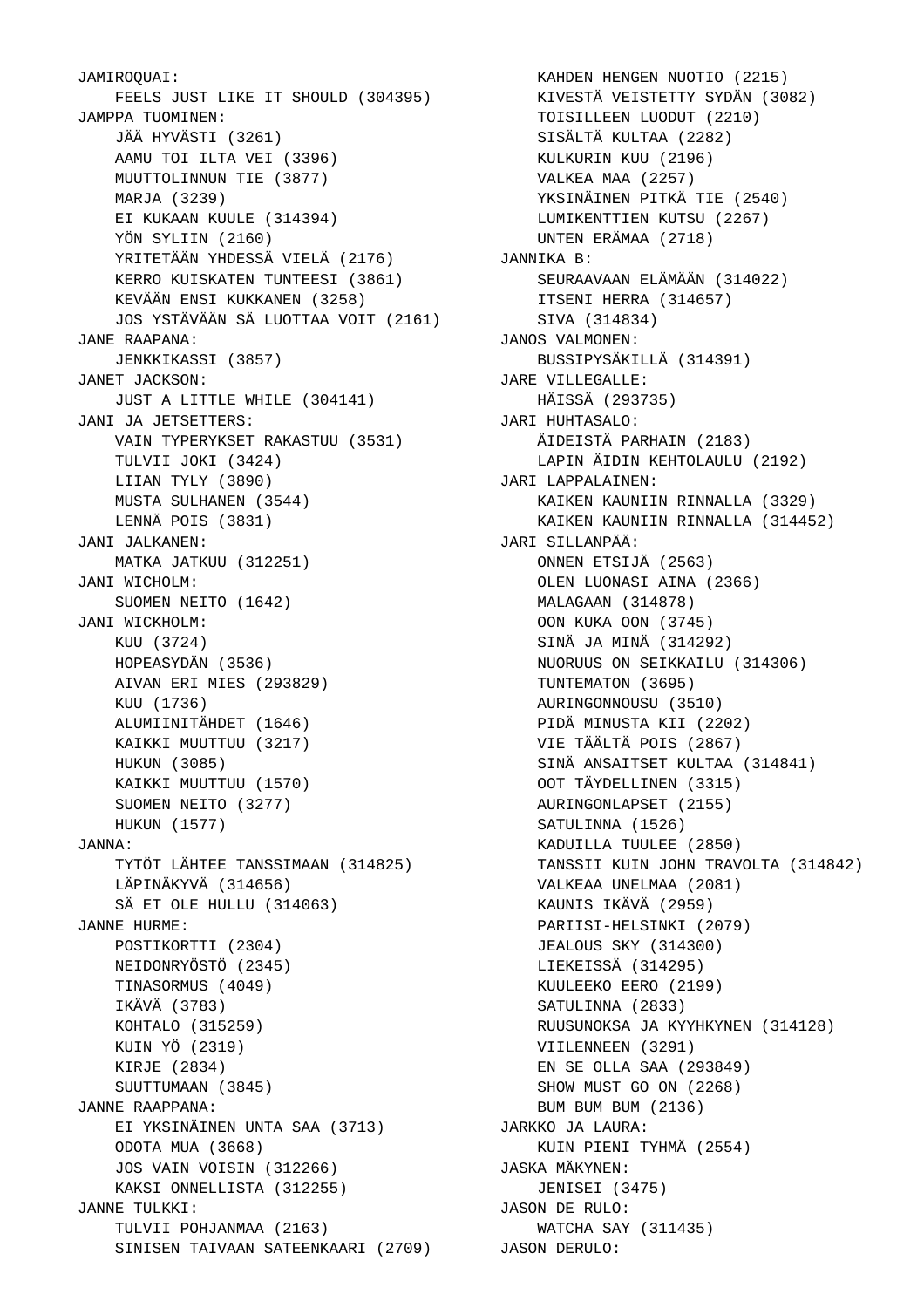IN MY HEAD (311446) WHAT IF (305328) RIDIN' SOLO (305290) JASON MRAZ: I'M YOURS (305041) JASON NEVINS FEAT. HOLLY JAMES: I'M IN HEAVEN (304010) JAVINE: SURRENDER (311330) TOUCH MY FIRE (311350) REAL THINGS (303995) JAY SEAN & SEAN PAUL: DO YOU REMEMBER (311452) JAY SEAN FEAT. LIL WAYNE: DOWN (305174) JAY-Z FEAT. ALICIA KEYS: EMPIRE STATE OF MIND (305179) JAY-Z FEAT. MR HUSDON: YOUNG FOREVER (305245) JAY-Z FEAT.PHARRELL: CHANGE CLOTHES (304107) JAY-Z FT. RIHANNA + KANYE WEST: RUN THIS TOWN (305170) JC CHASEZ: BLOWING ME UP (WITH HER LOVE) (304145) JEREMIH: JEAN PIERRE KUSELA: NAURAVA KULKURI (2609) JEDWARD FEAT. VANILLA ICE: UNDER PRESSURE (ICE ICE BABY) (311453) JESSE KAIKURANTA: JEM: JUST A RIDE (304391) THEY (304353) JENNA: AAMUKUUTEEN (3734) JENNA BÅGEBERG: SO WHAT (4073) TATUOITU KYYNEL (4092) JENNA BÅGENBERG: SANATONTA RAKKAUTTA (293827) JENNA DREY: RAJU RAKASTAJA (3730) JENNI VARTIAINEN: SURU ON KUNNIAVIERAS (314074) DURAN DURAN (1865) MUSTAA KAHVIA (1760) TOINEN (314382) JUNAT JA NAISET (314041) EDEN (314813) NETTIIN (1860) KERRO MILTÄ SE TUNTUU (3639) TUNNOTON (1750) EN HALUU KUOLLA TÄNÄ YÖNÄ (1858) TOINEN (1740) SELVÄSTI PÄIHTYNYT (314387) IHMISTEN EDESSÄ (3727) SIVULLINEN (314439) EN HALUU KUOLLA TÄNÄ YÖNÄ (3881) JIPPU JA SAMULI EDELMANN: DURAN DURAN (7487) IHMISTEN EDESSÄ (1757)

 MISSÄ MURUSENI ON (1903) EIKÖ KUKAAN VOI MEITÄ PELASTAA (1862) MINÄ SINUA VAAN (314647) NETTIIN (314071) EIKÖ KUKAAN VOI MEITÄ PELASTAA (293822) MUISTAN KIRKKAUDEN (314875) PÄIVÄT ON TÄÄLLÄ HITAITA (314415) MINÄ JA HÄN (293782) VANKI (314871) MISSÄ MURUSENI ON (3912) MINÄ JA HÄN (4081) JENNIFER HUDSON: IF THIS ISN'T LOVE (305072) SPOTLIGHT (305004) JENNIFER LOPEZ: HOLD YOU DOWN (304361) BABY I LOVE YOU (304120) I'M GLAD (303981) JENNY FROM THE BLOCK (303890) GET RIGHT (304322) JENNIFER LOPEZ FEAT. LL COOL J.: ALL I HAVE (303943) JENTINA: BAD ASS STRIPPA (304205) BIRTHDAY SEX (305157) JESSE J: DO IT LIKE A DUDE (311478) VIE MUT KOTIIN (312277) JÄRJETÖN RAKKAUS (314115) VIE MUT KOTIIN (314174) HÄN EI ENÄÄ MIETTINYT MEITÄ (314050) NÄYTÄN SULLE RANNAN (314025) VIELÄ TÄÄLLÄ (314407) JESSICA SIMPSON: WITH YOU (304188) JET: COLD HARD BITCH (304221) LOOK WHAT YOU'VE DONE (304168) JILL JOHNSON: KÄRLEKEN ÄR (314163) JIPPU: ENKELTEN KAUPUNKI (1707) VÄÄRINPÄIN LENTÄVÄT LINNUT (312242) KUKKAKAUPAN KULMALLA (314501) EVA (312179) ENKELTEN KAUPUNKI (3669) TUONELAN KOIVUT (3781) VANHA KAUNIS MIES (1753) KAKSI KAUNEINTA (314361) KUKA TEKI MINUSTA TÄN NAISEN (1776) JIPPU & SAMULI EDELMAN: PIMEÄ ONNI (4088) JIPPU JA SAMULI EDELMAN: JOS SÄ TAHDOT NIIN (1885) PIMEÄ ONNI (1904) JIZZO: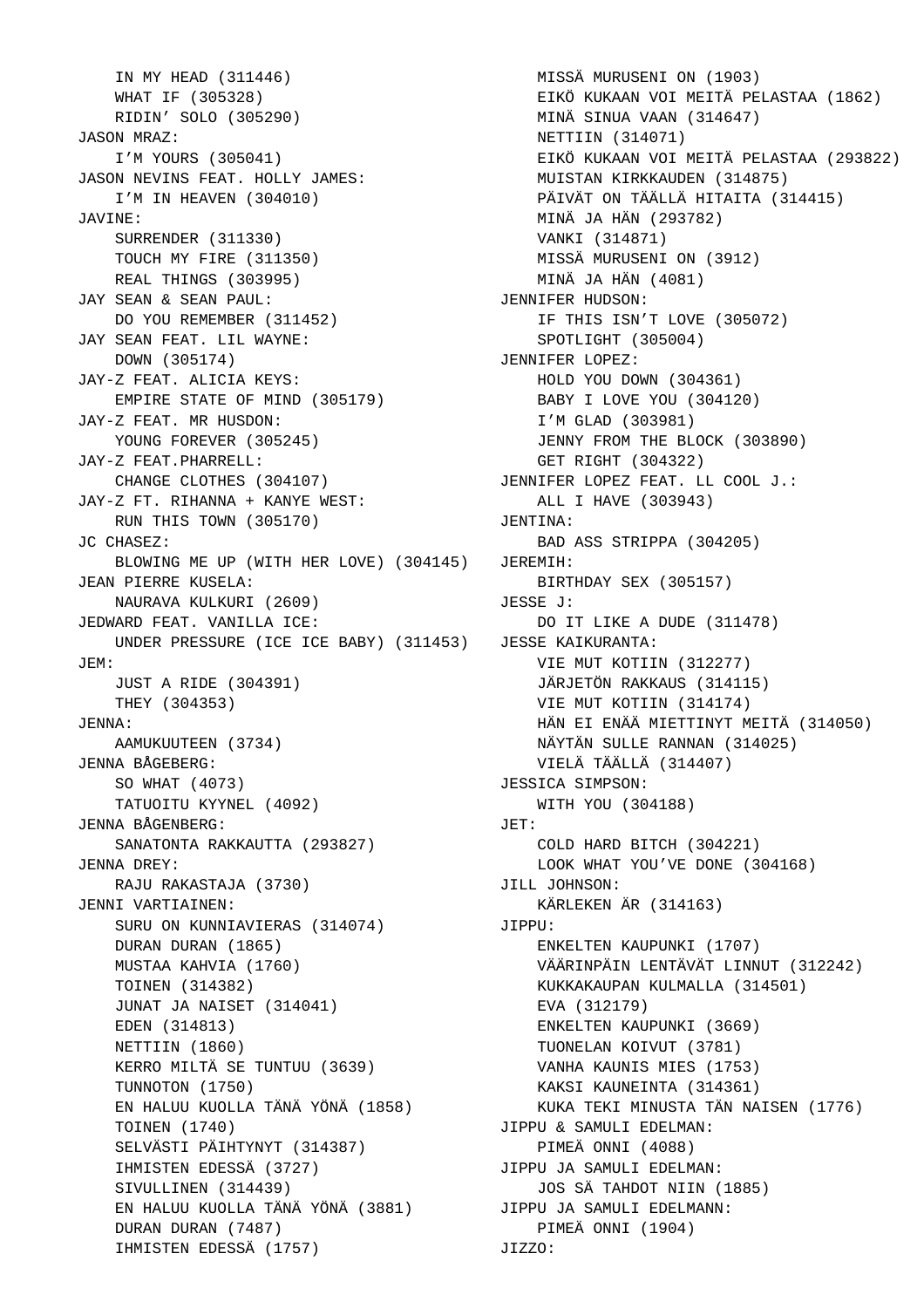SUN SILMISSÄS MÄ NÄÄN (2128)  $JLS:$  THE CLUB IS ALIVE (305297) LOVE YOU MORE (305390) ONE SHOT (305240) BEAT AGAIN (305137) EVERYBODY IN LOVE (PUT YOUR HANDS U (311428) PIKKU BELINDA (2156) JOAN JET: I LOVE ROCK´N´ROLL (1016) JOAN JET AND THE BLACKHEARTS: DO YOU WANNA TOUCH ME (4114) JOE COCKER: SUMMER IN THE CITY (95) JOE MCELDERRY: THE CLIMB (305219) AMBITIONS (305384) SOMEONE WAKE ME UP (311483) JOEL HALLIKAINEN: ENKELI PIENI (4266) KUURANKUKKA (3116) JOHANNA DEBRECZENI: PAREMPAA (3100) JOHANNA IIVANAINEN: KUKAAN EI NÄE MUN SYDÄNTÄ NIIN (4255) JOHANNA IIVANAINEN JA JORE MARJARANTA: MEIDÄN MIES (4230) JOHANNA KURKELA: KAIKKI ASKELEET (314360) TUO SE MULLE (1905) OLET UNENI KAUNEIN (314352) MARMORITAIVAS (1741) SUN SÄRKYÄ ANNA MÄ EN (3538) KULTA PIENI (314689) OOTHAN TÄSSÄ VIELÄ HUOMENNA (314123) HILJAINEN KAUPUNKI (1777) RAKKAUSLAULU (1870) MUITA ENEMMÄN (315269) RAKKAUSLAULU (3875) SUN SÄRKYÄ ANNA MÄ EN (1758) KUOLEVAINEN (315270) AINUTLAATUINEN (312244) EHKÄ ENSI ELÄMÄSSÄ (7444) HETKI HILJAA (3534) JOHANNA PAKONEN: ANNA YKSI YÖ (1497) OMENAPUU (314496) ANNA YKSI YÖ (2885) JÄLKEEN KAIKEN SUUREN (3818) NIIN KIIRE RAKKAUTEEN (3077) ÄLÄ PUHU RAKKAUDESTA (3562) JOHANNA SIEKKINEN: KAIHOMIELI JA SURUSILMÄ (3493) NELIAPILA (2285) UNELMA (3480) JOHN LENNON: IMAGINE (24) JOHNNY: HYMYHUULET (3728) IHANA AAMU (1597)

 TAKAISIN LUONTOON (1616) IHANA AAMU (3381) TUTTI FRUTTI (312240) HYMYILLEN (2880) HYVIN MENEE KUITENKIN (1611) AMARILLO (1590) EI SE KESÄÄ TEE (2093) JOHNNY CASH DANNY: AAVERATSASTAJAT (3114) JOJO: LEAVE (GET OUT) (304230) NOT THAT KINDA GIRL (311344) BABY IT'S YOU (304280) JONNA: TYYTYVÄINEN (7456) JONNA K: ME SAAMME KASVAA (4217) JONNA KANTOLA: SYYSSIIDERI (2579) JONNA TERVOMAA: AIKA KULTAINEN (314654) YHTÄ EN SAA (1554) MINÄ TOIVON (314051) ET TAHDO TIETÄÄ (2976) MYÖHEMMIN (1539) SE EI KUULU MULLE (1582) ET TAHDO TIETÄÄ (1541) MYÖHEMMIN (3071) TIKAPUUT (314431) JONNA TERVOMAAMAA: RAKKAUDEN HAUDALLA (1487) JONNE AARON: SYYTÖN (314298) TAIVAS ITKEE HILJAA (314386) YKSIN (314838) OTA MUT (314863) KULKURISYDÄN (314401) SININEN LINTU (314674) RIO OHOI (314302) KYLMÄ ILMAN SUA (314288) SATULINNA (314291) KIROSANOJA (315257) IHANAA ELÄMÄÄ (314047) JOPE RUONANSUU: STRESSMAN (2892) ENKELEITÄ TOISILLEMME (312360) ISÄ (3681) ENKELEITÄ TOISILLEMME (2330) EI VENÄJÄLLÄ SELVIÄ KÄNNISTÄ (7443) PAKOLLINEN JOULU (4303) KALJALAULU (7449) JORDIN SPARKS: ONE STEP AT A TIME (305055) BATTLEFIELD (305139) TATTOO (305009) JORDIN SPARKS FEAT. CHRIS BROWN: NO AIR (304938) JORE MARJARANTA: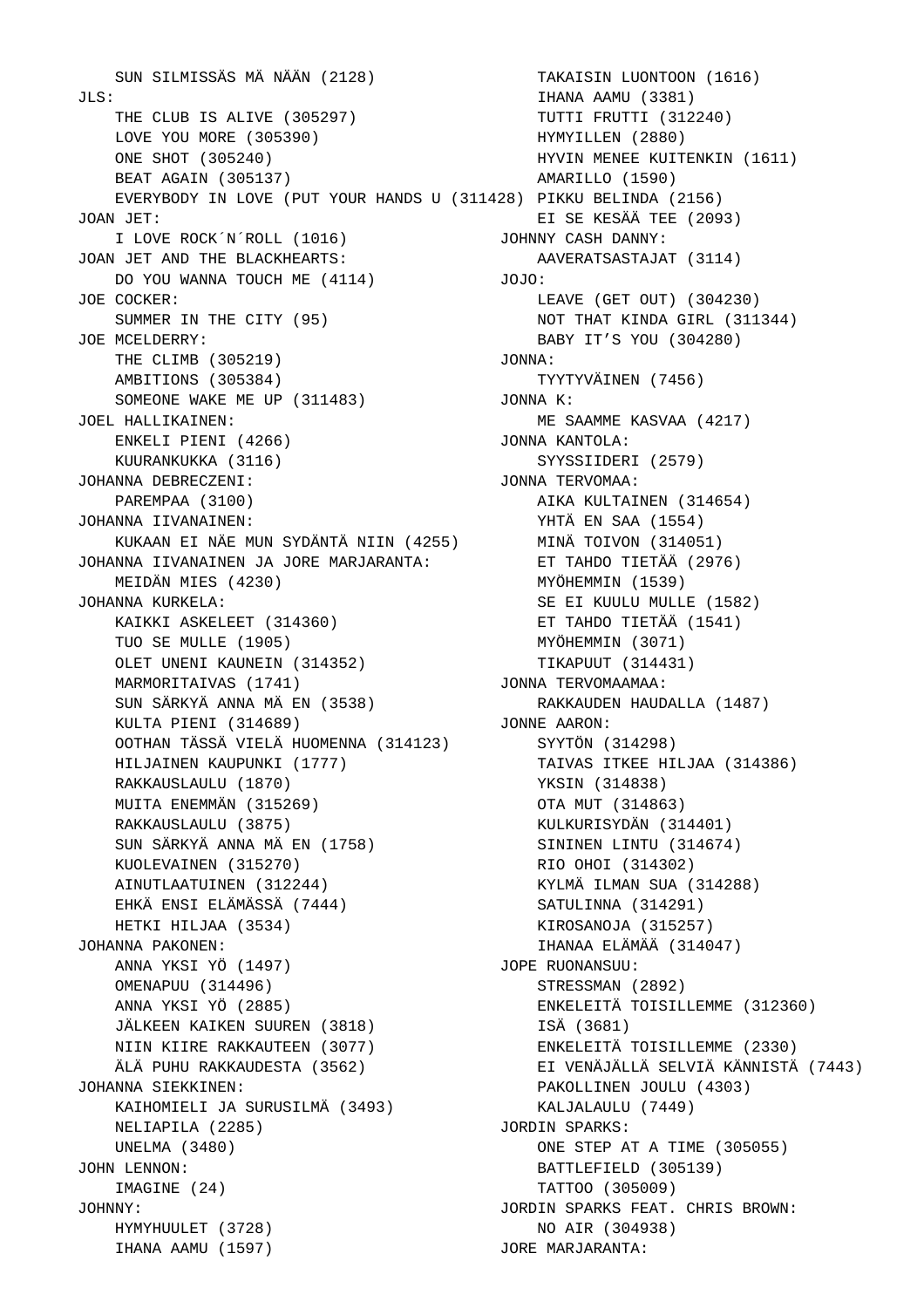MITEN PELKO LÄHTEE (1543) KULKIJA (4226) MIES (3573) MAAILMA JATKAA KULKUAAN (2708) IKÄVÄ (3216) HUOMAAN VAIN SINUT (315132) JORMA KÄÄRIÄINEN: ONNENLANTTI (1593) PÄIVIN ÖIN (3722) MOODY RIVER (2260) ONNEN RUUSUT (1906) JORMA KÄÄRIÄINEN JA AGENTS: ILTA (3347) JORMA LYYLINEN: KUUTAMOTANGO (2105) JORMA LYYTINEN: TULIVUORI (2713) HIEKKAA (293688) JORMAS: ALUSTA MÄ KAIKEN ALKAISIN (2278) JOSS STONE: RIGHT TO BE WRONG (304289) DON'T CHA WANNA RIDE (304394) SUPER DUPER LOVE (304157) YOU HAD ME (304235) SPOILED (304358) JOUKO JA KOSTI: KUN HÄN ON MENNYT POIS (2078) MUISTO VAIN JÄÄ (2861) EN KUITENKAAN (3374) JUHA EIRTO: BESAME MUCHO (2495) JUHA MATTI: FANNY FANNY (2230) LUOKSESI SUN (2502) RAKASTA MUA JUURI NÄIN (3802) JUHA METSÄPERÄ: ÄITI (312272) PIENEN HETKEN (3346) HENGITÄ IHOLLANI (293820) OPITKO RAKASTAMAAN (3558) OLEN LÄHELLÄSI (3800) JUHA TAPIO: OHIKIITÄVÄÄ (3265) MULL ON IKÄVÄ SUA (293819) MEILLÄ ON AIKAA (314820) TYKKÄÄN SUSTA NIIN ETTÄ HALKEEN (314042) MINÄ OLEN SINÄ OLET (7452) RAIKAS TUULI (3816) ANNA POIS ITKUISTA PUOLET (3522) OHIKIITÄVÄÄ (1601) PAREMMAT PÄIVÄT (314441) SITKEÄ SYDÄN (293801) KELPAAT KELLE VAAN (1734) MITÄ SILMÄT EI NÄÄ (1596) JOSSAIN TÄÄLLÄ (312191) RAIKAS TUULI (1856) SITKEÄ SYDÄN (312349) KANSSASI KAHLEISIIN (1809)

 AITO RAKKAUS (314645) EN MITÄÄN, EN KETÄÄN (293775) SINUN VUOROSI LOISTAA (315262) COPACABANA JA IPANEMA (314852) NIINKUIN SINÄKIN (293833) KAKSI PUUTA (3696) KULTAHIPPU (3804) ANNA POIS ITKUISTA PUOLET (1710) MINÄ OLEN,SINÄ OLET (1825) IHME (1631) HAAVEILIJA (1811) KELPAAT KELLE VAAN (3689) TOISET KAATUU ME EI MILLOINKAAN (3784) EN MITÄÄN EN KETÄÄN (293736) KAKSI PUUTA (1778) RAKASTAN NIIN KAUAN KUIN MÄ VOIN (312355) SUURENMOINEN ELÄMÄ (1781) JUHA TAPIO JA ANNA PUU: PLANEETAT ENKELIT JA KUU (314876) JUHA VAINIO: KUN AURINKO LÄMMITTÄÄ (1700) ELÄMÄÄ JA EROTIIKKAA (1691) ALBATROSSI (1686) KAUNISSAARI (1694) MATKALLA POHJOISEEN (294872) KOTKAN POIKII ILMAN SIIPII (1688) VANHOJA POIKIA VIIKSEKKÄITÄ (1510) SELLAISTA ELÄMÄ ON (1683) MÄ USKON HUOMISPÄIVÄÄN (1685) YKSINÄINEN SAARNIPUU (1705) KAUAN SITTEN (1679) MATKALLA POHJOISEEN (1702) KÄYN AHON LAITAA (1698) JUHA-MATTI: VOLGA (2284) JUHAMATTI: VOITKO UNOHTAA (314424) JUHANI MARKOLA: RAKKAUDEN AAMU (2839) JOS ITKEN JOS NAURAN (2946) ÄITI (2315) KUN TUULI SOI (2083) JUICE: VIIDESTOISTA YÖ (1523) EESTI ON MY MIND (2106) HAUHO (2127) SIKA (2114) JUANKOSKI HERE I COME (2099) JUICE LESKINEN: NORJALAINEN VILLAPAITA (2157) RAKKAUDEN AMMATTILAINEN (3318) MUSTA AURINKO NOUSEE (2814) MUSTA AURINKO NOUSEE (1863) LUONAS KAI OLLA SAAN (3866) VIIDESTOISTA YÖ (2393) KAKSOISELÄMÄÄ (3398) LÖYLY LÖI (315074) PAPERITÄHDET (2171) DAISARIT (3345)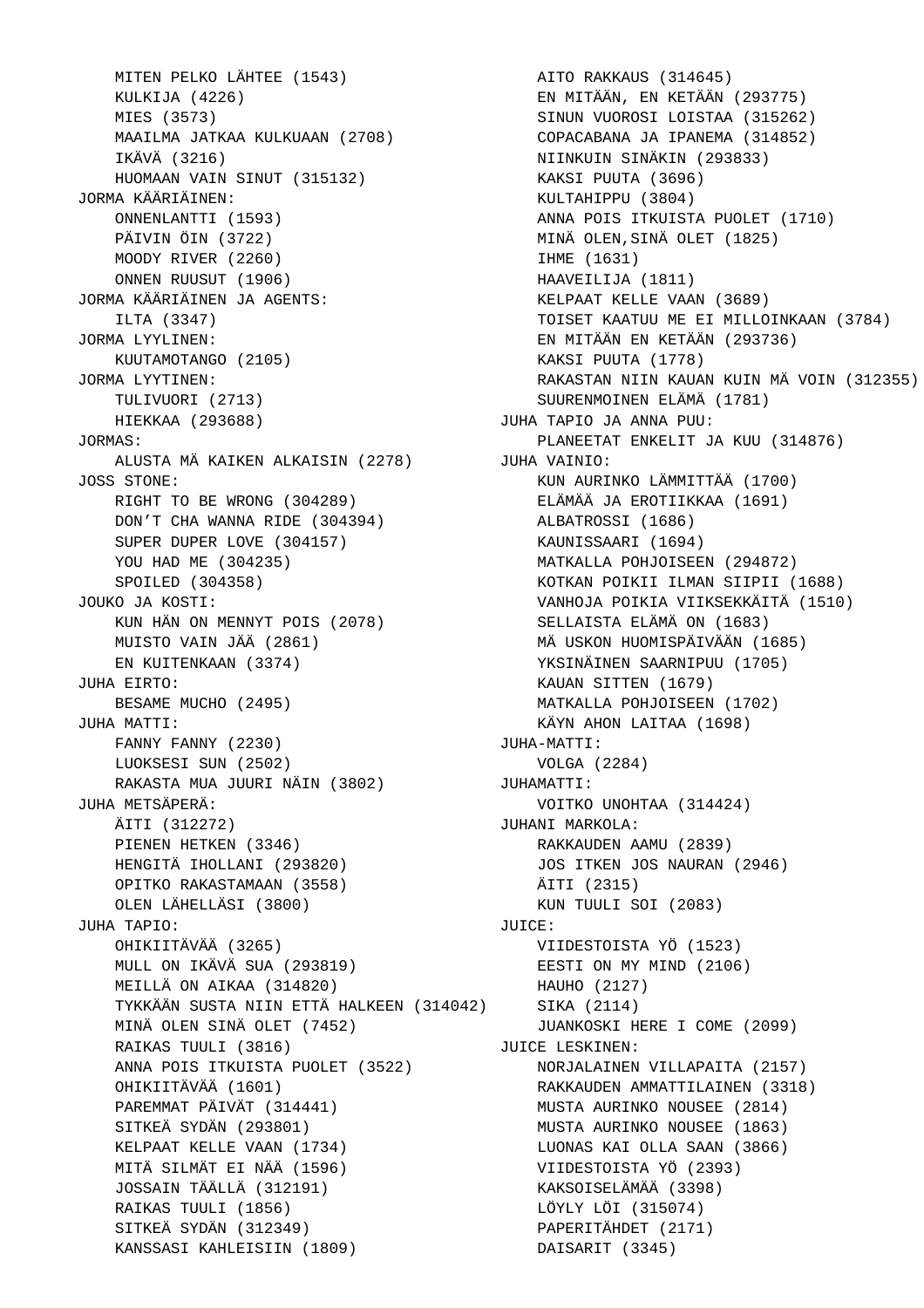VIIME YÖNÄ ENNEN KAHTA (314849) JULIET JONESIN SYDÄN: EILEN HÄN KERTOI (2151) SYKSYN SÄVEL (3614) JYRKI BOY (1859) MIDAS (1867) SYKSYN SÄVEL (1883) SE OLI JAUTAA (2263) RISAINEN ELÄMÄ (3907) NAPOLEONIN MOPO (315075) RAKKAUDEN AMMATTILAINEN (1873) EI ELÄMÄSTÄ SELVIÄ HENGISSÄ (1877) KAKSOISELÄMÄÄ (1881) JYRKI BOY (315087) SIKA (4284) EPÄILE VAIN (314848) MARILYN (1866) EESTI (1879) ELÄMÄSSÄ PITÄÄ OLLA RUNKKUA (312195) MARILYN (3393) PYHÄ TOIMITUS (2876) JUANKOSKI HERE I COM (1874) MYRKYTYKSEN OIREET (1878) JUJU: OODI (314680) ONNELLISEKSI (314648) HULLU (314817) JUKKA HALLIKAINEN: EN TEKISI TOISIN (3769) JUKKA KUOPPAMAKI: TYTTO PIENI (2967) JUKKA KUOPPAMÄKI: PALJON SANOMATTA JÄÄ (2756) KULTAA TAIKKA KUNNIAA (2132) SININEN JA VALKOINEN (2387) VALTATIE (2107) VOIT KAIKEN ALKAA UUDESTAAN (2961) KISKOT VIEVÄT ETELÄÄN (2103) PIENI MIES (2108) JUKKA POIKA: PELIMIES (314434) LAINEET (314427) BRAND NEW IHANUUS (314646) MIELIHYVÄÄ (293792) IKIROUTA (4070) ÄLÄ TYRI NYT (312833) SIIDERIPISSIS (314177) ÄLÄ TYRI NYT (312335) SILKKII (293737) SIIDERIPISSIS (312180) SILKKII (293791) MITÄ SILMÄT EI NÄÄ (314672) KYLMÄSTÄ LÄMPIMÄÄN (312342) KYLMÄSTÄ LÄMPIMÄÄN (312270) MIELIHYVÄÄ (3908) JUKKA RAITANEN: VAPAA OON (2690) VANGIN TOIVE (2765) JUKKA TAKALO: JOKAINEN ON VÄHÄN HOMO (293802)

 HELPPO ELÄMÄ (3847) RAKKAUSLAULU (3251) JUNA KULKEE: JUNA KULKEE (1516) JUNIOR SENIOR: MOVE YOUR FEET (303937) RHYTHM BANDITS (303988) JUNNU VAINIO: TULTA PÄIN (2140) KAUHEA KANKKUNEN (2119) VANHA SALAKULJETTAJA LAITINEN (2186) EI OLE KÖÖPENHAMINA NIIN KUIN ENN (3268) ALBATROSSI (2752) MATKARAKASTAJA (3218) ELÄMÄÄ JA EROTIIKKAA (2201) MÄ USKON HUOMISPÄIVÄÄN (2118) KÄYN AHON LAITAA (2846) KOTKAN POIKII ILMAN SIIPII (3120) VANHOJAPOIKIA VIIKSEKKÄITÄ (2836) KASATSHOK (2674) HERRAT HELSINGIN (2420) YKSINÄINEN SAARNIPUU (2235) JUSSI & THE BOYS: METSÄMÖKIN TONTTU (312212) MÄ OON ROCK-KUNINGAS (312211) REHTORIN LUISEVA SALLI (312227) MURTUNEEN SYDÄMEN HOTELLI (312215) NO NIIN, MARY LOU (312220) JUSSI AND THE BOYS: KESÄDUUNI BLUES (3271) JUSSI HAKULINEN: LIKAISET LEGENDAT 1 (2205) VAALEANPUNAINEN MAJATALO (3038) POSTIMIES PATE (1067) JUSSI JA AGENTS: HÄN KUUDENTOISTA ON (3033) YYTERI-TWIST (3046) LENINGRAD (3097) CMON EVERYBODY (3043) JUSSI JA THE BOYS: VALTATIE 66 (2377) JUSSI JA THE BOYS JA J KÄÄRIÄINEN: TAKAA AJATUSTEN VIRRAN (3422) JUSSI RAITTINEN: KÄY OHITSEIN (2424) VANKILAROCK-JAILHOUSE ROCK (2454) OLET PAHA (312222) JUSTIN BIEBER: U SMILE (305389) ONE TIME (305242) SOMEBODY TO LOVE (305307) NEVER LET YOU GO (305284) JUSTIN BIEBER FEAT. JAYDEN SMITH: NEVER SAY NEVER (305329) JUSTIN BIEBER FEAT. LUDACRIS: BABY (305267) JUSTIN TIMBERLAKE: LIKE I LOVE YOU (303967)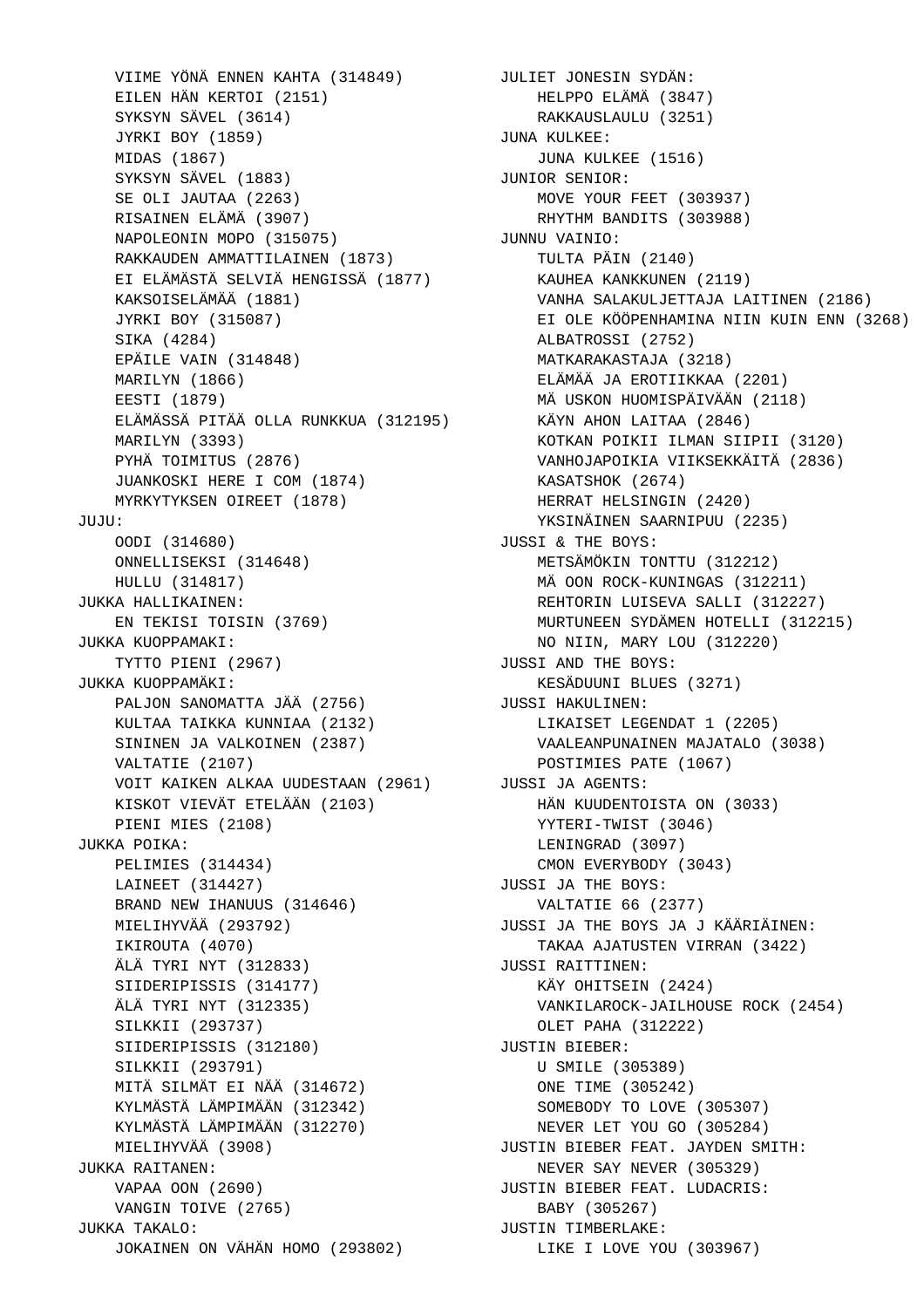ROCK YOUR BODY (303935) CRY ME A RIVER (303895) I'M LOVIN' IT (304083) SENORITA (304018) JUURET: ANTTI TUISKU (1868) JVG: VOITOLLA YÖHÖN (314064) JVG FEAT. FREEMAN: KARJALA TAKAISIN (312845) JVG FEAT. RAAPPANA: KRAN TURISMO (312175) KRAN TURISMO (314173) KAARTAMO KETTUNEN KUUSTONEN: TOTUUDEN HENKI (4229) OI ARMO SUUR (4222) KAI HYTTINEN: NOSTA LIPPU SALKOON (1598) PAINAN VAIN PÄÄNI (4068) MUISTAN KESÄN (1907) VARPUNEN (3628) VIE VAIN (2958) DIRLANDAA (2493) RAKASTAN ENEMMÄN SUA KUIN KETÄÄN (2642) NÄKEMIIN MOSKOVA (2599) TUIKKU MURHEISIIN (3333) YÖN JÄLKEEN (2644) HAVANNAN YÖT (2138) NAISET (3366) NOSTA LIPPU SALKOON (3108) VOLARE (2983) MANDY LEENA (2955) KURKI (3918) DIRLANDAA (1519) KAI JÄMSÄ: JOSKUS MIEHEN TÄYTYY LÄHTEÄ (1853) KAI LIND: PUTTI PUTTI (3667) KAIJA KOO: VAPAA (1908) TUULTEN VIEMÄÄ (1771) MILTÄ SE TUNTUU (3643) VIISI VUODENAIKAA (1769) MENNÄÄN HILJAA MARKKINOILLE (314289) VIIMEINEN LENTO (2541) ISÄ (3761) HANAT AUKEAA (2512) TUULTEN VIEMÄÄ (2459) TAIVAS SISÄLLÄNI (314490) KATSON SINEEN TAIVAAN (314287) AJOIN KOKO YÖN (314845) VANHAA SUOLAA (4063) SEINÄRUUSU (314374) EN PELKÄÄ PIMEÄÄ (315139) PÄIVÄ KERRALLAAN (314125) ALAN JO UNOHTAA (4333) KAUNIS RIETAS ONNELLINEN (293770) KORUTON (4058) NIN KAUNIS ON HILJAISUUS (2871)

 KYLMÄ ILMAN SUA (314497) MINUN TUULESSA SOI (2124) TULE LÄHEMMÄS BEIBI (1783) UNIHIEKKAMYRSKY (2509) TULE LÄHEMMÄS BEIBI (2601) MINÄ MUISTAN SINUT (3911) SEISON VIERELLÄSI (314488) KUKA KEKSI RAKKAUDEN (2742) VIIMEINEN LENTO (1779) JOS SUA EI OIS OLLUT (4341) KYLMÄ ILMAN SINUA (1768) SURULAPSI (314832) TINAKENKÄTYTTÖ (314192) RAKKAUS ON VOIMAA (4054) MINÄ MUISTAN SINUT (1786) VALERIA (312258) TINAKENKÄTYTTÖ (2374) MENTÄVÄ ON (3651) EROTTAMATTOMAT (293848) HANAT AUKEAA (1784) WON'T LET GO (314304) KUKA SEN OPETTAA (314062) KUKA KEKSI RAKKAUDEN (1794) KYLMÄT KYYNELEET (3101) SEURAAVASSA ELÄMÄSSÄ (1767) TUULIKELLO (2430) SUPERNAISET (314663) SIETÄMÄTÖN MIES (312246) VAPAA (7467) KAUNIS RIETAS ONNELLINEN (293797) TUULIKELLO (1780) NIIN KAUNIS ON HILJAISUUS (1788) MAAILMAN TUULET VIE (315266) SEURAAVASSA ELÄMÄSSÄ (314375) KAIJA KÄRKINEN JA ILE KALLIO: KOHTALO KULKEE (3680) TOINEN TIE (3636) MAAILMAN LAITAAN (3699) KUKA SAA KYYNELEET (3087) VALKOISET VALHEET (2190) PAREMPAA ANNETTAVAA (3285) SADE (2687) HULLU YÖ (3785) TÄYSIKUU (2142) YÖKIITÄJÄ (2695) KAIJA KÄRKKÄINEN: JAN (2545) KAIJA LUSTILA: NÄIDEN TÄHTIEN ALLA (3902) KAISER CHIEFS: OH MY GOD (304344) GOOD DAYS, BAD DAYS (305036) NEVER MISS A BEAT (304982) KAKE RANDELIN: TILIPÄIVÄ KOITTAA (314379) KIELLETYT TUNTEET (3127) KUKKIA KULKURILTA (315114) KIRJE KOTIIN (294865) NASTA PIMU (3873)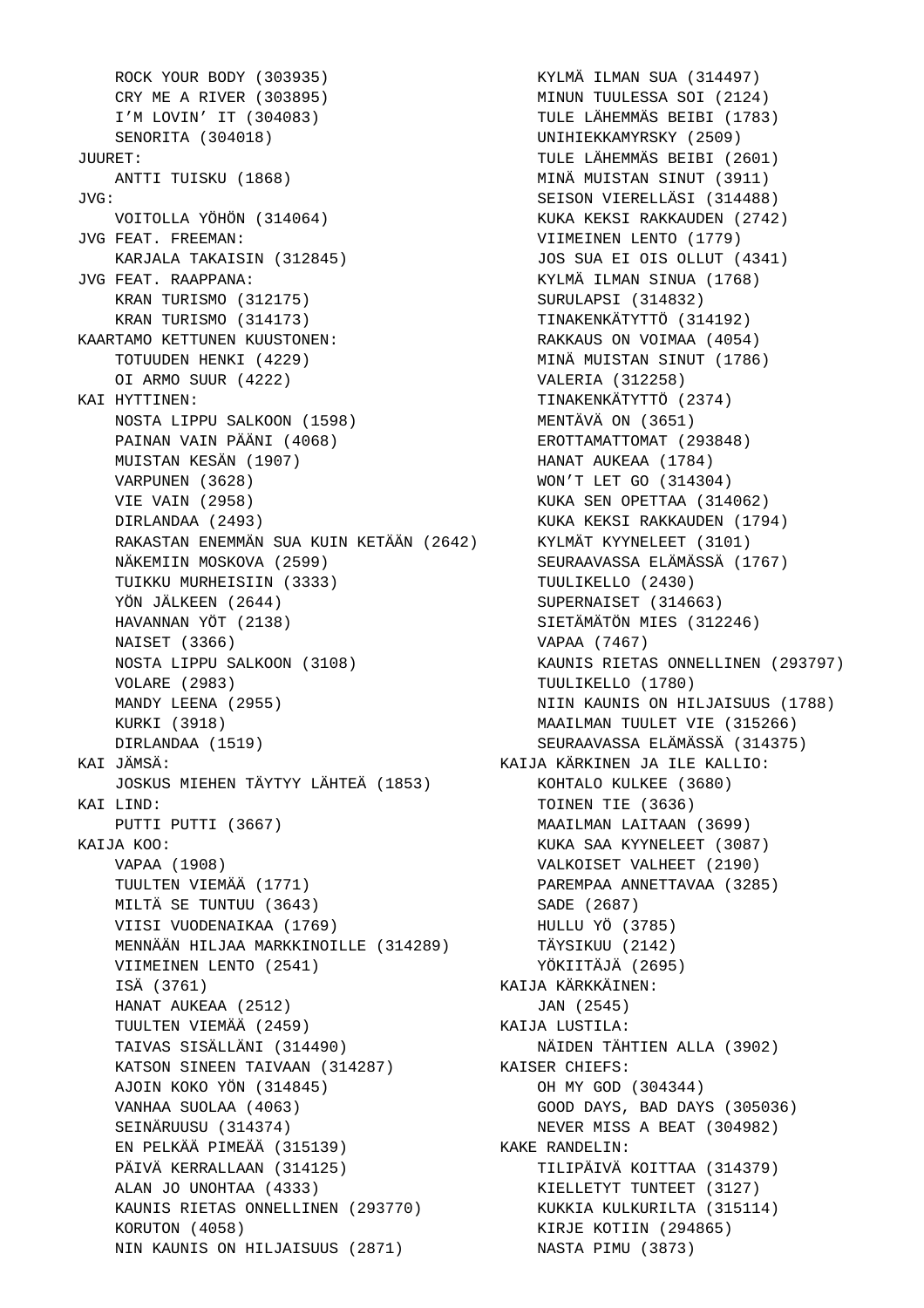RENSSELIT PYKÄLÄÄN (315119) TARJA SINÄ RAKAS (3751) RAJATON RAKKAUS (3075) KUIN JOUTSENLAULU (3316) KAKE SINGERS: KAKE ROCK (312200) KAKSIO: AJATTELEN SUA (3263) KALEVI KORPI: ANASTASIA (2706) VOLGA LAULU (4240) KALLE AHOLA: RUMAT LAPSET (3288) KALLE LINDROTH: ANNIKA (314879) KANYE WEST: LOVE LOCKDOWN (305005) HEARTLESS (305046) KANYE WEST FEAT. DWELE: FLASHING LIGHTS (304907) KARI HIRVONEN: SANAT LEIKKIVÄT HUULILLAS (2993) KARI K JURVA: RUNOTAR (2807) HAAVEKUVA (2779) KARI KUUVA: SPEEDY GONZALES (3448) PIKKU NINA (2764) TANGO PELARGONIA (293719) KARI METSO: HYVÄSTI HUOMINEN (3913) KARI PEITSAMO: JYTÄORKESTERI TULEE TAAS (312198) ROKATEN YMPÄRI MAAILMAN (3652) ROCK'N ROLL (312228) KAUPPAOPISTON NAISET (312202) KARI TAPIO: JOS VOIT TULE LUO (314397) SYDÄNPUOLI SÄÄTÄ VASTEN (4079) KAIPUU (3388) SYYS TULLA VOI VARHAIN (3719) EI TOIVETTA SEN KUMMEMPAA (2710) VALENTINA (3563) SIELU SYDÄN JA KYYNELEET (2725) KUIN LIITO LINNUN (2613) TANSSI LOPPUUN RAKKAUDEN (2232) HILJAISIN SIIVIN (3078) BELLA CAPRI (2348) JOS RAKAS SULLE OISIN (315273) POIS LÄHTEE MAAILMAIN (2872) VALOON PÄIN (4223) YÖN TUULI (314692) TOISET ON LUOTUJA KULKEMAAN (1640) ON YKSI RUUSU (2440) HAAVETANGO (2518) EI KOSKAAN RAKASTAA VOI LIIKAA (314843) VIIMEINEN VALSSI (293828) TYTTÖ KUIN TAIVAASTA (2528) VALOT (3596)

 VIIMEISEEN PISARAAN (3760) KORTIT (3872) EN ODOTA HUOMISEEN (2728) SINUT TULEN AINA MUISTAMAAN (2141) ENKELEITÄ SEITSEMÄN (2679) TÄHTI JA MERIPOIKA (2400) VILLI NAINEN (3289) KUKKA HIUKSISSAAN (2356) REBECCA (3592) OLEN KUULLUT ON KAUPUNKI TUOLLA (4245) MÄ LUULEN VAIN (3598) KUN KAHDEN KULJETAAN (3743) JOS (3581) OSUIT OIKEAAN-SO YOU WIN AGAIN (2465) EI EKSY TAIVAAN LINTUKAAN (3788) JÄLKEMME HIEKALLA (2411) ÄLÄ LÄHDE POIS (2340) VALAISE YÖ (3662) TÄÄ KÄSI PITÄÄ (2537) OLEN SUOMALAINEN (2386) ASFALTTIA JA SEMENTTIÄ (3080) NYT VARMA OON (4218) VIISITOISTA KESÄÄ (2385) VIOLETTA (2746) ON NIIN YKSIN (2594) NAINEN (314368) KUIN TAIVAISIIN (3535) PILVI TAIVAAN PEITTÄÄ (314844) SOITTAJAN VAIMO (2307) PARAS YSTÄVÄ (4220) SYYS SURUMIELINEN (2783) PAALUPAIKKA (3406) RANNAN TAVERNASSA KERRAN (2224) TOISENLAISET VEET (2595) ROMANELLA (3226) PAALUPAIKKA (1672) AIKAAN TÄYSIKUUN (2367) KAIKKI JÄIKÖ VIIME KERTAAN (2647) EXTRAPALLO (2538) AINUT MAAILMASSA (314350) PORTOFINO (3809) JOS MINUUTIN SAAN AJASTASI (3830) ÄITI VALVOO (3587) KESÄ KUUSKYTVIIS (314399) NÄIN KÄY (3519) SEN TUNNUSTAN (3623) KUIN LAPSENA ENNEN (314666) MUN SYDÄMENI TÄNNE JÄÄ (2743) EI IHME JOS JANOTTAA (3585) TAISTELIJA (3551) SOLENZARA (314130) MARIA DOLORES (4267) JUNA KULKEE (2869) POTKI POTKI SÄ VAIN (3658) SE JOKIN ALKAA (3513) SINÄ SUNNUNTAINA SILLOIN (2787) ELÄÄ SAIN KESÄN VAIN (3102) LAULA KANSSAIN (314362) MYRSKYN JÄLKEEN (2745)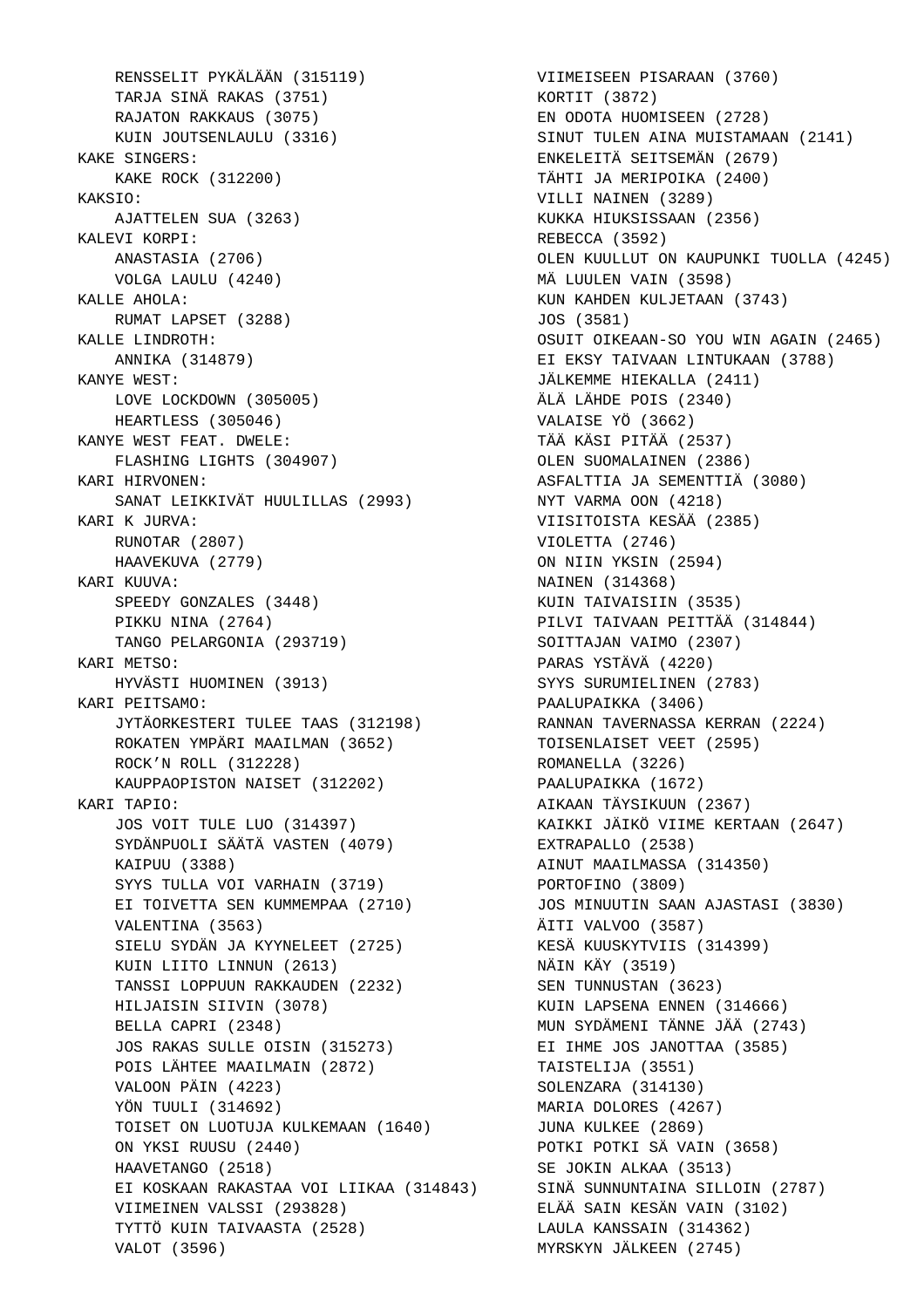EI TOISET TOIPUA VOI (3299) KARI TAPIO JA KATRI HELENA: PELURI (2288) KARI TAPIO JA PAULA KOIVUNIEMI: MISSISIPPI (3121) KARMA: WIGWAM BAM (2318) WIG WAM BAM (1610) ROCK'N ROLL TAAS SOI (312231) HYVÄÄ HUOMENTA SUOMI (3109) MANJANA (2344) WIG-WAM-BAM (315078) KARRI KOIRA: LÄHE MUN KAA (314032) KARVIAISET: IHAHAA (1073) KASABIAN: WHERE DID ALL THE LOVE GO (305155) FIRE (305127) KASEVA: MONEN VUODEN JÄLKEEN (312259) TYHJÄÄ (2185) STRIPTEASE TANSSIJA (312261) KUN MAAILMA ELÄÄ (3438) MARI (2089) PENA (2238) KASMIR: IHOLLA (314881) VADELMAVENE (314823) KASMIR FEAT. SAARA: VAUVOJA (315142) KATA MANSIKKA-AHO JA SAMULI EDELMAN: LEVOTTOMAT (2321) KATARIINA HÄNNINEN: KUOLEMATON (3090) PALA TAIVASTA (3425) KATI FORS: SIELUNI SIIVET (3555) KATIE MELUA: CRAWLING UP A HILL (304202) CALL OFF THE SEARCH (304130) KATIE PERRY: CALIFORNIA GURLS (311468) KATJA LUKIN: VITAMIINI (7447) KATRA: TUONELAN SUUDELMA (3677) KATRI HELENA: AUTIOTALO (314286) SYYSUNELMA (2857) SYYSUNELMA (1657) JOHNNY BLUE (3603) LINTU JA LAPSI (2835) LAINATTU LANTTI (314481) ANNA MULLE TÄHTITAIVAS (2759) ANTEEKSI SUO (2470) BUDAPESTIN SILLAT (3465) MINNE TUULI KULJETTAA (3412) KUUDENIKÄINEN (3601)

 LUI (3111) PALOMA BLANCA (1522) MINÄ TOIVON (2940) OLEN ELOSSA TAAS (314384) PALMAN MAININGIT (2271) KAI MUISTAT SEN (2466) JOULUMAA (4282) KATSON SINEEN TAIVAAN (1658) ALMAZ ONNEN LAPSI (3342) NUORUUS ON SEIKKAILU (3605) KATSON SINEEN TAIVAAN (3124) VIIMEINEN KUULUTUS (3344) KIRJE SULLE (2429) ONNEN ONKIJA (3746) KUKAT KELLOJAAN SOITTAA (315113) MILJOONA RUUSUA (2384) TYTTÖ NIIN PIENI (314495) SUA RAKASTAN (2461) JULISKA (3472) EI KAUNIIMPAA (3118) MISSÄ OOT (2253) JOS MÄ OISIN SÄ (314305) VIRTA VIE (2346) KATSON AUTIOTA HIEKKARANTAA (2748) ÄÄNESI MÄ KUULEN (3394) KATSON AUTIOTA HIEKKARANTAA (1670) KAI LAULAA SAAN (315066) VALHEITA VAAN (3457) KAKSI MAAILMAA (3443) JIN JA JANG (3420) KESÄN LAPSI (294864) MIKSI ET VIEREEN JÄÄ (3527) KUN KELLOHAME HEILAHTAA (3303) ÄLÄ ELÄMÄÄ PELKÄÄ (315124) VIERAS SISAR (312254) KATRI JA JARI: VIERELLESI KAIPAAN (3649) KATRI YALANDER: VALEHDELLAAN (1770) VÄLITUNNILLA (1793) KATRI YLANDER: ONKO VIELÄ AIKAA (1711) MANSIKKAMÄKI (1727) VUOROLLAAN (1708) VALEHDELLAAN (4060) ONKO VIELÄ AIKAA (3568) KATRIINA HONKANEN: SILTA (2464) KATY B: KATY ON A MISSION (305354) KATY B FEAT. LADY DYNAMITE: LIGHTS ON (311486) KATY PERRY: WAKING UP IN VEGAS (305108) HOT & COLD (304994) CIRCLE THE DRAIN (305362) THINKING OF YOU (305068) FIREWORK (305382) I KISSED A GIRL (304963)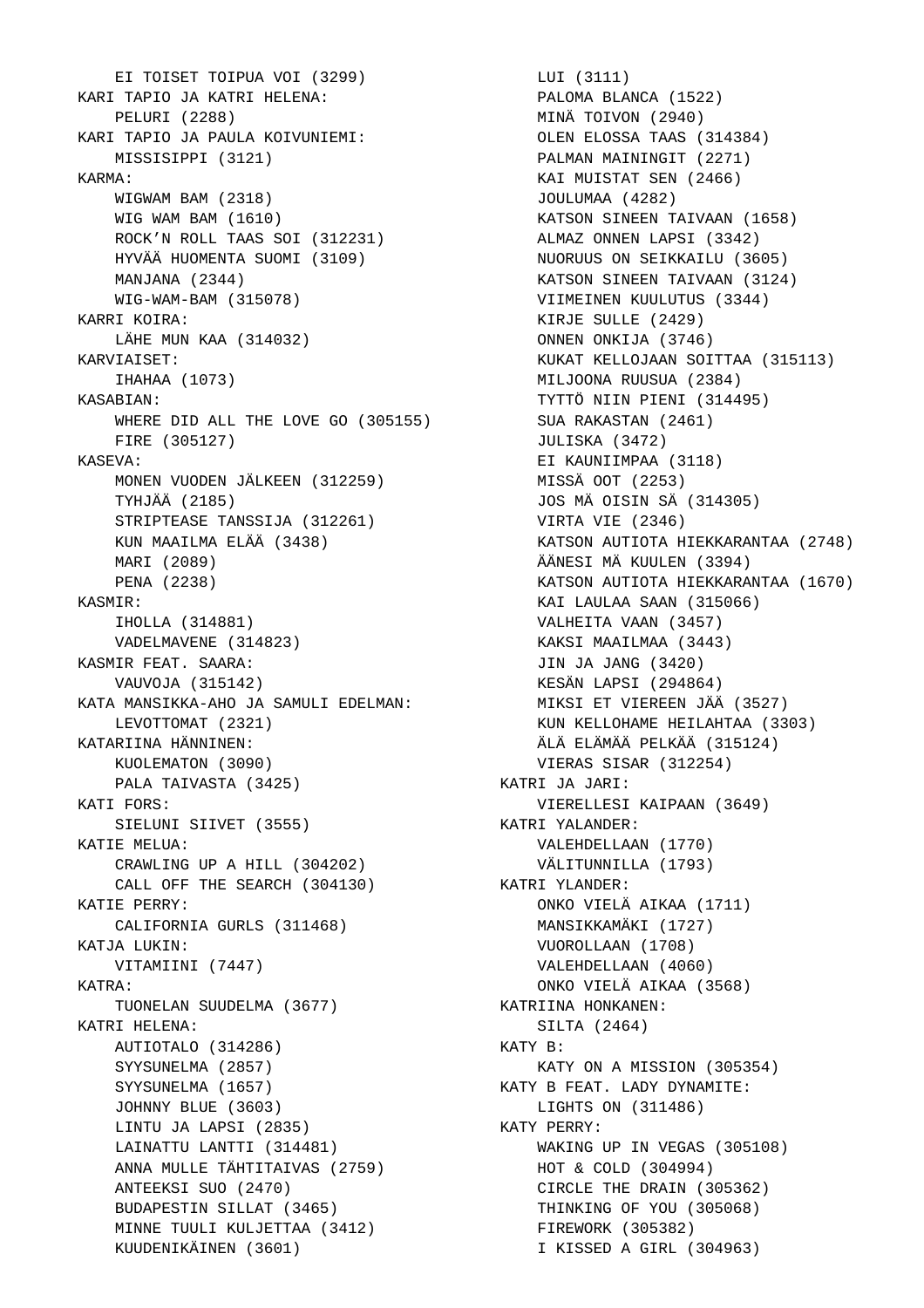TEENAGE DREAM (305349) KAUKO KÄYHKÖ: IRJA (3505) KALASTAJA-EEMELIN VALSSI (314453) REMPALLAAN (2990) KAUKO RÖYHKÄ: PIKKU ENKELI (7450) SINÄ (293795) KEANE: BEDSHAPED (304212) EVERYBODY'S CHANGING (304166) SPIRALLING (304965) THE LOVERS ARE LOSING (304998) THIS IS THE LAST TIME (304278) KEITH URBAN: TILL SUMMER COMES AROUND (305275) KELIS: ACAPELLA (305293) MILKSHAKE (304105) IN PUBLIC (304325) TRICK ME (304139) MILLIONAIRE (304217) KELLY CLARKSON: SINCE U BEEN GONE (311348) I DO NOT HOOK UP (305107) MY LIFE WOULD SUCK WITHOUT YOU (305059) KIRKA: CRY (311471) THE TROUBLE WITH LOVE IS (304077) KELLY OSBOURNE: SHUT UP (303898) KELLY ROWLAND: STOLE (303899) TRAIN ON A TRACK (304007) BROKEN (304956) KELLY ROWLAND FEAT. DAVID GUETTA: COMMANDER (311474) KELLY ROWLAND FEAT. TRAVIS MCCOY: DAYLIGHT (304914) KENT: KÄRLEKEN VÄNTAR (3275) KERI HILSON FEAT. KANYE WEST & NE-YO: KNOCK YOU DOWN (305116) KERKKO KOSKINEN KOLLEKTIIVI: LAURA PALMER (314052) KESHA: WE R WHO WE R (305394) KEVIN: LAKATUT VARPAANKYNNET (3348) KEVIN LYTTLE: TURN ME ON (304036) KEVIN RUDOLF: WELCOME TO THE WORLD (305095) KEVIN RUDOLF FEAT. LIL WAYNE: LET IT ROCK (305057) KICKE PAANANEN: VILLIÄINEN (293831) KID ROCK: ALL SUMMER LONG (304962) KIKKA:

 KIIHKEÄT TUULET (314486) AITO FRENDI (3433) MÄ HALUUN VIIHDYTTÄÄ (2095) SUKKULA VENUKSEEN (3317) TARTU TIUKASTI HANURIIN (3378) HUONE 105 (7468) ANNA RAKAS RAJU HETKI (4334) ON NUORI ILTA TÄÄ (314485) KIM CARNES: BETTE DAVIS EYES (99) KIM FLOOR JA PÄIVI PAUNU: MUISTATHAN (3219) KIM LÖNNHOLM: MINÄ OLEN MUISTANUT (1836) KIM MARSH: CRY (303938) KIM WILDE: KIDS IN AMERICA (23) KINGS OF LEON: REVELRY (305061) RADIOACTIVE (305378) NOTION (305123) SEX ON FIRE (304980) MANHATTAN (305109) USE SOMEBODY (305011) TIE HUOMISEEN (2082) SOITIN VAIN KUN TAAS SUA KAIPAAN (2143) ALKU KAIKEN KAUNIIN (3627) SOITIN VAIN KUN TAAS SUA KAIPAAN (1587) TUNNETKO (3404) HETKI LYÖ (1595) PIKKU VELI (1591) OTA LÄHELLESI (294895) VARRELLA VIRRAN (3326) PÄÄSI RINNALLEIN PAINUU (315049) SÄ VAIN (3548) KULMAN KUNDIT (312206) HENGAILLAAN (1506) SILTA YLI SYNKÄN VIRRAN (315048) SURUN PYYHIT SILMISTÄNI POIS (2404) VIIMEISEEN MIEHEEN (315050) ELÄMÄÄNI EKSYNYT (3287) HETKI LYÖ (3878) PYYDÄ VAIN (3676) YÖN LAPSI (3671) KAHDEN HULLUN MATKA (1852) HENGAILLAAN (3400) KANELIPUUN ALLA (315051) LEIJAT (3616) TOUKOKUU (2094) DAA DA DAA DA (1512) MAMY BLUE (3403) ELÄMÄÄNI EKSYNYT (1645) VENUS (315052) KUN ALKAA ROCK'N ROLL (312207) KIRKA & ISLANDERS: ROCK'N ROLL HOOCHIE KOO (312229) TAAS NOUSEN JUNAAN (315053)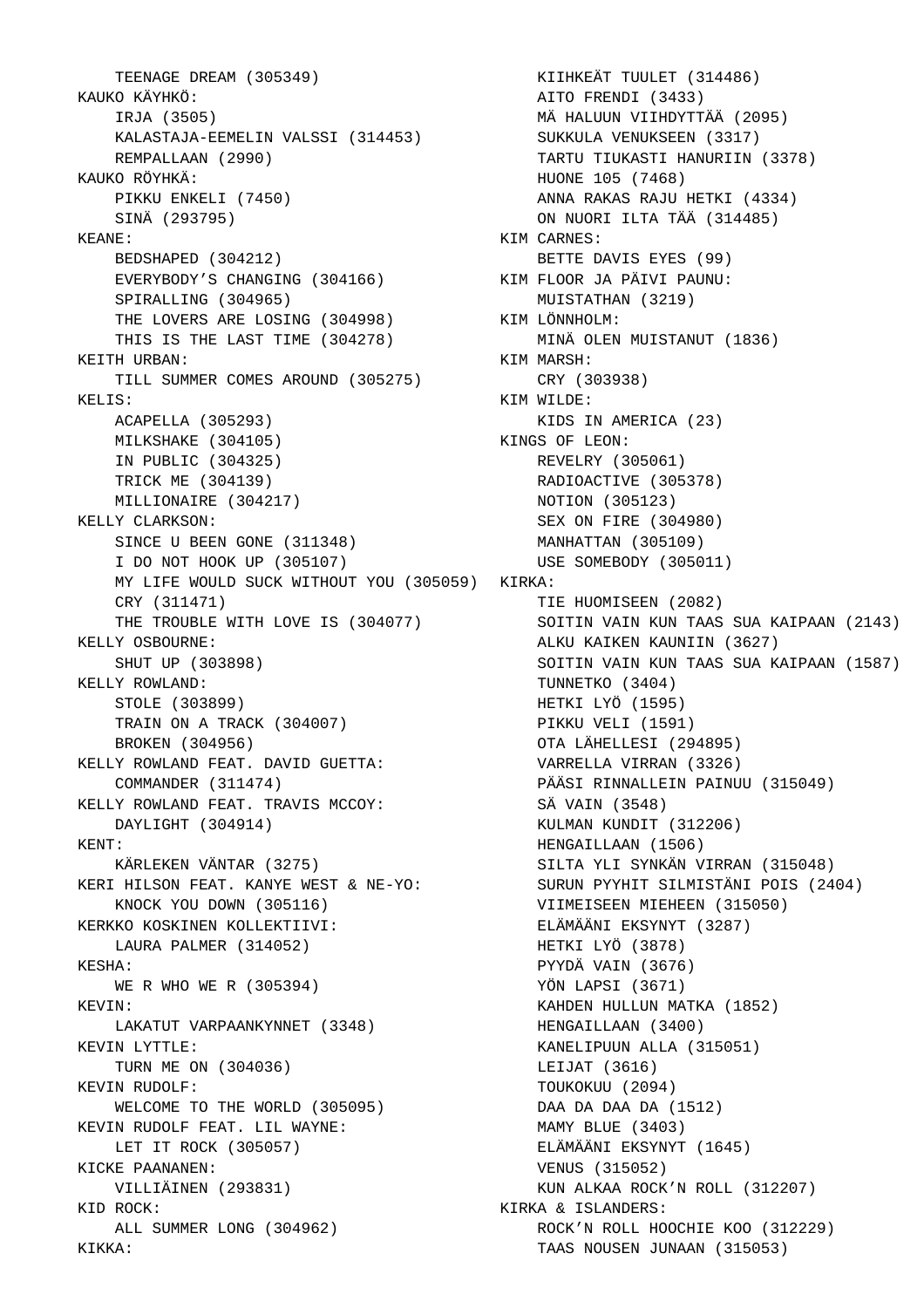KIRKA JA ANNA: SINUT HALUAN VAIN (315077) KIRKA JA SAMMY: MRS. ROBINSON (315054) KIRSI RANTO: SOITELLAAN (1507) CIAO ROMERO (315110) EI JAKSA KIINNOSTAA (2986) SOITELLAAN (294878) ONNEN PÄIVÄT (2865) MARGARITA (2610) LONTOOSEEN (3103) ANNA MUN TULLA KOTIIN (293826) KISS: I WAS MADE FOR LOVING YOU (1011) ROCK ROLL ALL NITE LONG (1015) KISU: ALAHAN TULLA (315065) KUN PALJON ANTAA (3624) KULJEN PUISTOON PÄIN (2291) LÄHDIT TAAKSE PILVIEN (3561) JOKAISEEN PÄIVÄÄN NIIN PALJON MA (3079) ALLA POLTTAVAN AURINGON (2333) HASTA MANANA (3615) VÄLIÄKÖS SILLÄ SITTEN ON (2447) ONNESTAIN ON PUOLET SINUN (315064) MEIDÄN ON TÄYSIKUU (3549) UNEEN AIKA VAIPUU (3328) SUN JA MUN-RUNAWAY (2262) KITI NEUVONEN: NUORUUSTANGO (3402) KLAMYDIA: MÄ LÄHDEN HIMAAN (7500) POHJANMAALLA (3798) PIENEN POJAN ELÄMÄÄ (3767) KOLMAS NAINEN: LAUTALLA (314404) VALEHTELISIN JOS VÄITTÄISIN (294893) ME OLLAAN NE (314068) KARTAT MUA (4379) OI SUOMEN NUORIA (3869) ELÄMÄN TARKOITUS (4390) SÄHKÖKITARA HYVÄÄ TAHTOA JA KAV (4386) ÄITI POJASTA PAPPIA TOIVOI (3879) TOVERUKSET (4392) KONTRA: SUURET PALLIT TULESSA (312235) MUUMI MUUMI (312216) JERRY COTTON (3386) KORPIT: PULLIAINEN (312362) KRISTA SIEGFRIDS: CAN YOU SEE ME (314446) KRISTIAN LEONTIOU: SOME SAY (304281) KRISTIAN MEURMAN: HALLELUJA (3795) MYRSKYLUODON MAIJA (3763) LÄPI YÖN (3708)

 KRISTIINA BRASK: NYT MÄ MEEN (1840) SILMÄT SYDÄMEENI (312252) F32 (312248) NYT MÄ MEEN (3806) KUIVILLA SUSTA (1861) KRISTIINA HALKOLA: LAULU RAKASTAMISEN VAIKEUDESTA (2200) JOS RAKASTAT (2329) MAGDALEENAN LAULU (293794) KRISTIINA HAUTALA: KENEN SYY KENEN SYY (2357) KRISTIINA MÄKI: RAKKAUDEN PALAT (3921) KRISTIINA WHEELER: KIITOS KUN MUISTIT (312358) KRISTINA BRASK: KUIVILLA SUSTA (3838) KULTAKURKUT: RAKKAUDELTA NÄYTTÄÄ HITTO VIE (2656) KUMMELI: ANTAKAA MÄÄKIN HUUDAN MÄÄKIN OL (7489) KUNINGASIDEA: POHJOLAN TUULET (314840) ENEMMÄN DUOO KU SOOLOO (312173) ENEMMÄN DUOO KU SOOLOO (314185) KURT NILSEN: SHE'S SO HIGH (304103) KUUN KUISKAAJAT: TYÖLKI ELLÄÄ (1875) KUUNKUISKAAJAT: TYÖLKI ELLÄÄ (3897) KWAN: SHINE (1573) KYLIE MINOGUE: RED BLOODED WOMAN (304111) GET OUTTA MY WAY (305368) SLOW (304043) THE ONE (304945) I BELIEVE IN YOU (304271) IN MY ARMS (304912) CHOCOLATE (304185) APHRODITE (305345) ALL THE LOVERS (305299) (CAN'T START) GIVING YOU UP (304339) KYM MARSH: COME ON OVER (303993) KYMPPILINJA FEAT MARISKA: MINÄ (1909) LA ROUX: BULLETPROOF (305124) IN FOR THE KILL (305097) LABRINTH: LET THE SUNSHINE (305386) LADY ANTEBELLUM: AMERICAN HONEY (305276) NEED YOU NOW (305224) LADY GAGA: PAPARAZZI (305122)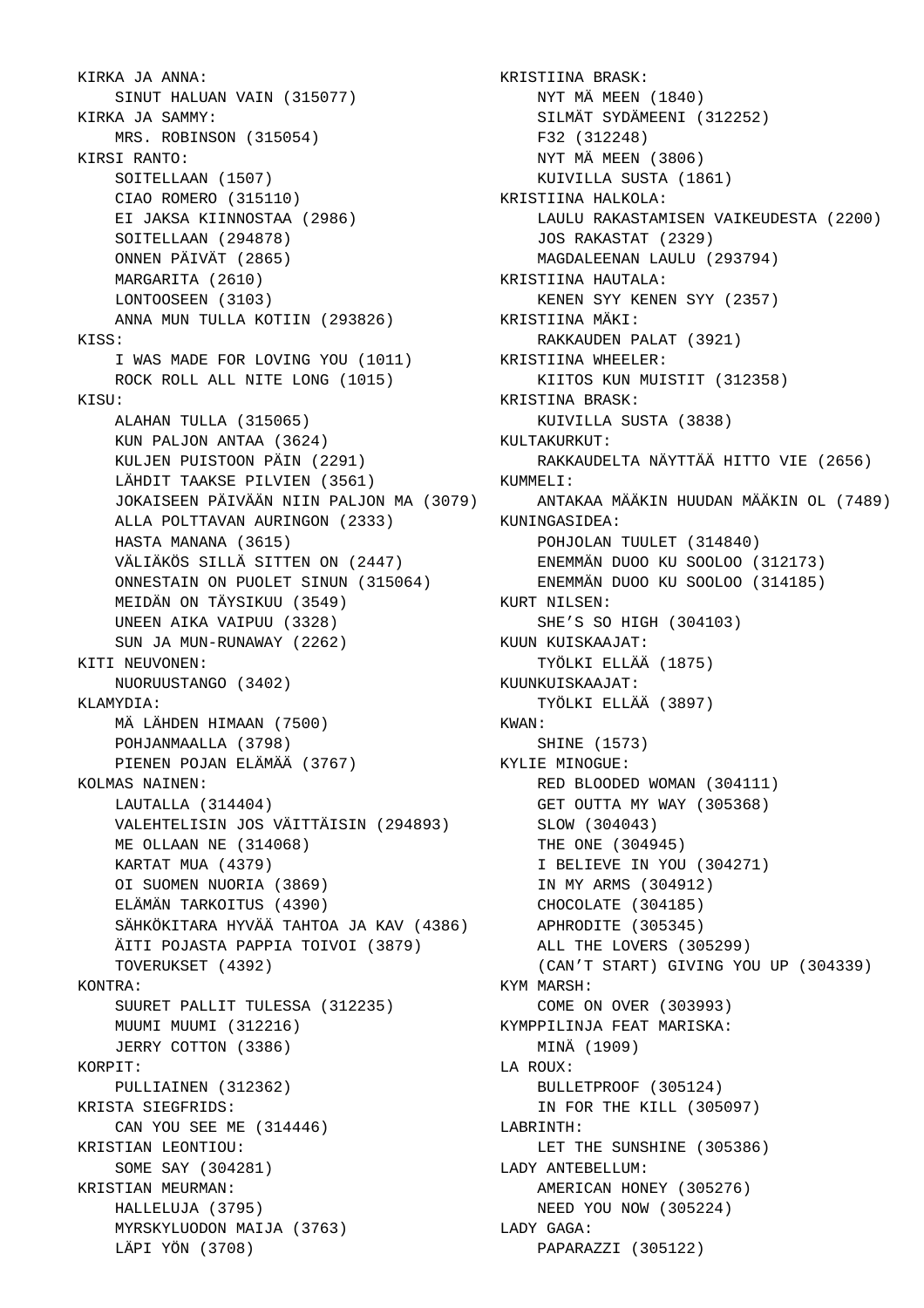POKER FACE (305062) LOVE GAME (305114) BAD ROMANCE (311427) LADY GAGA FEAT. BEYONCE: TELEPHONE (305236) LADY GAGA FEAT. COBY O'DONIS: JUST DANCE (305029) LADYHAWKE: PARIS IS BURNING (305080) BACK OF THE VAN (305119) LAILA HALME: TUULI VIEDÄ SAA (314493) LAILA JA RITVA: POJAT (2749) LAILA KINNUNEN: BRIGITTE BARDOT (3439) KUN HÄMÄRTÄÄ (314487) YÖN ÄÄNET (3445) LAUANTAI (3450) KUUME (2733) LENNÄ MUN LEMPENI LAULU (312151) SOITTAJAPOIKA (3459) PIENI SYDÄN (3416) TIET (314133) SOITTAJAPOIKA (3379) LAPINLAHDEN LINNUT: TAPASIN NAISEN (3223) LARS KRISTERZ: CARINA (7414) LARS WINNERBÄCK: OM DU LÄMNADE MIG NU (314145) ELEGI (314146) LARS WINNERBÄCK OCH MISS LEE: OM DU LÄMNAR MIG NU (7416) LASSE HOIKKA: VIRTA TOI VIRTA VEI (3471) LASSE LIEMOLA: DIIVAILLEN (2092) LASSE MÅRTENSON: NOUSEVAN AURINGON TALO (2844) KUINKA KAUNISTA ON (2978) LASSE MÅRTENSSON: HEI HEI PUSSYCAT (2631) ON IHMEEN HYVÄ TULLA KOTIIN (3401) LAURI TÄHKÄ JA ELONKERJUU: MILTÄ MENO MAISTUU (314858) PURJEHDUS (2503) LASSI VALTONEN: TUHKAA JA HIEKKAA (312253) VANHANAIKAINEN (293838) LAST SHADOW PUPPETS: STANDING NEXT TO ME (304941) LAULUPARTIO RUOTUKAVERIT: ELDANKAJÄRVEN JÄÄ (3486) LAURA: MONTA MONTA (3744) TIMANTTINEN TÄHTI (3750) EN MIELESTÄIN SUA SAA (2637) LAURA NÄRHI: TUHLARI (314166)

 TÄMÄ ON TOTTA (7486) TUHLARI (314134) HETKEN TIE ON KEVYT (312336) TÄMÄ ON TOTTA (1910) MÄ ANNAN SUT POIS (293769) KAKSI IRRALLAAN (7493) KUUTAMOLLA (1470) VIIMEINEN AAMU (314039) KUUTAMOLLA (2688) SIIPEEN JOS SAIN (314673) MÄ ANNAN SUT POIS (7482) LAURA NÄRHI FEAT. ERIN: SISKONI (314108) LAURA VOUTILAINEN: SALAMA TAIVAS (3797) KOKONAINEN NAINEN (314179) KIITOS (3867) ROOMAAN TAI PARIISIIN (3779) KERRAN (3309) ENNEN SUA (3765) MUUTTANUT OOT MAAILMAIN (3694) KOKONAINEN NAINEN (314113) VAARALLINEN YLLÄTYS (3683) KUULTA KYSELEN (3823) TYHJÄÄ PUOLILLAAN (3249) SYDÄNTUHKA (3871) RAKKAUTTA EI PIILOON SAA (1728) PALAA (3672) LAURA VUOTILAINEN: KOSKETA MUA (3632) RAKKAUTTA EI PIILOON SAA (3654) LAURI TÄHKÄ: ORJANRUUSU (314694) POLTE (293810) SUUDELLAAN (3811) POLTE (312352) SYYSKUUN KYY (293738) PUOLIKAS (314445) ÄLÄ ÄITEE SURE (293840) SAAT SYTTYMÄÄN (314060) KIRVESSAARI (3812) TULKOON MITÄ VAAN (314410) HESSA (314687) JUOMARIPOIKA (1831) PAPUKAIJA (3089) HETKEKSI SULLE EN RUPIA (1748) KOMIA ON AINA KOMIA (1854) RAKKAUS EI OO PYSYVÄÄ (3440) RAKKAUS EI OO PYSYVÄÄ (1680) KIMPALE KULTAA (1764) PAUHAAVA SYDÄN (3575) HETKEKSI EN SULLE RUPIA (3582) KIMPALE KULTAA (3566) SURU SYRÄMMES (3539) PITKÄT PELLOT (1719) PITKÄT PELLOT (3518) TEHTAANKATU (3645) AINOAAS (3661)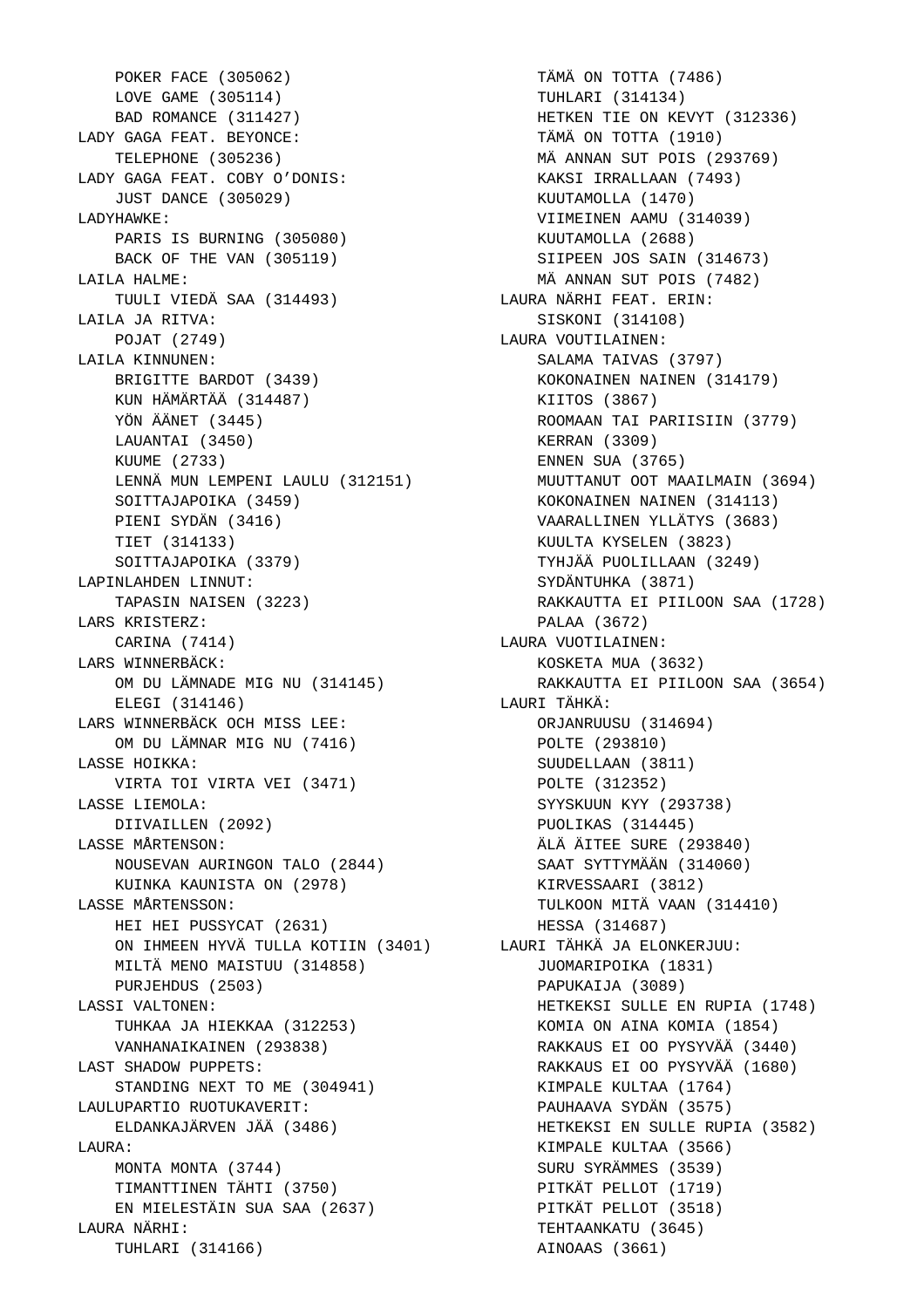PAPUKAIJA (1848) HYVÄSTI (1733) SUUDELLAAN (1804) REIKÄINEN TAIVAS (1744) ISTU TYTTÖ POLVELLE (3359) MAAILMA ON RENKI (1843) MAAILMAN MYRSKYT (1850) SUOJAAN KAIKELTA (3841) MAAILMA ON RENKI (3726) PAUHAAVA SYDÄN (1766) ISOO ANTTI JA RANNANJÄRVI (1844) TYTTÖRUKKA (1827) TAIVAS ON TUMMA JA TAHMEE (1849) KYLKEEN KYHNYTÄ (1835) NUAREN LIKAN ELÄMÄ (3455) LEA LAVEN: TAIVAAN LAHJA (314489) SAMPPANJAA (4352) TUMMA NAINEN (2760) EI OO EI TUU (1614) KIITOS (2810) ROTUNAINEN (3612) SANAT MURENEVAT (2606) AAMULLA RAKKAANI NÄIN (2164) NYT KUN OOT MENNYT (2498) EN KADU MITÄÄN (2463) DR KIS KIS (2125) KRIMINAL TANGO (314479) SURUNHARMAUS (2589) RAKKAUS KAUNISTAA (2536) TUMMA NAINEN (1604) NIIN SE KÄY (1653) EI OO EI TUU (2561) MISSÄ OLIT SILLOIN (3364) EN SAA SUA MIELESTÄIN (2968) KESÄÄ VAIN RAKASTAN (2532) HÄN MENNYT ON (3227) VEIT MEIDÄT RAKKAUTEEN (4356) SE ON ELÄMÄÄ (2590) KAHVILAAN PIENEEN MÄ KÄYN (2218) LEA LAVEN JA KARI TAPIO: MUISTOJEN HEHKU (2462) LEANN RIMES: THIS LOVE (304110) LEANN RIMES & RONAN KEATING: LAST THING ON MY MIND (304149) LED ZEPPELIN: WHOLE LOTTA LOVE (1036) STAIRWAY TO HEAVEN (28) ROCK N ROLL (1017) LEE DEWYZE: BEAUTIFUL DAY (311470) LEE RYAN: ARMY OF LOVERS (304393) LEENA VANAMO: TYKKÄÄN SUSTA (4353) LEEVI AND THE LEAVINGS: EN TAHDO SINUA ENÄÄ (3224) ELINA MITÄ MÄ TEEN (3900)

 SOPIVASTI LIHAVA (294879) RIN-TIN-TIN (2634) AMALIA (2507) TEUVO MAANTEIDEN KUNINGAS (1589) PIMEÄ TIE-MUKAVAA MATKAA (2432) TIKAPUUT TAIVAASEEN (2621) MUOTITIETOINEN (2618) ELÄMÄN MENO (2342) ONNELLISET (2675) POHJOIS-KARJALA (2233) IHANASTI SANOTTU (3898) VAKOSAMETTIHOUSUINEN MIES (294891) PIKKU PRINSESSA (3250) TEUVO MAANTEIDEN KUNINGAS (2845) ELÄMÄÄ (2552) POJAT TANSSIMAAN (3243) 1963 15 VUOTTA MYÖHEMMIN (4384) RAKKAUDEN TYÖKALU (2730) MATKAMUISTOJA (2703) MÄYRÄ (2451) ITKISITKÖ ONNESTA (3335) KERRO TERVEISET LAPSILLE (2697) MARJO-RITTA RAHTARIN RAKKAUS (2622) KYLLIKKI (294868) POIKA NIMELTÄ PÄIVI (2671) LAURA JENNA ELLINOORA ALEXANDRA CAM (4057) LEEVI JA THE LEAVINGS: KERRO TERVEISET LAPSILLE (1797) POIKA NIMELTÄ PÄIVI (1826) MIELETÖN MELINDA (1806) RINTINTIN (1802) TIKAPUUT TAIVAASEEN (1812) POHJOISKARJALA (1808) SOPIVASTI LIHAVA (1805) KYLLIKKI (1824) PALAVA RAKKAUS (3821) UNELMIA JA TOIMISTOHOMMIA (1818) LAURA JENNA ELLINOORA ALEXANDRA CAM (1814) LEEVI LEAVINGS: HUBAA HABAA (2111) LEIF WAGER: ROMANSSI (293851) LEMAR: NO PRESSURE (304163) DON'T GIVE IT UP (304396) ANOTHER DAY (304123) DANCE WITH U (304023) IF THERE'S ANY JUSTICE (304291) TIME TO GROW (304346) 50/50 (304084) LEMMENKIPEET: TYTTÖNI MUN (314383) HUOMENTA KULTA (3081) HULLUMIES (312257) MÄ HALUUN (3061) LENA: SATELLITE (311473) LEO JOKELA: NAINEN POLIISI JA TAKSI (3444)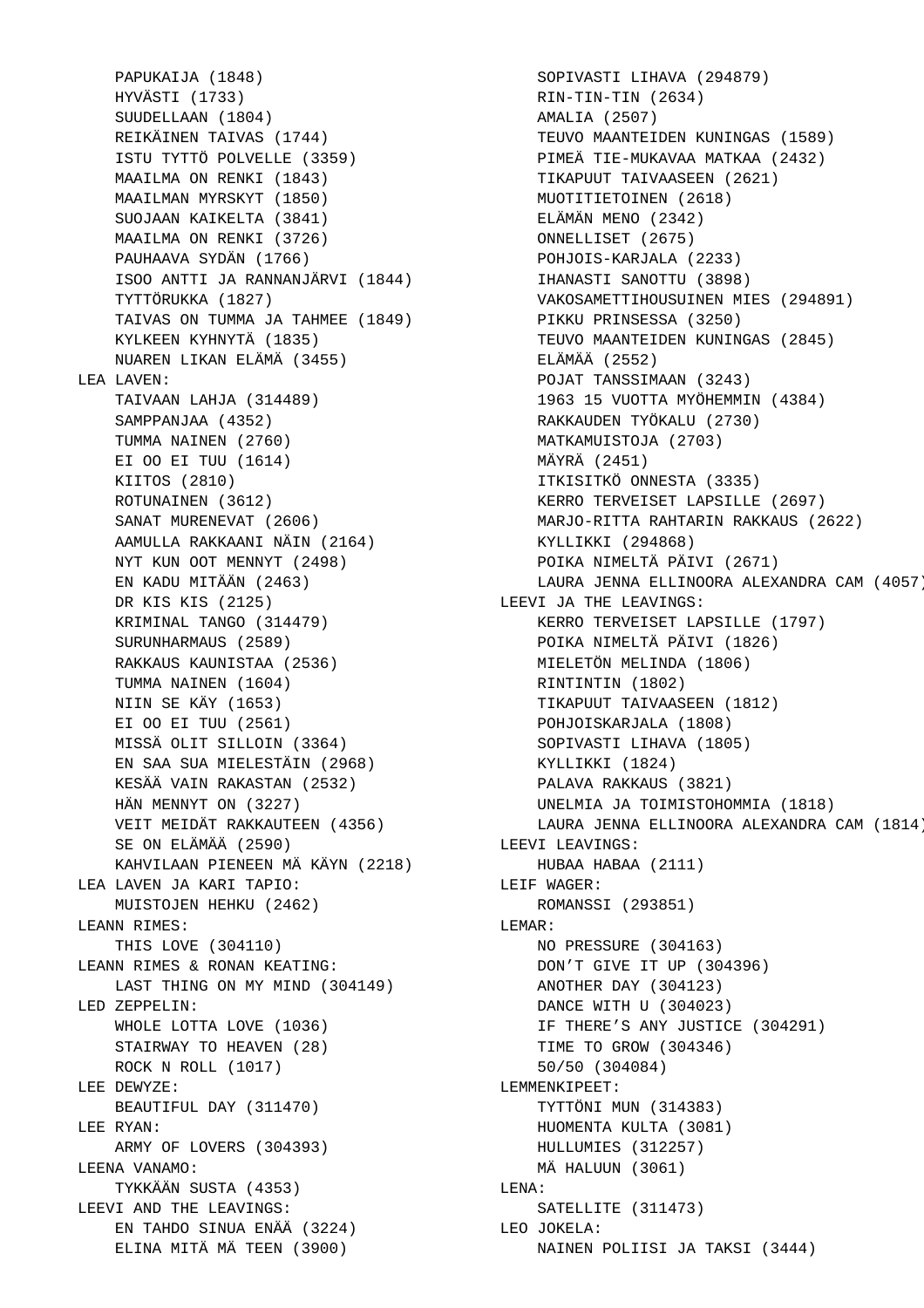LEON JACKSON: DON'T CALL THIS LOVE (304990) LEONA LEWIS: HAPPY (305180) I GOT YOU (311447) RUN (305028) FORGIVE ME (304999) LIAM LYNCH: UNITED STATES OF WHATEVER (303897) LIBERTY X: EVERYBODY CRIES (304088) JUMPIN' (304038) LIISA: PEUKALOISEN RETKET (1082) LIISA JA EVELIINA: MÖRRIMÖYKKY (1077) LIISA TAVI: ELÄMÄLLE KIITOS (3764) LIISA TUHKANEN: VANHA FILLARI (2972) LILI ELISA JA KUORO: ME KÄYMME JOULUN VIETTOHON (4305) LILI OCH SUSSIE: OKEY OKEY (7400) LILY ALLEN: 22 (305154) THE FEAR (305050) NOT FAIR (305091) WHO'D HAVE KNOWN (311440) LIMP BIZKIT: BEHIND BLUE EYES (304093) LINDA BENGTZING: HUR SVÅRT KAN DET VA (314150) LINKIN PARK: SOMEWHERE I BELONG (303948) NEW DIVIDE (305130) LIONEL RICHIE: HELLO (58) LIONEL RICHIE FEAT. ENRIQUE IGELSIAS: TO LOVE A WOMAN (303945) LISA EKDAHL: BENEN I KORS (7403) HON FÖRTJÄNAR HELA HIMLEN (7399) LISA NILSSON: HIMLET RUNT HORNET (314153) LISA SCOTT-LEE: LATELY (303964) LISSIE: WHEN I'M ALONE (305371) LITTLE BOOTS: REMEDY (305148) NEW IN TOWN (305128) LITTLE JACKIE: THE WORLD SHOULD REVOLVE AROUND ME (304969 MAARIT: LIVEAID 2017: LOHTU (314812) LIVVI FRANC: NOW I'M THAT BITCH (305171) LOITUMA:

 IEVAN POLKKA (293836) LORD EST: SÄ TEET (3755) SUN VIERES ON LÄMMIN (3835) HELLÄ ORI (7451) LORD EST FEAT PETRI NYGÅRD: REGGAEREKKA (293772) LORD EST FEAT. MIKAEL GABRIEL: VUOSI VAIHTUU (293806) LORD EST FEAT. PETRI NYGÅRD: REGGAEREKKA (293739) LORD EST FEAT. SPEKTI: HANAT AUKI (314670) LOST PROPHETS: MAKE A MOVE (304171) LOTTA ENGBERG: 100 PROCENT (7407) LOU BEGA: MAMBO NO 5 (44) LOUISE: PANDORA'S KISS (304020) LOVE INC: YOU'RE A SUPERSTAR (303891) LUCIE SILVAS: BREATH IN (304303) WHAT YOU'RE MADE OF (304242) THE GAME IS WON (304355) LUKE BRYAN: DO I (305230) LUMIDEE: NEVER LEAVE YOU (UH OOO UH OOO) (304014) LYNYRD SKYNYRD: SWEET HOME ALABAMA (1056) M NUORVA: REVI SIITÄ (4236) KORPIKANSAN PARATIISI (4243) TOIVON KYNTTILÄT (4265) MAASTA TULLUT (4254) TERVEISET EEDENISTÄ (4264) OI IKIAIKAIN JUMALA (4233) TÄHÄNKÖ ON TULTU (4257) YKSINÄINEN ILTA (2809) SUA PYYDÄN (4234) ARMOASI VAILLA (4247) YÖTÄ MYÖTEN (2868) UINU UNEEN PIKKUINEN (4241) M SALON MUSIIKKIKOULUN LAPSET: JOS SUN LYSTI ON (1090) ELEFANTTIMARSSI (1108) M SARIOLA JA S HIETALA: KANSSANI RANTAAN KÄY (4256) M.I.A.: PAPER PLANES (305007) IHMEIDEN PÄIVÄ (2639) EI EILISEEN (2660) LAAKSON LILJA (2638) JOS TAHDOT TIETÄÄ (2829) JOS TAHDOT TIETÄÄ (1749)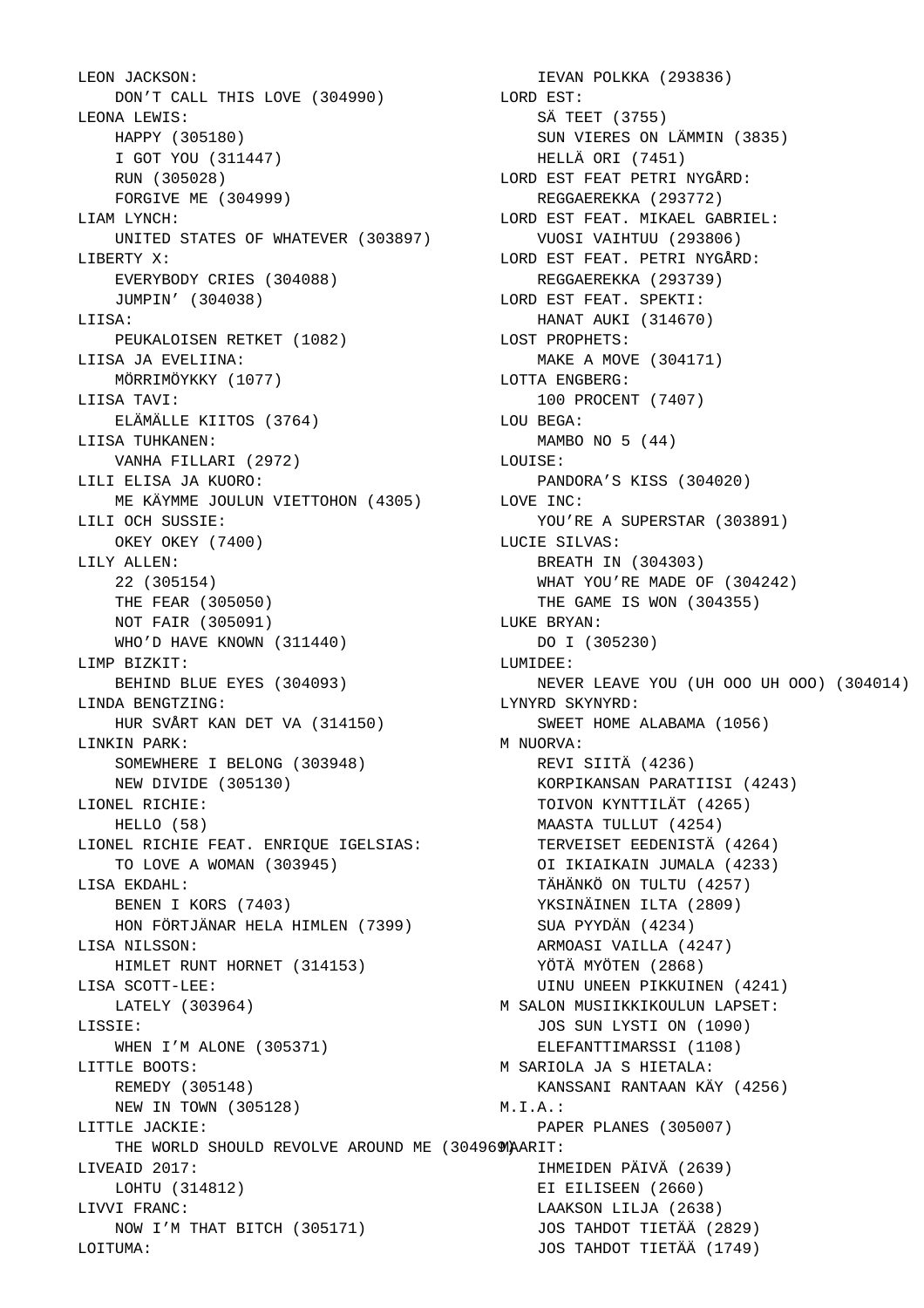JÄÄTELÖKESÄ (1830) LAINAA VAIN (2137) JÄÄTELÖKESÄ (3138) MAARIT JA CO: MAAN KORVESSA (4224) MAARIT KUNNASLUOTO: MIEHENI (3721) MAARIT PELTONIEMI: KUN SUUDELLAAN (2335) VAIN AJAN HIEKKAA (2471) KAI VIELÄ KOHDATAAN (314482) MACY GRAY: WHEN I SEE YOU (303965) MADCON: BEGGIN' (304975) MADINA LAKE: LET'S GET OUTTA HERE (305158) MADONNA: LA ISLA BONITA (53) AMERICAN LIFE (303940) HOLLYWOOD (303982) CELEBRATION (305181) MATERIAL GIRL (4121) LIKE A PRAYER (4112) GIVE IT TO ME (304937) MAGGIE REILLY: MOONLIGHT SHADOW (2148) MAGNETIC MAN: I NEED AIR (305346) MAIJA ANNIKA JA IRMA: ORAVAN PESÄ (1063) MAIJA VILKKUMAA: KESÄ (1651) HEI TIE (3436) NIIN KUIN MUUTKIN (4385) PRINSESSA JÄÄ (3754) AUTA MUA (3222) LIIAN KAUAN (1664) LIIAN KAUAN (3260) EI - MAIJA VILKKUMAA (1493) LISSU JA MÄ (315138) KATU (3578) EI (2825) EI SAA SURETTAA (3050) SATUMAA-TANGO (1482) LOTTOVOITTO (3887) LASTENHOITAJA (4391) INGLASIN LAURA (1654) SATUMAA-TANGO (294876) MUN ELÄMÄ (1481) MATSA: RAKKAUDESTA LAULU (312831) RAKKAUDESTA LAULU (314178) MAJ KARMA: KYYNEL (4395) MAKE ANKEE: ÄIDIN TYTTÖ (3350) MAMBA: TUOLLAINEN TYTTÖ (294886)

 MÄ PANIN MUN SYDÄMEN JÄIHIN (293832) VIELÄ ON KESÄÄ JÄLJELLÄ (2683) LAUANTAI-ILTA (2229) MEILLE VAI TEILLE (3214) VIELÄ ON KESÄÄ JÄJELLÄ (1500) HEI PETE (2527) VALOKUVIA (2762) PYYHI KYYNELEET (2890) VIE MUT LÄPI YÖN (1584) SAA KOSKETTAA (2724) SÄ ONNENI OOT (2422) ÄLÄ JÄTÄ MINUA (1517) KUN SIGNAALI ON HEIKKO (293845) ÄLÄ JÄTÄ MINUA (314369) MANIFEST: PUITA KAMINAAN (312226) MARC ANTHONY: YOU SANG TO ME (98) MAREENA SILANDER: EN KOSKAAN VOI OLLA NAISESI SUN (3635) MARI LAURILA: PEPPI PITKÄTOSSU (1066) AJA HILJAA ISI (1064) MARI RANTASILA: TYTTÖNÄ OON (2669) MEIDÄN MATKA (2566) VAIN RAKKAUS (2492) ANTEEKSI (2882) MARIAH CAREY: BOY (I NEED YOU) (303932) IT'S LIKE THAT (304356) I WANT TO KNOW WHAT LOVE IS (305228) OBSESSED (305149) OH SANTA! (305406) WE BELONG TOGETHER (311337) MARIE FREDRIKSSON: ÄNNU DOFTAR KÄRLEK (7398) MARIE FREDRISSON: ÄNNU DOFTAR KÄRLEK (314155) TRO (314159) MARIJA SERIFOCIC: RUKOILEN (3537) MARTI.T: NAUTIN ELÄMÄSTÄ (293834) SINUN (2576) MARIO: LET ME LOVE YOU (304330) HERE I GO AGAIN (304397) MARIO WINANS: I DON'T WANNA KNOW (304181) MARTON: EVIVA ESPANJA (2496) OVEN AUKAISIN (2469) SENORITA POR FAVOR (315068) SILLOIN (3245) MIRJAMIN VALSSI (3213) EL BIMBO (314473) KYLÄHÄÄT (4344) HYVÄSTI YÖ (4339)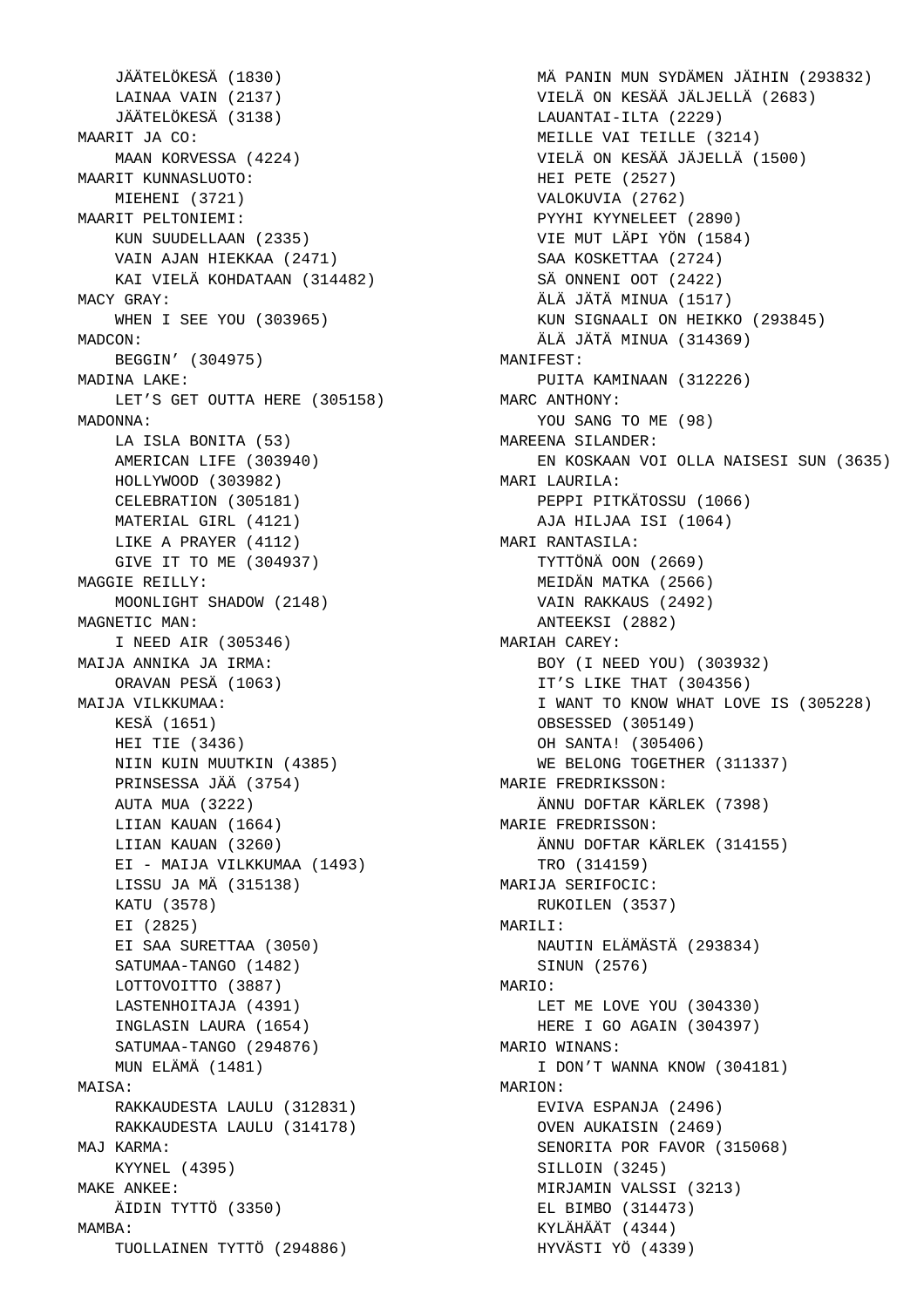MARION-CAROLA: HAVA NAGILA (315073) MARISKA: KUMBAYA (4249) ITSERAKKAUSJUTTUU (315149) SUA KAIPAAN (312168) SULOINEN MYRKYNKEITTÄJÄ (1911) MURHA (7469) SULOINEN MYRKYN KEITTÄJÄ (7470) MARISKA & PAHAT SUDET: LIEKKI (314167) KUKKURUKUU (314165) KUKKURUKUU (314109) MARISKA JA PAHAT SUDET: KUOLEMA ON KALAMIES (314038) MARITA TAAVITSAINEN: TAAS ESPANJAAN (3648) PUUTERILUNTA (2240) KUUN MORSIAN (2769) KURKKIJA (2234) KELLOT MOSKOVAN (2739) KUN MINUUN KOSKETAT (2300) ET SITÄ NÄÄ (3665) POHJOISEN POIKA (3807) ELOON JÄÄN (2772) RAKASTAN RAKASTAN RAKASTAN (2184) LUOJA YKSIN TIETÄÄ (4085) ANDRE (2158) MARJA KOSKI: TAHDON MIEHEN (293823) MARJATTA LASSE: LEIKITEN LADY BIRD (2113) MARJATTA LEPPÄNEN: ONNI (2246) MARJORIE: TÄYTTÄ ELÄMÄÄ (4354) KORTTITALO VAAN (3281) MARJORIE JA JARI: LUMILINNA (4299) MARK OWEN: FOUR MINUTE WARNING (304017) MARK RONSON & THE BUSINESS INT: BANG BANG BANG (311462) MARKETTA JOUTSI: PAJUNKÖYTTÄ (3292) MARKKU ARO: ETSIN KUNNES LÖYDÄN SUN (294859) KÄYN UUDELLEEN EILISEEN (3391) HYPPÄÄ TYTTÖ KYYTIIN (1742) KESKIYÖN AIKAAN (3305) KESTÄN MITÄ VAAN (1677) MOSKIITTO (2401) HYVÄNNÄKÖINEN (2581) KATSO LUONTOA JA HUOMAA3.35 (2862) ANNA KAIKKIEN KUKKIEN KUKKIA (3133) SUA RAKASTAN (3904) HUNAJAISIN HUULIN (2472) JESTAS SENTÄÄN (1594) JESTAS SENTÄÄN (315061)

 AINOAIN OOT SÄ VAIN (3516) ELÄMÄNI ON KUIN SUURI HAAVE (3718) MARKKU KARJALAINEN: LÄÄHÄTÄN JA LÄKÄHDYN (1609) MARKKU KETOLA: SYLI TÄYNNÄ RENTUKOITA (2178) MARKKU SUOMINEN: AMMUIN HÄNET (2939) SADE (3387) EILEN KUN MÄ TIENNYT EN (2686) MARKKU TUOVINEN: KOLME TOIVOMUSTA (2574) MARKO HAAVISTO: PAHA VAANII (2661) MARKO LÄMSÄ: PÄÄTÄ JO (3782) ANNA ARMOA (3608) MARKO MAUNUKSELA: MAAILMANLOPPU (293841) MARKO RITOLA: POPPIKONEET SOIMAAN (314348) MARKUS: NIIN KAUAN KUN ON AIKAA (2608) HÄN ON OLLUT RAKKAIN (2636) VAIN KOTKA LENTÄÄ AURINKOON (315055) VIIMEINEN KEVÄT (3732) PEPITA (2653) JOS VIELÄ OOT VAPAA (2577) MARKUS ALLAN: LILJANKUKKA (293699) MARKUS TÖRMÄLÄ JA FBI BEAT: JÄI SUSTA JÄLKI SYDÄMEEN (2657) MAROON 5: THIS LOVE (304154) SUNDAY MORNING (304290) MISERY (305352) MUST GET OUT (304350) SHE WILL BE LOVED (304204) MAROON 5 & RIHANNA: IF I NEVER SEE YOUR FACE AGAIN (304939) MARTIN STENMARCK: 7 MILAKLIV (314143) MARTTI SAARINEN: SE ALKAA TAAS (293740) MARTTI SERVO: MAAILMAN SINISIN TAIVAS (2819) MARTTI SERVO JA NAPANDER: MIKÄ ON KUN EI TAIDOT RIITÄ (2873) MARTTI VAINAA JA SALLITUT AINEET: PELIMIES (3254) MARX FREUD ENGELS JUNG: EN KOSKAAN MENE SÄNKYYN RUMAN NAIS (2494) MARY HOPKINS: THOSE WERE THE DAYS (4109) MASCARA: ERITTÄIN HYVÄ ELLEI TÄYDELLINEN (7490) MATT CARDLE: WHEN WE COLLIDE (311476) MATTI ESKO: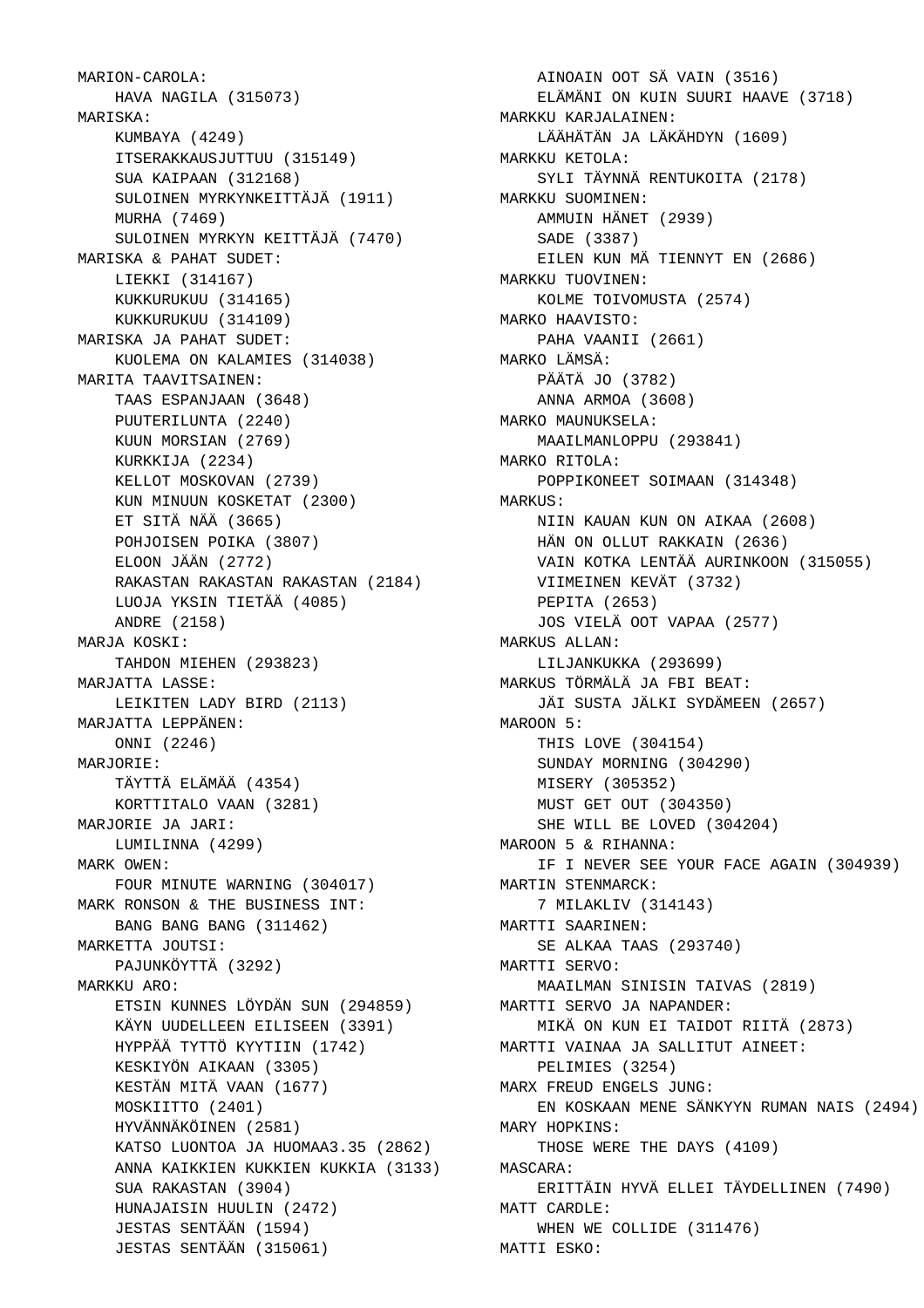NÄIN SUOMI PYSYY PYÖRILLÄÄN (2611) OMA MAAILMA (3709) HYVÄÄ HUOMENTA SUOMI (1615) VIISI PITKÄÄ YÖTA (2971) REKKAMIES (3132) EI ITKUT ENÄÄ AUTA (2170) TIETÄÄ SAAT VIIMEINKIN (4091) JOULUPUKKI MATKAAN JO KÄY (4300) VANHAT LAULUT NUO (3512) MATTI ESKO & ESA ELORANTA: OMAN ELÄMÄNI COWBOY (4066) MATTI JA TEPPO: CARA MIA (3589) LÄHTÖHETKI (2167) KAIKEN TAKANA ON NAINEN (2126) ENSIMMÄINEN (2427) SATOI TAI PAISTOI (3670) TAIVAS AUKEAA (3565) PÖYTÄ TÄYTEEN (4064) MINÄ RAKASTAN SUA (312152) MEIDÄN LAULU (3554) POHJAN POIKA (3799) NÄIN SE KESÄLOMA TOIMII (3597) KYLLÄ MAAILMA ON IHMEELLINEN (314458) KUULUT AIKAAN PARHAINPAAN (3725) HÄNELLE (2963) KUKA ON TUO MIES? (3599) YSTÄVÄN JOS MENETÄN (3710) MATTI JURVA: KAUNIS VEERA (2139) SAVONMUAN HILIMA (2526) MATTI KORKIALA: YÖ JONKA KERRAN UNHOA ANNOIT (2587) METRO-TYTÖT: MATTI NYKÄNEN: ELÄMÄ ON LAIFFII (7471) EHKÄ OTIN EHKÄ EN (3367) MATTI PELLONPÄÄ: KEKE ROSBERG FORMULA ROCK (293843) MAUKKA PERUSJÄTKÄ: VAATTEET (2252) MAUNO KUUSISTO: KERTOKAA SE HÄNELLE (2211) EDELWEISS (2603) PALAJA SORRENTOON (2250) MCFLY: ONE FOR THE RADIO (304953) OBVIOUSLY (304177) ROOM ON THE 3RD FLOOR (304258) SHINE A LIGHT (305393) ALL ABOUT YOU (304345) THAT GIRL (304225) FIVE COLOURS IN HER HAIR (304144) LIES (304989) PARTY GIRL (305372) MEIJU SUVAS: YKSI JA AINUT (2505) KUN LÄHDET ARMEIJAAN (2522) VIET ITSEKONTROLLIN (2535) PURE MUA (2316) SYTTYMÄÄN SAAT LIEKIN (3524)

 TAHDON SINUT (3604) KAUNOTAR JA KULKURI (3622) MELANIE BLATT: DO ME WRONG (304021) MELANIE C: HERE IT COMES AGAIN (303906) NEXT BEST SUPERSTAR (304351) MELT (304074) ON THE HORIZON (303974) MELART: LADY YÖ (2506) MENNEISYYDEN VANGIT: EI OO HELPPOO OLLA NAINEN (3674) TÄHDET NÄYTTÄÄ TIEN (3679) SUA KAIPAAN NIIN (3684) SAIN YÖN (3805) MERJA RANTAMÄKI: KOSKAAN RAKKAUS KUOLE EI (4343) VEIT SYDÄMEN (4355) JOSSAIN (4342) MERJA RASKI: 26AAMUYÖ (314472) METALLICA: UNFORGIVEN II (1038) NOTHING ELSE MATTERS (1059) ONE (1040) ENTER SANDMAN (1054) METRO STATION: 17 FOREVER (305144) SHAKE IT (305079) LESKIÄIDIN TYTTÄRET (2280) LOKKI (2438) ORVOKKEJA ÄIDILLE (2144) TAIKAYÖ (314468) ÄIDIN SYNTYMÄPÄIVÄ (2317) ELÄMÄÄ SUOMALAISMETSISSÄ (2489) MGMT: KIDS (305012) MICHAEL ANDREWS FEAT. GARY JULES: MAD WORLD (304094) MICHAEL BUBLE: HOLLYWOOD (305374) MICHAEL BUBLÉ: HAVEN'T MET YOU YET (305199) HOLD ON (305226) HOME (304359) MICHAEL JACKSON: THIS IS IT (305198) ONE MORE CHANCE (311324) MICHAEL JACKSON & AKON: HOLD MY HAND (311485) MICHELLE BRANCH: GOODBYE TO YOU (303907) MICHELLE MCMANUS: ALL THIS TIME (304096) THE MEANING OF LOVE (304136) MIESKONE: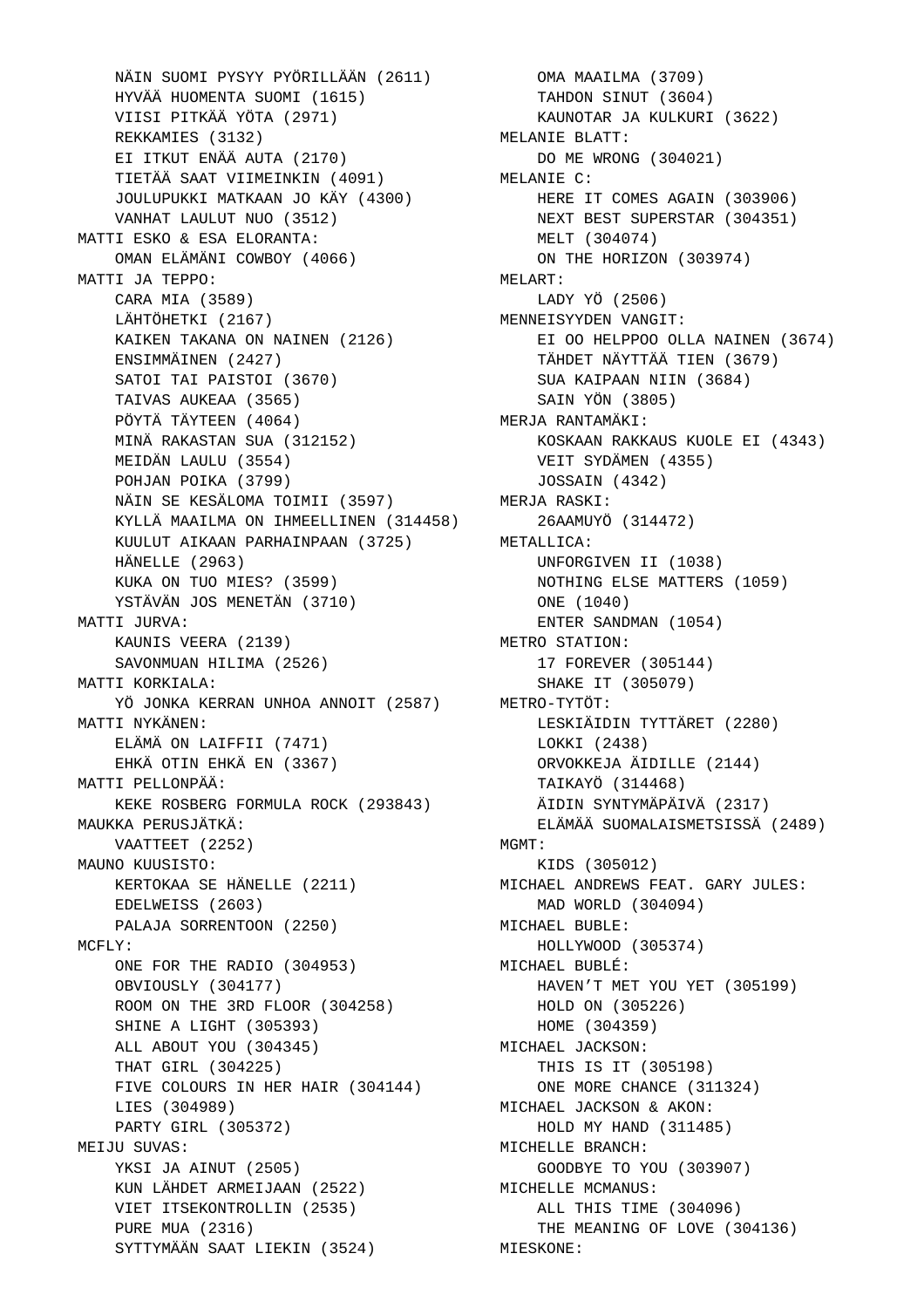ROOSA JA KAHDEKSAN MUUTA (2173) MITKE SNOW: SILVIA (305246) MIINA: JÄÄTYNYT MAA (2879) MIKA: WE ARE GOLDEN (305177) MIKA SUNDQVIST: SADE (3852) MOOTTORIPYÖRÄ ON MOOTTORIPYÖRÄ (2090) AURINKOLAIVA (315062) MIKA SUOMALAINEN: INTIAANIN SOTAHUUTO (1104) MIKAEL GABRIEL: TYTÖLLENI (314135) KIPUA (314400) POHJOSEN POIKA (293842) ÄLÄ HERÄTÄ MUA UNESTA (314873) SÄ OLIT OIKEES (7497) MIKAEL GABRIEL FEAT.DIANRA: PÄÄSTÄ MUT POIS (314371) MIKAEL KONTTINEN: ELÄN ILMAN SUA (3868) OTA KIINNI (3916) MIKE POSNER: COOLER THAN ME (305340) MIKKO ALATALO: IHMISEN ON IKÄVÄ TOISEN LUO (1513) HYASINTTIEN AIKAAN (2449) IHMISEN IKÄVÄ TOISEN LUO (294861) KIIMINKIJOKI (315274) VICKY LEE (315071) ROKKILAULAJA (315072) KÄNKKÄRÄNKKÄ (1094) POHJOISEN LAULU (2659) MIKKO KILKKINEN: SOITTAKAA LUJEMPAA (2699) MIKKO KUUSTONEN: AINOAIN (2812) KAKTUSVIINAA (312247) TAIKURI (2804) SUA KOHTI HERRANI (4221) JERUSALEMIIN (312164) TAIVAS VARJELE (312162) ENKELIT LENTÄÄ SUN UNIIN (2486) MIKKO LEPPILAMPI: SALAISUUS (3369) LAPSUUDEN USKO (4262) MIKKO MÄKELÄINEN: KOVAA JA KORKEALTA (3523) ON TULLUT MONI ON MENNYT MONI (3095) EN OLE HÄN (1524) TYPERÄ MIES (3646) MIKKO MÄKELÄINEN JA MYRSKY LYHTY: BAARIN KAUNEIN NAINEN (3748) MIKKO MÄKELÄINEN JA MYRSKYLYHTY: TOISELLA TÄHDELLÄ (3553) MIKKO PERKOILA: LAISKA KOTTARAINEN (1092)

 MIKKO POHJOLA: PAIKKANI TIEDÄN (7491) MIKKO SALMI: 247 (2952) MIKKO SILTALA: TALVIPARATIISI (4055) HERÄÄ SISKO (4074) JOS MEILLÄ HUOMISTA EI OIS (3740) SANOINKO SULLE KOSKAAN (3637) MILANA: KUU RIITTÄÄ (2615) MILEY CYRUS: SEE YOU AGAIN (304979) PARTY IN THE U.S.A. (305173) 7 THINGS (305021) THE CLIMB (305117) MILJOONASADE: KÖYHÄT (3060) MARRASKUU (1552) SILMITÖN TALVI (3042) 506 IKKUNAA (3839) TULITIKKU (2275) MARRASKUU (294871) TULKOON RAKKAUS (3057) MADE IN HONG KONG (314388) LAPSUUDEN SANKARILLE (2283) RUNOILIJA (3041) ROKKIBÄNDI WOUNDED KNEE (312274) MIMMI MUSTAKALLIO: BORRIQUITO (2442) VARKAAT KULKURIT (2292) MINI VIVA: I LEFT MY HEART IN TOKYO (305176) MINNA FRIMODIG: ELÄVÄNÄ HAUDATTU (3673) MINNA IKONEN: HAUDUJUDUU (4338) MIRA KUNNASLUOTO: EN TAVOITA SINUA ENÄÄ (3766) MIRA SUNNARI: KARAOKEKUNINGAS (2668) MIRANDA LAMBERT: THE HOUSE THAT BUILT ME (305338) MIS-TEEQ: STYLE (304071) SCANDALOUS (303924) CAN'T GET IT BACK (304000) MITRA: KUKKA KAIPAA VALOA (315130) MITRA KAISLARANTA: ÄKKISYVÄÄ (314075) MODERN TALKING: YOURE MY HEART YOURE MY SOUL (54) CHERI CHERI LADY (4142) MONA CARITA: KAUPUNGIN LAPSET (315067) RASPUTIN (3607) MONICA ASPELUND: KATSO KENGURU LOIKKAA (1107)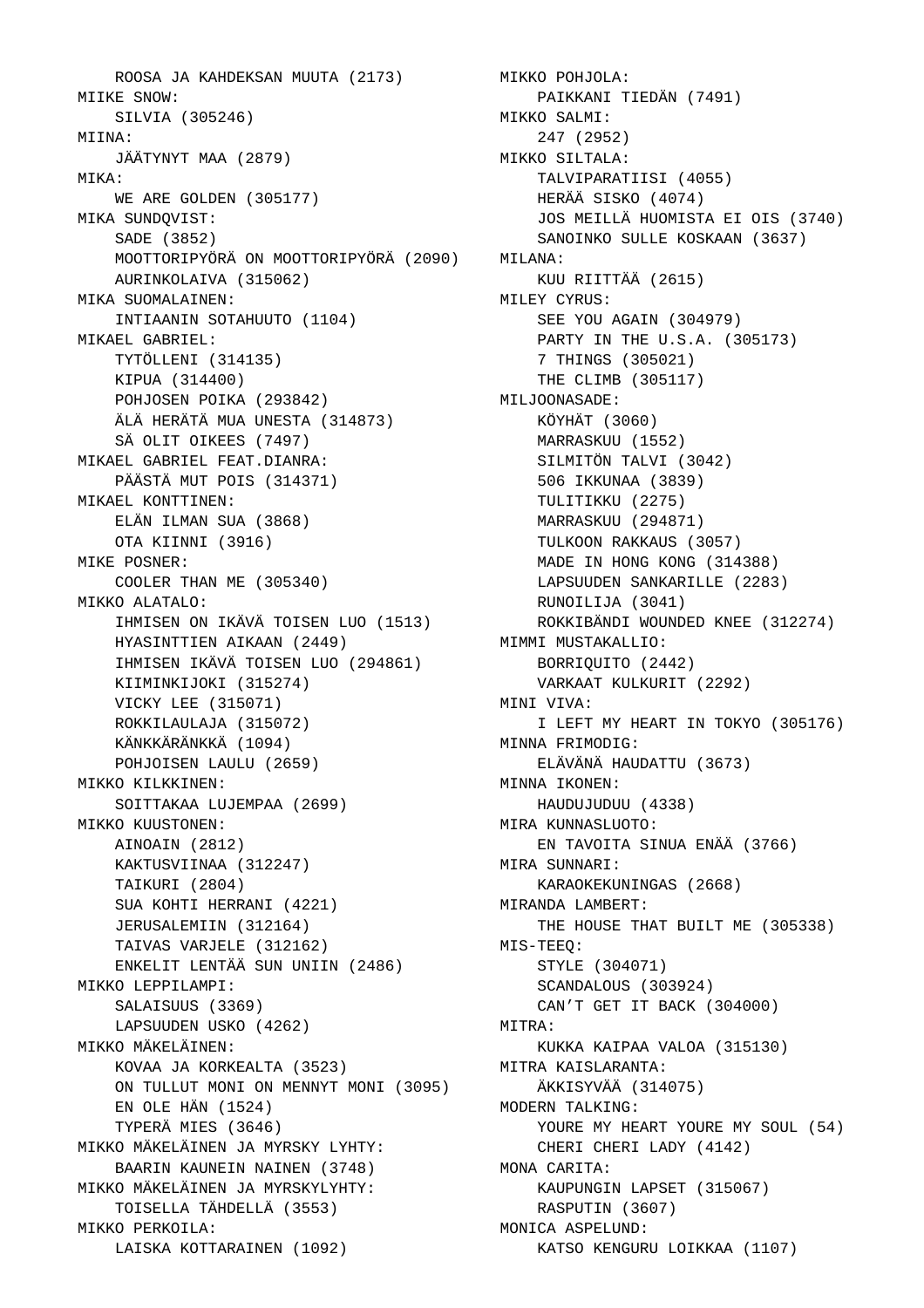```
 MOODY BLUES: 
    NIGHTS IN WHITE SATIN (56)
 MOOG JA MOOGS: 
   KOLMEN MINUUTIN MUNA (4383)
 MORRISSEY: 
   FIRST OF THE GANG TO DIE (304199)
    I HAVE FORGIVEN JESUS (304292)
 MOUSSE T FEAT. EMMA LANFORD: 
   IS IT 'COS I'M COOL (304238)
 MOVETRON: 
   ROMEO JA JULIA (7496)
   EI KENENKÄÄN MAA (1851)
   EI KENENKÄÄN MAA (3692)
 MR HUDSON FEAT. KANYE WEST: 
   SUPERNOVA (305153)
 MS. DYNAMITE: 
   BROTHER (303905)
MILSE:
   BUTTERFLIES & HURRICANES (304250)
   UPRISING (305163)
 MUSKA: 
   YÖN ENKELI (3509)
    KROKOTIILIROCK (312204)
    KALIFORNIAN AURINKOON (3641)
    LAULAN PIMEÄÄ POIS (3533)
    TÄÄ SE PÄIVÄ ON (3059)
    PIDÄ KII (3051)
   KIRJOITA POSTIKORTTIIN (312203)
   SININEN HETKI (3099)
    KROKOTIILIROCK (3129)
   TÄÄ SE PÄIVÄ ON (312237)
   JARI JA MARI (3343)
    PAHA TYTTÖ (312225)
 MUSTA BARBAARI: 
   SALIL EKA, SALIL VIKA (314432)
MUTKATTOMAT:
   LIMPERIN MUORIN HUMPPA (2811)
   TAKAMETSIEN KAIPUU (3483)
    JÄTKÄN HUMPPA (2767)
 MY FIRST BAND: 
   DON'T BREAK MY CORAZON (314831)
 MYSTERY JETS: 
    HALF IN LOVE WITH ELIZABETH (304968)
 MÖRKÖ JA LAPSET: 
   MÖRKÖ SE LÄHTI PIIRIIN (1095)
 MÖTLEY CRUE: 
   GIRLS GIRLS GIRLS (1045)
 N TAPIO JA M LEPPILAMPI: 
   JOTAIN JÄÄ (3552)
 N*E*R*D: 
   SHE WANTS TO MOVE (304156)
 N-DUBZ: 
   SAY IT'S OVER (305287)
   OUCH (305016)
 N-FORCE: 
    ALL MY LIFE (305051)
 NADIA: 
    A LITTLE BIT OF ACTION (304287)
 NADINE COYLE:
```

```
 INSATIABLE (305387)
  NATALIE IMBRUGLIA: 
     SHIVER (304331)
     COUNTING DOWN THE DAYS (304398)
  NATASHA BEDINGFIELD: 
    SINGLE (304161)
     THESE WORDS (304207)
     I BRUISE EASILY (304333)
     UNWRITTEN (304286)
 NAURAVAT NAKIT: 
    DAVID HASSELHOFF (293796)
    LADY GAGA (7472)
 NAZARETH: 
     LOVE HURTS (38)
  NE LUUMÄET: 
     TUOMARI (4396)
     ONNELLINEN PERHE (312167)
  NE-YO: 
    MISS INDEPENDENT (304986)
     BEAUTIFUL MONSTER (305348)
  NEGATIVE: 
     STILL ALIVE (312166)
 NEKUT: 
    KYSYMYKSIÄ (4219)
    PÄIVÄ VAIN (4244)
     ENKELI (4235)
  NELJÄ BARITONIA: 
     POP MUSIIKKIA (1542)
 NELJÄ RUUSUA: 
     POPLAULAJAN VAPAAPÄIVÄ (1467)
    LUOTSIVENE (2416)
     HUNNINGOLLA (1544)
     ELÄN VAIN KERRAN (1553)
     JUPPIHIPPIPUNKKARI (3380)
     SEITSEMÄN PÄIVÄÄ SELVINPÄIN (312181)
     AJELEN (315261)
    POPMUSEO (2988)
     TIE AJATUKSIIN (3054)
     ÖISELLÄ RANNALLA (3067)
     POPSTARS (3086)
    ELÄN VAIN KERRAN (3032)
     POPLAULAJAN VAPAAPÄIVÄ (3044)
     KATKERA KUU (312174)
     JUPPIHIPPIPUNKKARI (1538)
     ANARKIAA (3052)
     SININEN SUNNUNTAI (315135)
 NELJÄN SUORA: 
     MANSIKKAA JA VALKOAPILAA (3888)
     KESÄYÖ (2692)
     LÖYTÄJÄ SAA PITÄÄ (4086)
 NELJÄNSUORA: 
     JULIA (314349)
     AURINKO (314669)
     SIIPIRIKKO (3775)
     LÖYTÄJÄ SAA PITÄÄ (293789)
     ILMAN SINUA (314057)
     VALTAVA MAAILMA (293788)
     KAKSI KAUNEINTA (315148)
     MANSIKKAA JA VALKOAPILAA (293790)
```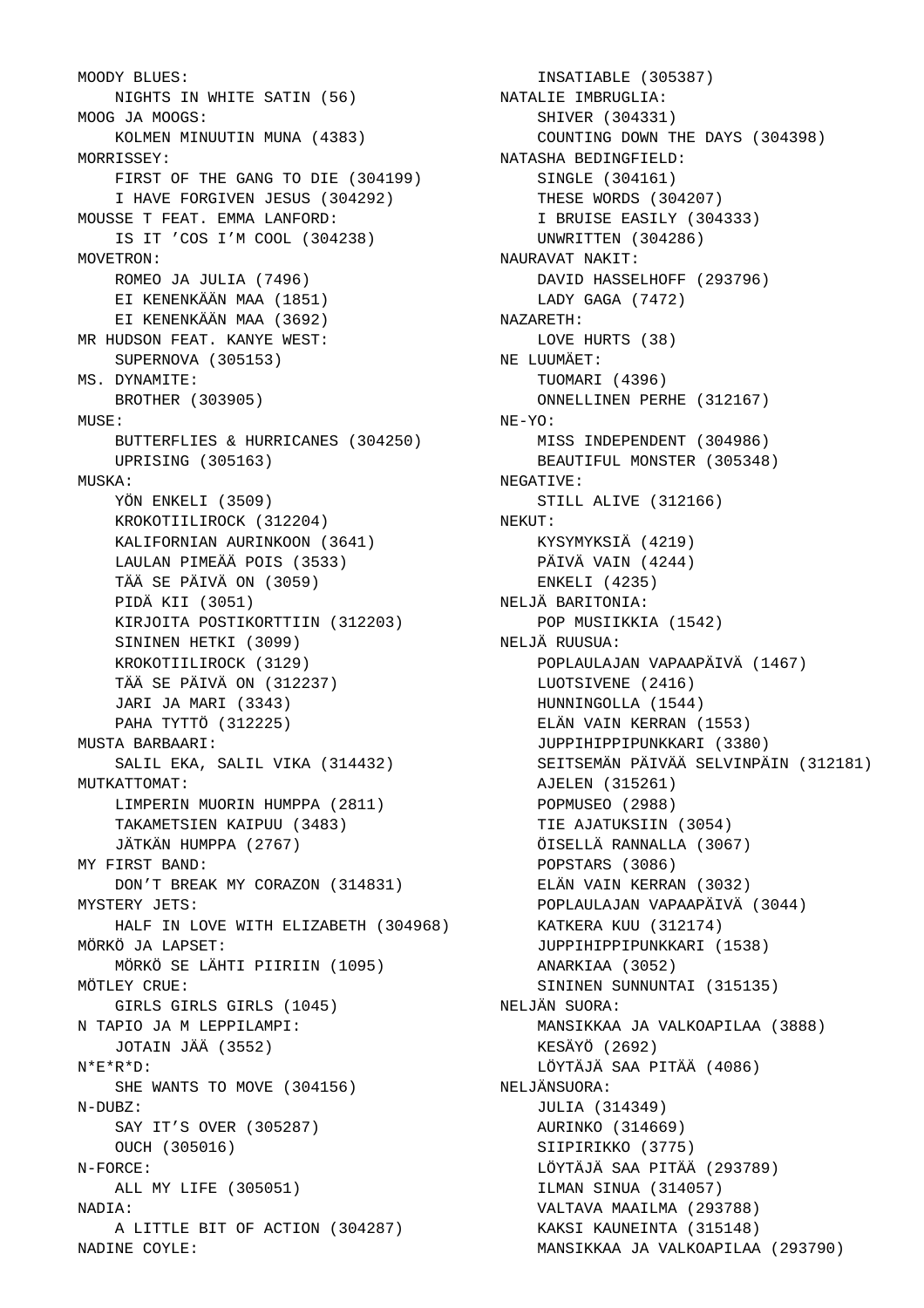```
 NELJÄNSUORA FEAT. STIG: 
    KESÄ VIELÄ JÄÄDÄ VOIS (314696)
 NELJÄNSUORA FEAT. SUVI TERÄSNISKA: 
   TÄÄVALSSI (314111)
 NELLI: 
   PIDÄ MUSTA KII (314502)
 NELLY: 
   N DEY SAY (304365)
   JUST A DREAM (305388)
 NELLY FEAT. JAHEIM: 
   MY PLACE (304226)
 NELLY FEAT. JUSTIN TIMBERLAKE: 
   WORK IT (303921)
 NELLY FEAT. TIM MCGRAW: 
   OVER AND OVER (304326)
 NELLY FURTADO: 
   POWERLESS (311333)
 NELOSET: 
   BARBARA (2543)
   MATKAMIES (2290)
 NEON 2: 
   KEMIAA (2808)
   TÄSSÄ TALOSSA (314869)
    SORRY (2823)
   POLKU (1475)
   KEMIAA (1474)
    POLKU (294874)
   TÄSSÄ TALOSSA (1473)
   EI YKSINÄINEN UNTA SAA (1839)
 NERDEE: 
   BROKEN GLASS (1488)
NEIMANN:
    THE MOMENT OF OUR LOVE (314296)
    NAISELLENI (2349)
   TUULIKELLO (314297)
 NEW JOYS: 
    MIKSET MUA HUOMAA (2227)
 NICK CAVE AND KYLIE MINOQUE: 
    WHERE THE WILD ROSES GROW (110)
 NICKELBACK: 
   SOMEDAY (304026)
    IF TODAY WAS YOUR LAST DAY (305132)
 NICOLE SCHERZINGER: 
   POISON (305401)
 NIGHTWISH: 
    AMARANTH (7446)
    WISH I HAD AN ANGEL (4381)
 NIKO AHVONEN: 
    AAVEKAUPUNKI (2883)
 NIMETÖN: 
   KUULEEKO KUKAAN (312839)
    PEILI (312838)
 NINA PÄIVÄNURMI: 
   TOTTA OOT VAAN (315121)
 NIRVANA: 
   COME AS YOU ARE (1057)
   SMELLS LIKE TEEN SPIRIT (1050)
 NMB: 
   PELIPÖYTÄ (3801)
```
 NO DOUBT: IT'S MY LIFE (304078) NO MANS BAND: PIKKUSISKO (3772) NOAH AND THE WHALE: 5 YEARS TIME (304951) NOITALINNA HURAA: PIKKUVELI (2775) NOPSAJALKA: NIIN KUIN MÄ (315133) LUPAAN OLLA (314658) NORAH JONES: SUNRISE (304124) THOSE SWEET WORDS (304244) WHAT AM I TO YOU (304182) NORDMAN: DET SISTA DU SER (314151) VANDRAREN (314156) NOST3 & PROTRO: PASKA KESÄ (312182) NUORVA JA MÄKILUOMA: TUU MUN VAIMOKSEIN (4238) NYLON BEAT: TEFLONLOVE (3564) SEKSI VIE JA TAKSI TUO (1486) ANNA MULLE (1490) VIIMEINEN (1472) COMEBACK (2977) 12 APINAA (1471) SOITA MULLE (2666) VIHA JA RAKKAUS (2368) 12 APINAA (2877) PSYKEDELIAA (2938) VIIMEINEN (2166) ANNA MULLE (2614) OASIS: LYLA (304363) FALLING DOWN (305078) THE SHOCK OF THE LIGHTNING (304964) SONGBIRD (303909) OFFSPRING: HIT THAT (304108) OLAVI UUSIVIRTA: OODI ILOLLE (312837) OLLAANKO TÄMÄ KESÄ NÄIN (314818) ME EI KUOLLA KOSKAAN (1692) ON NIIN HELPPOO OLLA ONNELLINEN (1648) KAUNEUS SEKOITTAA MUN PÄÄN (314066) NUKKETALO PALAA (1912) TIET ETÄISYYKSIIN (314034) ON NIIN HELPPOO OLLA ONNELLINEN (3886) NUORUUS (314184) OLAVI VIRTA: SININEN HUVIMAJA (2905) SONNY BOY (4376) BEGIN THE BEGUINE (3199) POIKA VARJOISELTA KUJALTA (2916) MUISTOJEN ILTA (3150) LIIAN NUORI (3180)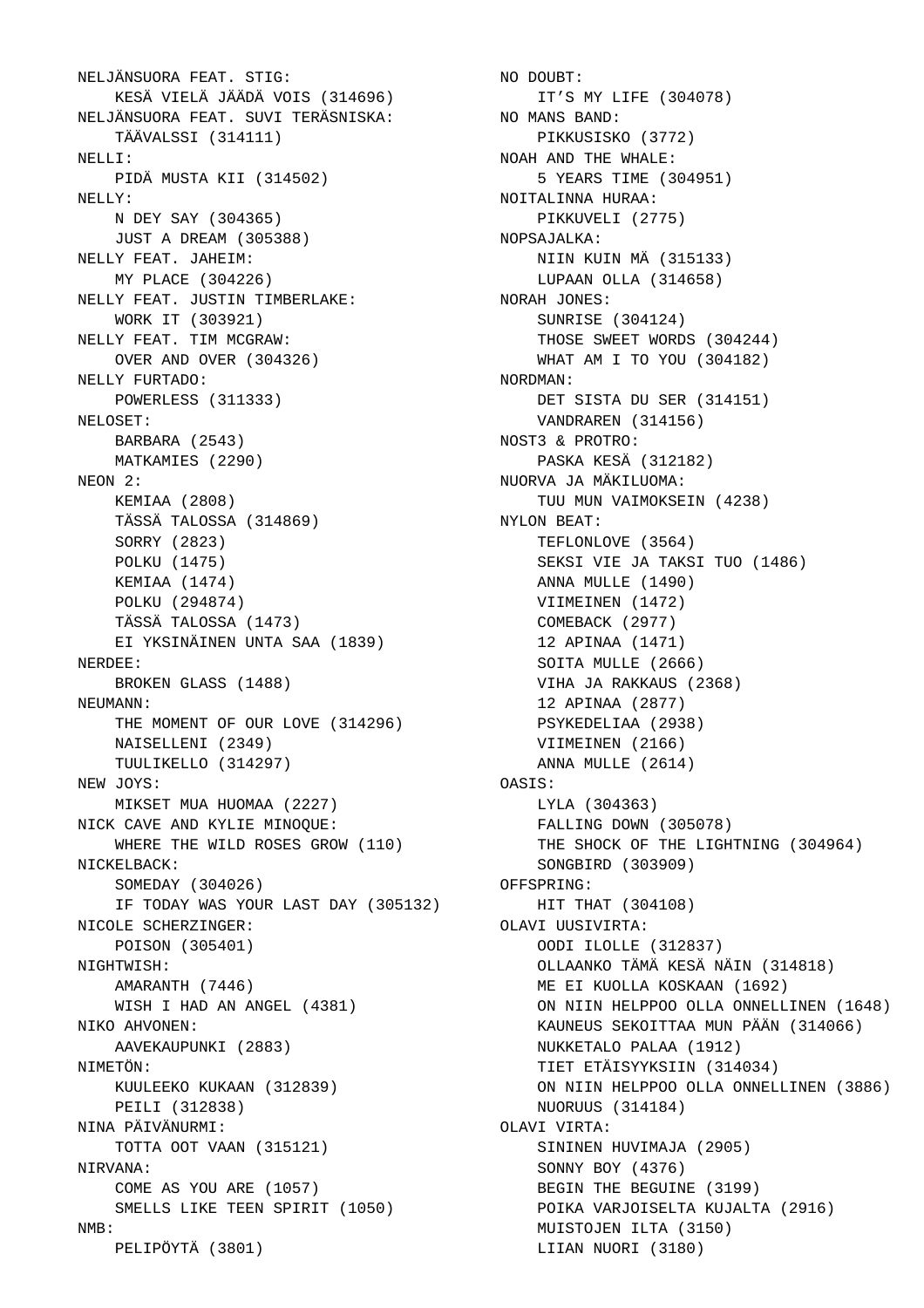PUNATUKKAISELLE TYTÖLLENI (2931) ÖISET KITARAT (2917) ESPANJALAINEN TANGO (4374) SERENADI (3191) TULISUUDELMA (2914) ODOTAN SINUA NINA (3205) ENSISUUDELMA (4377) SAN ANTONION RUUSU (4366) TAIKA TANGO (3189) AILA PIENI (3167) ENNEN KUOLEMAA (2915) TANGO ILLUSION (2926) TULE TULE TYTTÖ (3171) JOHNNY MUA MUISTATHAN (2919) SYYSUNELMIA (3202) SATEINEN ILTA (2894) KYLMÄT HUULET (4358) ALLA VENÄLÄISEN KUUN (4375) LA CUMPARSITA (2907) CUBANACAN (4370) HYMY (3177) KAKSI RUUSUA (2913) VIHREÄT NIITYT (2904) KOHTAUS (3169) ASSUNCION (2902) ENSIMMÄISENÄ ILTANA (3195) SYDÄNSURUJA (2927) IKKUNAPRINSSI (2924) KYYNELSILMIN (3204) JÄÄ HYVÄSTI ARMAS (3198) KAUNEIN ILTAMME (4359) NIIN RAKASTUNUT SINUUN (3190) AMOR AMOR AMOR (2925) LIEKKI (2219) RAKKAUDEN LAULU (4360) HYMY KUKKA JA RAKKAUS (4369) TYTTÖ METSÄSSÄ (2898) TOM DOOLEY (2933) NIIN SATEINEN ON TIE (3174) PURJEHTIJAN VALSSI (3201) LAULELLEN (3194) HURMIO (2903) SUA LEMMIN KUIN JÄRJETÖN MÄ OISI (2501) RAKASTUNUT NAINEN (3184) ILTA SANTA CRUZISSA (3172) ESTRELLITA (3200) ILTARUSKO (2921) ARMI (2930) METSÄKUKKIA (2906) ISTANBUL (3186) DELFIINIPOIKA (4371) HOPEAPILVET (3173) SININEN TANGO (3152) ROMANIALAINEN KITARA (2899) MUSTASUKKAISUUTTA (2911) PORTUGALIN HUHTIKUU (3147) TANGO BOLERO (3166) MUSTALAISRUHTINATAR (2897) HOPEINEN KUU (2379) TUMMANSININEN SÄVEL (3192)

 ROMANESCA (2901) VALKOVUOKOT (2918) KOTIHARJUN PÄÄLLÄ (3182) HÄÄMUISTOJEN VALSSI (2598) LULLABY OF BIRDLAND (3165) KYLMÄ RAKKAUS (2923) ILTA PIENESSÄ KAUPUNGISSA (3176) KESÄLLÄ KERRAN (3162) SAAVUTHAN JÄLLEEN ROOMAAN (2928) MYLLÄRIN IRENE (4364) KEVÄT TOI TULLESSAAN (3197) RAKKAUTTA EI SE OLLUTKAAN (3160) MARIANNE (3154) KOLME KITARAA (4373) TÄYSIKUU (2390) OLE ARMOLLINEN (2441) KUINKA SAATOITKAAN (2600) PALAA LUOKSENI (3187) MAMBO ITALIANO (2243) KATUPOIKIEN LAULU (3469) SUUDELMATANGO (3185) TULETHAN (3164) ANNABELLA (4372) LAZZARELLA (2405) CARMEN SYLVA (2912) YKSINÄISYYS (3183) YÖN KULKIJA (2212) HERNANDON SALAISUUS (3156) LUKITTU OVI (3181) KERRAN VIEL (2649) OI VILLIRUUSU (4362) PERFIDIA (3157) ISABELLA (3196) MERIMIEHEN HAUDALLA EI KUKI RUUSUT (3170) SELLAISTA ON ELÄMÄ (4368) YÖLINTU (2628) PARIISIN NEITONEN (3149) SINUN SILMIESI TÄHDEN (2929) SULLE LAULAN MÄ HILJAA (4361) KYLLIKKI (3179) AAMU AIRISTOLLA (2920) KARAVAANI (3178) PUNAISET LEHDET (2900) TANGO DESIREE (2895) SOKERIPALA (2910) MARUZELLA (3155) MUISTOJEN TEILLÄ (3151) BANAANINLASTAAJAN LAULU (3148) HAAVEKUVA (3168) YLI AALTOJEN (4363) LUONNONLAPSI (3153) JOEN TOISELLA PUOLELLA (3158) SORIA MORIA (3203) LAPIKASTA LATTIAAN (4365) SANA VAIN (3188) LEIRINUOTIOLLA (2932) SINITAIVAS (3159) KÄYN VANHAAN KOIVULEHTOON (3175)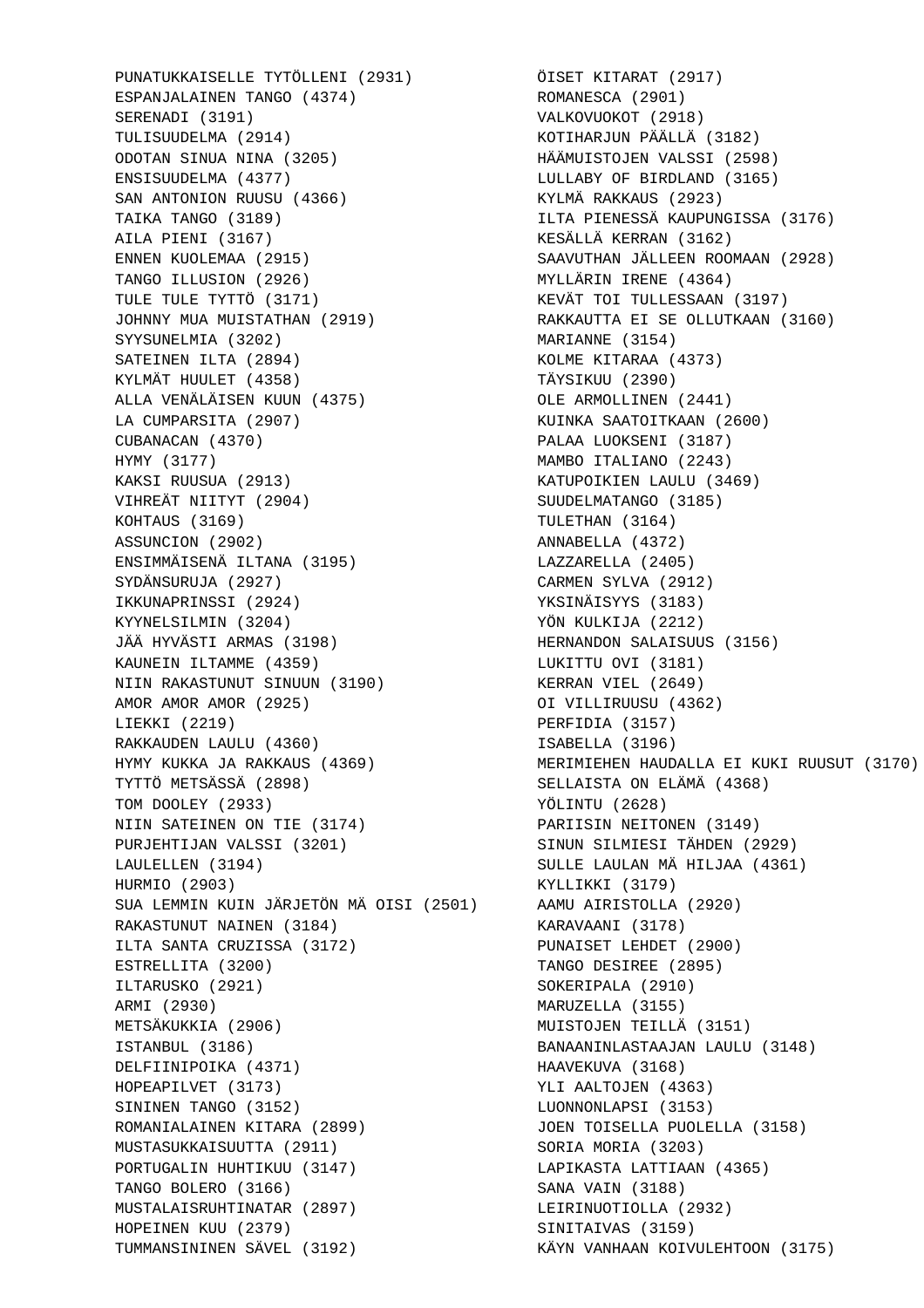```
 KULTAINEN TANGO (3193)
 VANHA KARTANON KEHRÄÄVÄ RUKKI (3146)
 PANIC AT THE DISCO: 
    VALSSI MENNEILTÄ AJOILTA (3161)
    KAUNIS MORSIAN (4367)
    UNELMATANGO (2922)
    ANGELIQUE (2909)
    KUN ILTA EHTII (2908)
    SOI VIULU SOI (3163)
    KEINU KANSSANI (2896)
 OLAVI VIRTA ERKKI LIIKANEN: 
    MUA ÄLÄ HYLKÄÄ (2203)
 OLLI HELENIUS: 
    NYT JA AINA (314120)
    SYTYTÄT MUT (314426)
    TANSSIMALLA (314866)
 OLLI LINDHOLM: 
    KIVISET KADUT (3901)
    SURUN AIKA (4083)
 OLLY MURS: 
    THINKING OF ME (305398)
    PLEASE DON'T LET ME GO (305353)
 ONE REPUBLIC: 
    MERCY (304972)
 ONE TRUE VOICE: 
    AFTER YOU'RE GONE (303902)
    SACRED TRUST (303888)
 ONEREPUBLIC: 
    SAY (ALL I NEED) (311414)
 OSKAR PARDISE: 
    DA DA DAM (293783)
 OSSI AHLAPURO: 
    AZZURRO (2165)
 OTTAWAN: 
    DISCO (4129)
 OUTKAST: 
    THE WAY YOU MOVE (304129)
    PROTOTYPE (304249)
    ROSES (304189)
 OWL CITY: 
    VANILLA TWILIGHT (305286)
    FIREFLIES (305197)
 OZZY OSBOURNE: 
    DREAMER (4135)
 OZZY OSBOURNE & KELLY OSBOURNE: 
    CHANGES (304068)
 P OSKARI KANKAAN 7 SEINÄHULLUA: 
    KELPAISIKO SEKSI? (3511)
 P P PETELIUS: 
    TAHITI (3496)
    BULU BULU BULU (3500)
 P!NK: 
    RAISE YOUR GLASS (305400)
 PAAVO JA ZEPHYR: 
    AAMUÖISEEN SATEESEEN-EARLY MORNING (2453)
 PALAVA: 
    LAULUJEN LAULU (3889)
 PALEFACE: 
    HELSINKI SHANGRI-LA (1913)
 PALOMA FAITH:
```
 STONE COLD SOBER (305134) THAT GREEN GENTLEMAN (THINGS HAVE C (31141 PARAMORE: BRICK BY BORING BRICK (311430) THAT'S WHAT YOU GET (304904) PARIISIN KEVÄT: SAARI (314183) ODOTUS (314056) KESÄYÖ (314189) SAARI (312841) TÄMÄN KYLÄN POIKII (7473) KESÄYÖ (312190) TÄMÄN KYLÄN POIKII (1914) PASI KAUNISTO: KURJET (2091) KOSKAAN ET MUUTTUA SAA (3610) KOITERE KARJALAN HELMI (312149) NADJA (3290) MAA MUUTTUKOON (2084) JUHLAVALSSI (314455) LAKEUDEN KUTSU (3620) SATA KELLOA (2553) PASI VAINIONPERÄ: OLE TOTTA (3891) PASI VAINIOPERÄ: RAKKAUDESSA SUURIA (3833) PATE JA SAARA: MÄ LÄHDEN STADIIN (3313) HEI PAULA (3354) PATE MUSTAJÄRVI: ROKKIMAKKARA (3278) VERHOTKIN VEIT (3430) PATAROUVA JA ÄSSÄHAI (314411) HÄKKI HEILAHTAA (2369) AJAN PÄIVIN,AJAN ÖIN (3593) JUKEBOXIN LUONA (3337) BOULEVARD DE LA MADELEINE (3453) TULI POLTTAA (4075) ET VOI YMMÄRTÄÄ (4095) MAAN VALITUS (314857) UKKOMETSO (1837) AJAN PÄIVIN AJAN ÖIN (1643) ANNI DOMINI (3870) PAUL YOUNG: EVERY TIME YOU GO AWAY (4124) PAULA KOIVUNIEMI: OLET MUN LUONANI SILLOIN (2605) TUMMAT SILMÄT (2837) ILMAN MINUA (2398) KUKA PELKÄÄ PAULAA (3383) MOSKOVA (3638) MARIA (4345) RAKKAUDELLA SINUN (3137) HEI BUENA NOTTE (3405) AIKAAN SINIKELLOJEN (2768) KERRO YSTÄVÄLLE (2942) KAIKEN ANTANUT (314116) ERONHETKI (4336)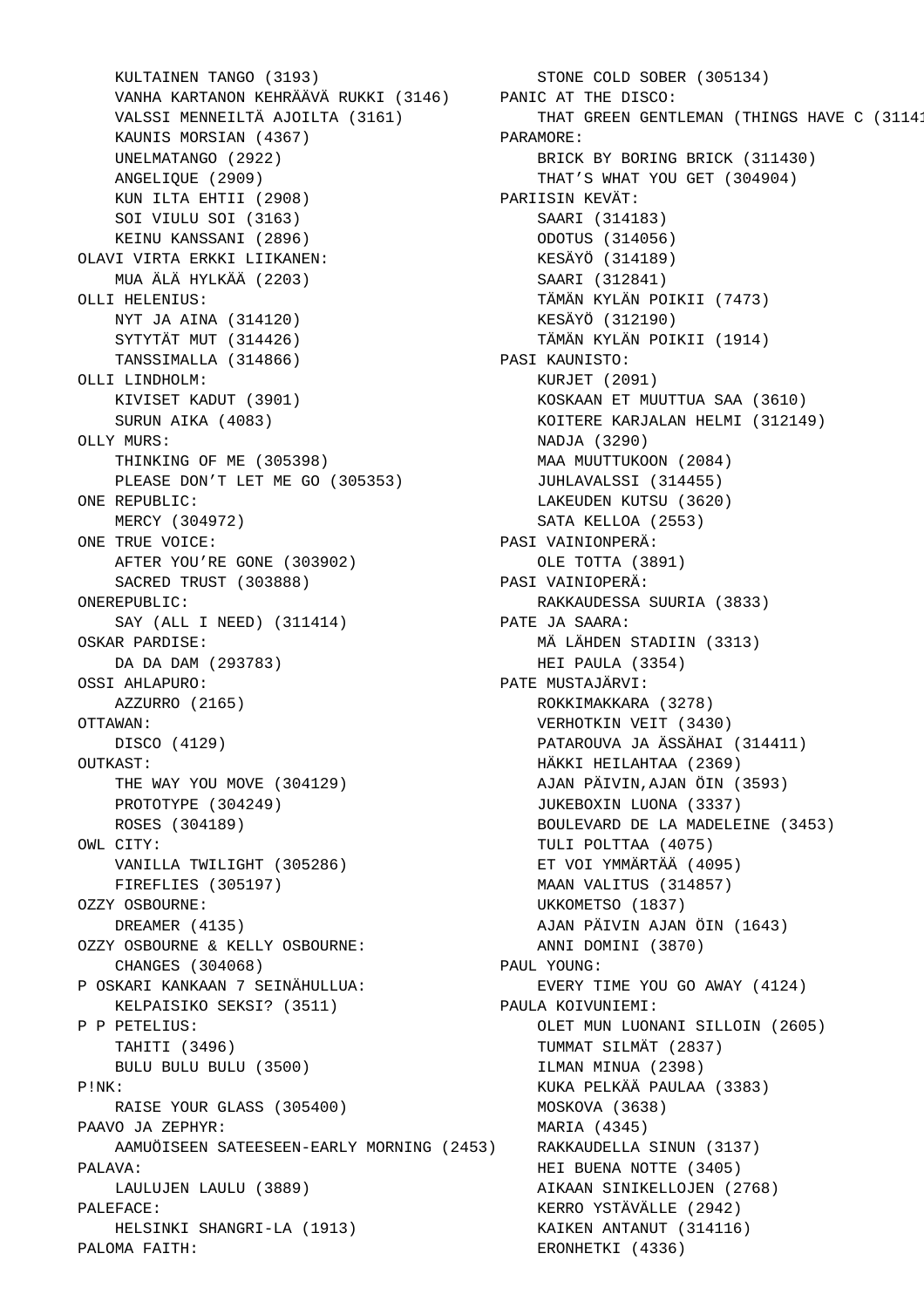SATA KESÄÄ TUHAT YÖTÄ (2744) ONNEN RUUSUT (2221) KAIKKEIN KAUNEINTA (2580) LUOTAN SYDÄMEN ÄÄNEEN (2450) KAIKKEIN KAUNEINTA (1652) LÄHDETÄÄN (2523) SIIVET (2444) KUN KUUNTELEN TOMPPAA (2851) PERHONEN (2578) KAIKEN ANTANUT (314169) MATKA (314367) AIKUINEN NAINEN (1501) AIKUINEN NAINEN (2403) TIMANTTI (314492) SUA VASTEN AINA PAINAUTUISIN (3139) PENTTI HIETANEN: JOKAINEN PÄIVÄ ON LIIKAA (3112) RAKKAUS VAIN (3446) MIELEENI JÄÄT (315115) SEN SIKSI TEIN (2516) KUULEEKO YÖ (3327) AIGEIANMEREN LAULU (3642) MUSTALAISNAINEN (3737) SYDÄN ITKEE IKÄVÄÄ (2935) MITEN VOI (2530) BEBE (2542) KULKEA SAIN SATEENKAARENI PÄÄHÄN (2131) PEPE WILLBERG: QUEEN (314126) ÄLÄ SANO ETTÄ RAKASTAT MUA (4082) JOS LUOJA SUO (3827) SATA MIESTÄ (3456) ON HÄN NIIN YKSINÄINEN (2508) NAINEN (3771) PAULA KOIVUNIEMI LEA LAVEN: JOS SÄ KONDUKTÖÖRIN NAIT (2223) PAULA VESALA: MITEN JA MIKSI (314859) PAULI HANHINIEMI: YKSINKERTAISTA (1585) SELLAISTA ON C'EST LA VIE (314830) MUUTKIN MOKAA (314659) PAULI HANHINIEMI JA ANNA ERIKSSON: KOTIA PÄIN (4261) PAULI RÄSÄNEN: KOTKAN RUUSU (2571) PAVE MAIJANEN: PIDÄ HUOLTA (1795) LÄHTISITKÖ (314504) JOS TAHDOT (3791) IKÄVÄ (314498) JANO (294862) PEKKA HIMANKA: KALAJOKI-VALSSI (312142) KANKAAN KAUNIS KATRIINA (312143) PEKKA JA SUSI: KARHUN ELÄMÄÄ (314500) PEKKA ROSELIUS: KIVEN SISÄLLÄ (2678) PEKKA RUUSKA: KAIPUU (2672)

 RAFAELIN ENKELI (3382) RAFAELIN ENKELI (1834) MÄ TAHDON SUN ELÄMÄÄN (312163) PÄIVIEN SÄVEL (2351) PELLE MILJOONA: TAHDON RAKASTELLA SINUA (3411) MOOTTORITIE ON KUUMA (1548) HYVÄÄ YÖTA MAAILMA (3850) MOOTTORITIE ON KUUMA (3321) LANKA PALAA (2325) PELLE MILJOONA & 1980: INTIAANIKESÄ (315070) PENDULUM: GRANITE (304995) OI BETLEHEM SÄ PIENOINEN (4273) OI JOULUYÖ (4279) JOULULAULU (4296) RANNALLA VIRRAN (4251) PENTTI RASINKANGAS: MEIDÄN UUSI VAUVA (1099) PEPE VILBERG: AAMU (3711) PEPE WILBERG: RÖÖPERIIN (2133) ELÄMÄLTÄ KAIKEN SAIN (294857) HERMES (2824) TOISET MEISTÄ (3110) RASVIS MÄ OON (3210) PEPPER & PIANO: YOU TOOK MY HEART (305369) PET SHOP BOYS: FLAMBOYANT (304142) ITS A SIN (42) PETE PARKKONEN: MUN (314860) PETER ANDRE: BEHIND CLOSED DOORS (305167) THE RIGHT WAY (304236) INSANIA (304180) PETER JÖBÄCK: STOCKHOLM I NAT (314144) PETRI HOHENTHAL: DAIGA DAIGA DUU (1109) PETRI LAAKSONEN: NOSTAN KATSEEN ITSESTÄNI (4239) KULTAREUNAPILVET (2567) KANSSA KAIKEN LUOMAKUNNAN (4258) TÄÄLLÄ POHJANTÄHDEN ALLA (2750) KESÄAAMU (4250) USVAISEEN HARSOONSA VERHOUTUU MAA (4231) PETRI LEHTINEN JA ARLENE KOTALA: MAJAKKA (2487) PETRI MUNCK: LEVOTON PRINSSI (2944) LEVOTON PRINSSI (1469) PYSTYTKO LUPAAMAAN (2975) PYSTYTKÖ LUPAAMAAN (1485)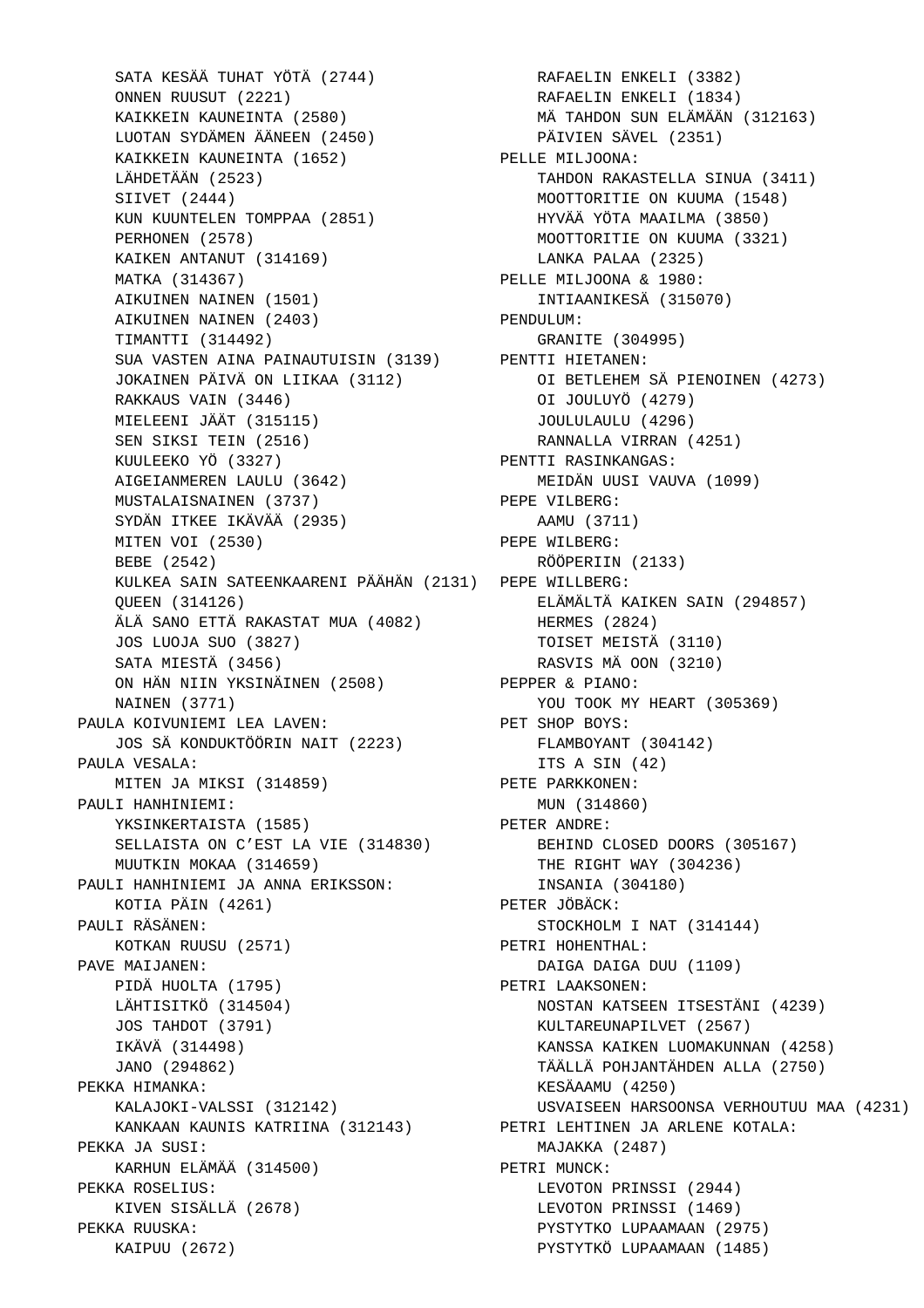PETRI NYGÅRD: MÄRKÄÄ (312832) SELVÄ PÄIVÄ (7485) PETRI NYGÅRD FEAT LORD EST: SELVÄ PÄIVÄ (1915) PETRI PETTERSSON: SYLVIAN ÄITI (2222) PETRI PETTERSSON BRASS: MAALAISMAISEMA (3626) PETRI PETTERSSONS BRASS: ANGIE (2109) PETRI&PETTERSSONBRASS: PÄÄTTÖMÄLLÄ POLLELLA (315060) PHIXX: LOVE REVOLUTION (304135) STRANGE LOVE (304314) PIA KATRI JA IRA SAXHOLM: SAMBALELE (1100) PIHASOITTAJAT: ELÄMÄN KUTSU (2150) PINK: LAST TO KNOW (304153) SOBER (305042) TROUBLE (304040) GOD IS A DJ (304095) PLEASE DON'T LEAVE ME (305088) SO WHAT (304991) PINK FEAT. WILLIAM ORBIT: FEEL GOOD TIME (303987) PIRJO KÄMPPI: YKSIN KULJEN SATEESEEN (2714) PIRKKA-PEKKA PETELIUS: KAUNIITA KESÄPÄIVIÄ (3266) TRA LA LA (3233) BUDAPESTIN YÖSSÄ (3248) PIRKKO JAAKOLA: PARIISIN TAIVAAN ALLA (2408) PIRKKO MANNOLA: KUMIPALLO (2310) PISTEPISTE: HETKEN MAAILMA ON TÄSSÄ (314058) ELÄN SUT UUDESTAAN (314112) ELÄN SUT UUDESTAAN (314187) PITBULL: I KNOW YOU WANT ME (CALLE OCHE) (305150) HOTEL ROOM SERVICE (305187) PIXIE LOTT: MAMA DO (305121) BOYS AND GIRLS (305165) CRY ME OUT (311431) PLAN B: PRAYIN' (305342) SHE SAID (305289) PMMP: RAKKAALLENI (314168) JOUTSENET (1807) VALLOITTAMATON (314437) PÄIVÄKOTI (3229) JOKU RAJA (1803)

 TYTÖT (314035) LAUTTURI (1816) VIIMEINEN VALITUSVIRSI (1813) TÄTI MONIKA (1798) HELIUMPALLO (312250) OO SIELLÄ JOSSAIN MUN (1624) TÄSSÄ ELÄMÄ ON (1729) HELIUMPALLO (312340) PARITERAPIAA (1799) RUSKETUSRAIDAT (1484) MATKALAULU (1649) PIKKUVELI (1639) LAUTTURI (3813) RUSKETUSRAIDAT (2957) RAKKAALLENI (312176) HENKILÖKOHTAISESTI (1722) POETS OF THE FALL: CRADLED IN LOVE (312186) CARNIVAL OF RUST (314435) POISON: EVERY ROSE HAS ITS THORN (1053)  $PQ$ . TIT: POIKA (SAUNOO) (293741) POIKA (293793) KATSEET KENTTÄÄN (293804) POPEDA: ONHAN PÄIVÄ VIELÄ HUOMENNAKIN (3790) TUHKAA (2790) KERSANTTI KAROLIINA (1531) MUSTAA (2650) PUNAISTA JA MAKEAA (3034) UKKOMETSO (2801) MÄÄ JA TAPPARAN MIES (3031) BEIBIN KANSSA IRLANTIIN (2654) KAASUA KOMISSAARIO PEPPONE (3392) MATKALLA ALABAMAAN (3377) HÄÄKELLOT SOI (293808) MATKALLA ALABAMAAN (1530) REPE JA LISSU (3820) KERSANTTI KAROLIINA (3332) HUUMMETTA (3069) KUUMA KESÄ (3045) RIO DE JANEIRO (3753) LOLA (2799) ELÄN ITSELLENI (3787) PAKKO SAADA BMW (3793) SUKSET (1528) EROTOMANIA (7495) TAHDOTKO MUT TOSIAAN (3644) SYDÄN SYRJÄLLÄÄN (2793) KAKSKYTÄ SENTTIÄ (3055) KOVAN POJAN BLUES (3068) PROFESSOR GREEN FEAT. ED DREWETT: I NEED YOU TONIGHT (305302) PROFESSOR GREEN FEAT. LILY ALLEN: JUST BE GOOD TO GREEN (311464) PROMOE: SVENNEBANAN (7417) PUOLIKUU: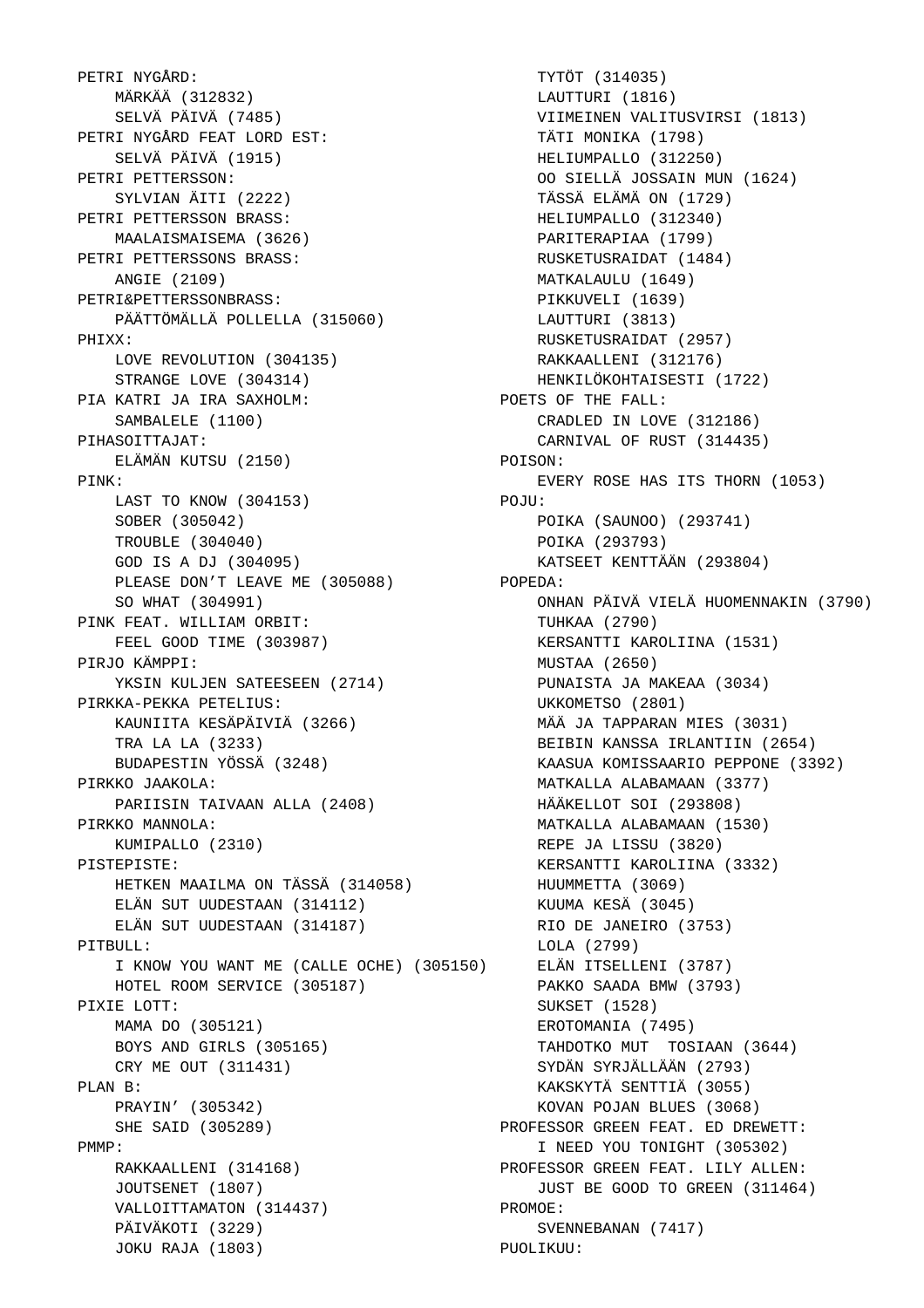MAKEAA MYRKKYÄ (2332) OTA MINUT NYT (2274) NYT LOPPUU TODELLISUUS (4093) PUSSYCAT DOLLS: WHEN I GROW UP (304993) I HATE THIS PART (305034) PUSSYCAT DOLLS FEAT. MISSY ELLIOT: WHATCHA THINK ABOUT THAT (305064) RAULI BADDING SOMERJOKI: PÄIVI KAUTTO-NIEMI: SUORAAN SUONEEN (3375) PÄIVI LEPISTÖ: EN KAIPAA SUA (2667) EN KAIPAA SINUA (1558) PÄIVI PAUNU: OI NIITÄ AIKOJA (4350) MARIA LAPSI AURINGON (4346) MOZART 40 (3267) QUEEN: WE ARE THE CHAMPIONS (1039) WE WILL ROCK YOU (1041) R KELLY: SNAKE (304011) IGNITION (303958) HAPPY PEOPLE (304219) THOIA THOING (304089) R REDFORD JA J RAINIO: KATARIINA (1882) PRINSESSA (3862) R.E.M.: AFTERMATH (304297) ELECTRON BLUE (304338) RAAKA AINE: MIEHEN TYÖ (7474) RAAPPANA: KAUAS POIS (314855) RACHEL STEVENS: NEGOTIATE WITH LOVE (304347) MORE MORE MORE (304231) SO GOOD (304401) SWEET DREAMS MY L.A. EX (304034) FUNKY DORY (311331) BREATHE IN BREATHE OUT (304151) RADIOHEAD: NUDE (304915) RAGNI MALMSTEN: TANGO RUOHIKOLLA (2937) RIEPUMATTO (2239) NELJÄ KISSANPOIKAA (1085) UNOHTUMATON ELMERI (2414) RAGNI MALMSTEN JA YRJÖ TÄHTELÄ: KISSANKULMAN KAUHU EEMELI (1105) RAINBOW: SINCE YOUVE BEEN GONE (1037) RAINE FRIIMAN: VIRTA TUO VIRTA VIE (2564) RAINER FRIMAN: VALKEAT VAUNUT (4071) ILLAN KAUNEIN TYTTÖ (2702) RAINIO BROS:

 HILJAISISSA HUONEISSA (2680) RAPTORI: TOSI TARTTUVA TÄYTEBIISI (7476) DEBI GIBSON (2485) OI BEIBI (7475) RATSIA: LONTOON SKIDIT (3846) JA ROKKI SOI (3319) BENSAA SUONISSA (3418) JYKEVÄÄ ON RAKKAUS (312197) MUN SORMUKSEIN (312214) LAIVAT (2394) SUUKKO VAIN (2294) KAIKKI HYVIN, MAMA (312199) PARATIISI (1518) FIILATEN JA HÖYLÄTEN (3130) LAIVAT (1499) LUUT KASAAN BEETHOVEN (312210) PARATIISI (2585) TÄHDET TÄHDET (3117) SAANHAN VIIMEISEN TANSSIN (3410) MÄ JÄIN KII (2276) ITÄMAISTA RAKKAUTTA (293692) RAULI SOMERJOKI: TEINIENKELI (7445) RAZORLIGHT: WIRE TO WIRE (304997) HOSTAGE OF LOVE (305037) RIP IT UP (304298) SOMEWHERE ELSE (304360) REBA MCENTIRE: CONSIDER ME GONE (305244) RECKLESS LOVE: BACK TO PARADISE (7499) RED HOT CHILI PEPPERS: UNIVERSALLY SPEAKING (303977) CAN'T STOP (303908) FORTUNE FADED (304076) REDNEX: WISH YOU WERE HERE (48) REIJA KORTET: MAGNEETIT (2473) REIJO KALLIO: SUVIVALSSI (3106) NIITTYKUKKASET (312154) REIJO SALMINEN: TAAS ON AIKA AURINGON (2381) REIJO TAIPALE: NAUTIN ELÄMÄSTÄ (2806) KESÄINEN MUISTO (2431) SATU RUSKEISTA SILMISTÄ (293709) TULE SYYSKUU (3729) AILA (293686) NATALIE (2499) MAAILMANLOPUNTIE (314418) HELMENKALASTAJA (2353) SATEEN TANGO (293708) OLEN SAANUT ELÄÄ (2423)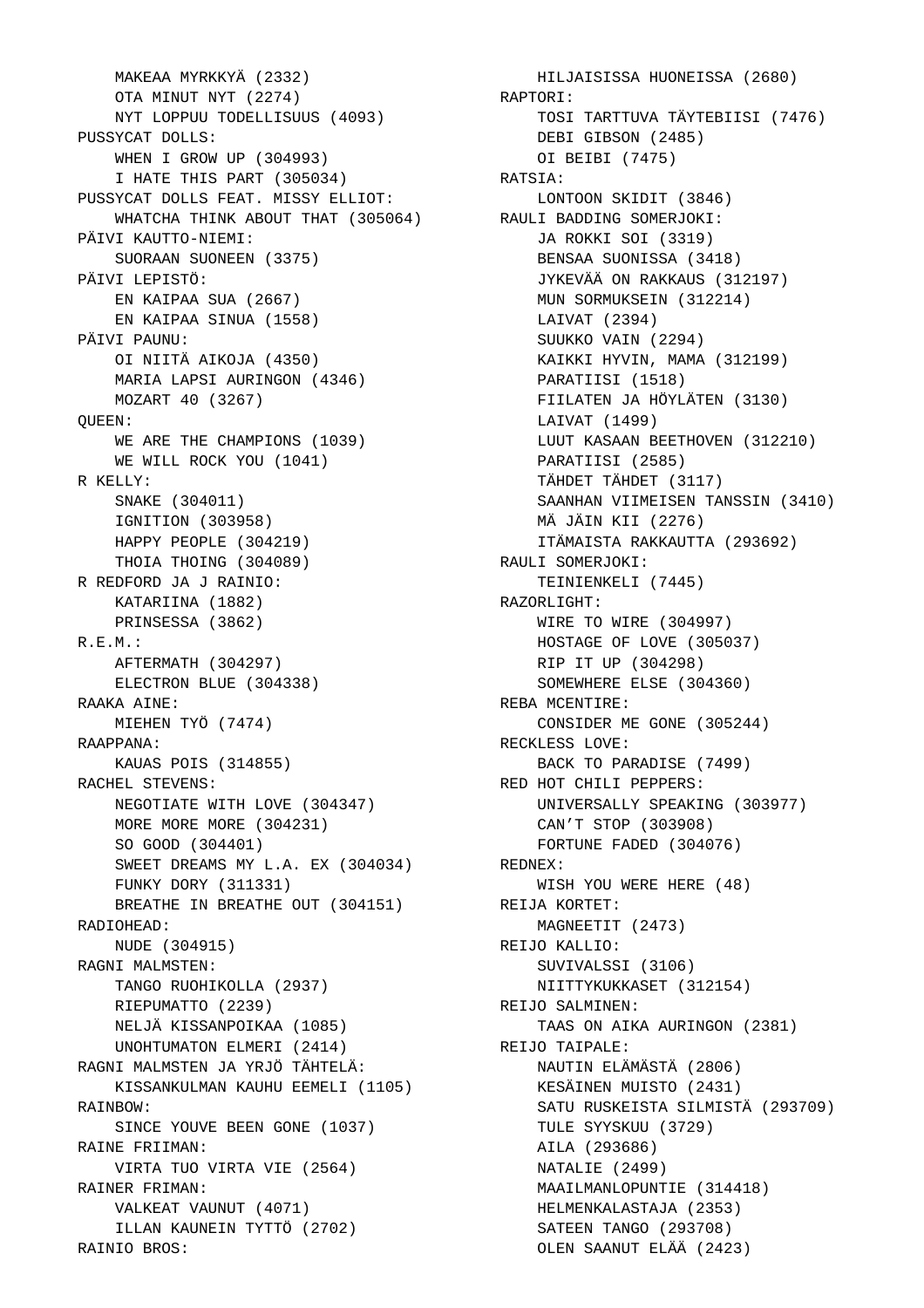TALVEN RUUSU (293715) TANGO HUMIKO (293717) JÄI YÖSTÄ MUISTO VAIN (2418) POSKI POSKEA VASTEN (2557) TONAVAN AALLOT (314469) MONIKA MONIKA MONIKA (293701) JOS JÄTÄT MINUT (293693) SYDÄMET LYÖVÄT SAMAAN TAHTIIN (2513) RIHANNA FEAT. YOUNG JEEZY: TAIVAAN KIERTOLAISET (314682) RUUSU JOKA VUODESTA (312157) IHAN KUIN NUO TOISET (2818) KULKURIN KENGÄT (3580) ELÄMÄN PARKETEILLA (294858) TÄHDET MEREN YLLÄ (293723) MUISTO (2504) JAKSAA VANHAKIN TANSSIA (314358) PURISTA MUA HILJAA (2597) SUA ILMAN (3570) MEREN RANNALLA (2297) TANSSI (2726) VAARALLISET HUULET (293725) ESPERANZA (2740) REIJO TAIPALE JA KARI TAPIO: ELÄMÄN VIRTA (2409) REIJO TAIPALE JA TOPI SORSAKOSKI: SILMÄSI ODOTTAVAT MINUA (3717) REIJO VIITA: OI JOSEF JOSEF (3484) RENDEZ VOUS: TOINEN LUKU (3423) RESSU REDFORD: LAULUSSA ON HELPPO RAKASTAA (2701) JOKA KERTA KUN SÄ MEET (3286) JOS VIELÄ OOT VAPAA (1495) KUUSI KUUTA JA SATURNUKSEN (1494) KUKA ON SE OIKEA (293742) KATO MITÄ SÄ TEIT (3920) ÄLÄ MEE (3307) TIEDÄN SEN TUNNEN SEN (2704) RESSU REDFORD JA JUSSI RAINIO: MEILLE JATKAMAAN (315258) REXI: BLONDIE NAM NAM (2635) RICCHIE POVERI: COSA SEI (46) RICHARD X FEAT. KELIS: FINEST DREAMS (304012) RICHARD X FEAT.JAVINE: YOU USED TO (304106) RICHARD X VS LIBERTY X: BEING NOBODY (303931) RICKY MARTIN: LIVIN LA VIDA LOCA (45) MARIA (62) RIGHTEOUS BROTHERS: UNCHAINED MELODY (55) RIHANNA: ONLY GIRL (IN THE WORLD) (305379) ROCK-OLA: TE AMO (305300)

 RUSSIAN ROULETTE (311426) TAKE A BOW (304909) RUDE BOY (305237) REHAB (304944) DISTURBIA (304967) RIHANNA FEAT DRAKE: WHAT'S MY NAME (311479) HARD (311445) RIIKA PAAKKUNAINEN: PÖLLÖROCK (1093) RIITTA HEINO: JIMMYN BANJO (1097) RIKI SORSA: MUUTTOHAUKKA (294889) JOKI (2859) HAAVEISSA VAINKO OOT MUN (3417) RIPSIPIIRAKKA: OTA MUT (3039) RISE AGAINST: SAVIOR (305270) RITVA JA LAILA KINNUNEN: SÄ KAUNEHIN OOT (2395) RITVA MUSTONEN: KYLMÄÄ SOTAA JA RAKKAUTTA (2792) MERIMIES KOTIMAASI ON MERI (2154) RITVA OKSANEN: TULI MIES (2426) RITVA PALUKKA: VAHANUKKE LAULAVA NUKKE (2797) ROB THOMAS: LONELY NO MORE (304371) ROBBIE WILLIAMS: COME UNDONE (303950) YOU KNOW ME (311438) RADIO (304240) ANGELS (4137) MORNING SUN (311456) FEEL (91) SOMETHING BEAUTIFUL (303996) BODIES (305195) MISUNDERSTOOD (304285) SEXED UP (304041) ROBBIE WILLIAMS & GARY BARLOW: SHAME (305359) ROBIN: PRINSESSA (3758) LUUPILLA MUN KORVISSA (314366) SUA VARTEN (315145) FRONTSIDE OLLIE (312354) HALUAN SUN PALAAVAN (314850) PAPERILENNOKKI (315127) BOOM KAH (314668) ROBIN FEAT. BRÄDI: PUUTTUVA PALANEN (314414) ROBYN: WHO'S THAT GIRL (304903) MITÄ VAAN (312213)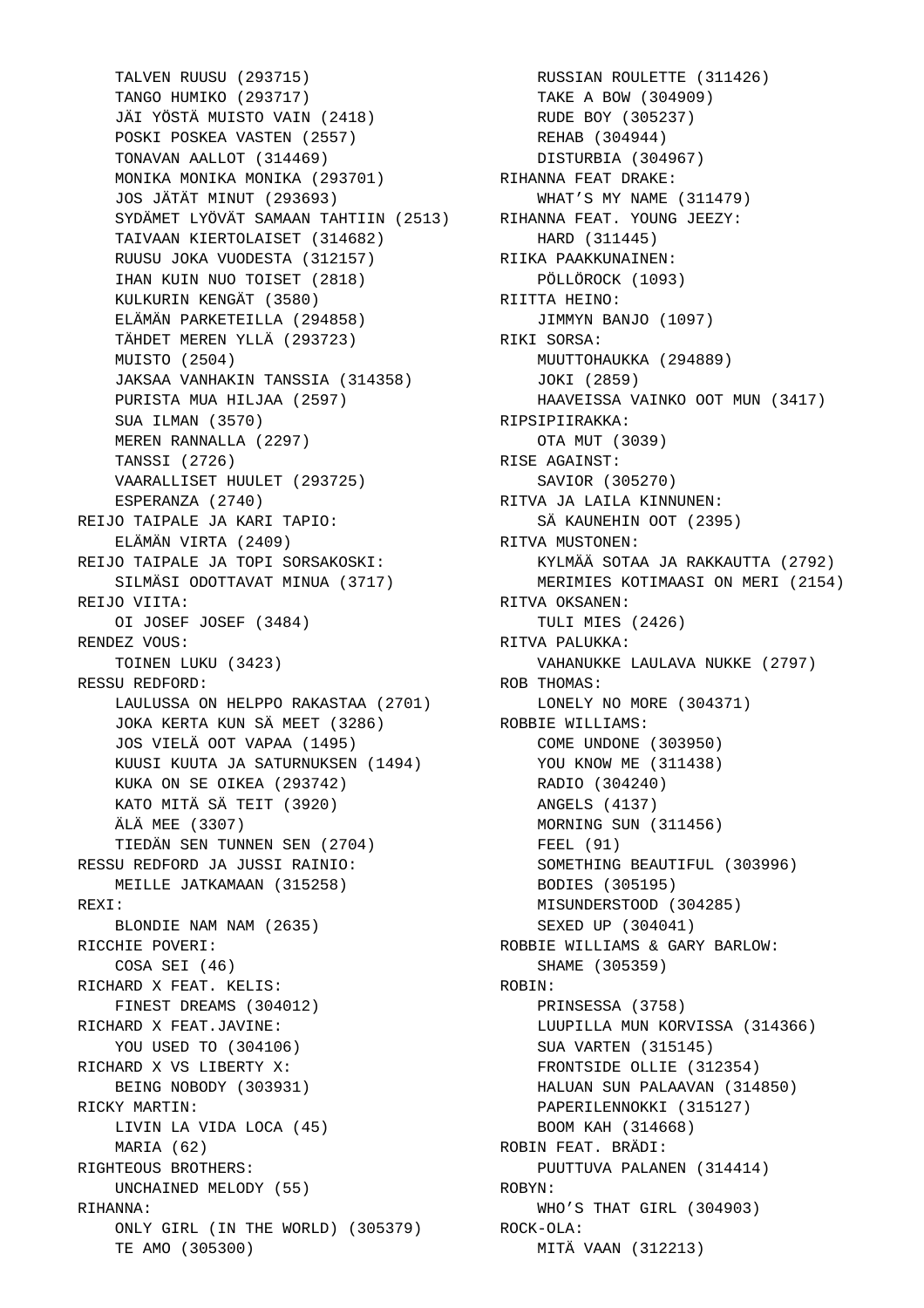ROD OF MOSES: SUURIN (4237) PILVEN REUNALLA (4252) SYDÄMEEN (4242) ROD STEWART: SAILING (41) ROLL DEEP: GOOD TIMES (305301) GREEN LIGHT (305355) RONAN KEATING: LOST FOR WORDS (311325) THE LONG GOODBYE (303957) I HOPE YOU DANCE (304245) SHE BELIEVES IN ME (304121) RONAN KEATING & YUSUF ISLAM: FATHER & SON (304288) RONNY & THE LOAFERS: SE JOKIN SINULLA ON (312262) RONNY OCH RAGGE: RARA SÖTA ANNA (7408) ROOM 5 FEAT. OLIVER CHEATHAM: MAKE LUV (303953) ROOPE SALMINEN & KOIRAT: REISSUMIES (315147) ROOPE SALMINEN & KOIRAT FEAT. IDA PAUL: MADAFAKIN DARRA (315141) ROOSTER: YOU'RE SO RIGHT FOR ME (304367) STARING AT THE SUN (304317) ROSIE RIBBONS: A LITTLE BIT (303893)  $ROXETT$  $F:$  LISTEN TO YOUR HEART (57) ROY ORBISON: YOU GOT IT (40) I DROVE ALL NIGHT (4144) RUMER: SLOW (305366) RUOSKA: MIES YLI LAIDAN (314118) RÄNDE: PIMEYDEN KESKELLÄ (4259) SATEENKAAREN VÄREISTÄ (4227) KYLMÄ (4263) S CLUB: SAY GOODBYE (303963) LOVE AIN'T GONNA WAIT FOR YOU (303944) S CLUB 8: FOOL NO MORE (303979) DON'T TELL ME YOU'RE SORRY (304085) SUNDOWN (304039) SAANA: RAKKAUS LIEKKIIN SYTYTTÄÄ ETERNAL (2815) SAMULI PUTRO: MUISTATKO (2817) SADE: SOLDIER OF LOVE (305279) SAIJA TUUPANEN: NÄIN VAIN TYHJÄN TAIVAAN (2987) HIEKKAA VARPAISIIN (3716)

 SAIJA VARJUS: UNOHDETTU SYDÄN (2101) YAMBAIJAA (2100) VOIT MUA AUTTAA (2228) TAHDON (2135) VASTATUULEEN (2515) SAIJA VARJUS JA ANTTI RAISKI: KUISKATEN (2569) SAKARI KUOSMANEN: OPETA MUA (2828) ENTÄ JOS (2954) RAKKAUDEN HAUDALLA (2875) PIENI SYDÄN (1556) LAULAJAN HELMI (2696) PIENI SYDÄN (2705) SALOMON: UNISATU (2966) SAM & MARK: WITH A LITTLE HELP FROM MY FRIENDS (304116) SAM COOKE: WONDERFUL WORLD (92) SAMAE KOSKINEN: SPOON RIVER (314036) SAMI SAARI: ONNEN KYYNELEET (314503) ONNEN KYYNELEET (1730) AINUTKERTAINEN (1717) SAMMY BABITSIN: DAA DA DAA (2476) SAMMY BABITZIN: PIKKU-KALLEN PÄIVÄN HUULI (3419) NAINEN (2827) PIENEN POJAN NUKKESHOW (2153) SAMULI EDELMANN: EI MITÄÄN HÄTÄÄ (293743) KARAVAANARI (3105) TÄHTIPÖLYÄ (312347) TUHAT YÖTÄ (294892) IHANA VALO (2547) KAIKKI TAHTOO (2435) SE VIIMEINEN (293809) KIRKOSSA (4248) EI MITÄÄN HÄTÄÄ (293773) SININEN SOINTU (314505) PEGGY (2208) TÄHTIPÖLYÄ (312245) MUN SYDÄMELLÄ ON KYPÄRÄ (2960) PIENESTÄ KII (3065) JOKAINEN TEKO (315131) MAHDOLLISUUS (314829) SAMULI EDELMANN JA IRINA BJÖRKLUND: NIIN KAUNIS ON MAA (4246) KUKA TAHANSA KELPAA (314067) TAVALLISET HAUTAJAISET (314023) ANNA NYT (314031) MILLOIN JÄTKÄT TULEE (314697) OLET PUOLISONI NYT (314122) SANDI THOM: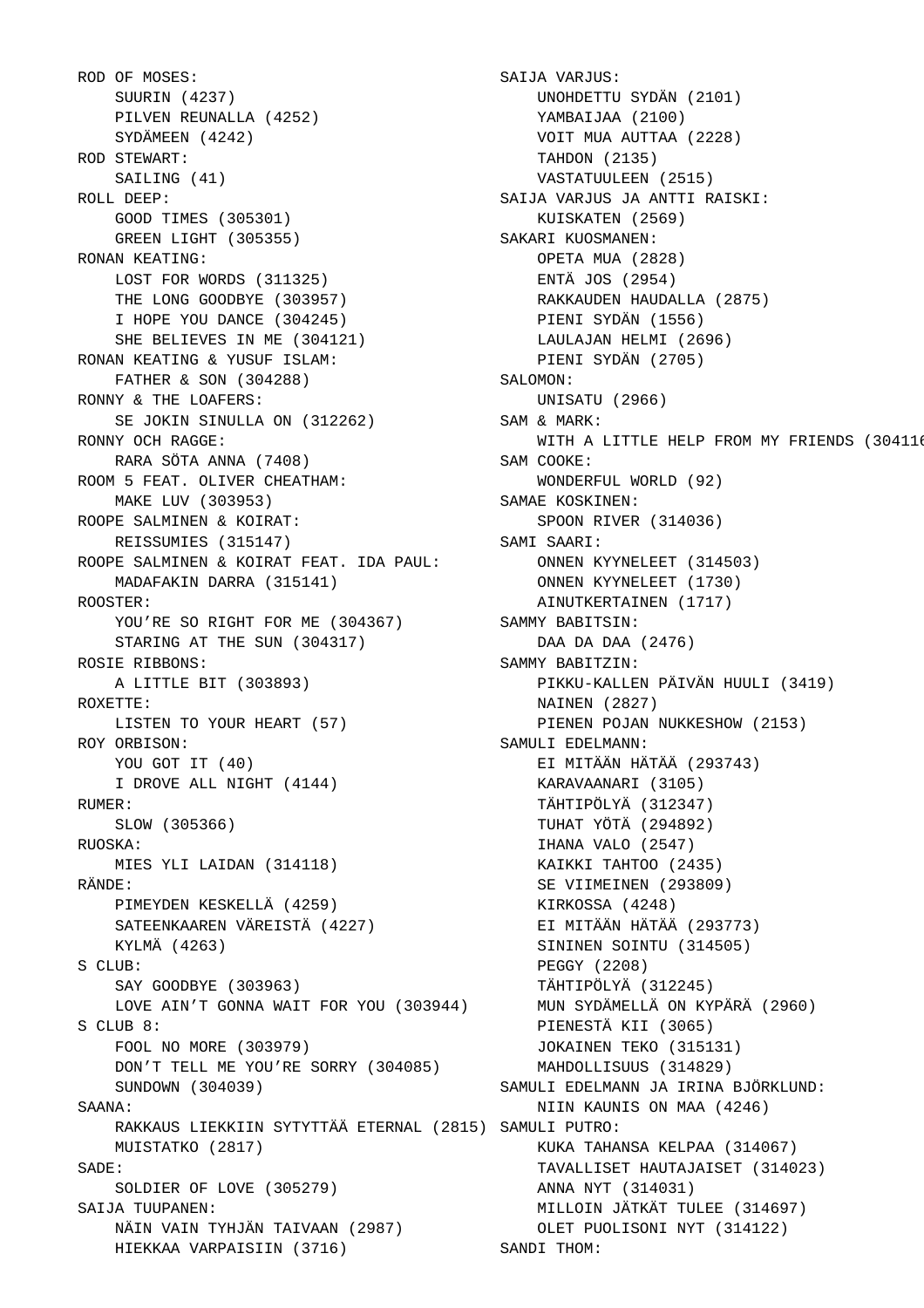THE DEVIL'S BEAT (304916) SANT: VERSOAVA JUURI (314678) KAIKKI LAULUT (3232) SANI JA SAMULI: OLEN LUONASI SUN (2121) SANI JA SAMULI EDELMANN: TUHAT YÖTÄ (1476) SANNA PIETIÄINEN: VILLI SYDÄN (2272) TAIKAYÖ (2254) EN HOITOO SAA (3371) SANNA-MARI TITOV: KUKKIA JA SIDONTAA (3076) SANNAMARI TITOV: SUKELTAA SAAT (3280) SANNI: ME EI OLLA ENÄÄ ME (314398) 2080-LUVULLA (315126) JOS MÄ OON OIKEE (314430) SUPERNOVA (315264) SANTANA: MARIA MARIA (61) SARA BAREILLES: LOVE SONG (311421) SARAH WHATMORE: AUTOMATIC (303911) SARE: NÄKYMÄTÖN TYTTÖ (314660) SASH FEAT. STUNT: RAINDROPS (ENCORE UNE FOIS) (305024) SASHA: IF YOU BELIEVE (50) SATU PENTIKÄINEN: JOS SE VOISI OLLA TOTTA (2956) NÄÄ BOOTSIT ON MUN OMAT (2270) SATU SOPANEN JA HUVITUTTI: VÄRILAULU (1103) SATULAULAJAT: JÄNIS ISTUI MAASSA (1088) SAUKKI JA ORAVAT: PIKKUORAVIEN KUURAKETTI (1087) SAULI LEHTONEN: MUN AIKA MENNÄ ON (3325) SCANDINAVIAN MUSIC GROUP: HÖLMÖ RAKKAUS (314877) VIELÄKÖ SOITAN BANJOA (3824) SCISSOR SISTERS: FIRE WITH FIRE (311467) FILTHY/GORGEOUS (304309) MARY (304241) SCORPIONS: SEND ME AN ANGEL (4126) WIND OF CHANGE (52) SCOUTING FOR GIRLS: THIS AIN'T A LOVE SONG (305283) I WISH I WAS JAMES BOND (305017) SEAN KINGSTON: FIRE BURNING (305159)

 SEAN KINGSTON & JUSTIN BIEBER: EENIE MEENIE (311465) SEAN PAUL: GET BUSY (303973) BABY BOY (304035) SEAN PAUL FEAT. SASHA: I'M STILL IN LOVE WITH YOU (304098) SEEKERS: GEORGY GIRL (43) SEIJA KARPIOMAA: TANGO NOTTURNO (2298) SEIJA SIMOLA: NÄKEMIIN (3113) MARITZA (3389) RAKKAUS KASVOISTA KASVOIHIN (2413) ET ITKEÄ SAA ARGENTINA (3621) KESYTETTY (314478) KUN AIKA ON (2378) LAULU KUOLLEESTA RAKASTETUSTA (2443) SEITSEMÄN SEINÄHULLUA: BANAANIA POSKEEN (315083) SEPI KUMPULAINEN: DIP-PA-DAI (2467) SEPPO HANSKI: EREHDYIN KERRAN (3123) MINÄ SOITAN SULLE ILLALLA (293700) SEPPO NÄRHI: KOIVU JA TÄHTI (2207) PRINSESSA 65 (2251) SEPPO TAMMILEHTO: VAIN TAIVAS YKSIN TIETÄÄ (2776) ONNELLISEN OLOINEN MIES (2826) VIERIVÄT KIVET (3293) JOKAINEN PÄIVÄ ON UUS (3357) SEPTEMBER: CRY FOR YOU (YOU'LL NEVER SEE ME AG (30490 CAN'T GET OVER (305077) SHAKIN STEVENS: BECAUSE I LOVE YOU (51) SHAKIRA: WHENEVER WHEREVER (60) HIPS DONT LIE (4146) WAKA WAKA (311475) LA TORTURA (4134) SHE WOLF (305172) SHANE RICHIE: I'M YOUR MAN (304080) SHANIA TWAIN: DON'T (304324) SHE'S NOT JUST A PRETTY FACE (304152) FOREVER & FOR ALWAYS (303968) KA-CHING (303941) SHANIA TWAIN FEAT. MARK MCGRATH: PARTY FOR 2 (304269) SHAPESHIFTERS: LOLA'S THEME (304209) SHAYNE WARD: GOTTA BE SOMEBODY (305403) SHAZNAY LEWIS: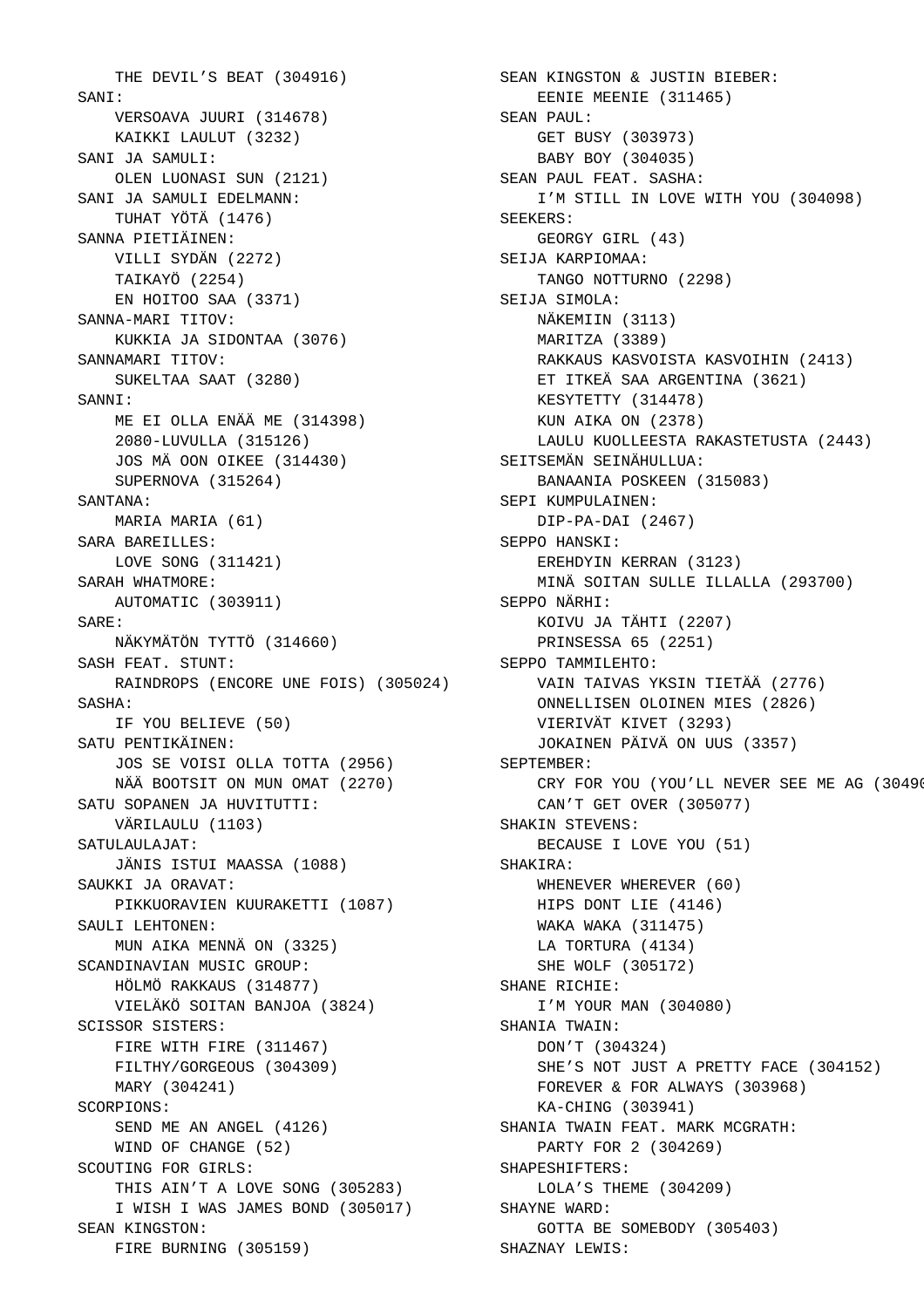I'VE NEVER FELT LIKE THIS BEFORE (304206) ALLE MUN SATEENVARJON (3885) YOU (304251) SHEIDI: EN SANONUT NIIN (2884) BE BOB A LULA (3134) KETSUPPITANSSI (2893) SHINEDOWN: THE CROW AND THE BUTTERFLY (305336) SIRU: SHONTELLE: T-SHIRT (305065) SIDNEY SAMSON FEAT. WIZARD SLEEVE: RIVERSIDE (LET'S GO) (305239) SIELUN VELJET: PELTIRUMPU (3320) TOISET ON LUOTUJA KULKEMAAN (2800) KANOOTTILAULU (1091) SIG: JOS SÄ RAKASTAT MUA (2664) VIIPURIPOP (2662) KUINKA PALJON SUA RAKASTINKAAN (293825) SADAN VUODEN YKSINÄISYYS (2544) HYVÄÄ SYNTYMÄPÄIVÄÄ (3385) PIDÄ KII SUN UNELMISTAS (3855) LUDWIG VAN BEETHOVEN (314405) LEIJAILEN (2626) VUOSISADAN RAKKAUSTARINA (2592) METSURIN KOIRA (2741) TIINA MENEE NAIMISIIN (1782) SIIRI NORDIN: SYDÄMENI OSUMAN SAI (294882) SIMO SALMINEN: PORNOLAULU (2559) ROTESTILAULU (2717) TENKKA TENKKA POO (2324) SIMO SILMU: KAIKKEA HYVÄÄ (1606) KAIKKEA HYVÄÄ (3083) IHME KERRALLAAN (1703) ELÄ VIELÄ (3706) KATARIINA (3355) SYDÄNSÄRKYÄ (1659) ELÄ VIELÄ (1796) TEIN SUSTA LAULUN (3629) SYDÄNSÄRKYÄ (3409) KATARIINA (1701) SIMPLY RED: STARS (4128) SUNRISE (303947) YOU MAKE ME FEEL BRAND NEW (304092) SINEAD O CONNOR: NOTHING COMPARES 2U (49) SINEAD QUINN: I CAN'T BREAK DOWN (303920) SING SONG SISTERS: NISSE POLKKA (4269) SINI SABOTAGE FEAT. VILLEGALLE: LEVIKSET REPEE (314046) SINITAIVAS: ON ERON HETKI (3577)

 SIR ELWOODIN HILJAISET VÄRIT: ÄLÄ ITKE (2627) SIR LIVO ALONE ORCHESTRA: SATEENVARJO (3705) SIRPA SOLA: VILLIT JOUTSENET (2177) KAKSI NAISTA (314854) SÄ ET KULU POIS (314824) MUSTELMAT (315260) SKEPTA: RESCUE ME (305341) SLEEPY SLEEPERS: KUKA MITÄ HÄH (312205) KESÄMOPO (2700) SLFM: KAKS SYDÄNTÄ VAIN (3690) SLOW MOVING MILLIE: BEASTS (305196) SMOKIE: NEEDLES AND PINS (4141) MEXICAN GIRL (47) SNEAKY SOUND SYSTEM: PICTURES (304961) SNOW PATROL: TAKE BACK THE CITY (304981) PLANETS BEND BETWEEN US (305112) SPITTING GAMES (304210) IF THERE'S A ROCKET, TIE ME TO IT (305069) SO SOLID CREW: BROKEN SILENCE (304022) SOLISTIYHTYE SUOMI: ONNI MIETTINEN (315117) MAHTAVA PERÄSIN JA PULLEAT PURJEET (3470) LENTÄJÄN VALSSI (314471) ERÄMAAJÄRVEN MÖKKI (312140) AUTOTYTTÖ (3508) ARPISET HAAVAT (314447) KEINUSSA KESÄLLÄ KERRAN (312146) JÄÄKUKKIA (314450) KAKSI KOLPAKKOA NEITI (3479) SONJA LUMME: ELÄKÖÖN ELÄMÄ (2685) MUA JÄTTÄÄ ET SAA (2616) SOPHIE ELLIS BEXTOR: I WON'T CHANGE YOU (304109) MIXED UP WORLD (311320) SOUL CENTRAL: STRINGS OF LIFE (STRONGER ON MY OWN (30432) SOUVARIT: LUMIPERHONEN (2761) TOPPAROIKKA TULEE (3481) RAKKAUDEN KULTAHIPUT (3463) SPEEDWAY: CAN'T TURN BACK (304122) SPICE GIRLS: WANNABE (4145) SPOON, HARRIS & OBERNIK: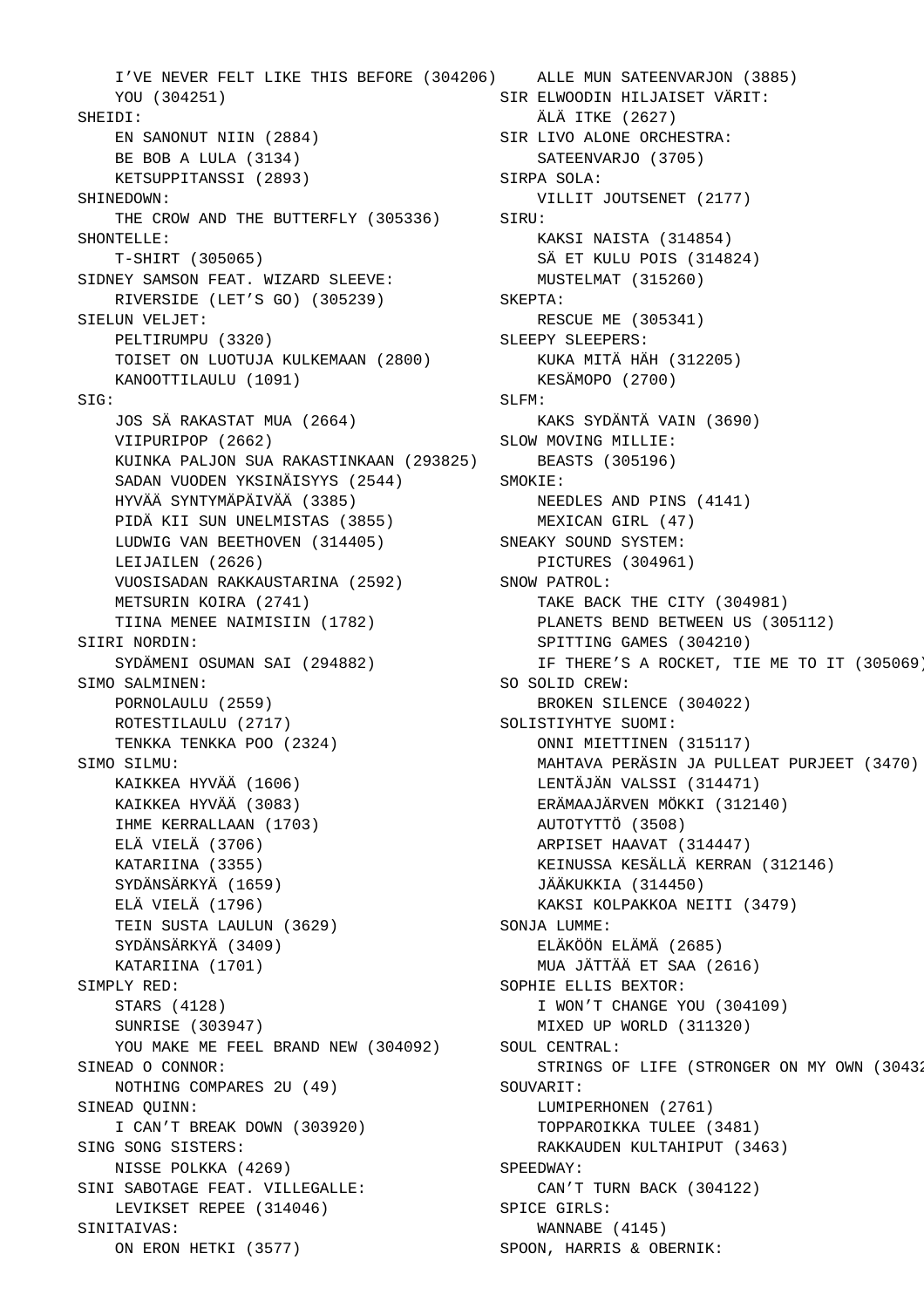BADITUDE (304971) STACIE ORRICO: I PROMISE (304100) STARSAILOR: BORN AGAIN (311327) SILENCE IS EASY (304025) STATUS OUO: WHATEVER YOU WANT (1035) ROCKIN ALL OVER THE WORLD (1048) STELLA: AAMUN KUISKAUS (3093) HÄÄVALSSI (3860) PISTE (3408) TOTUUDEN HENKI (1735) PISTE (1671) KORKOKENGÄT (3703) SILMÄRIPSET (3338) STEPPENWOLF: BORN TO BE WILD (1042) STEREOPHONICS: SUPERMAN (304369) DAKOTA (304335) MAYBE TOMORROW (304003) MOVIESTAR (304102) STEVE BROOKSTEIN: AGAINST ALL ODDS (304304) STIDIT: PIENENÄ TYTTÖNÄ (2209) STIG: NIKS JA NAKS (314436) ROY ORBISON (314865) RYYPPY (312268) PUUMAA MÄ METSÄSTÄN (314193) RYYPPY (314194) RYYPPY (HEVOSHULLU REMIX) (314195) VIHELTELEN (314045) LAULULEIJA (312836) LUPASIT ET KELPAAN NÄIN (315153) PUUMAA MÄ METSÄSTÄN (312187) STINA GIRS: MÄ TAHDON TIETÄÄ MITÄ RAKKAUS O (314069) ANNA MUN MENNÄ (293815) KIRJE (293811) STURM UND DRANG: MOLLY THE MURDERER (312188) SUGABABES: SHAPE (303922) HOLE IN THE HEAD (304031) GET SEXY (305160) NO CAN DO (305035) IN THE MIDDLE (304133) GIRLS (304983) CAUGHT IN A MOMENT (304216) ABOUT A GIRL (311432) WEAR MY KISS (311458) TOO LOST IN YOU (311335) SULO SAARITS: KUN JOULU ON (4289) SUMMER MATHEWS:

 LITTLE MISS PERFECT (304126) SUNRISE AVENUE: HOLLYWOOD HILLS (7483) NOTHING IS OVER (314861) FAIRYTALE GONE BAD (314059) LIFESAVER (314438) I DONT DANCE (293744) SUOMEN IDOLS: TUULET PUHALTAA (1492) SUSAN BOYLE: WILD HORSES (305175) SUSANNA HAAVISTO: ODOTUSTA PARIISISSA (3230) MINÄ SOITAN HARMONIKKAA (1102) SUSANNA HEIKKI: BENJAMIN (2145) LUONA KIOSKIN (2189) LENTOSUUKKO (2130) KULKURIN KORVARENGAS (2539) TULE JOULU KULTAINEN (4271) SUURLÄHETTILÄÄT: KUKA PYSÄYTTÄISI KELLOT (2172) RAHAT ON LOPPU MUTTA MYYDÄÄN VOLV (2663) KUN TÄNÄÄN LÄHDET (1575) SUVI ISOTALO: UUSI (314685) SUVI TERÄSNISKA: PAHALTA PIILOSSA (312339) JOS OLISIN MUN MIES (314836) PAHALTA PIILOSSA (293816) KIERTOLAINEN (3794) JOS MENET POIS (4096) TYHJÄSSÄ HUONEESSA (312256) HENTO KUISKAUS (1792) HEI MUMMO (314140) JOS MENET POIS (1916) POHJANTUULI (314864) KYLMÄT ENKELIT (3759) KAKSI YKSINÄISTÄ (4089) KYLMÄT ENKELIT (1801) JOS MIKÄÄN EI RIITÄ (4072) SÄRKYNEIDEN SYDÄNTEN TIE (1791) HENTO KUISKAUS (3688) JOS MIKÄÄN EI RIITÄ (293785) VAIETTU RAKKAUS (314661) TÄYDELLINEN ELÄMÄ (314392) SANOJA VAAN (3880) TYHJÄSSÄ HUONEESSA (312345) MINÄ TIEDÄN MITÄ SINÄ TEIT (293830) SARKYNEIDEN SYDANTEN TIE (3834) HÄN TANSSI KANSSA ENKELEIDEN (314395) SUVI TERÄSNISKA & OLLI LINDHOLM: SÄRKYVÄÄ (293787) SUZI QUATRO: CAN THE CAN (39) SVEN INGVARS: JAG VILL VARA DIN MARGARETA (314161) SWEDISH HOUSE MAFIA FEAT. PHARRELL: ONE (YOUR NAME) (305351)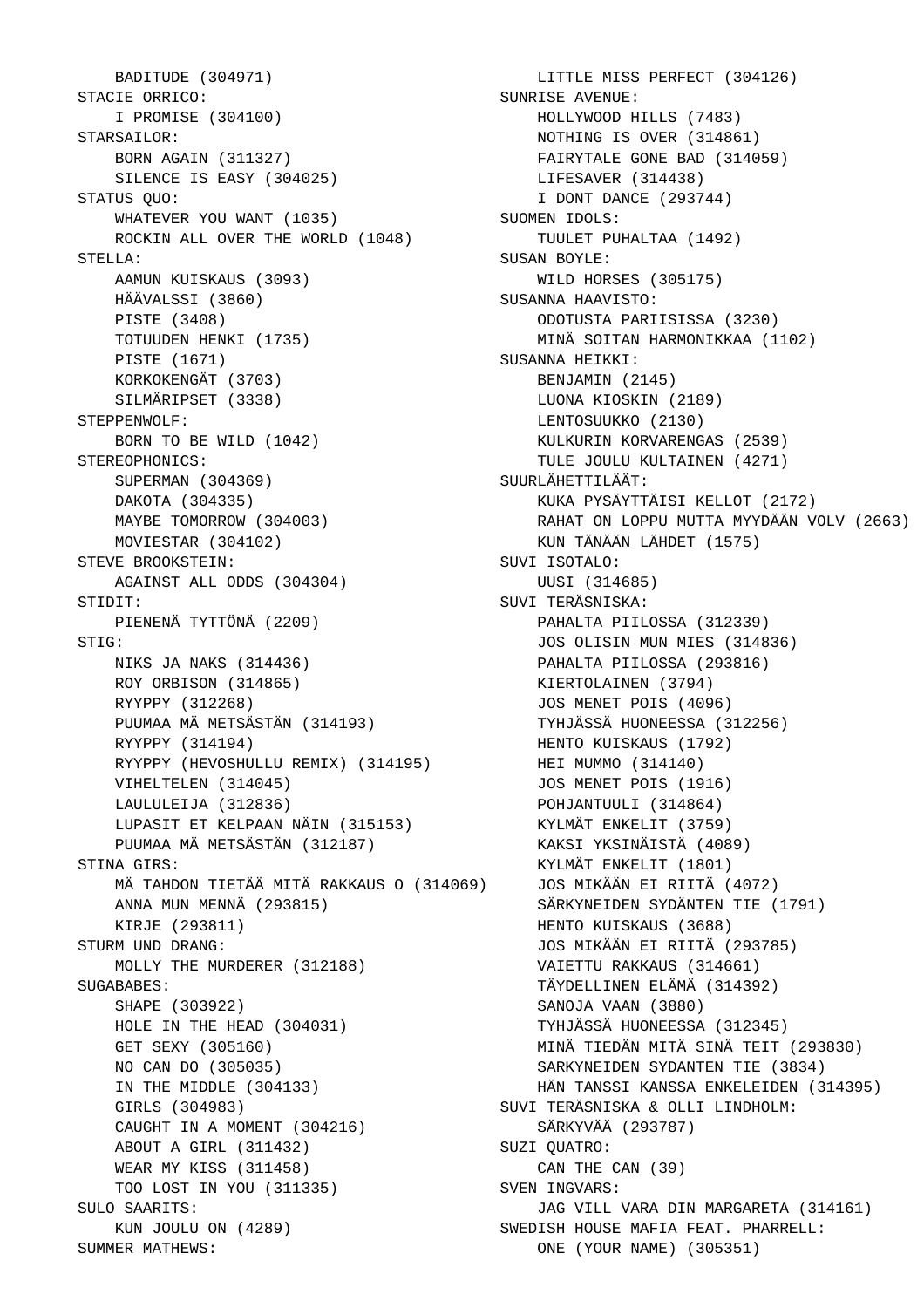SWITCHFOOT: MEANT TO LIVE (304222) SYKE: VILLIT BOOTSIT (3273) SÄRRE FEAT. KARRI KOIRA: HESAN NAISET (315272) T.A.T.U.: NOT GONNA GET US (303954) ALL THE THINGS SHE SAID (303903) T.I. FEAT. JUSTIN TIMBERLAKE: DEAD AND GONE (305063) TABULA RASA: RAKASTATKO VIELÄ KUN ON ILTA (314372) TANELI MÄKELÄ: TAIKAKUU: KAI VIELÄ JÄÄT (2643) TUNNE (314420) SATU MEIDÄN RAKKAUDEN (3640) PIIKKILANKAA (1855) PALAVAT SYDÄMET (3294) UUTEEN ELÄMÄÄN (3656) KUUNTELEN (3298) PIIKKILANKAA (3815) HILJAINEN ON LAULU RAKKAUDEN (3209) RAKASTAN SUA LIIKAA (314390) TAIKAPEILI: JOS SULLA ON TOINEN (2596) TAINA KOKKONEN: TAUNO JA ANSA (2483) TAIO CRUZ: BREAK YOUR HEART (305183) DYNAMITE (305334) TAIO CRUZ FEAT. ESTELLE: I CAN BE (311417) TAIO CRUZ FEAT. KE: DIRTY PICTURE (305309) TAISKA: HALTIN HÄÄT (4337) SULLE AINIAAN (2517) MOMBASA (1498) MOI MOI VAIN (4348) MOMBASA (2586) MIKSI NÄIN (4347) RANNALLA (2558) VILLI VAPAUDEN KAIPUU (2102) TAISTO AHLGREN: PETTÄJÄN TIE (2570) TAISTO TAMMI: TÄNÄ ILTANA TAHTOISIN UNOHTAA (293724) KOHTALON VALSSI (314460) SIKS OON MÄ SURUINEN (293711) TANGOTYTTÖ (293721) KESÄN TANGO (293695) RUHTINAAN VIULU (293706) RAKKAUDEN RIKKAUS (293704) TANGO SINIKALLE (293720) TANGO MERELLÄ (293718) ST PAULIN LYHTYJEN ALLA (2339) ILLAN VIIMEINEN TANGO (293691) TAKE THAT:

 GREATEST DAY (305014) SAID IT ALL (305110) HOLD UP A LIGHT (305231) THE FLOOD (305383) UP ALL NIGHT (305066) TALJANKA: HUOPIKKAAT (3609) TAMARA LUND: MÄRKÄÄ ASFALTTIA (2874) LAPIN TANGO (2863) JÄLJET HIEKASSA (2277) SINUN OMASI (2562) KAUNIS VALHE (312145) OI TUNTEMATON (312156) TAPANI KANSA: MELINA (2248) VEIKKO NIEMINEN (1621) ÄIDIN PIKKUPOIKA (1636) DELILAH (3308) ANNINA (2206) SATU RAKKAUDEN (3618) SVENGI-MARY (312236) TULKAA TYTÖT TAKAISIN (294887) KALAJOEN HIEKAT (2320) R A K A S (1508) SALAISUUDESSAIN (3237) ÄIDIN PIKKUPOIKA (3917) R-A-K-A-S (3145) AMADO MIO (294856) MINUN TIENI (2838) HAFANANA (3143) MILLOINKAAN EN ENÄÄ (2655) VEIKKO NIEMINEN (4084) NUKKUJA KAUNEIN (3376) ROKKIVAARI HOTANEN (312234) TAPANI PERTTU: NATALIE (2080) AKSELIN JA ELINAN HÄÄVALSSI (3314) TAPIO HEINONEN: VANHA TIE (2256) JULIAN GRIMAU (2287) TAPIO RAUTAVAARA: KULKURIN ILTATÄHTI (3619) PÄIVÄNSÄDE JA MENNINKÄINEN (2755) HÄÄVALSSI (314451) JOS KERRAN REISSULLANSA (3476) RAKOVALKEALLA (3600) YÖLINJALLA (3613) KUUBALAINEN SERENADI (293844) KULKURIVELJENI JAN (3874) EXODUS (2484) RALLI (2791) KULKURI JA JOUTSEN (3399) ORPOPOJAN VALSSI (314463) ONTUVA ERIKSSON (314363) VANGIN LAULU (3429) KULKURIN VALSSI (314456) JUOKSE SINÄ HUMMA (2625)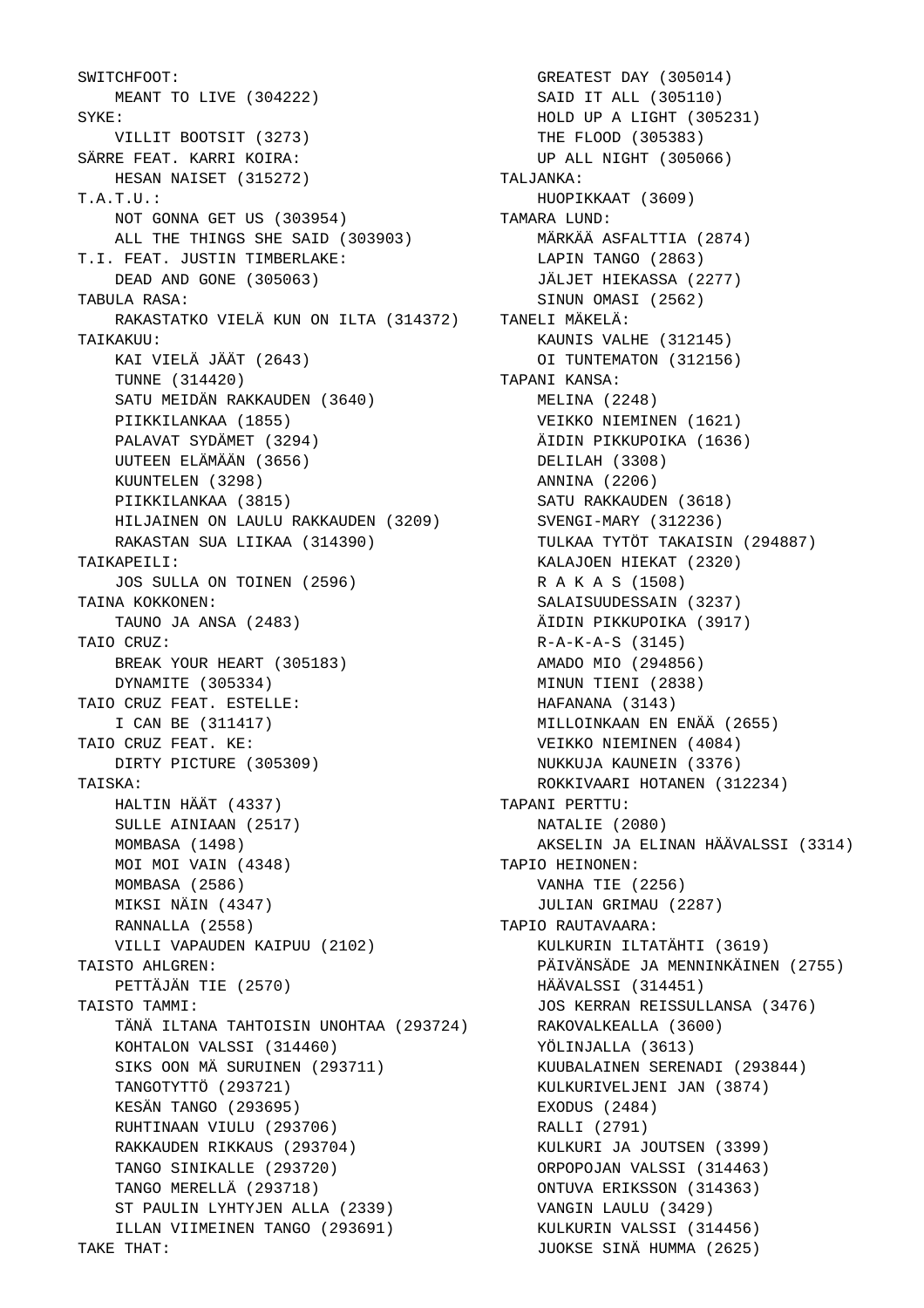VAIN MERIMIES VOI TIETÄÄ (2789) TUO AIKA TOUKOKUUN (2286) KEVÄTHUUMAUS (2149) HÄMÄ HÄMÄHÄKKI (1098) JOENSUUN ELLI (2110) ISOISÄN OLKIHATTU (3595) KORTTIPAKKA (2849) EN PÄIVÄÄKÄÄN VAIHTAISI POIS (312139) TUOPIN JÄLJET (2747) KOHTI ALASKAA (2617) TAPIO RAUTAVARA: INARIN JÄRVI (3723) TAPIOLAN YHTEISKOULUN OPPILAAT: PIIRI PIENI PYÖRII (1089) VAARILLA ON SAARI (1101) TAPSA KANSA: ANTEEKSI ON PYYTÄÄ VAIKEA (293839) TARJA JYKYLÄ: NATALIA (4349) TARJA LUNNAS: PARATIISISAARI (2358) AIKA TÄYTYY UNOHTAA (2665) POHJANTÄHTI (2847) LEMMENPÖLYÄ (2225) SEINE (2766) TAKATALVI (2803) TURHAT KYYNELEET (2217) MINKÄ VUOKSI SITTEN RAKASTUTTIIN (2673) EN KATSO TAAKSEPÄIN (3234) SOITA KUN TUNNET NIIN (2500) SEN VAIN NYT SULLE KERTOISIN (3452) ILMAN SUA (314476) NAURAEN TANSSIEN (2448) PARIISIN KUU (2858) MUN SYDÄN VILLI VALLATON (3252) KULTAKRUUNU (2475) OON RAKASTUNUT (2632) MEIDÄN HEHKUVA HIILLOS (2645) HAAVEIDEN MAA (2822) OI BEIBI JÄÄ (2546) ALLA LEHMUSTEN KULJETTIIN (2417) HULLUT SYDÄMET (2982) ONNENTYTTÖ (3517) TARJA YLITALO: MUSTANKIPPEE (2612) NELJÄ VAHVAA TUULTA (2480) KERRASTA POIKKI (3617) TÄNÄÄN HUIPULLA (2159) TAUNO PALO: TUOHINEN SORMUS (4061) ROSVOROOPE (2575) RAKKAUDEN TULI (2738) RUUSU ON PUNAINEN  $(2249)$  YKSI RUUSU ON KASVANUT (2213) TAUSKI: TAAS NUORI OON (314376) NIIN MINÄ SINULLE KUULUN (2216) THE ANIMALS: RAKASTAN SUA (312276) SINÄ VAIN (3304)

VAIN MERIMIES VOI TIETÄÄ (2789) **TAIVAASSA TAVANNEET** (2412) HAAVEMAA (2392) HE KUULUVAT TOISILLEEN (4090) LINTU PIENI (3733) TAUSKI FEAT. ENZO: MITÄ JOS (3756) TAVARAMARKKINAT: KEVÄT (2565) KEVÄT (1772) TAYLOR SWIFT: MINE (305358) OUR SONG (305285) FIFTEEN (305227) LOVE STORY (305060) TCT FEAT. JONTTE VALOSAARI: RANNALLE (314819) TEA: TYTÖT TYKKÄÄ (1751) TYTÖT TYKKÄÄ (3701) TEFLON BROTHERS: MARADONA (314814) TEFLON BROTHERS FEAT. ILARI SAHAMIES: PÄMPPÄÄ (315128) TEHOSEKOITIN: HETKEN TIE ON KEVYT (3770) ASFALTTI POLTTAA (3212) MAAILMA ON SUN (3853) C'MON BABY (7498) PYYDÄ TÄHDET TAIVAALTA (1545) KAIKKI NUORET TYYPIT (3876) KAUKAISIMMALLE RANNALLE (7477) KAUK<br>TELEKS : HILJAA VIRTAA VANTAA (1773) SIIVET (2732) HILJAA VIRTAA VANTAA (2777) TYTTÖ JOKA KATSOO MERELLE (4047) KOTIMATKALLA (1917) KAUNEIN KAIKESTA (314190) KOTIMATKALLA (4094) TUULILASIN NURKKAAN (1678) TUULILASIN NURKKAAN (3579) TELMA: SYDÄNMYRSKY (3675) TERHI JOKILA: RIVITANSSI (2194) TERÄSBETONI: TAIVAS LYÖ TULTA (3264) METALLISYDÄN (3221) SOTUREILLE (3353) KUNINKAAT (3370) TAIVAS LYÖ TULTA (1618) THE 411: ON MY KNEES (304178) TEARDROPS (304275) THE ANDROIDS: DO IT WITH MADONNA (303952) DONT LET ME BE MISUNDERSTOOD (93) THE BLACK EYED PEAS: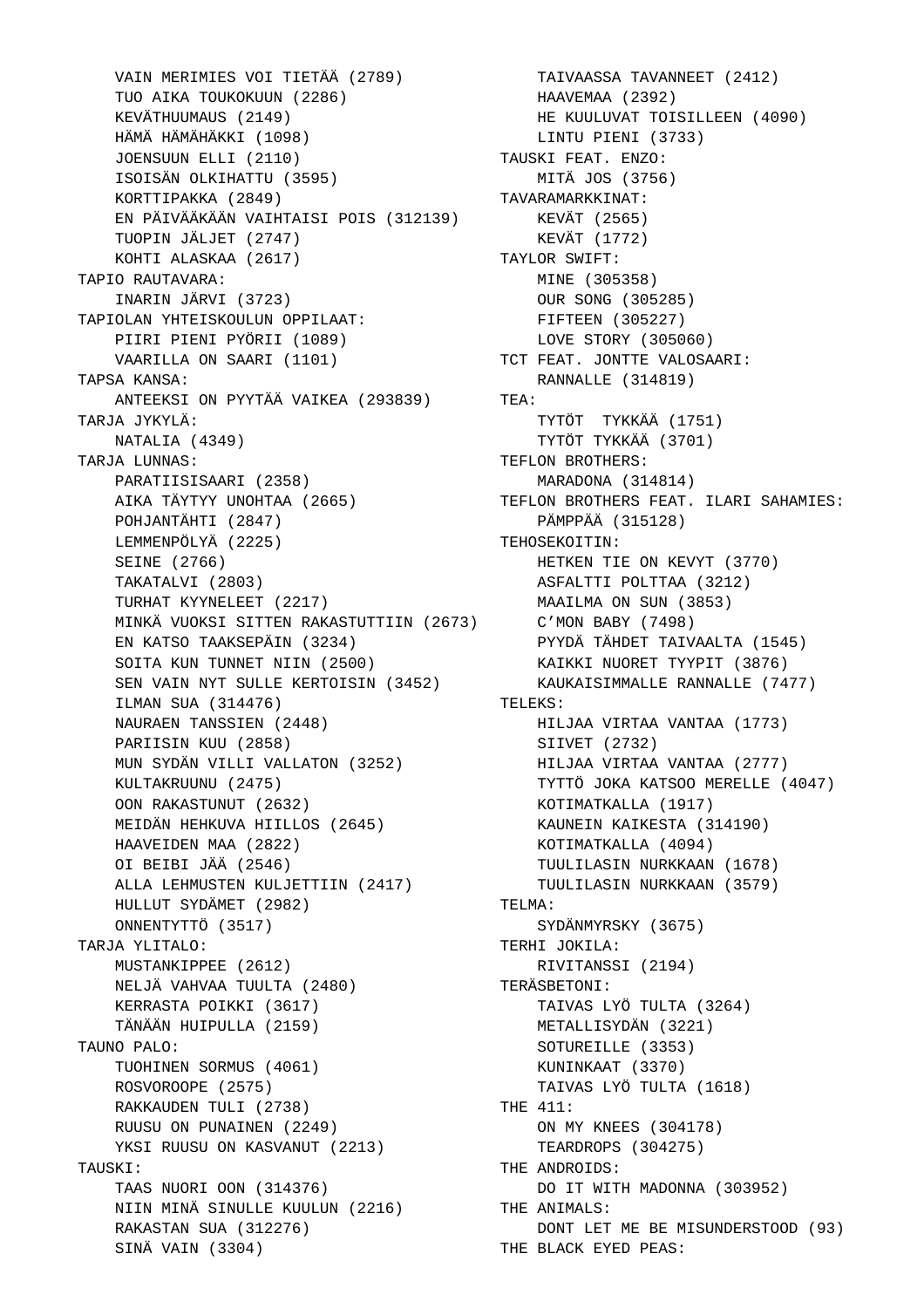STHE TIME (THE DIRTY BIT) (305391) THE CALLING: OUR LIVES (304190) OUR LIVES (303894) COULD IT BE ANY HARDER (303896) THE CARPENTERS: ONLY YESTERDAY (111) THE CHEEKY GIRLS: HOORAY HOORAY (IT'S A CHEEKY HOLIDA (303994) HUSH HUSH (305131) THE COMMONDORES: NIGHTSHIFT (109) THE CORRS: LONG NIGHT (304283) SUMMER SUNSHINE (304173) ANGEL (304234) THE CRANBERRIES: LINGER (100) THE DARKNESS: CHRISTMAS TIME (DON'T LET THE BELLS (304087) UP (305006) LOVE IS ONLY A FEELING (304127) FRIDAY NIGHT (304072) THE DOORS: TOUCH ME (4131) THE EAGLES: TEQUILA SUNRISE (96) THE ENEMY: NO TIME FOR TEARS (305093) THE FADERS: NO SLEEP TONIGHT (304357) THE FEELING: WITHOUT YOU (304910) TURN IT UP (304935) JOIN WITH US (304978) THE FIRST: NYT MENI HERMOT (2182) THE FRATELLIS: LOOK OUT SUNSHINE! (304950) A HEADY TALE (305040) MISTRESS MABEL (311411) THE FRAY: YOU FOUND ME (305053) THE HOOSIERS: COPS AND ROBBERS (304911) CHOICES (305350) THE HOUNDS: KUN HÄNET NÄHDÄ SAIN (312208) THE IDOLS: HAPPY XMAS (WAR IS OVER) (304079) THE KILLERS: SPACEMAN (305056) SMILE LIKE YOU MEAN IT (304348) HUMAN (305001) SOMEBODY TOLD ME (304321) THE KINKS: YOU REALLY GOT ME (112) THE KNACK: MY SHARONA (1058) THE KOOKS: SWAY (304966)

 SHINE ON (311424) THE LIBERTINES: WHAT BECAME OF THE LIKELY LADS (304254) CAN'T STAND ME NOW (304232) THE NOISETTES: DON'T UPSET THE RHYTHM (305085) NEVER FORGET YOU (305106) THE PUSSYCAT DOLLS: THE RASMUS: GUILTY (304208) F F FALLING (1529) IN MY LIFE (1559) IN THE SHADOWS (1560) THE RENEGADES: CADILLAC (2965) THE SATURDAYS: IF THIS IS LOVE (304960) HIGHER (305392) WORK (305125) JUST CAN'T GET ENOUGH (305075) MISSING YOU (305357) FOREVER IS OVER (305189) THE SCRIPT: FOR THE FIRST TIME (305361) MAN WHO CAN'T BE MOVED (304955) BREAK EVEN (305018) NOTHING (305397) TALK YOU DOWN (305071) THE SOUNDS: KAIPAAN SUA (2104) THE STREETS: BLINDED BY THE LIGHT (304252) DRY YOUR EYES (304201) FIT BUT YOU KNOW IT (304160) THE SWEET: HELL RAISER (4136) THE TEMPER TRAP: FADER (311441) SWEET DISPOSITION (305185) THE TING TINGS: BE THE ONE (304984) SHUT UP AND LET ME GO (304934) THAT'S NOT MY NAME (304905) THE TOKENS: THE LION SLEEPS TONIGHT (4123) THE TRASHMEN: SURFIN' BIRD (311490) THE VERONICAS: UNTOUCHED (305115) THE VERVE: LOVE IS NOISE (304949) THE WANTED: HEART VACANCY (305380) LOSE MY MIND (311482) ALL TIME LOW (305347) THE WHITE STRIPES: SEVEN NATION ARMY (303959)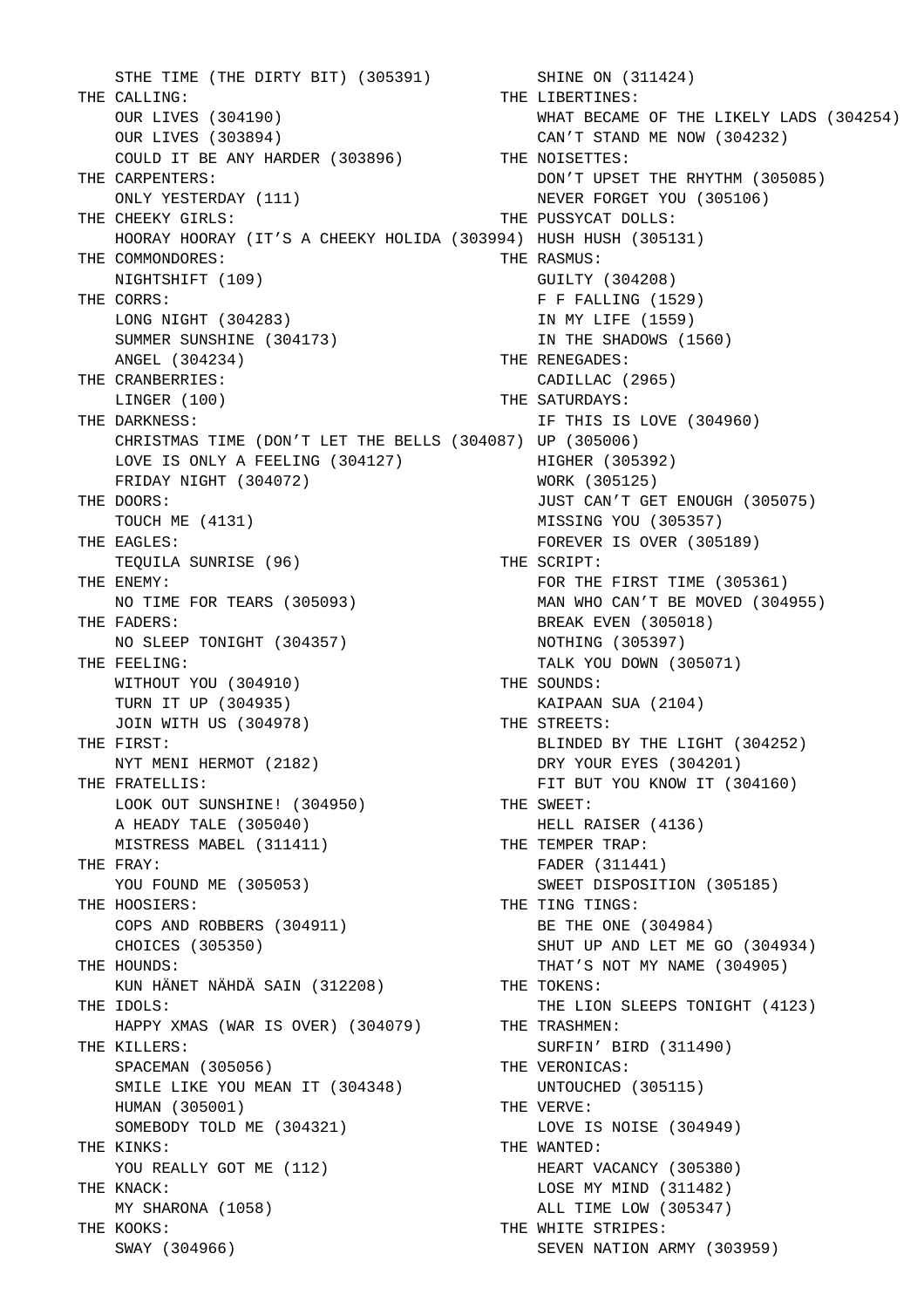BLUE ORCHID (311342) THE ZUTONS: ALWAYS RIGHT BEHIND YOU (311425) THORLEIFS: BLUE BLUE MOON (7415) THREE DAYS GRACE: BREAK (305229) THE GOOD LIFE (311461) TI FEAT. RIHANNA: LIVE YOUR LIFE (305031) TIINA PITKÄNEN: JUULIA (3586) TIINA RÄSÄNEN: RANNALLA TUULEE (2086) TITSU: TÄNÄÄN SÄ MUSTA HULLAANNUT (315154) TIK TAK: SATUPRINSESSA (2727) TUULEKSI TAIVAANRANTAAN (1820) SANKARITAR (3361) MINNE VAAN (7478) PAHA SANA (3447) KYYNELEET (2648) TIKTAK: LÄHDETÄÄN TÄNÄÄN (2934) KYYNELEET (1580) MUTTA MÄ RAKASTAN SUA (7457) SANKARITAR (1668) HEILUTAAN (3037) JOTAIN MUUTA (2832) SAMANTEKEVÄÄ (3757) HEILUTAAN (1547) TUULEKSI TAIVAANRANTAAN (2970) TIM MCGRAW: SOUTHERN VOICE (311449) TIMBALAND FEAT. KATY PERRY: IF WE EVER MEET AGAIN (305241) TIMBERLAND FEAT. JUSTIN TIMBERLAKE: CARRY OUT (305292) TIMO KIISKINEN: HENGISSÄ (3647) TIMO KIISKINEN JA ILKKA VAINIO: YSTÄVÄN RISTI (315255) TIMO LASSY FEAT. ANNA PUU: MIELENTILAA (314443) TIMO RAUTIAINEN & TRIO NISKALAUKAUS: SURUPUKU (4065) TIMO TURPEINEN: LIEHUVA LIEKINVARSI (1789) TINA: VANNO MULLE (3358) TINA TURNER: THE BEST (4122) NUTBUSH CITY LIMITS (104) TINCHY STRYDER FEAT. N-DUBZ: NUMBER 1 (305105) TINCHY STRYDER FEAT. TAIO CRUZ: TAKE ME BACK (305048) TINCHY STRYDER FEAT: AMELLE:

 NEVER LEAVE YOU (305151) TINIE TEMPAH: FRISKY (305306) INVINCIBLE (311484) PASS OUT (305265) WRITTEN IN THE STARS (CLEAN) (305376) TIPPA-T: MEHU (314833)  $TTTTTA:$  MAAILMA LOPPUU TÄNÄÄN (314835) TITYO: COME ALONG (4133) TOM JONES AND MOUSSE T: SEX BOMB (59) TOMAS LEDIN: HON ÄR FLICKAN (314148) KESÄ LYHYT ON (2308) TOMI MARKKOLA: NIIN JOKI VIRTAA (7458) KOHTALONI (3324) SUA KAIVANNUT OON (2658) LAGO MAGGIORE (2255) TOMI MARKOLA: TAIVASKALLIOLLA (3141) NIIN JOKI VIRTAA (2950) KERRO KUU (315112) RAKKAUS ON IKUINEN (315118) TOMI METSÄKETO: KUU (2781) TOMMI KALENIUS: GLORIA (314356) VIELÄKÖ RAKKAUS KANTAA (312263) ME OLLAAN (293852) TOMMI SOIDINMÄKI: OOT ERILAINEN (4069) LAULU JOUTSENIEN (3096) TOMMY NILSSON: ÖPPNA DIN DÖRR (314141) DINA FÄGER VAR BLÅ (314147) TONI BRAXTON: YESTERDAY (305248) TOPI JA AGENTS: EEVA (2096) TOPI JA TOIVOTTOMAT: KARJALAN HEILI (3487) TAKAISINPALUU (3490) TOPI SORSAKOSKI: HAUTAJAISSYDÄN (312884) KITARA JA MERI (312878) VIIMEISEEN KORTTIIN (312350) KATSELEN MERELLE PÄIN (312880) MUUKALAINEN (3094) JÄÄN ILTAAN HILJAISEEN (312877) KAKSI KITARAA (312875) RANTAKOIVUN ALLA (312858) SULLE AATOKSEIN SUON (312893) TUULEN VIEMÄÄ (312859) KATU (312271) LÄHTOSUUDELMASI JÄLKEEN (312867)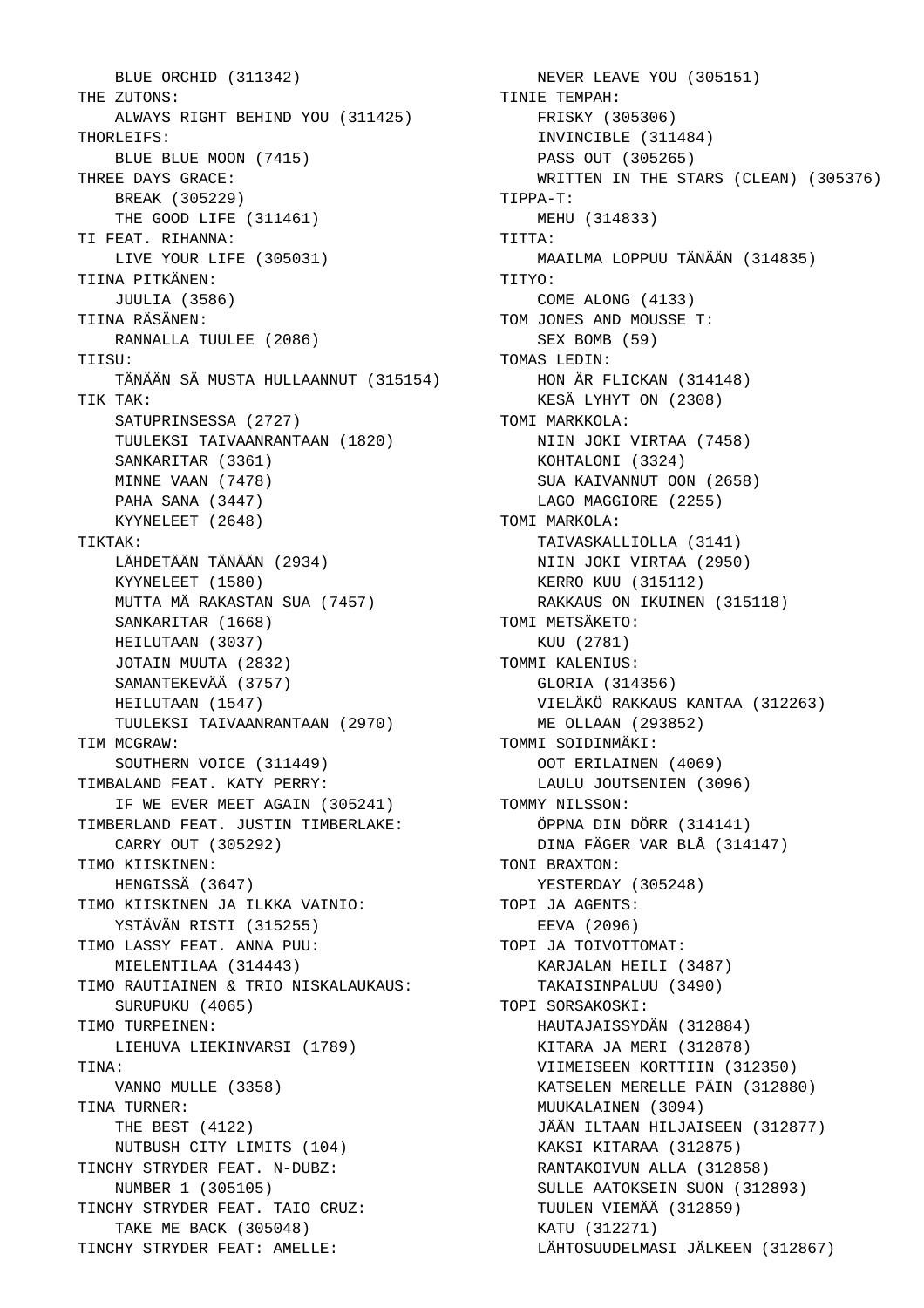SURUJEN KITARA (312847) KULKUKOIRAT (312861) HUOMISEEN (312862) KAUNIS KAIPUU (312866) OLET RAKKAIN (312873) VAIN YKSIN ME KAKSI (2945) YÖLLISET KIRJEET (312868) MONA LISA (312856) VIIMEISEEN KORTTIIN (312886) YKSIN OON MÄ VAIN (314425) EN KOSKAAN (312870) RAJATON KAIPAUS (312874) SALATTU SURU (312876) LUOKSESI VIE AJATUSTENI TIE (312883) TYHJÄÄ (312865) HAAVEKUVA (312869) KUNHAN PALAAN TAKAISIN (312854) KUU KULKEE TAAKSE PILVIEN (312885) VARJOJEN YÖ (312872) KUN KUU JO NOUSEE (312863) PÄIVÄT ILMAN SINUA (312855) LYHDYN NÄÄN MÄ SYTTYVÄN (312860) KAIPUUN KUU (312889) VOI YKSI PÄIVÄ OLLA SATA VUOTTA (314691) TEIT MINUSTA AUTIOMAAN (312891) NE VIEVÄT SUT MULTA (312882) HEI SORRY VAAN (312896) CHERBOURGIN SATEENVARJOT (312848) TURHIIN HAAVEISIIN (314874) SYDÄMESI TYHJÄ HUONE (312888) TUULI TUO TUULI VIE (312852) VAIN LUNTA KAIKKIALLA (2168) JOS JÄTÄT MINUT (314396) AIKA KIITÄÄ (312894) VOITKO ALKAA UUDELLEEN (312871) ÖINEN TUULI (312890) KOTIINPÄIN (312879) KUN LÄHDÖN AIKA ON (3825) KYYNELEET (3122) SYLIIS SAAT MUN PURISTAA (312887) MIERON TIE (312850) LUOTU LÄHTEMÄÄN (312892) TIE JATKUU ÄÄRETTÖMIIN (3682) VAIKENEE SYDÄN (312881) SOI KITARA MURHEISSAAN (312853) ELÄMÄÄ (3810) VIRRAN RANNALLA (312857) ELOKUUN VIIMEINEN PÄIVÄ (312895) YÖN VÄISTYESSÄ (312849) OLET KAIKKI (312846) KIRJE (312851) TANGO POESIE (2147) VAIN TUULI VALVOO (312864) PIENI LINTU (3084) LEVOTON MIELI (314364) TOPI SORSAKOSKI JA AGENTS: YKSI AINOA IKKUNA (3427) AJOMIES (3720) KELLOT SOI (3557) LUOKSESI VIE AJATUSTENI TIE (312883) JOULUPUU ON RAKENNETTU (4288)

 TOPI SORSAKOSKI JA REIJO TAIPALE: VASTATUULEEN (3297) TOPMOST: NÄEN MUSTAA VAIN (312217) TOTO: ROSANNA (4125) TRAD: KILISEE KILISEE KULKUNEN (4298) TONTTUJEN JOULUYÖ (4291) SYLVIAN JOULULAULU (4272) PETTERI PUNAKUONO (4280) ON HANGET KORKEAT NIETOKSET (4286) HEINILLÄ HÄRKIEN KAUKALON (4275) VARPUNEN JOULUAAMUNA (4297) OHI ON (3269) TALVEN IHMEMAA (4287) JOULUYÖ JUHLAYÖ (4281) MAA ON NIIN KAUNIS (4278) TUIKKIKAA OI JOULUN TÄHTÖSET (4277) JOLLEI JOULUNA OLE LUNTA (4290) VETERAANIN ILTAHUUTO (3895) ARKIHUOLESI KAIKKI HEITÄ (4306) PORSAITA ÄIDIN OOMME KAIKKI (4283) REKIRETKI (4302) KULKUSET (4285) PALJON ONNEA VAAN (2620) NO ONKOS TULLUT KESÄ (4301) EN ETSI VALTAA LOISTOA (4276) TRAVIE MCCOY FEAT. BRUNO MARS: BILLIONAIRE (305331) TRAVIS: RE-OFFENDER (304024) TULIPUNARUUSUT: KARJALAN MARJAANA (3507) TUOMARI NURMIO: HÄN ON TÄÄLLÄ TÄNÄÄN (315047) VALO YÖSSÄ TWIST (315046) TONNIN STIFLAT (3742) KURJUUDEN KUNINGAS (315045) RAMONA (3415) VALO YÖSSÄ (1555) LASTEN MEHUHETKI (294869) TUOMAS KAUHANEN FEAT. MIKKO: PUMMILLA TALLINNAAN (314072) TUOMAS KAUHANEN FEAT. VÄINÖVÄINÖ: ENKELI (314053) TUROS HEVI GEE: SIIDERIHAI (2296) TURUN KANSANKONSERVATORION NUORISOKUORO: TELEHVOONI AFRIKASSA (1106) TUULA AMBERLA: LULU (1880) TYTTÖ KAMPAA MÄRKÄÄ TUKKAA (2259) KORPPI (1675) LULU (2560) TUULA IKÄHEIMO: KAIPUUN KUKKA (2391) TUULA SIPONIUS: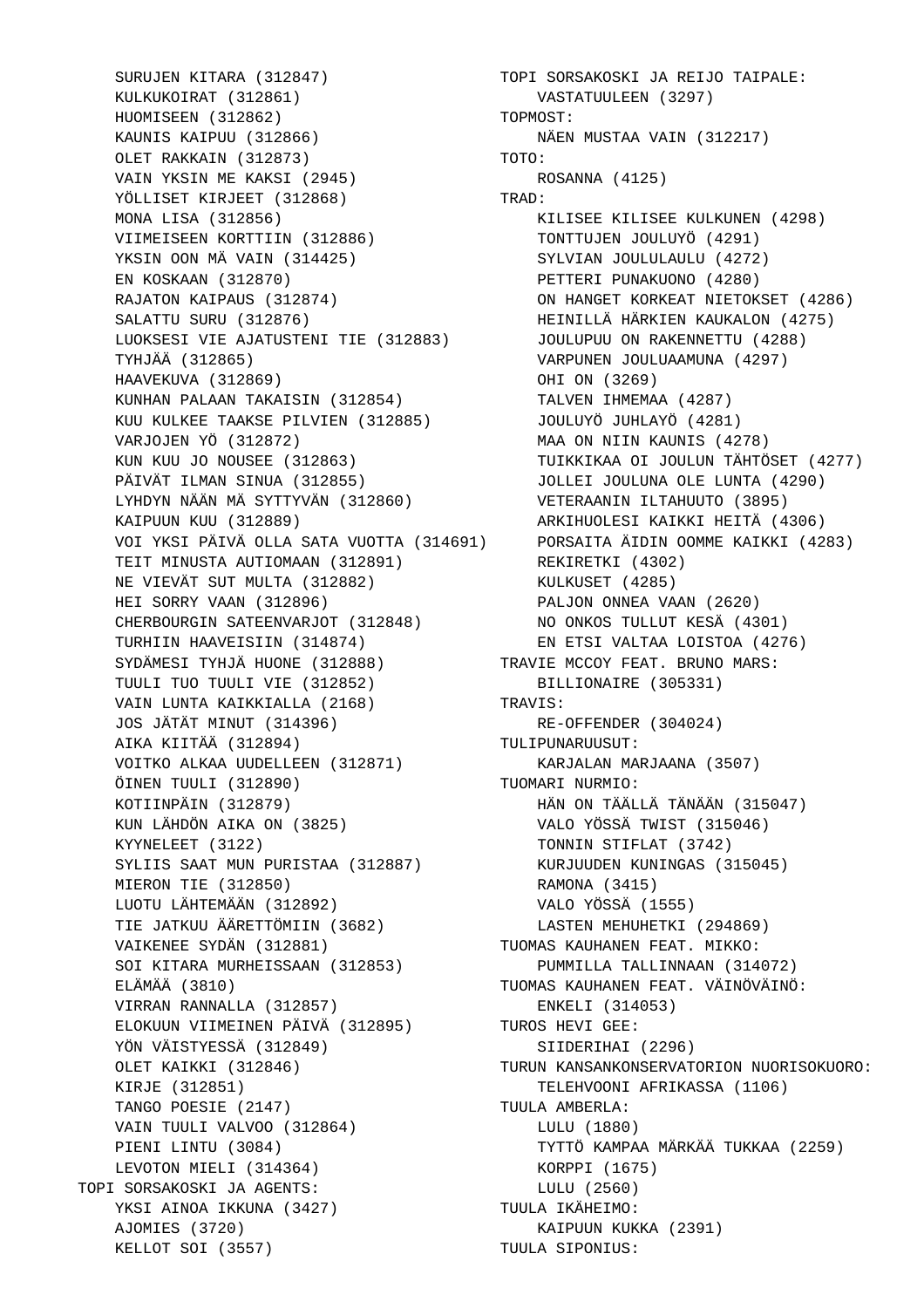KOLME KELLOA (2716)  $T$ UULI $T$ : SALAISUUDET (314129) TUULIKKI ELORANTA: HYMNI RAKKAUDELLE (2380) TUURE KILPELÄINEN: YKSINÄISEN MIEHEN PUKU (314182) VALON PISAROITA (3905) YSTÄVÄNPÄIVÄ (312249) VALON PISAROITA (293780) PELKO POIS (312351) ELOON! (312172) LOHTU (293784) HYMYILEVÄ APOLLO (314851) RAKKAUTTA RUTTOPUISTOSSA (3588) ERÄMAA (312273) ERÄMAA (314181) YSTÄVÄNPÄIVÄ (312344) VAELTAVA AAVE (4077) HYVÄ, PAHA, RUMA MIES (314065) TUURE KILPELÄINEN JA YONA: TAHTOISIN, TAHTOISIN (314422)  $TI2$ : VERTIGO (304261) CITY OF BLINDING LIGHTS (311346) ONKIMIEHEN BLUES (315044) GET ON YOUR BOOTS (305058) THE HANDS THAT BUILD AMERICA (303913) VARJOKUVA: I'LL GO CRAZY IF I DON'T GO CRAZY T (305182) HÄMÄRTYVÄ ILTA (3789) SOMETIMES YOU CAN'T MAKE IT ON YOUR (304315/EERA RAILIO URPO JA TURPO: MAGNIFICENT (305104) UB 40: KINGSTON TOWN (4139) ULTRA BRA: MINÄ SUOJELEN SINUA KAIKELTA (1673) JÄÄTELÖAUTO (2363) SINÄ LÄHDIT POIS (1662) TYTTÖJEN VÄLISESTÄ YSTÄVYYDEST (1656) VEIKKO LAVI: UMBERTO MARCATO: MARJA-LEENA (2258) UNIIKKI FEAT. ELASTINEN & SPEKTI: POJAT ON POIKII (293805) UNIIKKI FEAT. HOOKKI-HEIKK1, MIKAEL GABRIEL: KOTKA (312189) UNIKLUBI: HUOMENNA (3341) AIKA MUSTAA MUISTOT (3574) VARJOT (3583) RAKKAUTTA JA PIIKKILANKAA (3049) KUKKA (3884) JÄÄMAISEMA (3786) KYLMÄÄ (4382) UNKNOWN ARTIST: WHO'S THAT CHICK (311489) URIAH HEEP: LADY IN BLACK (1046)  $IDPO:$  TERYLEENIÄ (2098) USHER: YEAH! (304143)

 CONFESSIONS PT. 2 (304239) THERE GOES MY BABY (305339) BURN (304162) MOVING MOUNTAINS (304946) CAUGHT UP (304302) MORE (311488) USHER FEAT. WILL.I.AM: O.M.G (305281) USHER FEAT. YOUNG JEEZY: LOVE IN THIS CLUB (304906) V: YOU STOOD UP (304279) VALOVUOSI: AURINKOKUNINGATAR (315143) VALVOMO: MIKÄ KESÄ (1693) VAMPIRE WEEKEND: A-PUNK (305020) OXFORD COMMA (311413) VAN HALEN: I CANT STOP LOVING YOU (1044) WHY CANT THIS BE LOVE (1047) JUMP (1043) VANHA ISÄNTÄ: KUUSKYTLUVUN KAUANSOIVA BLUES (315076) TIHEÄSSÄ PIMEÄSSÄ (1086) VEERA VIKMAN: KULTAISTA HIEKKAA (3576) VEETI: KERRO MULLE RAKKAUDESTA (1871) VEETI KALLIO: MIEHET EI ITKE (3910) VÄÄRÄ VITONEN (3073) NÄLKÄLINNA (2214) SILAKKA-APAJALLA (314127) JOKAINEN IHMINEN ON LAULUN ARVOINEN (3311) SUKUVIKA SUKSI EI LUISTA (3491) VEIKKO TUOMI: KOTISEUTUNI (2720) MAAILMAN VALOT (2723) KAUNIS ON LUOKSESI KAIPUU (312144) LASIHELMIÄ (293698) MUSTA RUUSU (293703) VERBALICIOUS: DON'T PLAY NICE (304341) VERONICA MAGGIO: 17 ÅR (7402) VESA ENNE: NUORI RYTMI (312221) VESA MATTI LOIRI: SYDÄMEENI JOULUN TEEN (4307) VESA-MATTI LOIRI: RAKKAUDEN SOTILAAT (314676) LAPIN KESÄ (2855)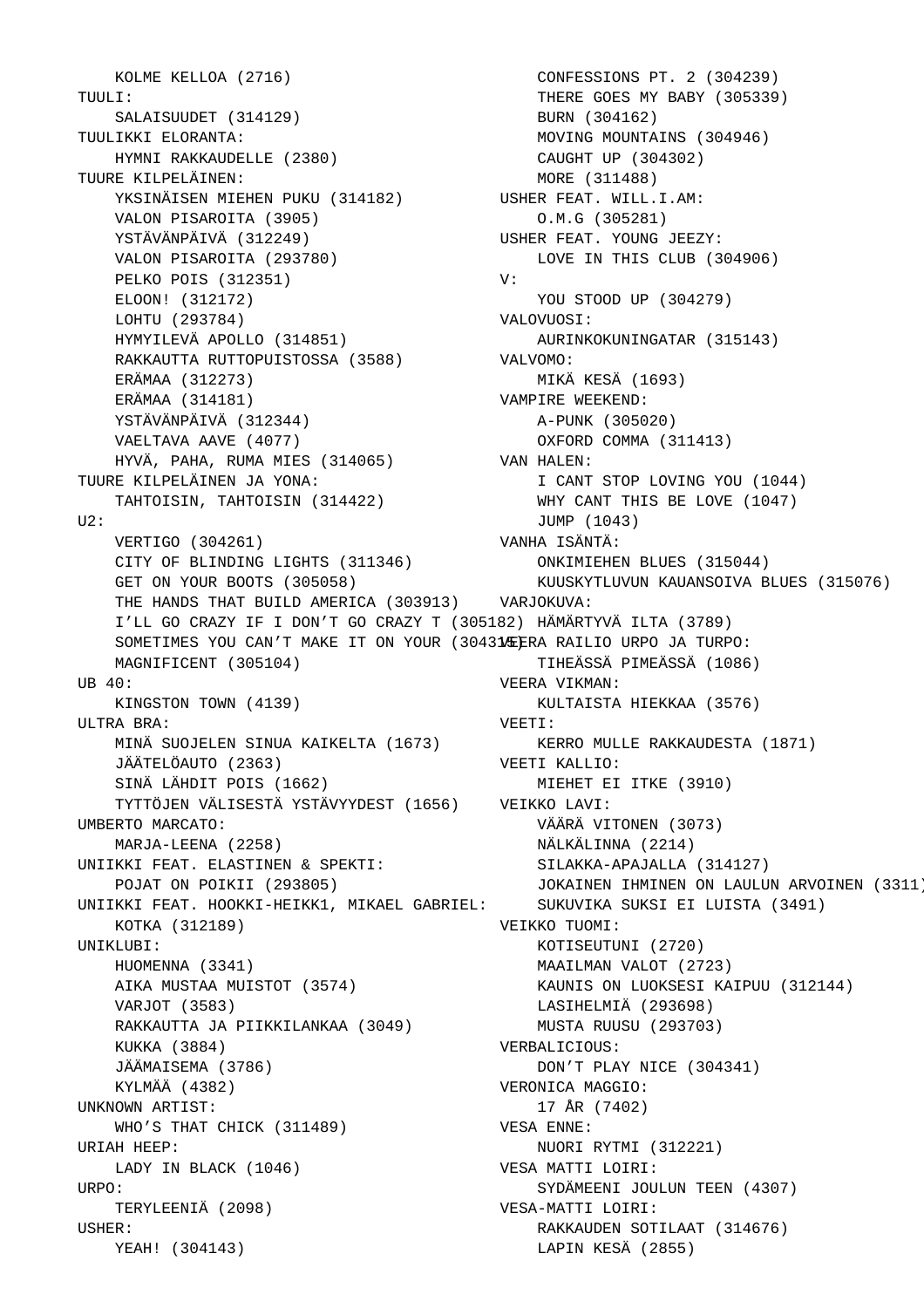ELEGIA (314393) JOKA POJALLA ON SIIVET (2460) ITKEVÄ HUILU (2326) VESA-MATTI LOIRI & SAMULI EDELMANN: TUOMITTUNA KULKEMAAN (314186) VESA-MATTI LOIRI FEAT. JENNI VARTIAINEN: HALVALLA (314444) VESA-MATTI LOIRI JA SAMULI EDELMANN: WALE FEAT. LADY GAGA: TUOMITTUNA KULKEMAAN (312283) VESKU LOIRI: HYVÄÄ PUUTA (3863) SAIKOS PLUVAN (2651) MIKSI MÄ MAAILMALLE LAULAISIN (3808) VESTERINEN YHTYE: KUKAAN EI KOSKAAN (7479) VESTERINEN YHTYEINEEN: REPPANA (312842) ONNELLINEN MIES (315268) VICKY ROSTI: KUN CHICAGO KUOLI (2856) MENOLIPPU (3119) RIISU POIS JO ARKIPAITA (1600) OON VOIMISSAIN (3738) TUOLTA SAAPUU CHARLIE BROWN (3140) VIENO KEKKONEN: EI KOSKAAN SUNNUNTAISIN (2302) KESÄN VIHREÄT LEHVÄT (2306) VIENO LAURA JA BRITA: TONTTUPARAATI (4268) VIIKATE: YÖN SEUTU (3826) POHJOISTA VILJAA (4380) UNHOLANURUT (4394) KOULUTIE ON HILJAINEN (3634) EI ENKELEITÄ (3630) KUU KAAKON YLLÄ (7480) VIINA TERVA JA HAUTA (312281) SE ON KIVI-ISKELMÄÄ (314373) TERVASKANTO (314681) VIKINGARNA: TIOTUSEN RÖDA ROSEN (314157) VIKTOR KLIMENKO: ILLAN VARJOON HIMMEÄÄN (293690) VILHO VARTIAINEN: NUORUUSMUISTOJA (312155) VILLAGE PEOPLE: CAN´T STOP THE MUSIC (4138) YMCA (4140) VILLE LEINONEN JA VALUMO: TÄHTITYTTÖ (293745) VILPERIN PERIKUNTA: PIIRIMYYJÄ (294885) VIRVE ROSTI: MULLA VOI MENNÄ MYÖHÄÄN (2698) SATA SALAMAA (3590) TUOLTA SAAPUU CHARLIE BROWN (1520) VOLDE WALDEMAR PUNNALA: NAULAAN JA NAPUTAN (312219) VON HERTZEN BROTHERS:

 FLOWERS AND RUST (314433) VS: CALL YOU SEXY (304187) VUOKKO HOVATTA: KOLME VARISTA (1096) WALDOS PEOPLE: LOSE CONTROL (7448) CHILLIN' (305156) WAYNE WONDER: NO LETTING GO (304005) WEEZER: PORK AND BEANS (304947) WESTLIFE: TONIGHT (303933) YOU RAISE ME UP (4143) OBVIOUS (304119) SAFE (305399) HEY WHATEVER (304027) MANDY (311326) MY LOVE (4130) WHAT ABOUT NOW (311433) SMILE (304296) WHITE LIES: FAREWELL TO THE FAIRGROUND (305082) TO LOSE MY LIFE (305052) WHITESNAKE: HERE I GO AGAIN (1052) IS THIS LOVE (1049) WHITNEY HOUSTON: ON MY OWN (303928) MILLION DOLLAR BILL (305169) I LOOK TO YOU (311439) WIGWAM: LUULOSAIRAS (315086) WILEY: SUMMER TIME (304987) WILEY FEAT. EMELI SANDE: NEVER BE YOUR WOMAN (305271) WILL SMITH: SWITCH (304342) WILL YOUNG: LEAVE RIGHT NOW (304065) FRIDAY'S CHILD (304191) LET IT GO (305073) GRACE (305038) LOVE IS A MATTER OF DISTANCE (304224) CHANGES (304973) YOUR GAME (304112) WILLOW SMITH: WHIP MY HAIR (305402) WOLFMAN FEAT. PETE DOHERTY: FOR LOVERS (304169) WYCLEF JEAN FEAT. MISSY ELLIOTT: PARTY TO DAMASCUS (304075) WÄRTZILÄ: LIEHUVA LIEKINVARSI (2973) MIKÄ MÄTTÄÄ (3056) X-FACTOR FINALISTS: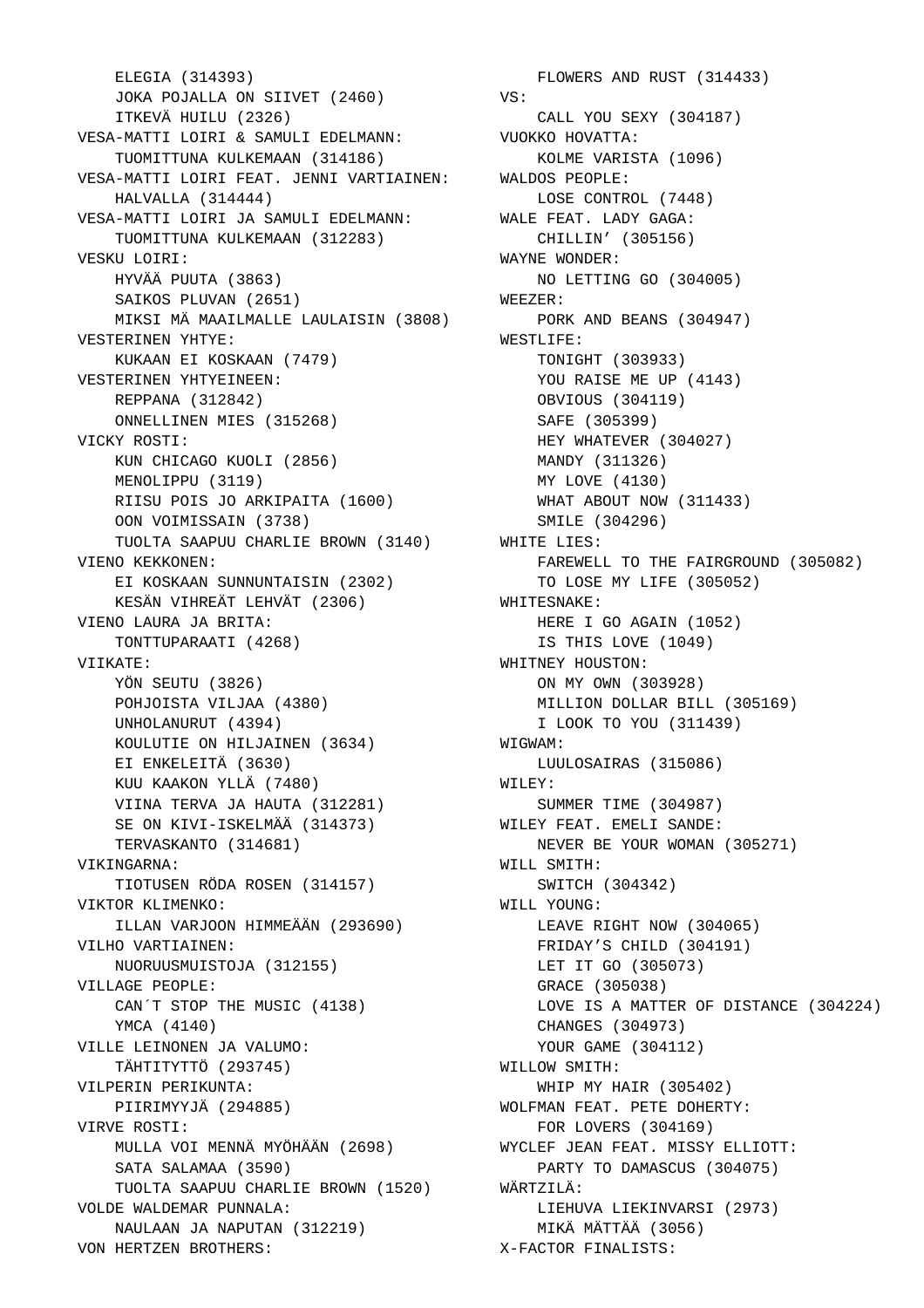```
 HERO (305026)
    YOU ARE NOT ALONE (305232)
 X-FACTOR FINALISTS 2010: 
    HEROES (305407)
 XFM SONG FOR EUROPE: 
   BORN IN ENGLAND (304179)
 XLS: 
    KAUNIS PETO (7481)
 XTM & DJ CHUCKY: 
    FLY ON THE WINGS OF LOVE (303992)
 YAZOO: 
   ONLY YOU (4127)
 YEAH YEAH YEAHS: 
    ZERO (305094)
 YO: 
    EN SAANUT SUA PILVIIN (3819)
 YOLANDA BE COOL FEAT D CUP: 
    WE NO SPEAK AMERICANO (305333)
 YOUNG MONEY FEAT. LLOYD: 
    BED ROCK (305269)
 YOUNG SOUL REBELS: 
    I GOT SOUL (WAR CHILD) (311443)
 YÖ: 
    JOUTSENLAULU (1533)
    YHDEN ILLAN VARIETEE (3064)
    PARRASVALOT (1828)
    SATUKIRJAN SANKARI (1747)
    KATUJEN KUNINGATAR (2689)
    SÄRKYVÄÄ (2646)
    VIE MUT MINNE VAAN (2533)
    PETTÄVÄLLÄ JÄÄLLÄ (4393)
    LAULU RAKKAUDELLE (2514)
    MYSTEERI (2641)
    KIITOS JA KUNNIA (1842)
    KUOROTYTTÖ (3851)
    ENKELILLE (2534)
    SYYT SYNTYJEN (314132)
    KIITOS JA KUNNIA (3828)
    OIKEE ENKELI (3235)
    PETTÄVÄLLÄ JÄÄLLÄ (1557)
 NIIN PALJON ME TEIHIN LUOTETTIIN (314377)
 HAAVOITTUMATON (3546)
    RAKKAUDEN VAHVISTAMA (4388)
    LOISTO (1815)
    KUIN SÄVEL OISI HÄN (3253)
    ARJEN KAUNEUS (1841)
    RAKKAUS ON LUMIVALKOINEN (2805)
    LOISTO (3829)
    PARRASVALOT (3894)
    TIE SYDÄMEENI (3300)
    JOUTSENLAULU (2582)
    IHMISEN POIKA (3735)
    RAKKAUTTA VAIN (3633)
    YÖ (3776)
    RAKKAUS ON LUMIVALKOINEN (1477)
    TUNNIT (314385)
    DEADLINE (3560)
    RAKKAUDEN VAHISTAMA (1562)
    ANGELIQUE JOHNNY B (3063)
 YÖ FEAT. STINA GIRS:
```
 JÄÄN SUN VIEREEN (314853) YÖLINTU: APPELSIINILEHTOON (314354) MÄ PUTOAN (1605) TVN KOKOINEN HAITARI (1699) RILLUTTELE YÖ (2630) PIMEÄSTÄ VALOON (1800) TOSITARKOITUKSELLA (2840) SITÄ SAA MITÄ TILAA (2524) HAAVOITTUMATON (1713) SÄ JÄIT MUN UNIIN (3238) TÄÄ ON RANKKAA (2711) EN OLE PYHIMYS (1613) MAHDUNKO MAAILMAAS (1681) SINUN KANSSASI (312159) TYTÖT OVAT KAUNIITA (1706) MÄ PUTOAN (3228) PREUSSINPUNAISTA (1774) MENNYTTÄ MIESTÄ (1602) HAAMUKIPUA (1696) MIES KYLMÄN MAAN (2436) SATUKIRJAN PRINSESSA (1684) ANTEEKSI (1810) LIIAN SUURI CITY (1697) RAKKAUS ON SININEN (2551) PIENEN POJAN HAAVEET (2236) TV-N KOKOINEN HAITARI (3115) LIIAN SUURI CITY (2269) PIMEÄSTÄ VALOON (3849) NOPEAT SYÖVÄT HITAAT (1669) TÄÄ ON RANKKAA (1689) PREUSSINPUNAISTA (3515) ILTA-AURINKO (2737) ANTEEKSI (3780) NOPEAT SYÖVÄT HITAAT (3351) OLIT AARTEENAIN (315116) SALATTU SURU (1687) SITÄ SAA MITÄ TILAA (1521) PIENI LINTUNEN (2670) SULLE MUN KULTANI (1704) SUURET SANAT (1695) MAHDUNKO MAAILMAAS (2842) MINNE MAAILMA KULJETTAA (314119) MENNYTTÄ MIESTÄ (3602) YÖN POLTE: TYTTÖ SINÄ OLET MERITÄHTI (312184) ZEN CAFE: PIHA ILMAN SADETTAJAA (3437) TAXI (3664) MIES JONKA YMPÄRILTÄ TUOLIT VIED (2604) TODELLA KAUNIS (3368) ZZ TOP: LEGS (4132) VIVA LAS VEGAS (1055) GIMME ALL YOUR LOVIN´ (1051) ÄIJÄENERGIAA: MÄ ELÄN VIELÄKIN (2362) ÄSSÄT: